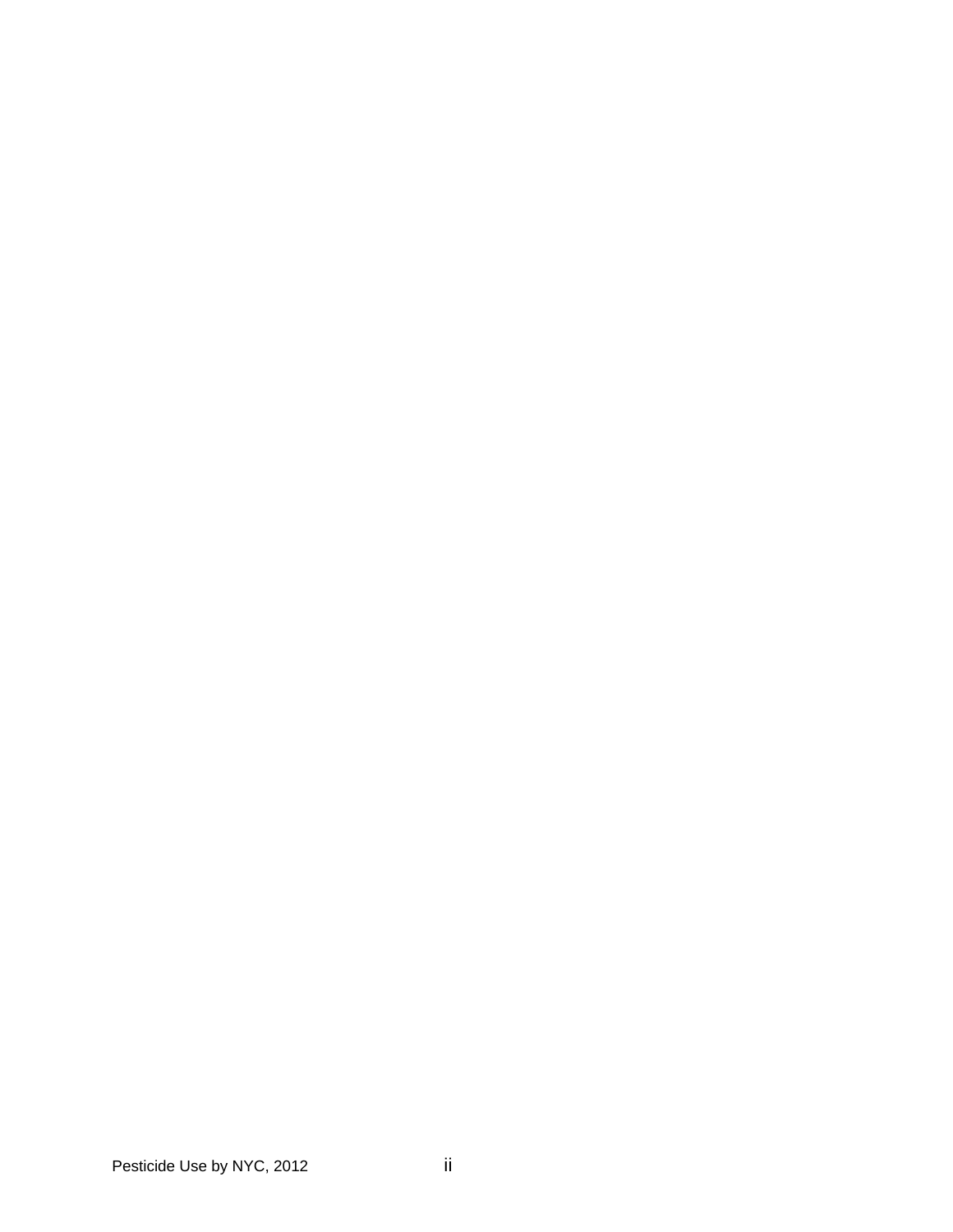## **Contents**

| L.   |                                                                                          |  |
|------|------------------------------------------------------------------------------------------|--|
| Π.   |                                                                                          |  |
| III. |                                                                                          |  |
| IV.  |                                                                                          |  |
|      | $A_{\cdot}$                                                                              |  |
|      | <b>B.</b>                                                                                |  |
|      | $C_{\cdot}$                                                                              |  |
|      | D.                                                                                       |  |
|      |                                                                                          |  |
|      |                                                                                          |  |
|      |                                                                                          |  |
|      |                                                                                          |  |
|      |                                                                                          |  |
|      |                                                                                          |  |
|      |                                                                                          |  |
|      |                                                                                          |  |
|      |                                                                                          |  |
|      |                                                                                          |  |
|      |                                                                                          |  |
|      |                                                                                          |  |
|      |                                                                                          |  |
|      |                                                                                          |  |
|      |                                                                                          |  |
|      |                                                                                          |  |
|      |                                                                                          |  |
|      |                                                                                          |  |
|      |                                                                                          |  |
|      |                                                                                          |  |
|      |                                                                                          |  |
|      |                                                                                          |  |
|      |                                                                                          |  |
|      |                                                                                          |  |
|      |                                                                                          |  |
|      | APPENDIX 1: Complete listing of pesticide products used by New York City Agencies by     |  |
|      |                                                                                          |  |
|      | APPENDIX 2: Complete listing of pesticide products used by the Department of Parks and   |  |
|      |                                                                                          |  |
|      | APPENDIX 3: Complete listing of "Best Management Practices" Insecticide Used Citywide in |  |
|      |                                                                                          |  |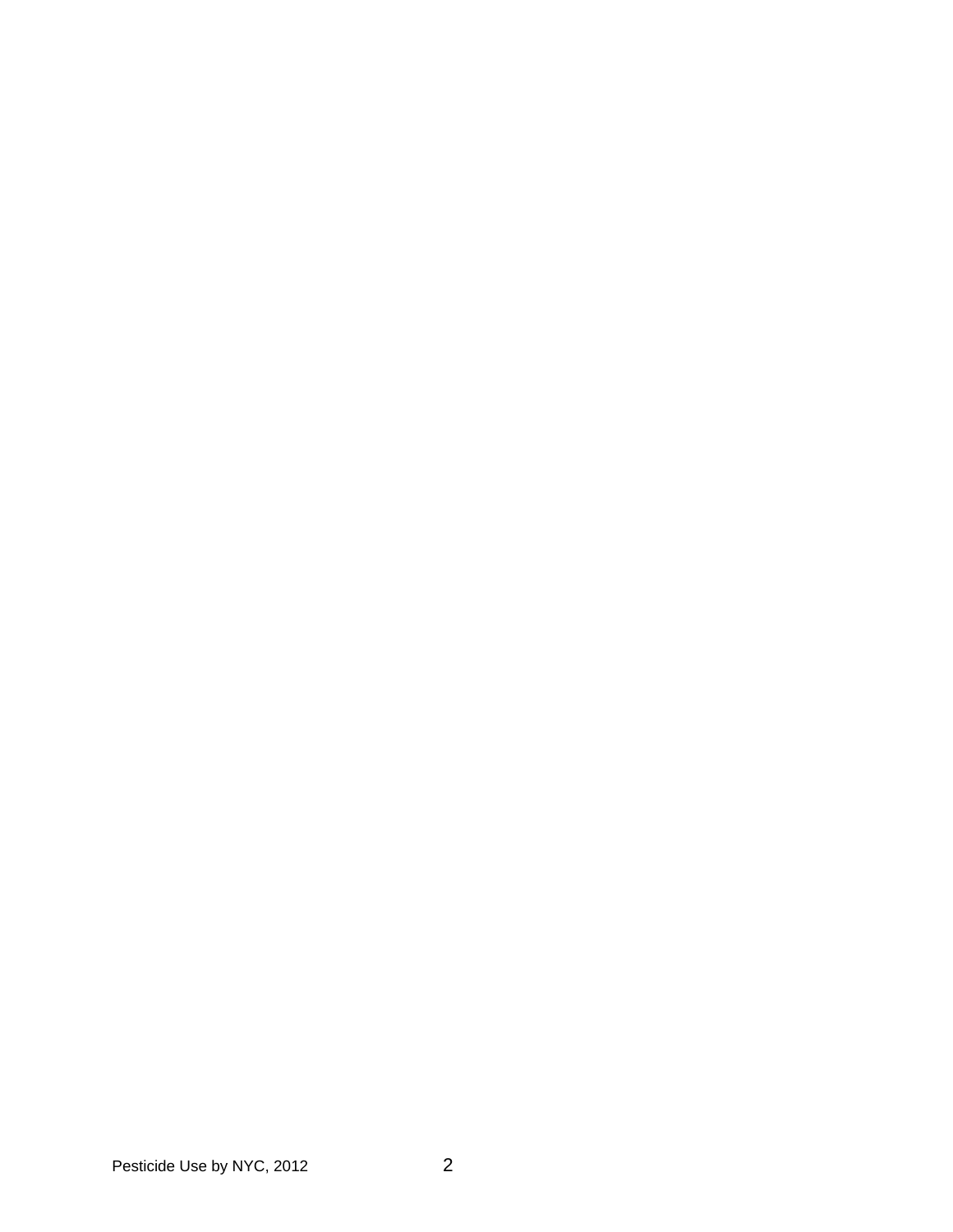## **EXECUTIVE SUMMARY**

Local Law 54 of 2007 requires the New York City Department of Health and Mental Hygiene (DOHMH) to summarize pesticide use By City agencies annually. In 2012, 34 municipal agencies reported to DOHMH their pesticide use in a format that enabled summarization within and across agencies. This report summarizes pesticides applied by or on behalf of agencies on city owned or leased property.

Key findings include:

- Pesticides were applied a total of 133,040 times by New York City in 2012. Agencies used a total of 8,550gallons and 97,610 pounds of pesticides. (Table 1)
- Insecticides were the most frequently applied type of pesticide, accounting for nearly 58% of all applications. (Table 1)
- The most heavily used type of pesticide by volume was herbicides, accounting for 40% while insecticides by weight made up 53% of all pesticides used by City agencies (Table 1). When excluding the DOHMH West Nile Virus (WNV) larviciding program, rodenticides were the most heavily used with 48% by weight.
- New York City agencies are not the only users of pesticides in New York City. New York State summarizes pesticide use by all applicators – commercial and private. Comparing New York City agencies' use in 2005 (the last year New York State released its data), local government use accounts for an estmated 2.5% of the total volume of liquid pesticides, and 10% of the total pounds of solid pesticides applied within the five boroughs of New York City.
- $\bullet$  In comparison to reporting amounts in 2011, there was a 69% increase in herbicide use by volume continuing to show some annual fluctuations in application amounts. (Figure 2)
- There was a 32% increase in insecticides by volume. Most of that increase was a 44% rise in pyrethroids applied, especially for the control of cockroaches and bed bugs by Health and Hospitals Corporation (HHC). (Figure 2 and Figure 5)
- $\bullet$  "Best Management Practices" products (Appendix 3) largely gel and bait insecticides with little potential for human exposure – accounted for 28% of the number of insecticide applications in 2012. When excluding WNV larvicides, the number of these applications reported by weight increased 7.5% as compared with 2011(data not shown). The total quantity (weight) of these "Best Management Practices" products used when excluding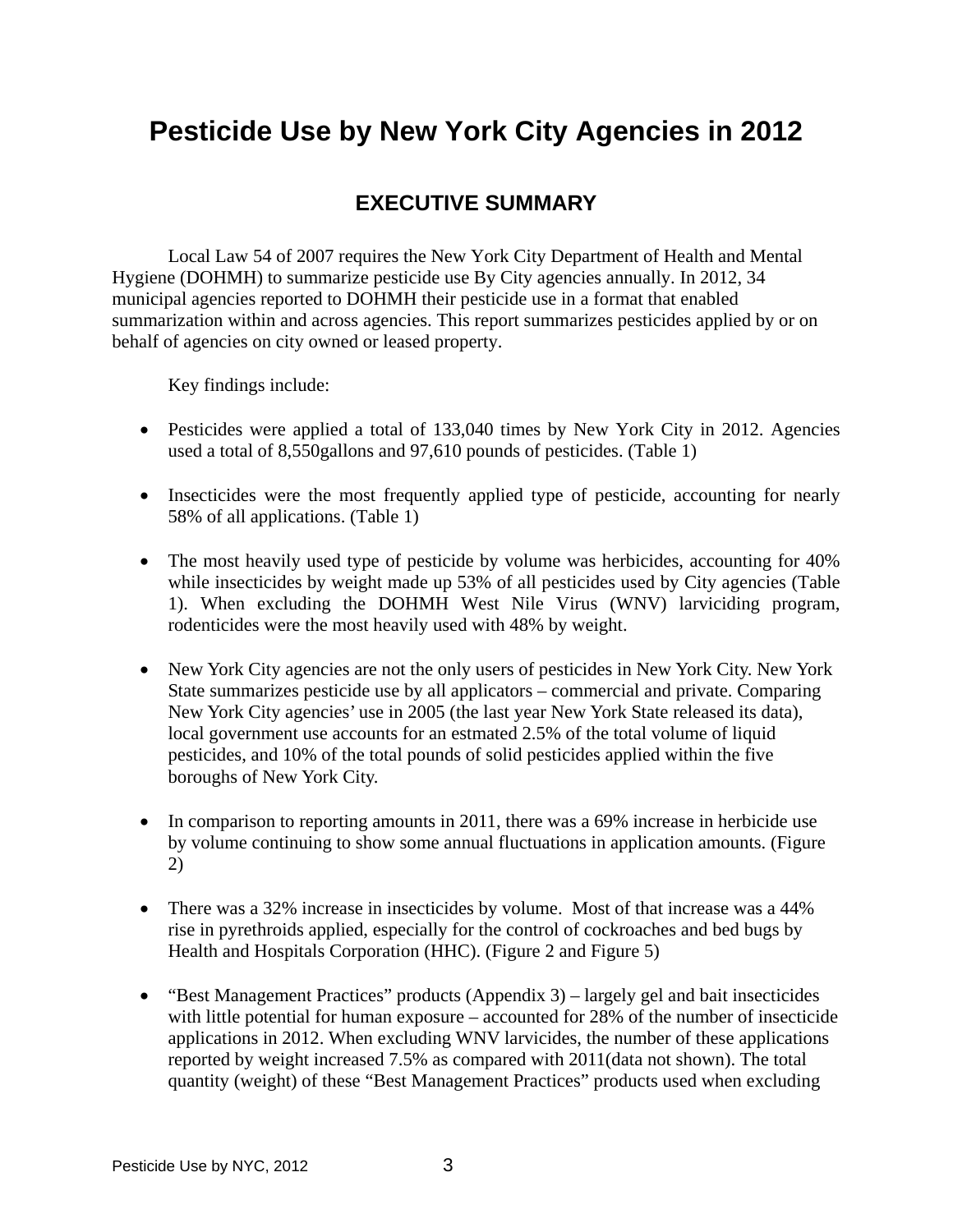WNV larvacides increased by 33%. But the amount of these products declined overall by 24% due to a reduction in larvacides used. (Figure 1 and Figure 3)

- There was a 22% decrease in rodenticide amounts used by agencies over 2011, continuing a declining trend in use over the past two years. The frequency of applications and size of neighborhood rat 'indexing' campaigns can influence year-toyear trends in use. (Figure 1)
- As in previous years roaches were the most commonly targeted pests in 2012, with rats, mice, bed bugs and mosquitos making up the top 5 pests by number of total applications. (Table 3)
- The amount of pyrethroids by volume applied to target bed bugs has increased by 39% since 2011 after declines in recent years, driven by increases at HHC and New York Housing Authority (NYCHA). (Figure 3)
- The amount of pyrethroids by volume applied to target roaches show wide fluctuations year to year with a 29% increase from 2011 to 2012 after a 36% decline from 2010 to 2011, due to increased applications by HHC. (Figure 3)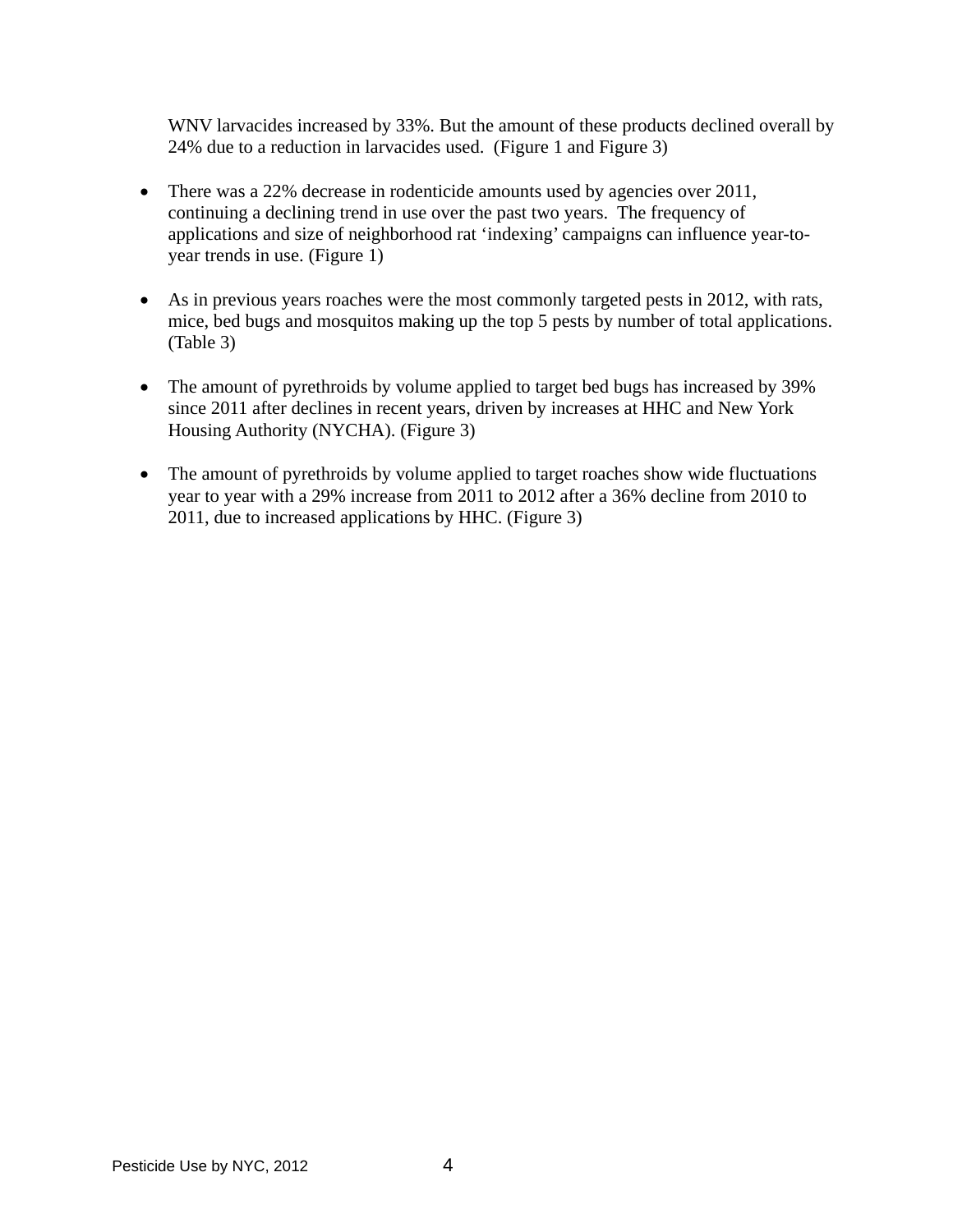## **I. BACKGROUND**

 When Local Law 37 was enacted on May 9, 2005, New York City became the largest municipality in the nation to regulate the use of pesticides on city-owned and leased property. Local Law 37 established new requirements regarding pesticide use on property owned or leased by the City, including the prohibition of certain pesticide products, posting of warning notices prior to pesticide use, and the requirement that agencies report their pesticide use on annual basis. With the enactment of Local Law 37 in May 2005, prohibitions from use were phased in for certain pesticides used by agencies or their contractors on City owned and leased properties. By November, 2005, EPA Toxicity Category 1 (signal word "danger") was prohibited. In May 2006, use of all pesticides classified by the EPA as possible, probable or known human carcinogens ended. And in November 2006, use of all pesticides classified by the State of California's Office of Environmental Health Hazard Assessment as developmental toxins ceased.

 Local Law 37 exempted from prohibition several uses and products that posed little or no risk of human exposure, including rodenticides placed in tamper-proof containers or applied directly into rat burrows or inaccessible areas, containerized insect baits, and certain other types of insecticides such as boric acid, silica, and diatomaceous earth. The New York City Department of Health and Mental Hygiene (DOHMH), under Local Law 37 authorization, further waived from prohibition the use of all insecticide gels containing the ingredients fipronil and hydramethylnon due to their effectiveness and low potential for human exposure. In addition, Local Law 37 empowered DOHMH to consider and grant requests for waivers from prohibition on a case-by-case basis. DOHMH maintains a webpage on Local Law 37 at http://nyc.gov/health/ll37 that includes a list of all waivers granted to agencies.

 In October, 2007 New York City enacted Local Law 54 which requires City agencies to report their pesticide use to DOHMH, and for DOHMH to issue a summary report to the City Council and the Mayor. This is the sixth annual summary report and fulfills these requirements. City agencies have made significant improvements since the enactment of Local Law 37 to the quality and delivery of pesticide use data. In 2006, just three agencies provided data in an electronic format that enabled data to be summarized. In 2012, Thirty seven agencies reported electronic data with two agencies reporting no applications made.

## **II. SOURCES OF PESTICIDE USE DATA**

 New York City agencies are required to report to DOHMH their pesticide use by February 1 for the preceding calendar year. This report summarizes data received by the Department for pesticides applied during calendar year 2012. All reporting New York City agencies and their contractors provided data to DOHMH in electronic format.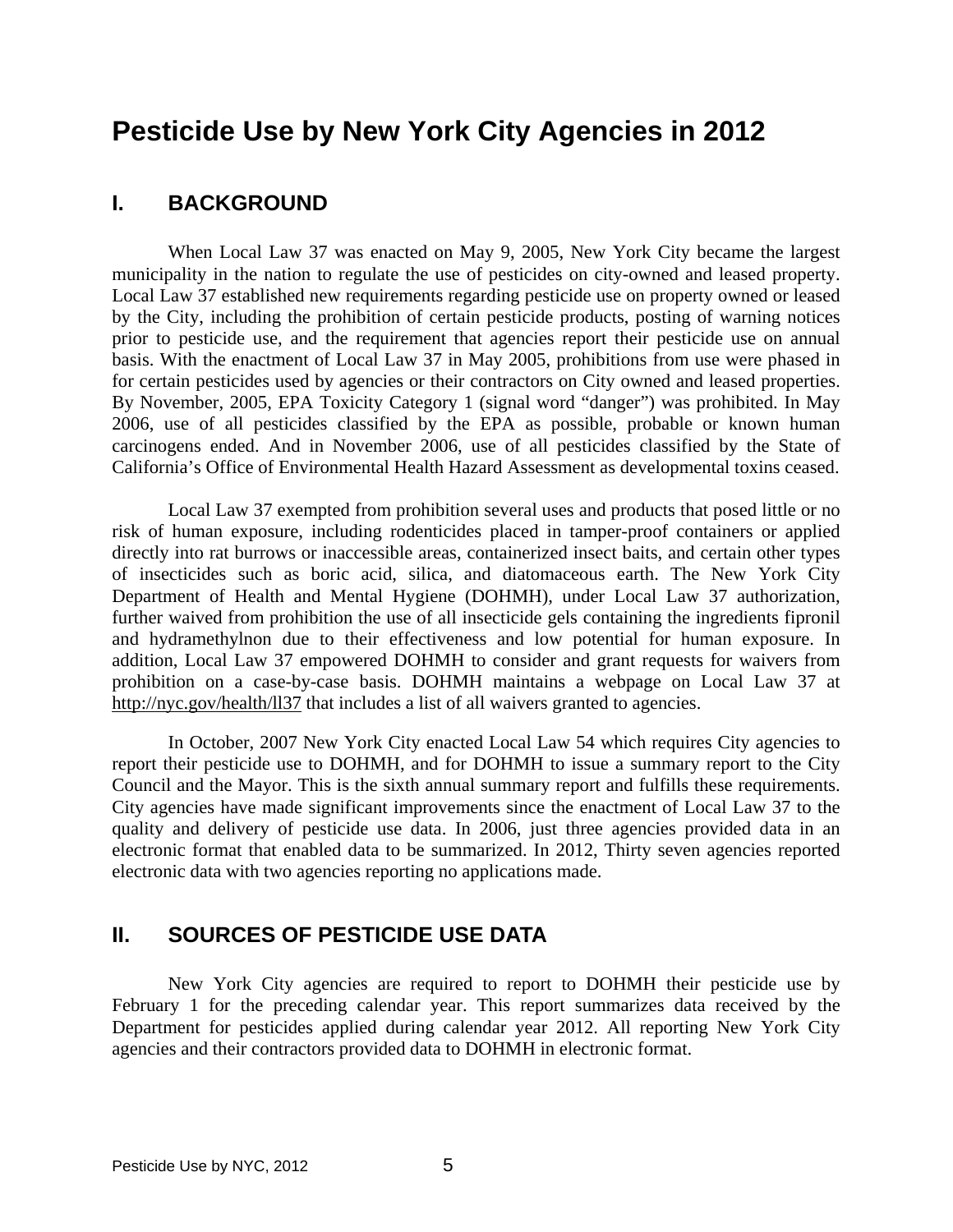DOHMH launched and hosts an electronic reporting tool, the New York Pesticide Use Reporting System (NYCPURS) that all agencies, contractors and licensed pest control applicators can register to use. In August 2008, DOHMH launched the import function of NYCPURS permitting importation of data maintained by other electronic systems and since then more agencies and their contractors have used this system.

 Source data for each pesticide application includes the product name, Environmental Protection Agency (EPA) registration number, the quantity used (expressed as either weight or volume), the method of application, and the date and location the product was applied. DOHMH utilizes the EPA's pesticide information system to link these data - by registration number - to determine a product's pesticide type and class, toxicity score, and its class and active ingredients. In addition, we linked these data to the EPA Office of Pesticide Programs' List of Chemicals Evaluated for Carcinogenic Potential and the State of California's List of Chemicals Known to the State to Cause Cancer or Reproductive Toxicity, both downloadable at http://nyc.gov/health/ll37.

## **III. METHODS AND LIMITATIONS**

 Data in a variety of electronic formats were imported into a single database, where it was checked for quality, accuracy and validity. Weight and volumetric units were standardized to pounds and gallons, respectively. Products sold in solid form will primarily be reported by weight and liquids primarily by volume. Each record of data was assigned an agency identifier corresponding to the source agency. Data were analyzed using SQL, Excel and Access. We analyzed data by pesticide type and class, and report total numbers, pounds and gallons of applications for New York City, and by agency on whose behalf the pesticides were applied.

 Where DOHMH was able to evaluate the completeness of these records, it is reported by agency, below. It is still not possible to fully determine whether each agency was able to report each pesticide application. Many agencies depend upon contractors to maintain records of pesticides applied, and may not be certain that the contractors have fully complied with Local Law 37 reporting requirements. There are some limitations in the data:

- Staff and contractor turnover has led to difficulty maintaining dependable and timely reporting from some agencies.
- Year to year variations in agency pesticide use can be due to a number of factors including but not limited to changes in practice, budgets and the incidence in actual pest problems.

Despite the above mentioned limitations, the data being captured continues to improve over previous years as more agencies and their contractors are using NYCPURS:

• The formats used were more streamlined for 2012 and we were able to capture more information pertaining to the target organisms of the pesticides applied by agencies.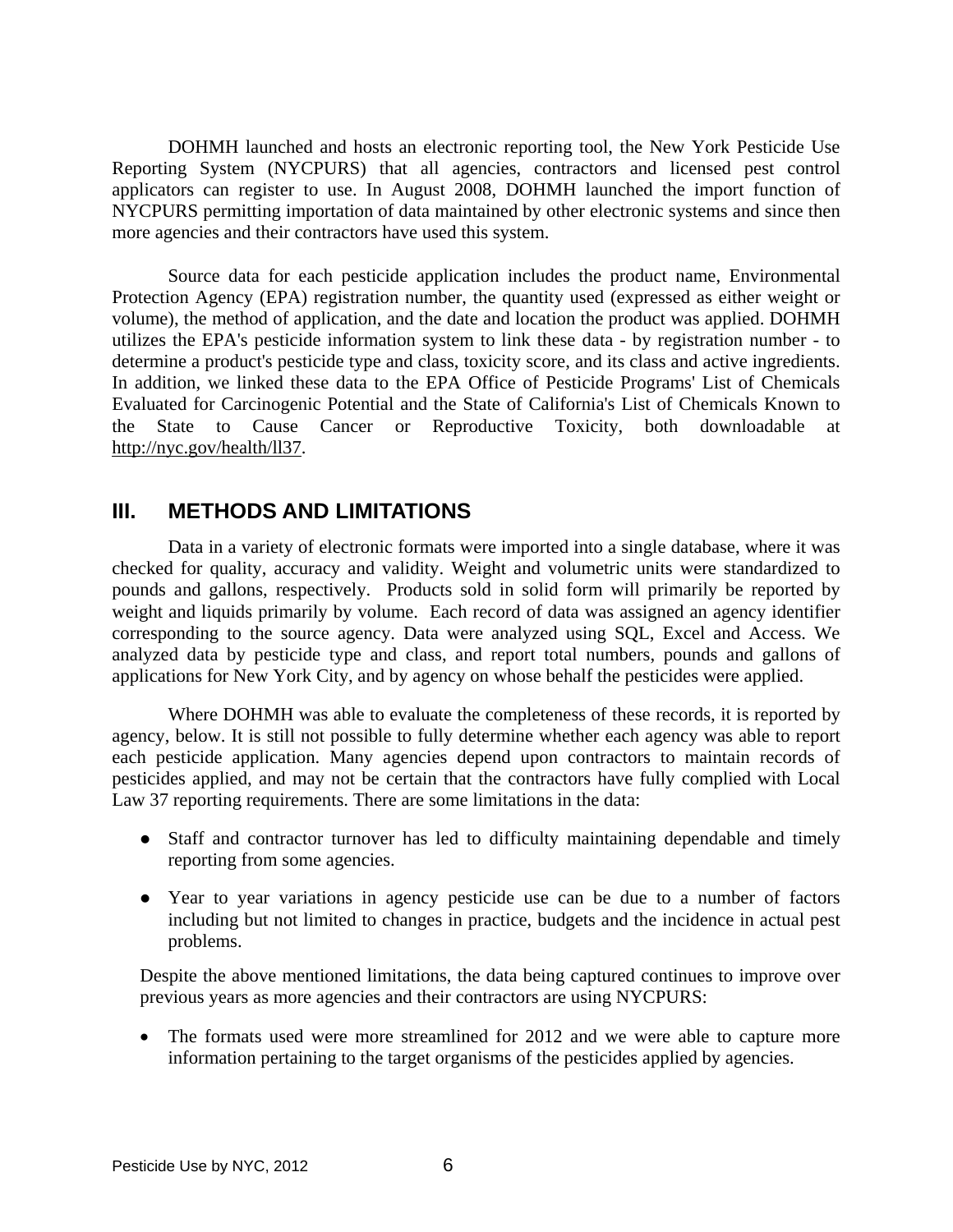• Reporting errors, especially in reporting the incorrect units, were greatly reduced in 2012 due to greater use of the NYCPURS system with input strandardization and consistent formatting.

We expect to see further improvements in the data over the next year as more agencies fully adopt electronic recordkeeping, migrating existing electronic or paper systems to the NYCPURS system developed by DOHMH for electronic recordkeeping. Additional information about NYCPURS is available at http://nyc.gov/health/ll37.

## **IV. PESTICIDE USE FINDINGS**

## **A. TYPES OF PESTICIDES USED BY AGENCIES**

 Four main types of pesticides were applied by agencies: rodenticides (products used to kill rodents); insecticides (to kill insects); herbicides (to kill plants) and fungicides (to kill molds and other fungi).

## **Rodenticides**

 Most rodenticides act as anticoagulants and all are acutely toxic if ingested in sufficient dosages. Common rodenticide active ingredients are bromodiolone, diphacinone, brodifacuom, zinc phospide and warfarin. Some common rodenticide products used by agencies in 2011 were: Contrac All-Weather Blox®, Generation Mini Blocks®, Weatherblok Bait with Bitrex® and Ditrac All-Weather Blox®.

 In 2012, a total of 25,471 pounds of rodenticides were applied by City agencies, accounting for 28.6% by weight of all pesticides applied, and 56.0% by weight when excluding WNV larvacides. (Table 1)

#### **Insecticides**

 A total of 2,814 gallons and 51,411 pounds of insecticides were applied by New York City in 2012, accounting for 32.9% by volume, and 52.7% by weight of the total applications. Biological insecticides applied to target mosquito larvae account for 86% of insecticides by weight (Table 1). When those products are excluded, 7,200 pounds of insecticides by weight were applied making up 13.5% of solid pesticides applied. Insecticides used by NYC agencies in 2012 were largely comprised of three classes of products; conventional pyrethrins and pyrethroids, organophosphates and carbamates, and "Best Management Practices" products, which either use active ingredients with very low toxicity or involve formulation or application methods that minimize potential exposure and environmental spread.

#### *Pyrethrins, Pyrethroids, and Synergists*

 Pyrethrins and pyrethroids are less acutely toxic than the organophosphate and carbamate pesticides they have largely replaced. Accidental poisonings from professional applications are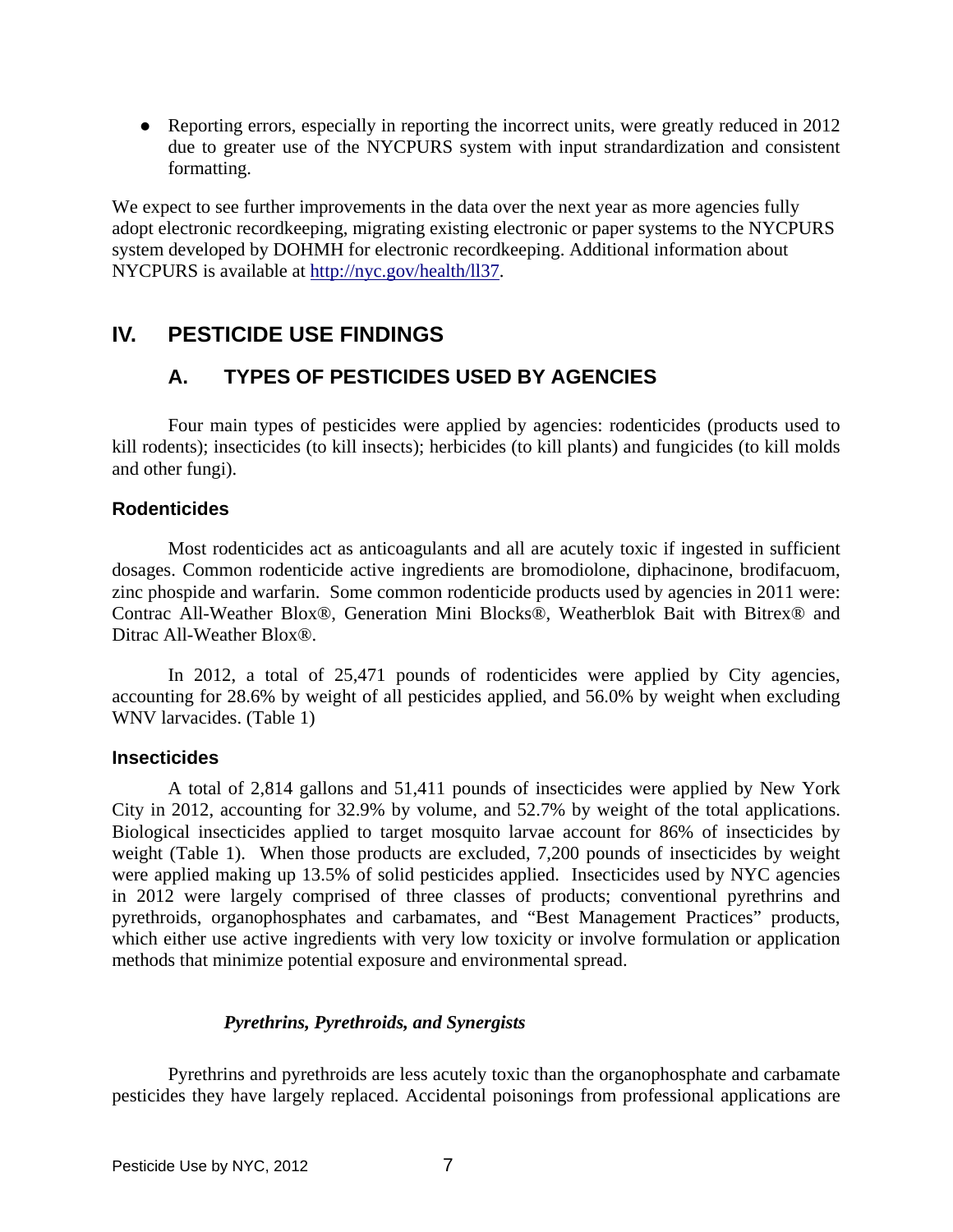very rare, though personal use of aerosol and fogging product formulations have been associated with acute exposures, poisonings and fires. Some pyrethroids may be respiratory allergens for sensitized people, including asthmatics. Though these chemicals have lower acute toxicity, there is some emerging concern over the chronic neurotoxcity of pyrethrins, pyrethroids, and their synergists. EPA has classified pyrethrins, their synergists, and several pyrethroids as suspected human carcinogens. Pyrethrins and pyrethroids break down relatively quickly when used outdoors, but persist longer when applied indoors.

 Common pyrethroid active ingredients are cypermethrin, cyfluthrin, esfenvalerate, and deltamethrin. Pyrethrin and pyrethroid products used by agencies in 2012 include Whitmere Optem ME PT 600®, Steri-Fab®, Demand CS Insecticide®, Tempo SC Insecticide®, Suspend SC Insecticide® and Speckoz Evercide Esfenvalerate EC®.

 Together, pyrethrins and pyrethroids accounted in 2012 for 91.1% of the total insecticides amounts applied by volume and 5.4% by weight, 44.1% by weight when excluding WNV larvicides. These products made up 69.4% of the total number of insecticide applications. There was 44.1% increase in pyrethoids applied by volume 2011 to 2012 due to increased applications by HHC.

#### *Organophosphates and Carbamates*

 Organophosphate and carbamate insecticides both function by inhibiting the neurotransmitter cholinesterase. Until EPA banned their use for most indoor applications in 1999 and 2000, organophosphates were the most heavily used class of insecticides. EPA also allowed the registrations for several carbamates to lapse.

 The only organophosphate active ingredient used in 2012 was outdoor applications of chlorpyrifos and trichlorfon on certain golf courses. The few carbamate active ingredients used in 2012 include propoxur and methomyl used in containerized baits. Organophosphate and carbamate products applied by agencies in 2012 include

Nufarm Chlorpyrifos SPC 4 Iinsecticde

®, Dylox 420 SL Turf and Ornamental Insecticide, Stimukil Fly Bait and Prentox Larva-Lur Contains Propoxur®.

 Reports submitted by agencies showed that, in 2012, the use of organophosphates and carbamates accounted for just 1.9% of the total insecticides applied by agencies by volume a 48% decline from 2011 levels, and 1.6% by weight, 13.2% by weight excluding WNV larvicides, a 19% increase from 2011, with 94% of the amount by weight applied by NYC on golf courses. These products remain a very small percentage of the insecticides used by city agencies. These products made up only 0.03% of the total number of insecticide applications.

#### *"Best Management Practices" Insecticides*

 Several insecticide products have been introduced to the market whose proper use involves little or no potential risks for human exposure but that have been demonstrated to be highly effective at controlling pests. These products include biological pesticides for mosquito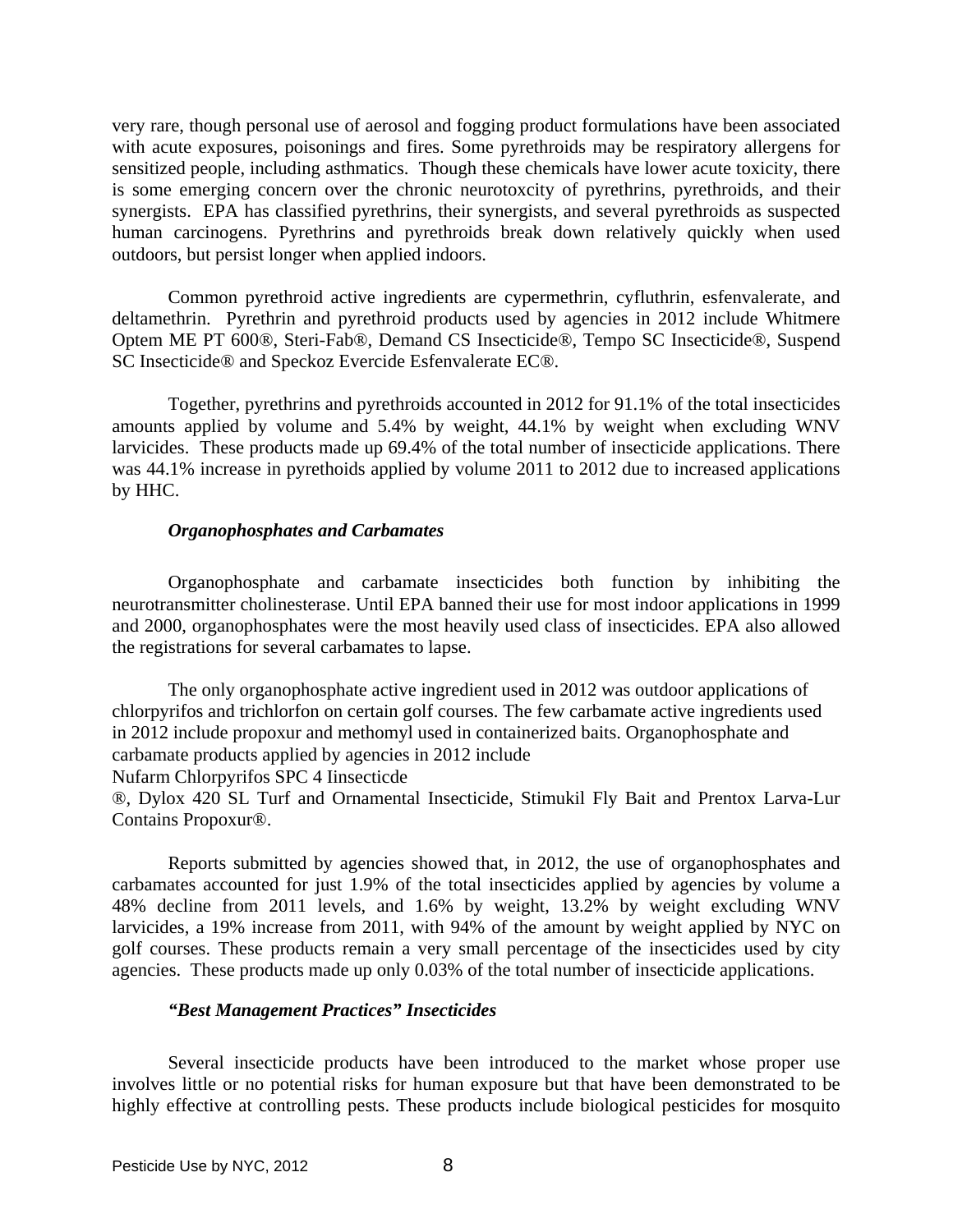control and gels and baits for cockroach and other insect control. These products are the preferred insecticides used by agencies as part of their integrated pest management program and are referred to as "Best Management Practices" Insecticides (BMP). A complete list of these products is listed in Appendix 3.

 Common active ingredients for these products include boric acid, silica gel, diatomaceous earth, the bacteria *Bacillus sphaericus* and *Bacillus thuringiensis*, hydramethylnon, fipronil, avermectin, and indoxacarb. Some of the products used by agencies for this reporting year were Maxforce Roach Bait F.05®, Redzone Bait®, Vectobac CG Biological Larvicide Granules®, Vectomax FG®, Avert Prescription Treatment TC 93A Bait®, and DuPont Advion Cockroach Gel Bait®.

 In 2011 3.8% of the total insecticides applied by volume, and 92.5% by weight, were insecticidal dusts, gels and baits, or biological larvicides. Excluding WNV larvicides, the totals equal 38.2% of insecticide products by weight. These products made up 27.9% of the total number of insecticide applications.

#### **Herbicides**

The herbicides used by New York City agencies in 2012 were used primarily for vegetation control in parks and for the maintenance of highways and street medians. The active ingredients most commonly used in 2012 were glyphosate, dinitroanilines, chlorophenoxyacetic acids and ureas. Herbicides were a major contributor of pesticide use by agencies.

 A total of 3,394 gallons and 9,254 pounds were applied, accounting for 39.7% of total volume and 9.5% of total weight, 17.3% when excluding WNV larvaciding, of all pesticides used by agencies in 2012. (Table 1)

#### *Glyphosate*

 The most heavily used herbicides applied as a liquid by agencies were glyphosates in Roundup® products. Glyphosate is a broad-spectrum, non-selective systemic herbicide that can be used throughout the growing season. The active ingredient glyphosate poses little risk of acute poisonings or chronic health effects and has not been shown to be carcinogenic. Glyphosate use has increased as agencies have phased out the use of herbicides prohibited under Local Law 37. In 2012 34.2% of applications of herbicide by volume contained glyphosate, a 37% increase from 2011.

#### *Dinitroaniline*

 Dinitroaniline-based herbicides, which are often combined with fertilizers, are used early in the growing season as pre-emergents. They are of low acute toxicity to people, but several dinitroanilines are classified by EPA as suspected human carcinogens. Dinitroaniline herbicides break down slowly. Common dinitroaniline active ingredients are pendimethalin, trifluralin, benefin and benfluralin. Common dinitroaniline products used by agencies in 2012 were Pendulum3.3 EC Herbicide® and Turf Fertilizer – Contains Team 0.92%®.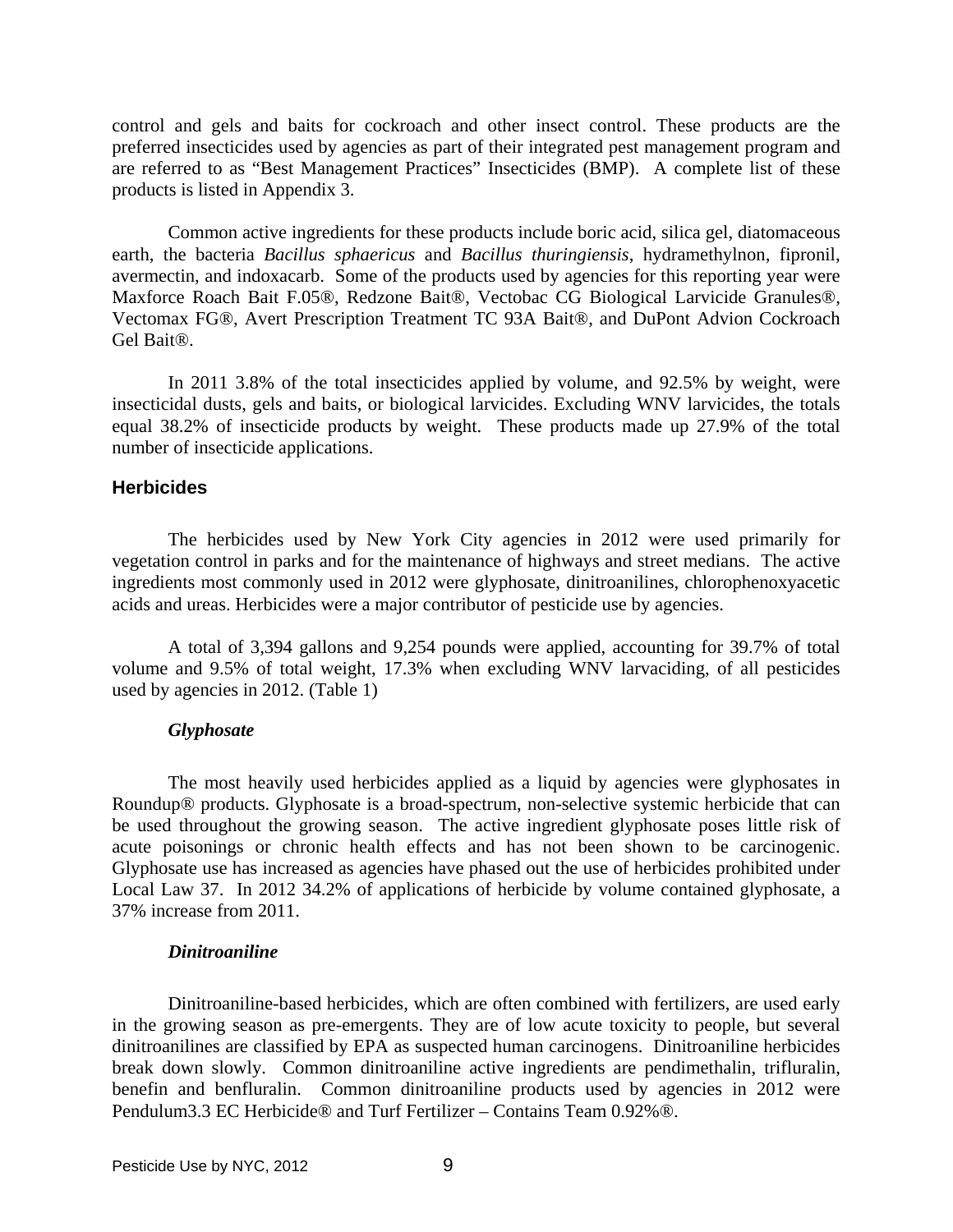#### *Chlorophenoxyacetic/Benzoic Acids*

 The chlorophenoxyacetic acid herbicides are a family of related chemicals that are often combined in products. EPA classifies one member of this class of pesticides - mecroprop- $p - as$ a suspected carcinogen. Common chlorophenoxyacetic acid active ingredients are 2,4-D, MCPP, mecoprop-p, dicamba and MCPA. Common chlorophenoxyacetic acid products used by agencies in 2011 were Riverdale Vanquish Herbicide® and Lesco Three-Way Selective Herbicide®

#### *Ureas*

 Like dinitroaniline herbicides, urea herbicides are of low acute toxicity, but some may pose certain chronic risks. Classification as a possible human carcinogen varies within the group. Diuron, a urea herbicide among the ten most heavily used herbicides reported by commercial applicators in the private market in the City in 2005, is classified by the EPA as a likely human carcinogen. Sulfonylureas are of low acute toxicity and have been so classified. All urea herbicides are highly persistent. Common Urea active ingredients are Diuron and Siduron. Common urea products used by NYC agencies in 2012 were Dupont Oust Extra Herbicide® and Starter Fertilizer with Crabgrass Preventer®.

## **Fungicides**

 Many of the commonly applied fungicides are classified by EPA as suspected carcinogens. The potential for exposure can exist throughout the growing season because many of these fungicides are also persistent, with half-lives measured in months and years. Degradation does not necessarily reduce the hazard, because some fungicides also have highly toxic breakdown products. Fungicides were most commonly applied by NYC on golf courses, and these applications are exempt from Local Law 37 prohibitions.

 The active ingredients of fungicides commonly used in NYC in 2012 were chlorothalonil, thiophanate-methyl, PCNB, iprodione and mancozeb. Common fungicide products applied in 2012 include Heritage Fungicide®, Aliette WDG Brand Fungicide® and Lesco Manicure Ultra®.

 Fungicides make up a smaller portion of the overall pesticide use by agencies, accounting for 26.4% of the total pesticide applied by volume and 10.8% by weight, and 19.8% by weight when excluding WNV larvacides. (Table 1)

## **B. SUMMARY OF CITYWIDE PESTICIDE USE**

 Pesticide use can be measured and compared in a number of ways. Throughout the remainder of this report, we describe the frequency with which pesticides are applied, as well as the quantity of pesticides applied. Quantities for liquid applications are measured as volume in gallons. Quantities for solid applications are measured as weight in pounds. Pesticides were applied a total of 128,525 times by New York City in 2012. The pesticides applied most frequently by New York City were insecticides. Insecticides were the most heavily used in terms of weight and herbicides in terms of volume. In 2011, 87.8% of the insecticides reported by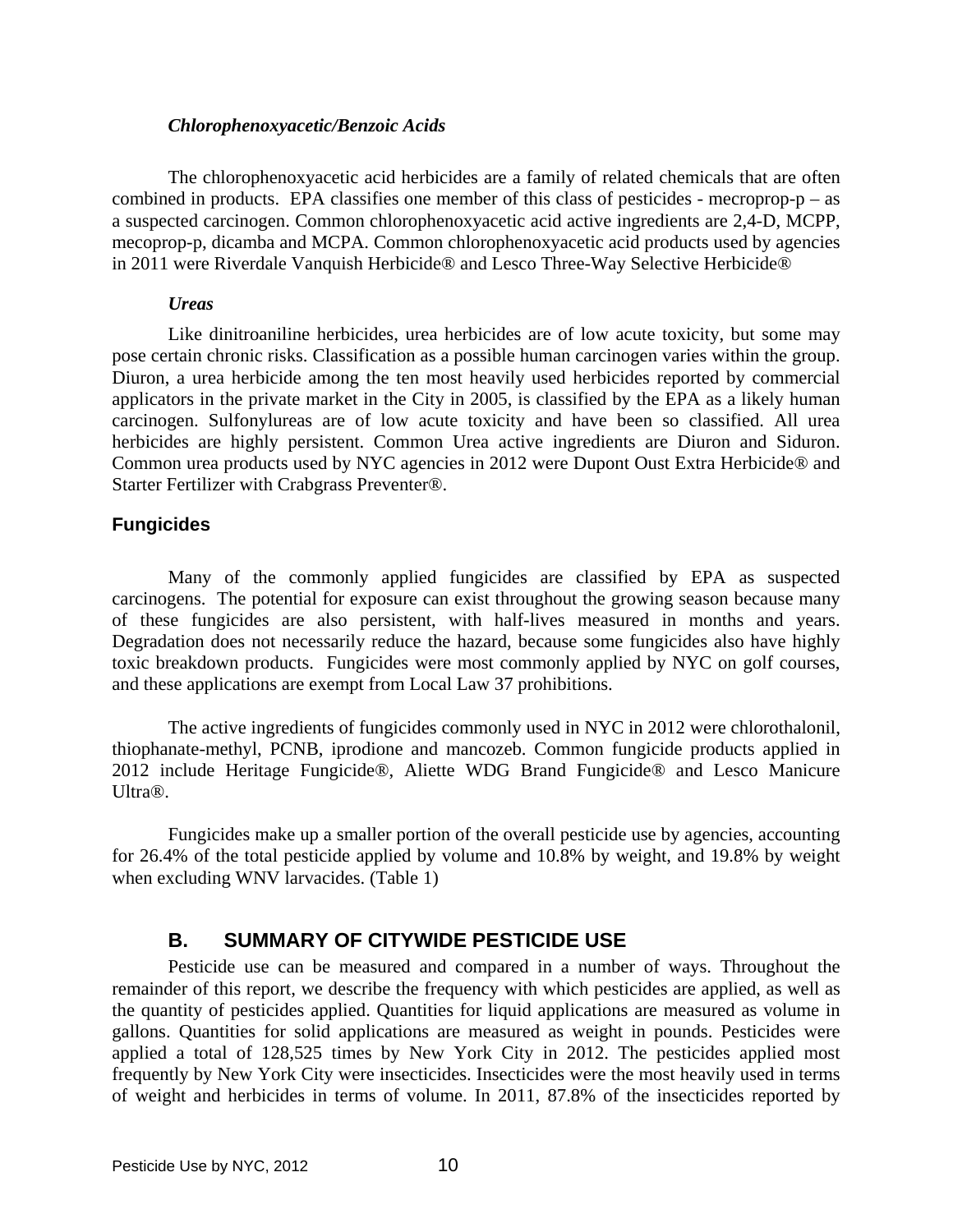weight were bacterial products designed to kill mosquito larvae in stagnant waters, away from human contact. If we exclude these products, which were used as part of the West Nile Virus control program then 13.5% of the total pesticide by weight would be due to insecticides. The majority of rodenticide applied by the City of New York is placed directly into rat burrows and poses little risk of exposure to the public. Table 1, below, summarizes these findings. This table, as all others that follow, is sorted in order of descending number of applications.

|                       | <b>Volume</b>  |        |               | Weight       | <b>Times Applied</b> |               |            |
|-----------------------|----------------|--------|---------------|--------------|----------------------|---------------|------------|
|                       | <b>Gallons</b> | $%$ of | <b>Pounds</b> | $%$ of       | $%$ wo               | <b>Number</b> | % of Total |
| <b>Pesticide Type</b> |                | Total  |               | <b>Total</b> | <b>WNV</b>           |               |            |
| Rodenticide           | 27.77          | 0.3%   | 25,740.57     | 26.4%        | 48.2%                | 47.736        | 35.9%      |
| Insecticide           | 2.813.56       | 32.9%  | 51.410.93     | 52.7%        | 13.5%                | 76.601        | 57.6%      |
| Herbicide             | 3.393.68       | 39.7%  | 9.253.51      | 9.5%         | 17.3%                | 3.719         | 2.8%       |
| Fungicide             | 2.257.18       | 26.4%  | 10.552.86     | 10.8%        | 19.8%                | 802           | 0.6%       |
| Other                 | 58.22          | 0.7%   | 652.40        | 0.7%         | 1.2%                 | 4.182         | 3.1%       |
| Totals:               | 8,550.40       |        | 97,610.26     |              |                      | 133,040       |            |

|  | Table 1.  Total Applications Reported Applied by NYC Agencies in 2012, by Pesticide Type |  |  |  |  |  |  |  |
|--|------------------------------------------------------------------------------------------|--|--|--|--|--|--|--|
|--|------------------------------------------------------------------------------------------|--|--|--|--|--|--|--|

 Table 2, below lists the ten most frequently used products used for each pesticide type on New York City owned or leased property in 2012. For each, we list the total volume, weight and number of applications, as well as the active ingredient(s), the EPA toxicity category, whether the product is considered by EPA a known, possible or suspect carcinogen, and whether the product is listed by the State of California as a reproductive hazard. For this and subsequent product tables, the toxicity category refers to the EPA's assigned label warning to indicate the degree of acute toxicity from oral, dermal and inhalation exposures on a scale from 1 to 4. Toxicity Category 1 indicates pesticides considered highly toxic and whose label requires the signal word, "Danger". Toxicity Category 2 products are considered moderately toxic and product labels carry the word "Warning" Toxicity Category 3 products are considered to be slightly toxic while Toxicity 4 products are considered relatively non-toxic. Both toxicity categories 3 and 4 carry the signal word "Caution" A complete list of products used by New York City by pesticide class is included in Appendix 1 to this report.

| EPA Reg. #          | <b>EPA Product Name</b>                                          | Volume<br>(Gals) | Weight<br>(Lbs) | No.<br>Appl's. | Active<br>Ingredient(s) | <b>EPA</b><br><b>Tox Cat Carcin</b> | <b>EPA</b> | CA Dev.<br>Toxin |
|---------------------|------------------------------------------------------------------|------------------|-----------------|----------------|-------------------------|-------------------------------------|------------|------------------|
| <b>Rodenticides</b> |                                                                  |                  |                 |                |                         |                                     |            |                  |
| 12455-79            | CONTRAC ALL-<br><b>WEATHER BLOX</b>                              | 2.71             | 8.873.45        | 14.775         | <b>Bromadiolone</b>     | 3                                   | NO.        | <b>NO</b>        |
| 12455-86            | <b>CONTRAC</b><br>RODENTICIDE PLACE<br><b>PAC</b>                | 0.13             | 8.364.93        | 12.897         | <b>Bromadiolone</b>     | 3                                   | NO.        | <b>NO</b>        |
| 7173-258            | DIFETHIALONE PASTE<br><b>PLACE PACKS</b>                         | 3.19             | 3.347.49        | 10.485         | <b>Difethialone</b>     | 3                                   | NO.        | NO.              |
| 100-1050            | TALON-G RODENTICIDE<br><b>BAIT PACK MINI-</b><br>PELLETS WITH BI | 0.00             | 1.619.11        | 2.840          | <b>Brodifacoum</b>      | 3                                   | NO.        | NO.              |

|  |  |  |  |  | Table 2.  Ten Most Frequently Applied Pesticide Products by NYC Agencies in 2012 by Type |
|--|--|--|--|--|------------------------------------------------------------------------------------------|
|--|--|--|--|--|------------------------------------------------------------------------------------------|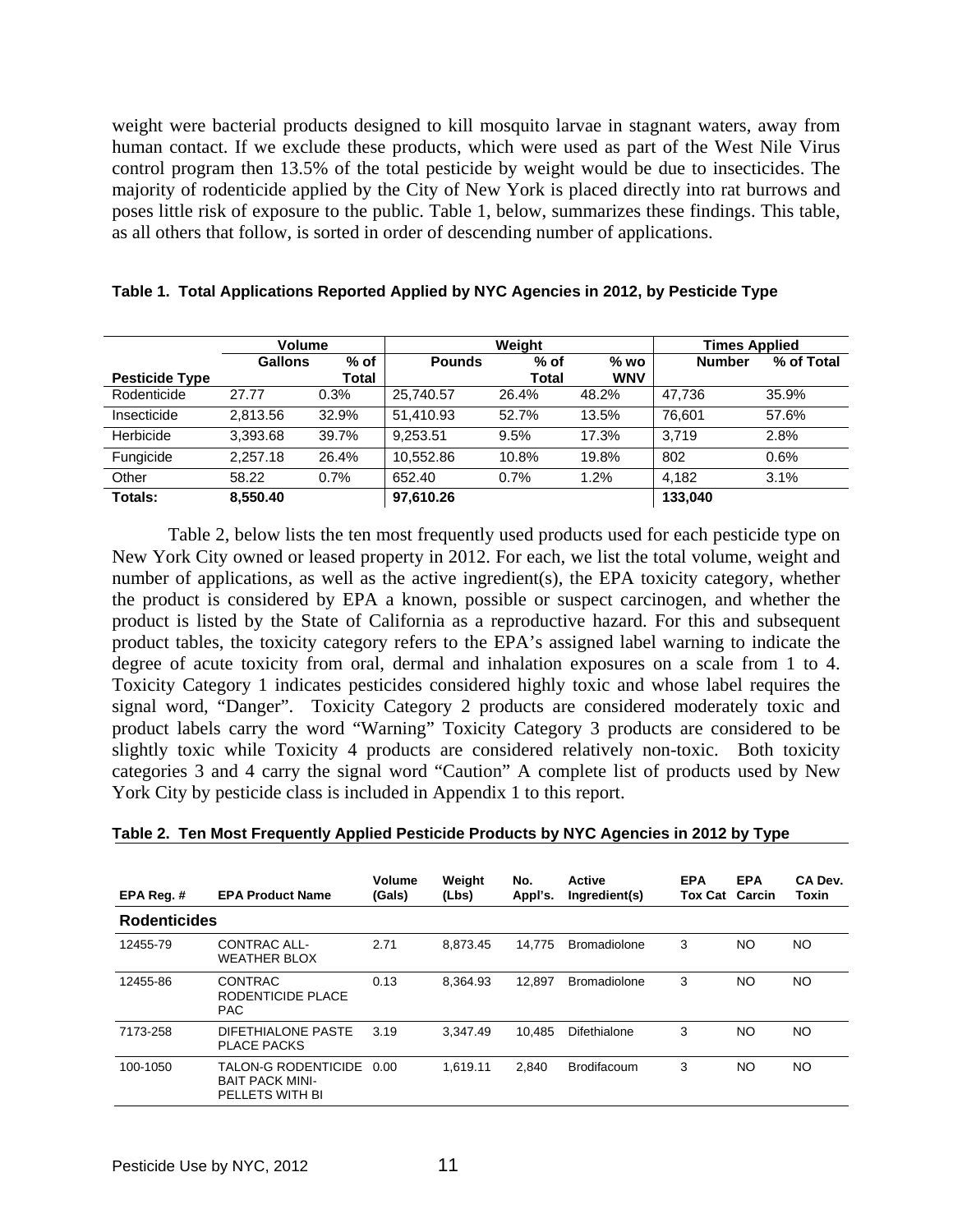| EPA Reg. #          | <b>EPA Product Name</b>                                 | <b>Volume</b><br>(Gals) | Weight<br>(Lbs) | No.<br>Appl's. | Active<br>Ingredient(s)                                                                                                                                          | <b>EPA</b><br><b>Tox Cat Carcin</b> | <b>EPA</b> | CA Dev.<br>Toxin |
|---------------------|---------------------------------------------------------|-------------------------|-----------------|----------------|------------------------------------------------------------------------------------------------------------------------------------------------------------------|-------------------------------------|------------|------------------|
| 12455-133           | <b>CONTRAC WITH</b><br>LUMITRACK                        | 0.00                    | 707.63          | 1,871          | <b>Bromadiolone</b>                                                                                                                                              | 3                                   | <b>NO</b>  | <b>NO</b>        |
| 100-1055            | <b>WEATHERBLOK BAIT</b><br>WITH BITREX                  | 0.00                    | 690.97          | 1,523          | Brodifacoum                                                                                                                                                      | 3                                   | NO.        | NO.              |
| 12455-75            | CONTRAC RAT AND<br>MOUSE BAIT READY TO<br>USE PLACE PAC | 0.00                    | 547.28          | 784            | <b>Bromadiolone</b>                                                                                                                                              | 3                                   | NO         | NO.              |
| 7173-202            | <b>MAKI MINI BLOCKS</b>                                 | 0.12                    | 452.41          | 631            | <b>Bromadiolone</b>                                                                                                                                              | 3                                   | NO         | NO.              |
| 7173-218            | <b>GENERATION MINI</b><br><b>BLOCKS</b>                 | 0.00                    | 350.44          | 538            | Difethialone                                                                                                                                                     | 3                                   | NO.        | <b>NO</b>        |
| 12455-56            | DITRAC TRACKING<br>POWDER                               | 0.52                    | 203.77          | 348            | Diphacinone                                                                                                                                                      | $\overline{2}$                      | NO.        | <b>NO</b>        |
| <b>Insecticides</b> |                                                         |                         |                 |                |                                                                                                                                                                  |                                     |            |                  |
| 432-763             | SUSPEND SC<br><b>INSECTICIDE</b>                        | 665.20                  | 1.26            | 32,856         | Deltamethrin                                                                                                                                                     | 3                                   | <b>NO</b>  | NO.              |
| 499-304             | WHITMIRE OPTEM ME<br>PT 600                             | 115.80                  | 4.61            | 9,087          | Cyfluthrin                                                                                                                                                       | 3                                   | <b>NO</b>  | NO.              |
| 397-13              | STERI-FAB                                               | 724.90                  | 432.97          | 7,071          | Phenothrin:<br>Isopropyl alcohol;<br>Alkyl (60%C14,<br>25%C12,<br>15%C16)<br>dimethylbenzyl<br>ammonium<br>chloride; Didecyl<br>dimethyl<br>ammonium<br>chloride | $\overline{2}$                      | <b>NO</b>  | <b>NO</b>        |
| 100-1484            | <b>DUPONT ADVION</b><br>COCKROACH GEL BAIT              | 6.19                    | 232.63          | 4,497          | Indoxacarb                                                                                                                                                       | 3                                   | NO.        | NO.              |
| 64405-2             | REDZONE BAIT                                            | 0.44                    | 845.77          | 4,189          | Boric acid                                                                                                                                                       | 3                                   | NO         | NO               |
| 432-1460            | MAXFORCE FC ROACH<br>KILLER BAIT GEL F.05               | 0.00                    | 108.61          | 2,613          | Fipronil                                                                                                                                                         | 3                                   | <b>YES</b> | NO.              |
| 73049-429           | <b>VECTOMAX FG</b>                                      | 0.00                    | 960.67          | 2,282          | <b>Bacillus</b><br>sphaericus;<br><b>Bacillus</b><br>thuringiensis,<br>subsp. Israelensis,<br>strain AM 65-52                                                    | 3                                   | <b>NO</b>  | <b>NO</b>        |
| 432-1363            | <b>TEMPO SC</b><br><b>INSECTICIDE</b>                   | 439.69                  | 17.00           | 2,063          | Cyfluthrin, beta                                                                                                                                                 | 3                                   | NO.        | <b>NO</b>        |
| 432-1259            | PRODUCT: RBF5                                           | 0.00                    | 65.05           | 1,670          | Fipronil                                                                                                                                                         | 3                                   | <b>YES</b> | <b>NO</b>        |
| 432-1257            | <b>MAXFORCE ROACH</b><br>BAIT F.05                      | 0.58                    | 63.70           | 1,459          | Fipronil                                                                                                                                                         | 3                                   | <b>YES</b> | <b>NO</b>        |
| <b>Herbicides</b>   |                                                         |                         |                 |                |                                                                                                                                                                  |                                     |            |                  |
| 524-579             | ROUNDUP PROMAX                                          | 114.23                  | 5.88            | 715            | Glyphosate,<br>potassium salt                                                                                                                                    | 3                                   | <b>NO</b>  | <b>NO</b>        |
| 524-475             | ROUNDUP ULTRA<br><b>HERBICIDE</b>                       | 337.95                  | 37.31           | 626            | Glyphosate,<br>isopropylamine<br>salt                                                                                                                            | 3                                   | NO         | NO.              |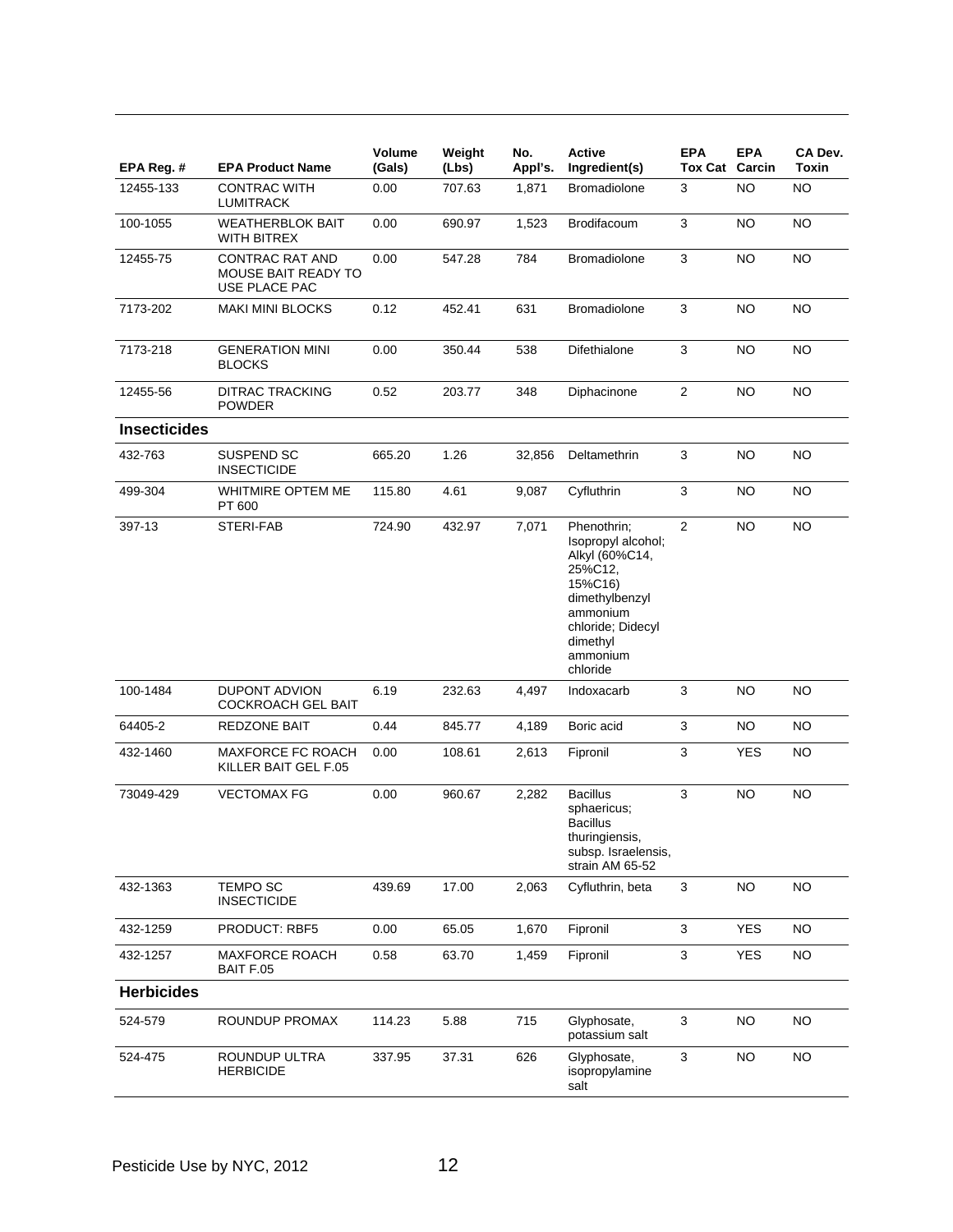| EPA Reg. #        | <b>EPA Product Name</b>                                          | <b>Volume</b><br>(Gals) | Weight<br>(Lbs) | No.<br>Appl's. | <b>Active</b><br>Ingredient(s)                    | <b>EPA</b><br><b>Tox Cat</b> | <b>EPA</b><br>Carcin | CA Dev.<br>Toxin |
|-------------------|------------------------------------------------------------------|-------------------------|-----------------|----------------|---------------------------------------------------|------------------------------|----------------------|------------------|
| 62719-556         | <b>ACCORD XRT II</b>                                             | 917.63                  | 0.00            | 565            | Glyphosate,<br>dimethylammoniu<br>m salt          | 3                            | <b>NO</b>            | <b>NO</b>        |
| 62719-527         | <b>GARLON 4 ULTRA</b>                                            | 469.90                  | 0.00            | 338            | Triclopyr                                         | 2                            | <b>NO</b>            | <b>NO</b>        |
| 228-397           | RIVERDALE VANQUISH<br><b>HERBICIDE</b>                           | 79.02                   | 0.00            | 248            | Dicamba,<br>diglycolamine salt                    | 3                            | NO                   | <b>NO</b>        |
| 352-622           | <b>DUPONT OUST EXTRA</b><br><b>HERBICIDE</b>                     | 0.00                    | 38.96           | 243            | Sulfometuron<br>methyl;<br>Metsulfuron-<br>methyl | $\mathbf{3}$                 | <b>NO</b>            | <b>NO</b>        |
| 62719-176         | PATHFINDER II                                                    | 94.20                   | 0.00            | 159            | Triclopyr,<br>butoxyethyl ester                   | 3                            | <b>NO</b>            | <b>NO</b>        |
| 241-341           | PENDULUM 3.3 EC<br><b>HERBICIDE</b>                              | 835.38                  | 0.00            | 157            | Pendimethalin                                     | 3                            | <b>YES</b>           | <b>NO</b>        |
| 62719-324         | <b>GLYPRO</b>                                                    | 61.29                   | 0.00            | 105            | Glyphosate,<br>isopropylamine<br>salt             | 3                            | NO                   | <b>NO</b>        |
| 100-937           | PRIMO MAXX                                                       | 78.00                   | 0.00            | 68             | Trinexapac-ethyl                                  | 3                            | NO.                  | NO.              |
| <b>Fungicides</b> |                                                                  |                         |                 |                |                                                   |                              |                      |                  |
| 100-1364          | <b>DACONIL ACTION</b>                                            | 340.91                  | 5.00            | 70             | Acibenzolar-S-<br>methyl;<br>Chlorothalonil       | $\overline{2}$               | <b>YES</b>           | <b>NO</b>        |
| 71065-3           | <b>COMPANION LIQUID</b><br><b>BIOLOGICAL</b><br><b>FUNGICIDE</b> | 304.75                  | 0.00            | 51             | <b>Bacillus subtilis</b><br>GBO <sub>3</sub>      | 3                            | <b>NO</b>            | <b>NO</b>        |
| 100-1093          | <b>HERITAGE FUNGICIDE</b>                                        | 0.00                    | 149.69          | 42             | Azoxystrobin                                      | 3                            | <b>NO</b>            | <b>NO</b>        |
| 70299-1           | <b>ZEROTOL</b><br>ALGAECIDE/FUNGICIDE                            | 129.58                  | 0.00            | 41             | Hydrogen<br>peroxide                              | $\mathbf{1}$                 | <b>NO</b>            | <b>NO</b>        |
| 264-1155          | RHAPSODY AS0                                                     | 209.10                  | 0.00            | 34             | QST 713 strain of<br>dried Bacillus<br>subtilis   | 3                            | <b>NO</b>            | <b>NO</b>        |
| 432-942           | <b>BANOL TURF AND</b><br>ORNAMENTAL<br><b>FUNGICIDE</b>          | 60.50                   | 0.00            | 30             | Propamocarb<br>hydrochloride                      | 3                            | <b>NO</b>            | <b>NO</b>        |
| 228-630           | NUFARM TM+IP SPC<br><b>FUNGICIDE</b>                             | 70.57                   | 1.00            | 29             | Iprodione;<br>Thiophanate-<br>methyl              | 3                            | YES                  | <b>YES</b>       |
| 55260-9           | PROPLANT TURF AND<br>ORNAMENTAL<br><b>FUNGICIDE</b>              | 59.47                   | 265.00          | 29             | Propamocarb<br>hydrochloride                      | 3                            | <b>NO</b>            | <b>NO</b>        |
| 432-890           | ALIETTE WDG BRAND<br><b>FUNGICIDE</b>                            | 0.00                    | 1,034.00        | 27             | Fosetyl-Al                                        | $\mathbf{3}$                 | <b>NO</b>            | <b>NO</b>        |
| 68173-3           | <b>AFFIRM WDG</b>                                                | 0.00                    | 16.94           | 25             | Polyoxin D zinc<br>salt                           | 3                            | NO.                  | <b>NO</b>        |
| Other             |                                                                  |                         |                 |                |                                                   |                              |                      |                  |
| 2724-351          | ZOECON RF-259<br><b>EMULSIFIABLE</b><br>CONCENTRATE              | 12.48                   | 0.69            | 1416           | (7S)-Hydroprene                                   | $\mathbf{3}$                 | <b>NO</b>            | <b>NO</b>        |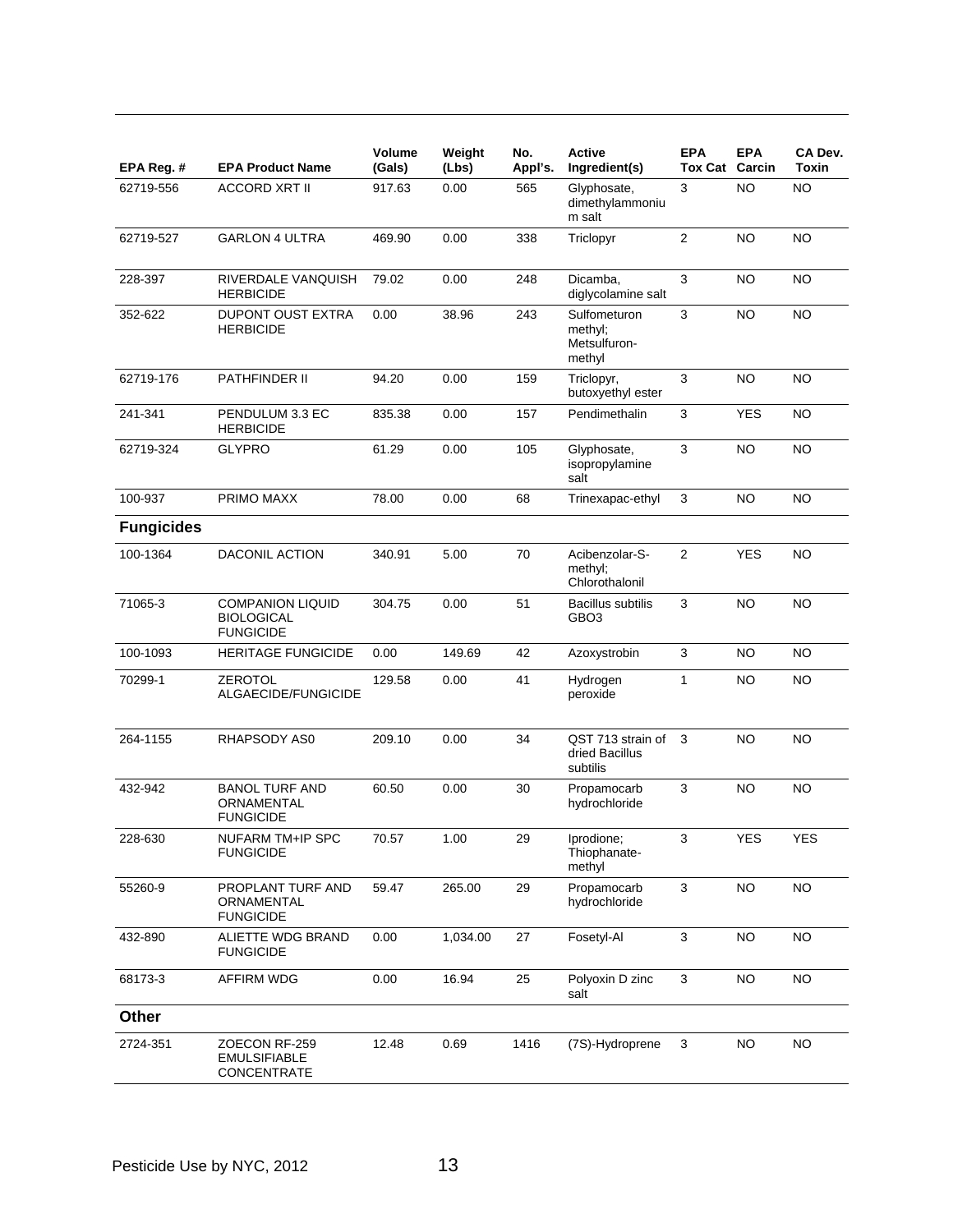| EPA Reg. # | <b>EPA Product Name</b>                                                | Volume<br>(Gals) | Weight<br>(Lbs) | No.<br>Appl's. | <b>Active</b><br>Ingredient(s)                                                                | <b>EPA</b><br><b>Tox Cat</b> | <b>EPA</b><br>Carcin | CA Dev.<br>Toxin |
|------------|------------------------------------------------------------------------|------------------|-----------------|----------------|-----------------------------------------------------------------------------------------------|------------------------------|----------------------|------------------|
| 2724-351   | <b>ZOECON GENCOR 9%</b><br><b>EMULSIFIABLE</b><br><b>CONCENTRATE</b>   | 0.34             | 0.00            | 24             | (7S)-Hydroprene                                                                               | 3                            | <b>NO</b>            | NO               |
| 60061-71   | PETTIT MARINE PAINT<br><b>PREMIUM SINGLE</b><br><b>SEASON ABLATIVE</b> | 29.00            | 0.00            | 23             | Copper oxide<br>(ous)                                                                         | 2                            | <b>NO</b>            | <b>NO</b>        |
| 71096-7    | ORTHO BUG-GETA<br>SNAIL & SLUG KILLER 1                                | 0.00             | 5.66            | 8              | Metaldehyde                                                                                   | 3                            | <b>NO</b>            | <b>NO</b>        |
| 100-1014   | PACLOBUTRAZOL 2SC                                                      | 0.39             | 0.00            | 3              | Paclobutrazol                                                                                 | 3                            | <b>NO</b>            | <b>NO</b>        |
| 73049-15   | PROGIBB 4% PLANT<br><b>GROWTH REGULATOR</b><br><b>SOLUTION</b>         | 0.00             | 0.00            | 3              | <b>Gibberellins</b>                                                                           | 2                            | <b>NO</b>            | <b>NO</b>        |
| 2217-768   | <b>EMBARK E-Z-TU-USE</b><br><b>PLANT GROWTH</b><br><b>REGULATOR</b>    | 1.00             | 0.00            | 2              | Mefluidide,<br>diethanolamine<br>salt                                                         | 3                            | <b>NO</b>            | <b>NO</b>        |
| 72-574     | <b>MILLER HOT SAUCE</b><br><b>ANIMAL REPELLENT</b>                     | 0.00             | 0.00            | $\overline{2}$ | Capsicum<br>oleoresin                                                                         | 3                            | <b>NO</b>            | <b>NO</b>        |
| 59807-4    | <b>HORMODIN1</b>                                                       | 0.00             | 0.09            | 2              | <b>IBA</b>                                                                                    | 3                            | <b>NO</b>            | <b>NO</b>        |
| 1448-212   | CHEMICIDE 100-15                                                       | 15.00            | 0.00            | 1              | Poly(oxyethylene)<br>(dimethylimino)<br>ethylene<br>(dimethylimino)<br>ethylene<br>dichloride | 3                            | <b>NO</b>            | <b>NO</b>        |

## **C. CHANGES IN PESTICIDE USE**

 The level of completeness of agency pesticide reporting has improved dramatically over the past five years. Having a sufficiently complete record of pesticide applications by the City of New York and its contractors has now made it possible for a year to year comparison of trends in pesticide use by city agencies. Some of these trends have used target pest to stratify the application amounts. A complete listing of application amounts by target pest is listed in Table 3.

| Table 3: Complete listing of pesticide applications by New York City Agencies by Target Pest, |
|-----------------------------------------------------------------------------------------------|
| 2012                                                                                          |
|                                                                                               |

| <b>Target Pest</b>               | <b>Volume in Gallons</b> | <b>Weight in Pounds</b> | <b>Total Applications</b> | % of Total<br><b>Applications</b> |
|----------------------------------|--------------------------|-------------------------|---------------------------|-----------------------------------|
| Roaches                          | 1.259                    | 2,355                   | 51,257                    | 39%                               |
| Rats                             | 22                       | 15,546                  | 29,423                    | 22%                               |
| Mice                             | 46                       | 9,572                   | 20.074                    | 15%                               |
| Bedbugs                          | 932                      | 494                     | 17,235                    | 13%                               |
| <b>Mosquitoes</b>                | 3                        | 47,274                  | 5,831                     | 4%                                |
| Weeds, vines, or grasses         | 3,394                    | 9,254                   | 3.719                     | 3%                                |
| Flying insects                   | 135                      | 251                     | 1.503                     | 1%                                |
| Ants                             | 111                      | 68                      | 1.450                     | 1%                                |
| <b>Other Crawling Insects</b>    | 123                      | 101                     | 1,108                     | 1%                                |
| Fungal Disease or<br>Infestation | 2,257                    | 10,553                  | 802                       | 1%                                |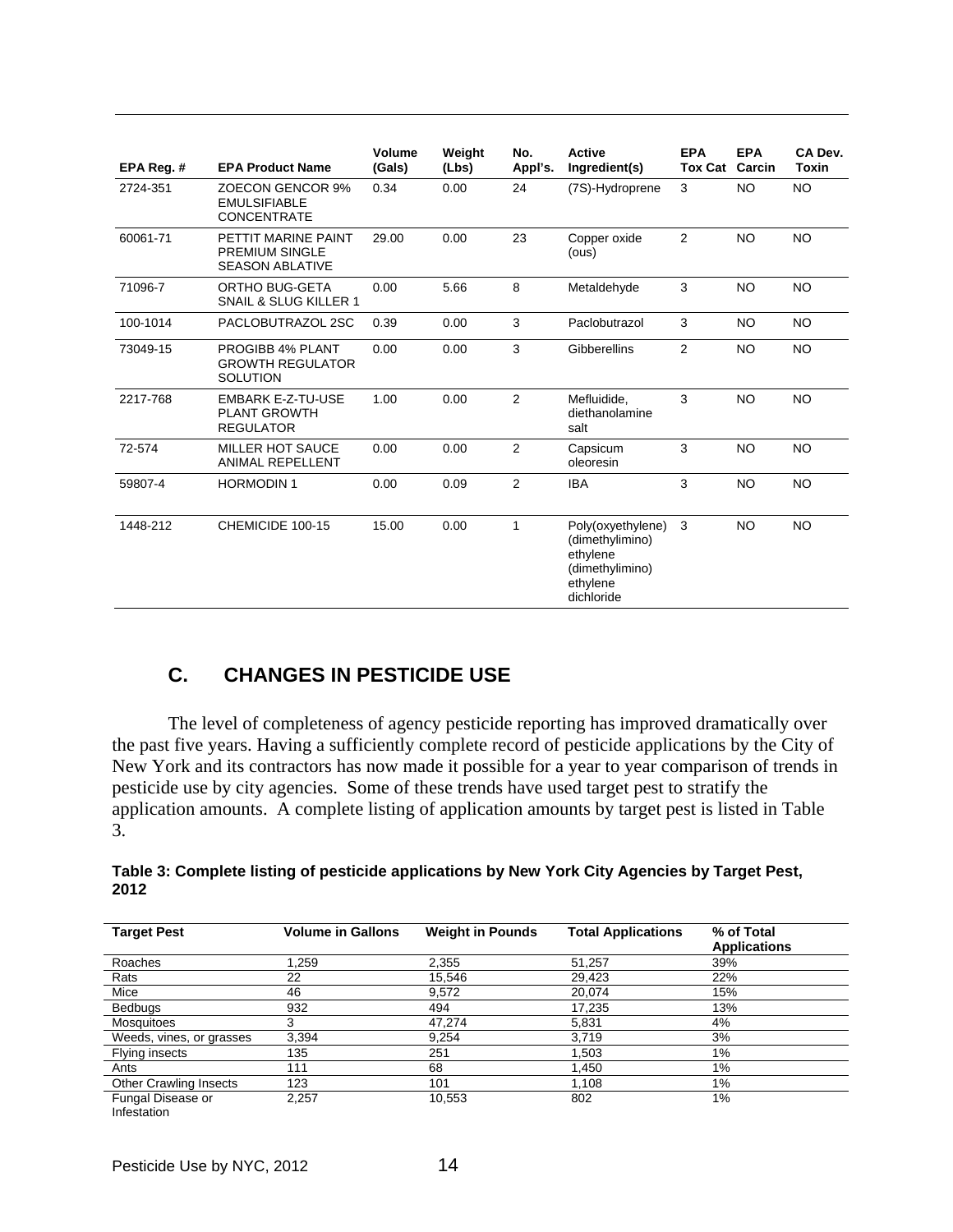| <b>Target Pest</b> | <b>Volume in Gallons</b> | <b>Weight in Pounds</b> | <b>Total Applications</b> | % of Total<br><b>Applications</b> |
|--------------------|--------------------------|-------------------------|---------------------------|-----------------------------------|
| Other Pests        | 268                      | 2.017                   | 528                       | 0%                                |
| Other Rodents      |                          | 125                     | 110                       | 0%                                |
| Totals:            | 8,550                    | 97.485                  | 132.930                   |                                   |

Figures 1 and 2 show trends from 2008 through 2012 in use of pesticides by city agencies by type of target pest, with products reported by weight and volume respectively. In Figure 1, WNV program larvicides are charted separately from other insecticides because WNV larvicides are a large proportion of city insecticide use and because year to year variation in larvicide use is more weather dependent than use of other insecticides. Non-WNV insecticide use has generally been declining, while fungicides reported by weight have remained very consistent from year to year and consist almost exclusively of fungicides applied to turf on city golf courses. Amounts of all pesticides reported by weight declined in 2012 with the exception of non-WNV insecticdes which increased by 15% from levels reported in 2011 driven by a 33% increase in amounts of BMP insecticides (Figures 1 and 3).



Rodenticides and WNV larvicides are not included in Figure 2 as the products are almost exclusively solid formulations.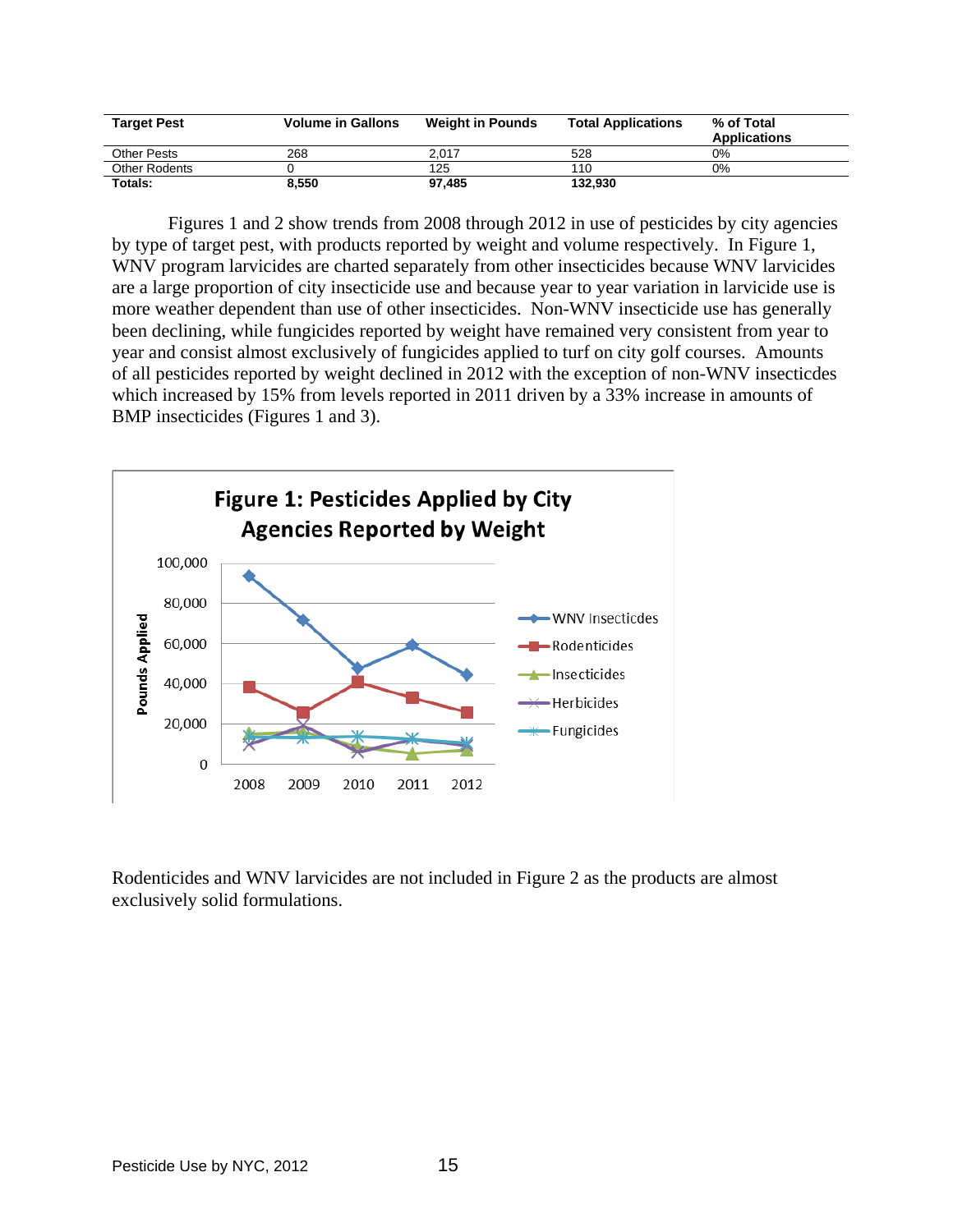

In 2012 overall herbicides use reported by volume increased by 69% (Figure 2) which included a 37% increase in the amount of glyphosate applied by volume. The high volume of herbicide (mostly glyphosate) used in 2009 was due in part to variable weather conditions more conducive to weed growth and large discreet projects by the Parks department to control invasive species after previous years of delayed maintenance in remote, often wooded, parkland. There was a 32% increase in insecticide reported by volume from higher amounts of the use of certain pyrethroid products. Fungicides reported by volume increased 119% in 2012 driven by an increase in applications on NYC golf courses.

From 2008 to 2012 there was a 37% decrease in use of insecticides reported by volume, with most of the change occurring between 2008 and 2009 (Figure 2). From 2008 to 2012 there was also a drop of 53% by weight in WNV larvicides (Figure 1).

#### **Use of spray formulations vs. Best Management Practices**

After a large reduction in BMP products to combat roaches from 2008 to 2010 and a further small decline in the amount reported from 2010 to 2011, use of these products increased 15% 2011 to 2012 (Figure 3).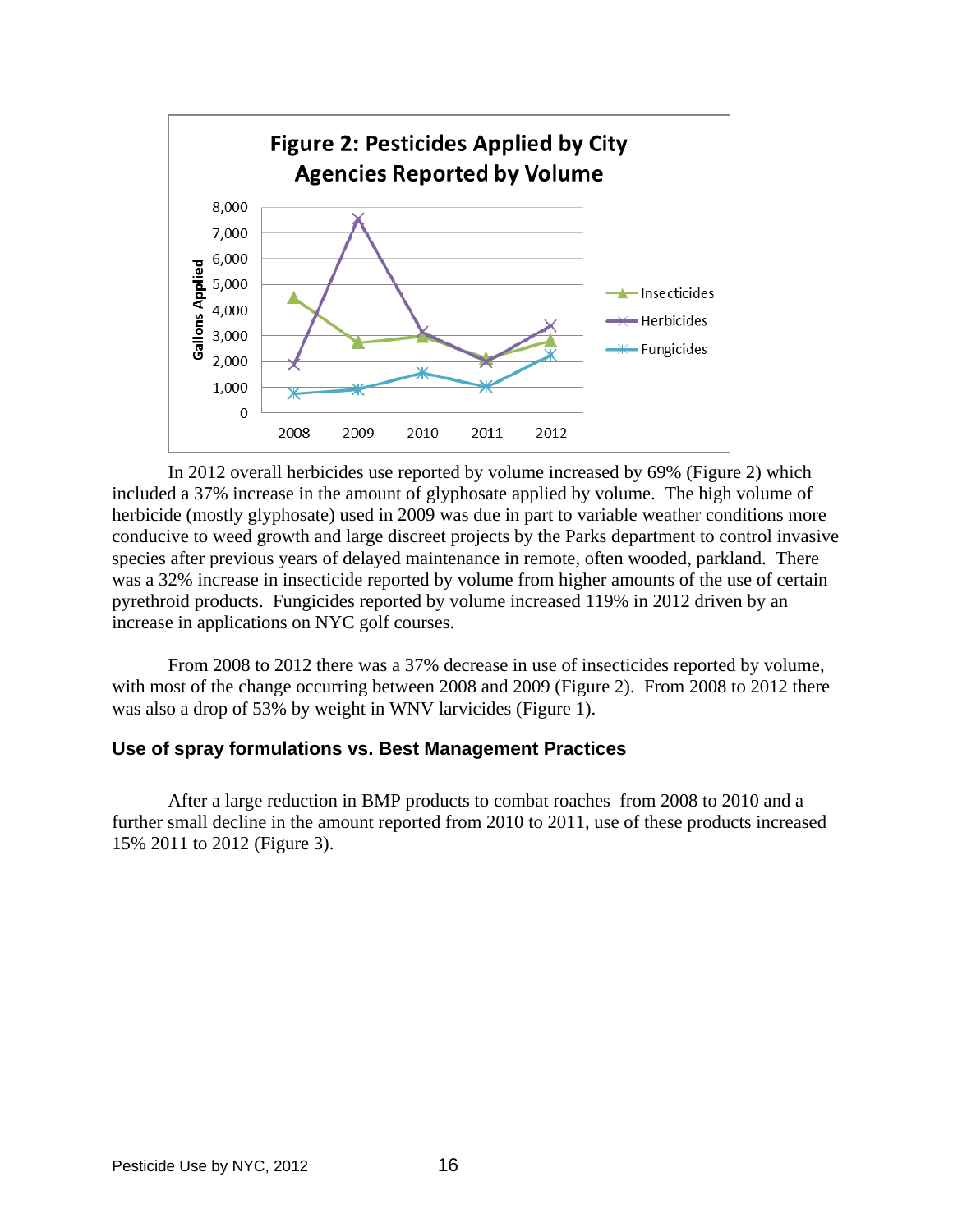

There was a 9% reduction in the number of pyrethroid applications to treat roaches from 2011 to 2012, while the use of BMP products remained stable (Figure 4).

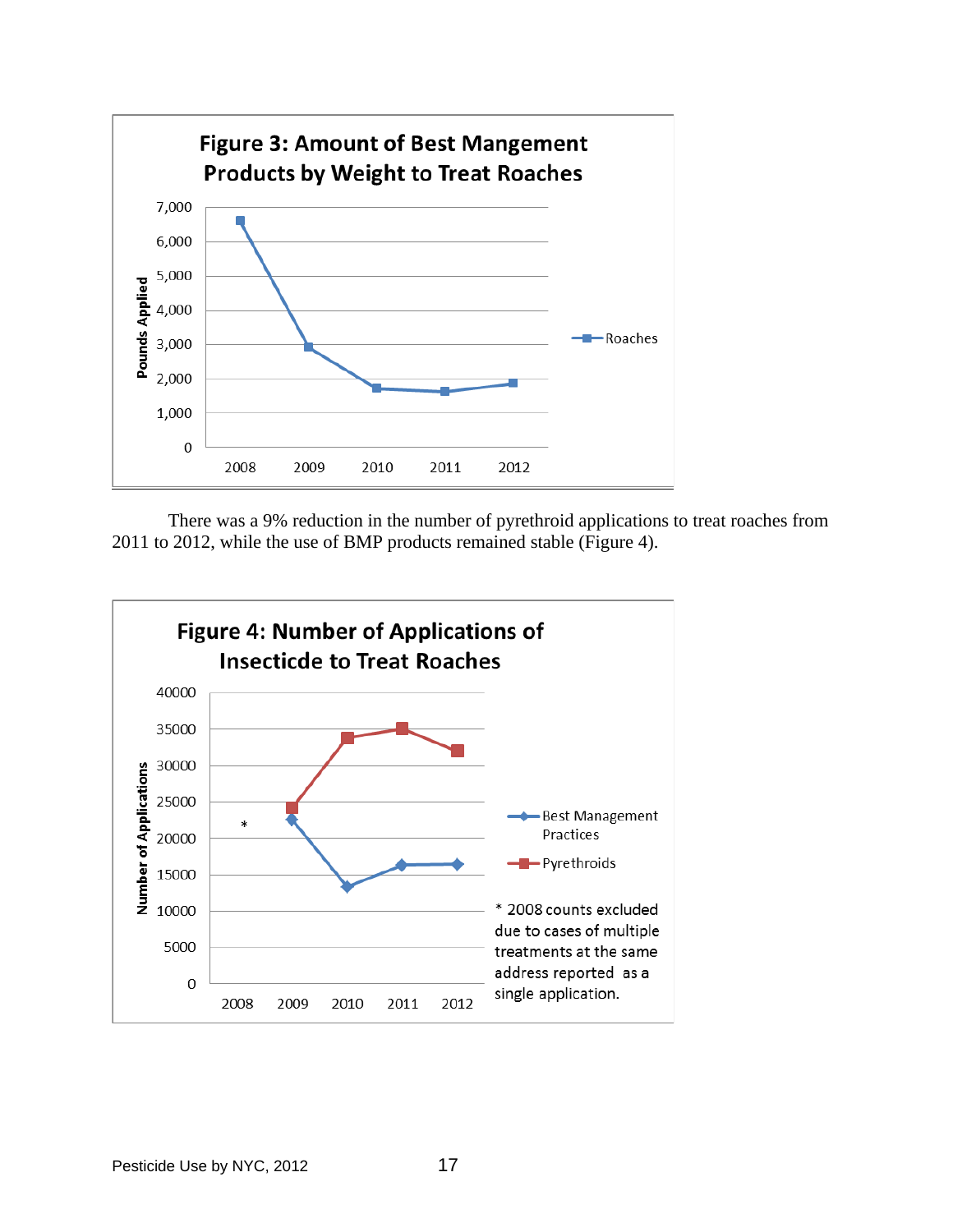## **Bed Bugs vs. Roaches**

Looking at pyrthroid spray products by volume targeting roaches, the use of these products increased by 29% from 2011 to 2012 after declined by 36% from 2010 to 2011 (Figure 5). There was also a 39% increase from 2011 to 2012 in gallons of pyrethroids used by city agencies to treat bed bugs after a 5% decline from 2010 to 2011 (Figure 5). Citywide, 13% of all pesticide application and 22% of all insecticide application were to treat bed bugs (Table 3 and Table 1). The volume of pyrethroids used to treat roaches increased in 2012 mainly due to a higher proportion of applications with higher application rates (quantity used per application) by HHC.



## **Rodents**

 Rodenticide use has fluctuated year to year with no clear trend. However, application amounts have declined by 22% again in 2012 to the lowest levels since 2009 after a 19% decline in 2011. Year to year changes may be due in part to the frequency of neighborhood rat indexing activity.

## **Mosquitoes**

The DOHMH MNV Vector Control program applied 44,210 pounds of larvicide and 2,163 pounds of adulticide in 2012. This was a 25% decrease in larvicide reported by weight from 2011 (Figure 1). This resumes a trend of mostly decling amounts since 2008. The amount of adulticide required to be applied by DOHMH has been quite variable from year to year depending on the weather and severity of mosquito populations around the city.

## **D. SUMMARY OF AGENCIES' PESTICIDE USE**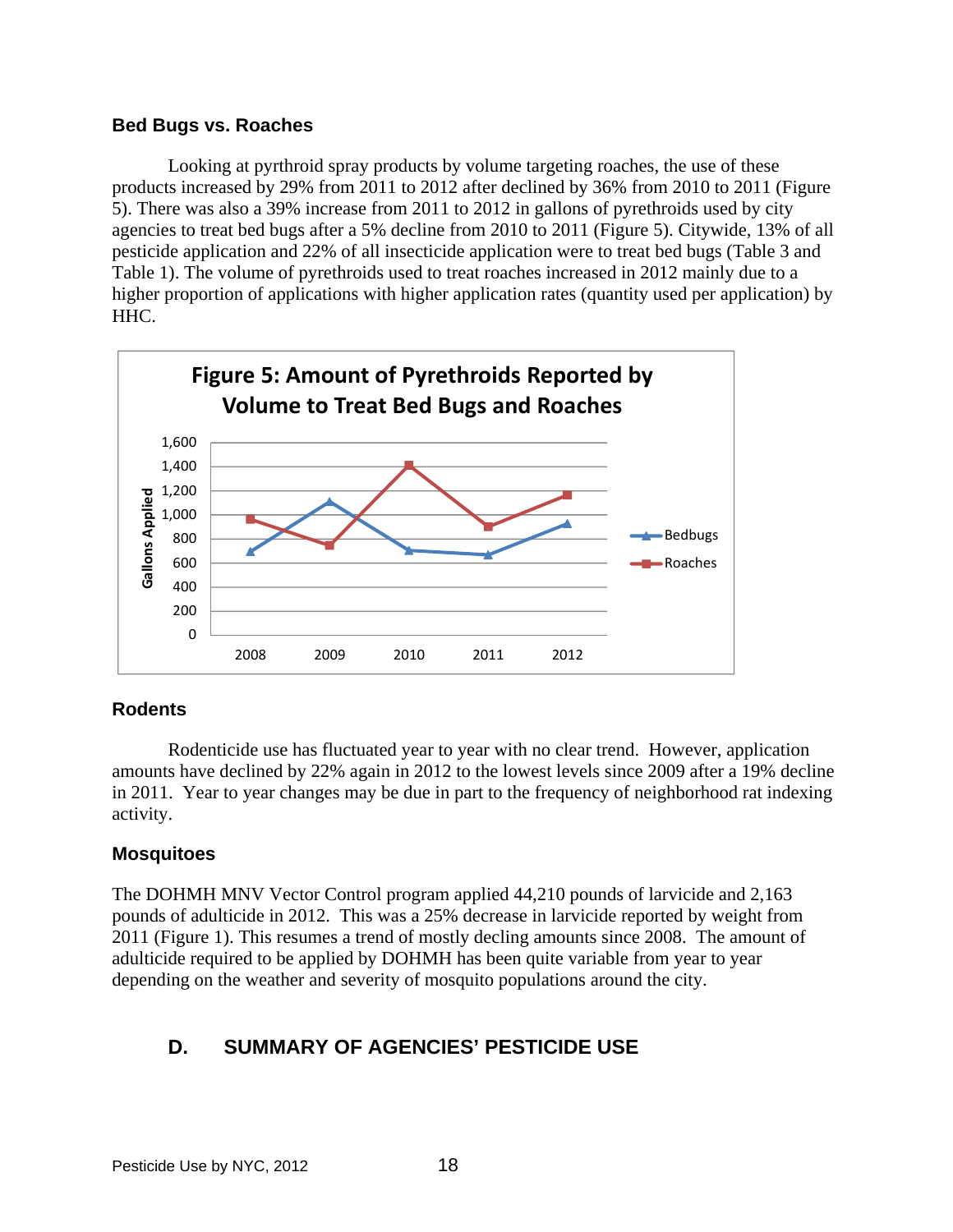For each reporting agency, we summarize below total pesticide use by pesticide type, followed by a listing of pesticide products used and their total use by reporting City agencies.

## **Administration for Children's Services**

The New York City Administration for Children's Services (ACS) provides for the protection of New York City's children from abuse and neglect. Along with their community partners, Children's Services provides neighborhood-based services to help ensure children grow up in safe, permanent homes with strong families. The Department of Juvenile Justice (DJJ) was merged into this agency in December 2010. The agency contracts for pest management services. Table 4 summarizes pesticide use by pesticide type. Table 5 lists all pesticide products used by ACS in 2012, primarily at facilities previously under management of the DJJ..

|                       |     | <b>Volume</b>                | Weight |               |            |     | <b>Times Applied</b>        |  |  |
|-----------------------|-----|------------------------------|--------|---------------|------------|-----|-----------------------------|--|--|
| <b>Pesticide Type</b> |     | <b>Gallons</b><br>% of Total |        | <b>Pounds</b> | % of Total |     | % of Total<br><b>Number</b> |  |  |
| Rodenticide           | 0.0 | $0.0\%$                      | 123.0  | 76.9%         |            | 125 | 26.6%                       |  |  |
| Insecticide           | 0.0 | $0.0\%$                      | 6.9    | 23.1%         |            | 69  | 73.4%                       |  |  |
| <b>Totals</b>         | 0.0 |                              | 29.9   |               |            | 94  |                             |  |  |

#### **Table 4: Types of Pesticides Used by ACS in 2012**

| EPA Reg.#           | <b>EPA Product Name</b>                           | Volume<br>(Gals) | Weight<br>(Lbs) | No.<br>Appl's. | <b>Active</b><br>Ingredient(s) | <b>EPA</b><br>Tox<br>Cat | <b>EPA</b><br>Carcin | CA<br>Dev.<br>Toxin |
|---------------------|---------------------------------------------------|------------------|-----------------|----------------|--------------------------------|--------------------------|----------------------|---------------------|
| <b>Rodenticides</b> |                                                   |                  |                 |                |                                |                          |                      |                     |
| 12455-79            | CONTRAC ALL-<br><b>WEATHER BLOX</b>               | 0.00             | 22.69           | 23             | <b>Bromadiolone</b>            | 3                        | NΟ                   | NO                  |
| 7173-258            | DIFETHIALONE PASTE<br><b>PLACE PACKS</b>          | 0.00             | 0.29            | 2              | Difethialone                   | 3                        | NΟ                   | NO                  |
| <b>Insecticides</b> |                                                   |                  |                 |                |                                |                          |                      |                     |
| 100-1484            | <b>DUPONT ADVION</b><br><b>COCKROACH GEL BAIT</b> | 0.00             | 1.76            | 55             | Indoxacarb                     | 3                        | NO                   | NO                  |
| 64405-2             | <b>REDZONE BAIT</b>                               | 0.00             | 5.00            | 11             | Boric acid                     | 3                        | NΟ                   | NO                  |
| 432-1259            | <b>PRODUCT: RBF5</b>                              | 0.00             | 0.10            | 2              | Fipronil                       | 3                        | <b>YES</b>           | NO.                 |
| 73079-2             | <b>INTICE GRANULAR BAIT</b>                       | 0.00             | 0.06            |                | Boric acid                     | 3                        | NO                   | NO                  |

#### **Table 5: Pesticide Products Used by ACS in 2012**

#### **Administration Trials and Hearings, Office of**

The Office of Administrative Trials and Hearings (OATH) is an independent agency that conducts administrative hearings for other City agencies, boards or commissions. OATH oversees the operations of four tribunals: the OATH Tribunal, the Environmental Control Board, the Health Tribunal, and the Taxi & Limousine Tribunal. It also offers training services through the Administrative Judicial Training Institute. Table 6 summarizes pesticide use by pesticide type. Table 7 lists all pesticide products used by OATH in 2012.

#### **Table 6: Types of Pesticides Used by OATH in 2012**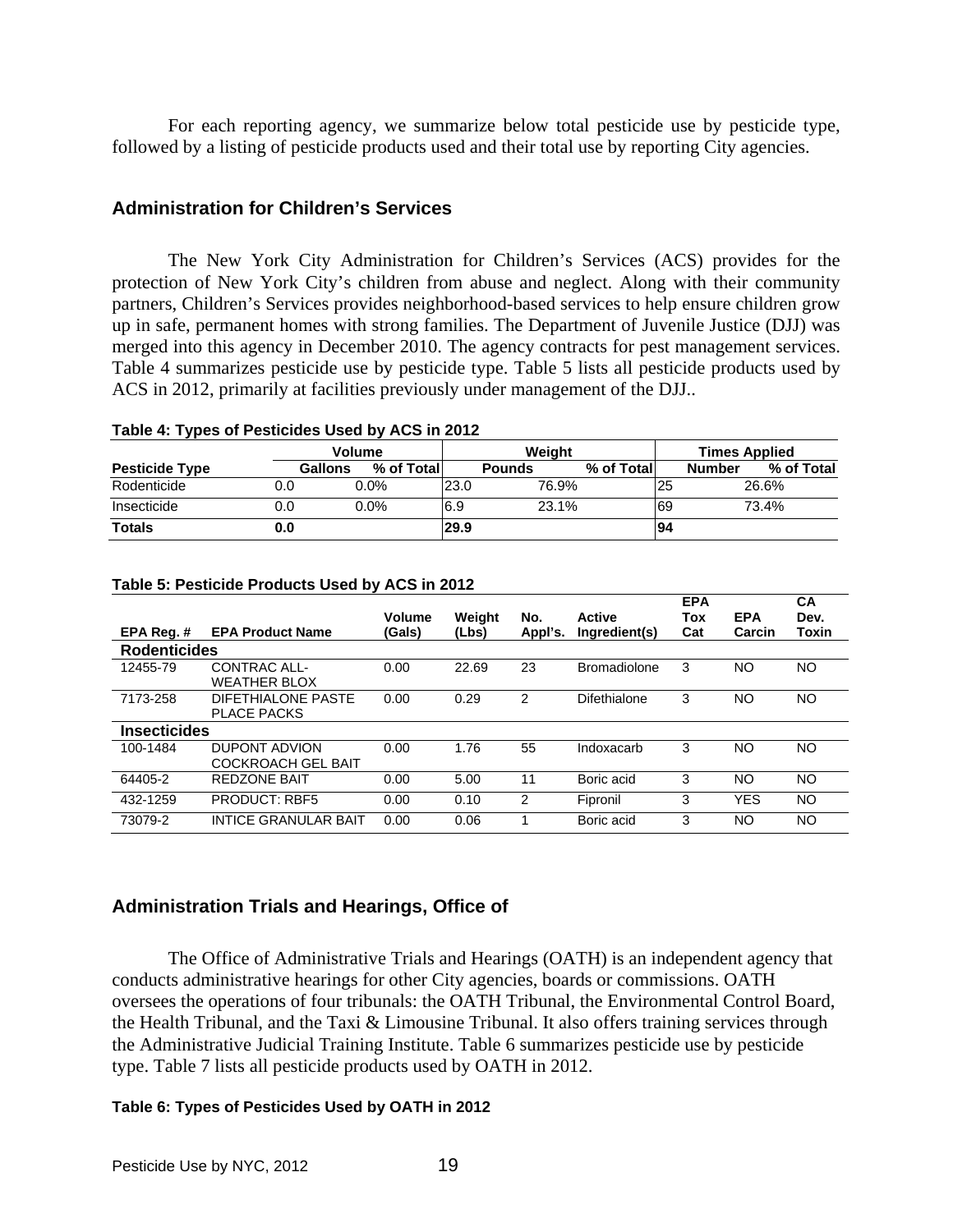|                       |     | Volume                 | Weiaht |               |            |  | <b>Times Applied</b> |            |  |
|-----------------------|-----|------------------------|--------|---------------|------------|--|----------------------|------------|--|
| <b>Pesticide Type</b> |     | % of Totall<br>Gallons |        | <b>Pounds</b> | % of Total |  | <b>Number</b>        | % of Total |  |
| Insecticide           |     | 0.0%                   | 0.8    | 100.0%        |            |  |                      | 100.0%     |  |
| <b>Totals</b>         | 0.0 |                        | 0.8    |               |            |  |                      |            |  |

#### **Table 7: Pesticide Products Used by OATH in 2012**

| EPA Req. #          | <b>EPA Product Name</b> | <b>Volume</b><br>(Gals) | Weight<br>(Lbs) | No.<br>Appl's. | <b>Active</b><br>Ingredient(s) | <b>EPA</b><br>Tox<br>Cat | <b>EPA</b><br>Carcin | CА<br>Dev.<br>Toxin |
|---------------------|-------------------------|-------------------------|-----------------|----------------|--------------------------------|--------------------------|----------------------|---------------------|
| <b>Insecticides</b> |                         |                         |                 |                |                                |                          |                      |                     |
| 64405-2             | <b>REDZONE BAIT</b>     | 0.00                    | 0.75            |                | Boric acid                     |                          | NΟ                   | NO                  |

#### **Aging, Department for the**

 The Department for the Aging (DFTA) promotes, administers and coordinates the development and provision of services for older New Yorkers to help them maintain their independence and participation in their communities. It contracts with non-profit senior service providers to administer 76 different city-owned and city-leased sites, 33 of which engage in food preparation or storage. These facilities are privately operated and contract individually with private vendors for pest control to address typical structural urban pest issues, such as roaches, rodents, and flies. Pesticide use arranged by privately operated facilities by their subcontractors is not required to be reported and is not included in this report, which includes only pest management services contracted directly by DFTA. The agency reported that no pesticides were used during 2012.

#### **Brooklyn Public Libraries**

The Brooklyn Public Library (BPL) serves Brooklyn's 2.5 million residents, offering thousands of public programs, millions of books and use of more than 850 free Internetaccessible computers at its 66 locations. Contractors are hired for pest management as needed and the major pest infestations are roaches and mice. Table 8 summarizes pesticide use by pesticide type. Table 9 lists all pesticide products used by BPL in 2012.

| - -                   |     |         |         |            |        |               |       |                      |       |               |       |            |
|-----------------------|-----|---------|---------|------------|--------|---------------|-------|----------------------|-------|---------------|-------|------------|
|                       |     | Volume  |         |            | Weight |               |       | <b>Times Applied</b> |       |               |       |            |
| <b>Pesticide Type</b> |     | Gallons |         | % of Total |        | <b>Pounds</b> |       | % of Totall          |       | <b>Number</b> |       | % of Total |
| Rodenticide           | 0.0 |         | $0.0\%$ |            | 125.6  |               | 71.1% |                      | 672   |               | 48.3% |            |
| Insecticide           | 0.0 |         | 100.0%  |            | 51.0   |               | 28.9% |                      | 719   |               | 51.7% |            |
| <b>Totals</b>         | 0.0 |         |         |            | 176.6  |               |       |                      | 1,391 |               |       |            |

#### **Table 8: Types of Pesticides Used by BPL in 2012**

#### **Table 9: Pesticide Products Used by BPL in 2012 by Pesticide Type**

|            |                                      |               |     |                           | <b>EPA</b> |              |         |
|------------|--------------------------------------|---------------|-----|---------------------------|------------|--------------|---------|
| <b>EPA</b> |                                      | Volume Weight | No. | Active                    | <b>Tox</b> | <b>EPA</b>   | CA Dev. |
|            | Reg. # EPA Product Name (Gals) (Lbs) |               |     | Appl's. Ingredient(s) Cat |            | Carcin Toxin |         |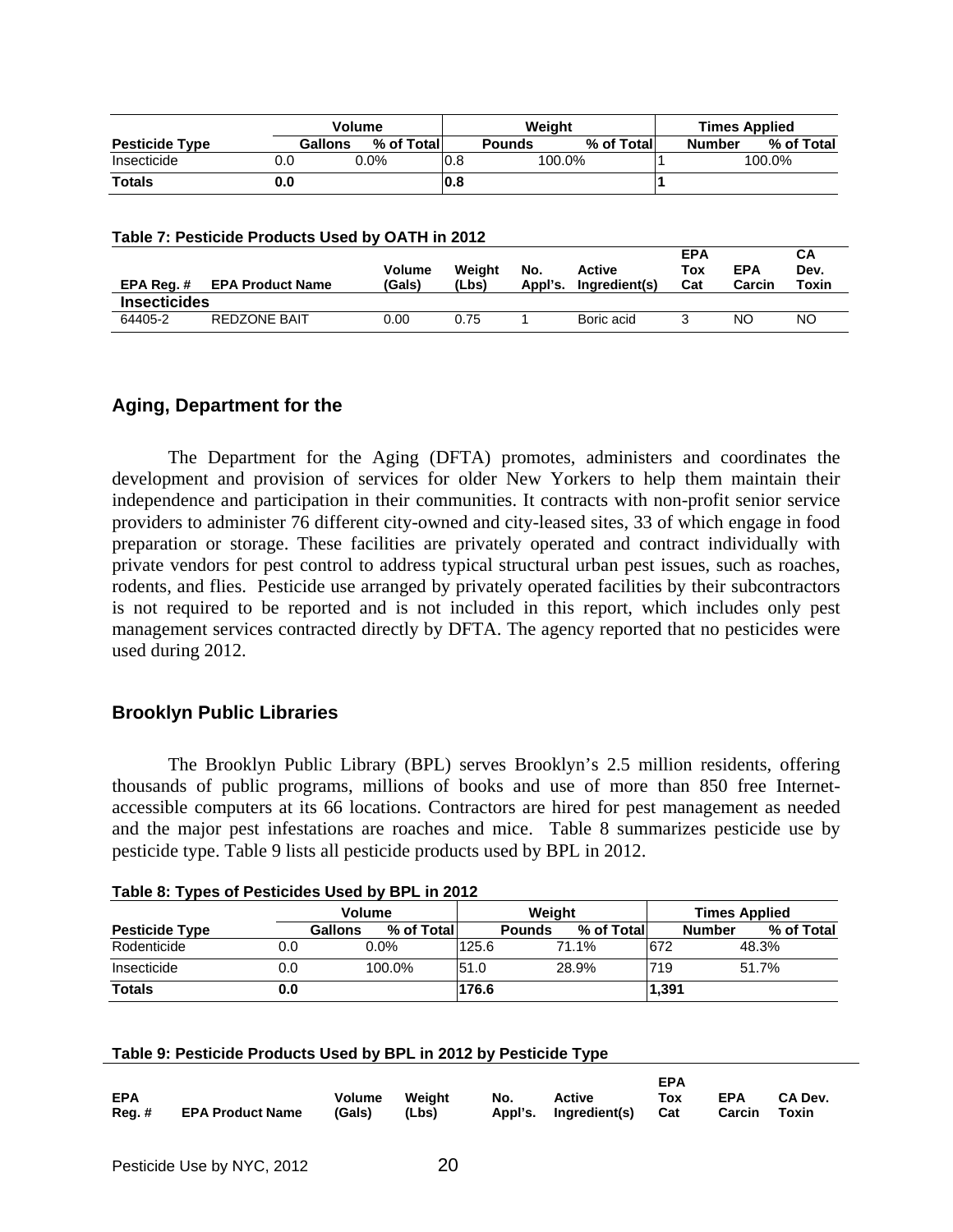| <b>EPA</b><br>Reg. # | <b>EPA Product Name</b>                                   | Volume<br>(Gals) | Weight<br>(Lbs) | No.<br>Appl's. | <b>Active</b><br>Ingredient(s) | <b>EPA</b><br>Tox<br>Cat | <b>EPA</b><br>Carcin | CA Dev.<br>Toxin |
|----------------------|-----------------------------------------------------------|------------------|-----------------|----------------|--------------------------------|--------------------------|----------------------|------------------|
| <b>Rodenticides</b>  |                                                           |                  |                 |                |                                |                          |                      |                  |
| 7173-<br>258         | <b>DIFETHIALONE</b><br><b>PASTE PLACE</b><br><b>PACKS</b> | 0.00             | 125.64          | 672            | Difethialone                   | 3                        | <b>NO</b>            | NO.              |
| <b>Insecticides</b>  |                                                           |                  |                 |                |                                |                          |                      |                  |
| $100 -$              | <b>DUPONT ADVION</b>                                      | 0.00             | 50.99           | 706            | Indoxacarb                     | 3                        | NO                   | NO.              |
| 1484                 | <b>COCKROACH GEL</b>                                      |                  |                 |                |                                |                          |                      |                  |
|                      | <b>BAIT</b>                                               |                  |                 |                |                                |                          |                      |                  |
| 432-763              | SUSPEND SC<br><b>INSECTICIDE</b>                          | 0.05             | 0.00            | 13             | Deltamethrin                   | 3                        | NO                   | NO.              |

## **City University of New York**

The City University of New York (CUNY) is the nation's largest urban public university and is comprised of 23 institutions. The University serves more than 260,000 degree-credit students and 273,000 adult, continuing and professional education students. Individual institutions contracts for pest control services through private vendors. The data reported is information received from 15 colleges, Baruch College, Borough of Manhattan Community College, Brooklyn College, Bronx Community College, City College, College of Technology, The Graduate Center, Hostos Community College, John Jay College, Kingsborough Community College, La Guardia Community College, Lehman College, Medgar Evers College, Queens Borough Community College, and York College. Table 10 summarizes pesticide use by pesticide type. Table 11 lists all pesticide products used by CUNY in 2012.

|                       |         | <b>Volume</b> |               | Weight     | <b>Times Applied</b> |                             |  |
|-----------------------|---------|---------------|---------------|------------|----------------------|-----------------------------|--|
| <b>Pesticide Type</b> | Gallons | % of Total    | <b>Pounds</b> | % of Total |                      | % of Total<br><b>Number</b> |  |
| Rodenticide           | 0.8     | $3.9\%$       | 326.3         | 7.4%       | 456                  | 30.6%                       |  |
| Insecticide           | 10.6    | 53.8%         | 74.0          | 1.7%       | 976                  | 65.6%                       |  |
| Herbicide             | 8.4     | 42.2%         | 4.000.0       | 90.9%      | 31                   | 2.1%                        |  |
| Other                 | 0.0     | 0.1%          | 0.6           | 0.0%       | 25                   | 1.7%                        |  |
| <b>Totals</b>         | 19.8    |               | 4,400.9       |            | 1,488                |                             |  |

#### **Table 10: Types of Pesticides Used by CUNY in 2012**

#### **Table 11: Pesticide Products Used by CUNY in 2012 by Pesticide Type**

| EPA Reg.#           | <b>EPA Product Name</b>                  | <b>Volume</b><br>(Gals) | Weight<br>(Lbs) | No.<br>Appl's. | Active<br>Ingredient(s) | <b>EPA</b><br>Tox<br>Cat | <b>EPA</b><br>Carcin | СA<br>Dev.<br>Toxin |
|---------------------|------------------------------------------|-------------------------|-----------------|----------------|-------------------------|--------------------------|----------------------|---------------------|
| <b>Rodenticides</b> |                                          |                         |                 |                |                         |                          |                      |                     |
| 12455-79            | CONTRAC ALL-WEATHER<br><b>BLOX</b>       | 0.00                    | 217.13          | 211            | <b>Bromadiolone</b>     | 3                        | NO                   | NO.                 |
| 7173-258            | DIFETHIALONE PASTE<br><b>PLACE PACKS</b> | 0.00                    | 59.06           | 136            | Difethialone            | 3                        | NO                   | NO.                 |
| 12455-86            | CONTRAC RODENTICIDE<br>PLACE PAC         | 0.00                    | 21.38           | 37             | <b>Bromadiolone</b>     | 3                        | NO                   | NO.                 |
| 12455-89            | FINAL ALL-WEATHER<br><b>BLOX</b>         | 0.48                    | 9.33            | 26             | <b>Brodifacoum</b>      | 3                        | NO                   | NO.                 |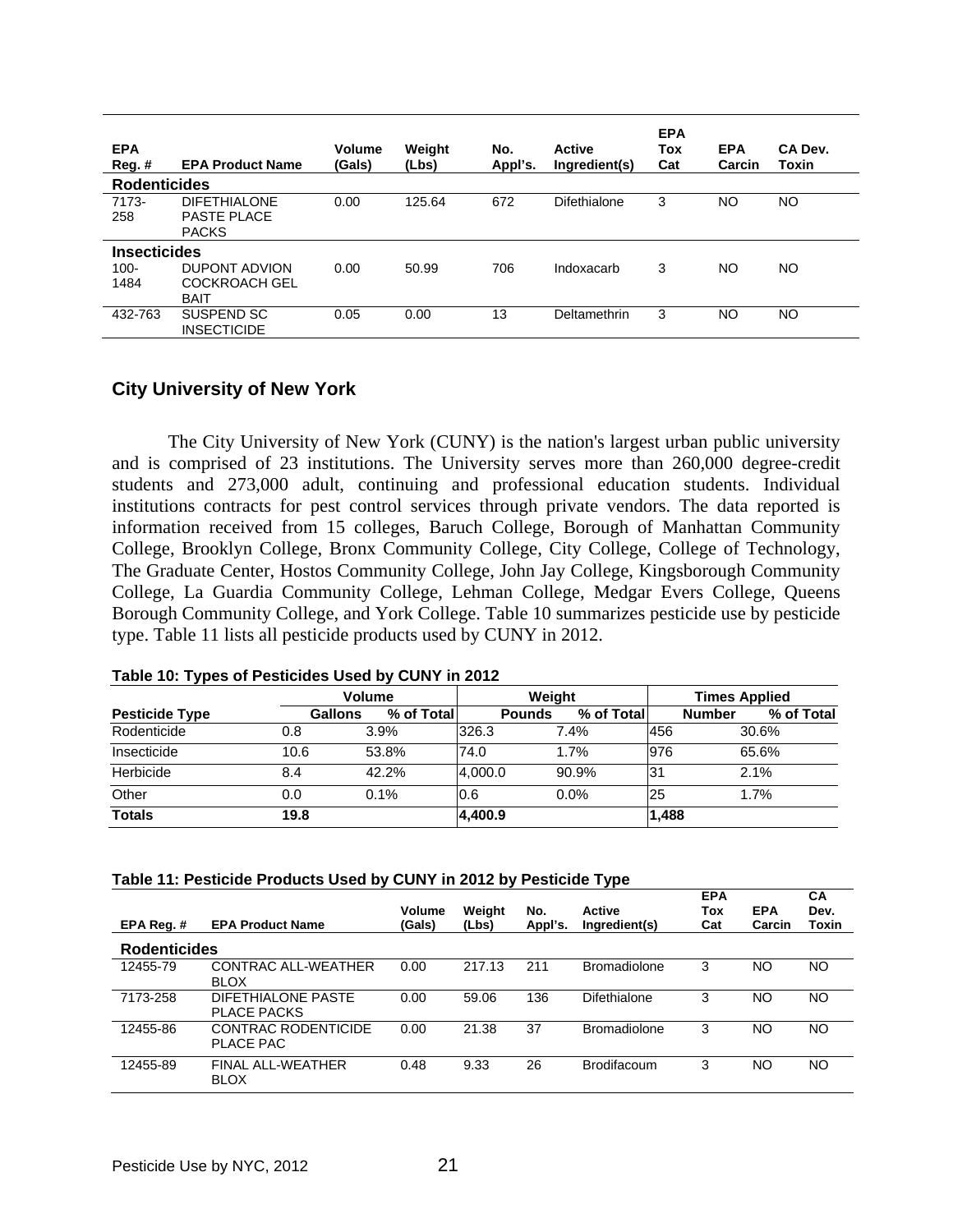| EPA Reg. #          | <b>EPA Product Name</b>                                             | Volume<br>(Gals) | Weight<br>(Lbs) | No.<br>Appl's.  | Active<br>Ingredient(s)                                                                                                                                             | <b>EPA</b><br>Tox<br>Cat | <b>EPA</b><br>Carcin | CA<br>Dev.<br><b>Toxin</b> |
|---------------------|---------------------------------------------------------------------|------------------|-----------------|-----------------|---------------------------------------------------------------------------------------------------------------------------------------------------------------------|--------------------------|----------------------|----------------------------|
| 100-1055            | <b>WEATHERBLOK BAIT WITH</b><br><b>BITREX</b>                       | 0.00             | 12.25           | 23              | <b>Brodifacoum</b>                                                                                                                                                  | 3                        | NO                   | <b>NO</b>                  |
| 7173-218            | <b>GENERATION MINI</b><br><b>BLOCKS</b>                             | 0.00             | 5.91            | 13              | Difethialone                                                                                                                                                        | 3                        | <b>NO</b>            | NO                         |
| 12455-61            | LIQUA-TOX II                                                        | 0.29             | 0.00            | $\overline{7}$  | Diphacinone,<br>sodium salt                                                                                                                                         | $\overline{3}$           | $\overline{NO}$      | $\overline{NO}$            |
| 12455-91            | <b>FINAL RODENTICIDE</b><br><b>READY-TO-USE PLACE</b><br><b>PAC</b> | 0.00             | 0.72            | $\mathbf{1}$    | Brodifacoum                                                                                                                                                         | 3                        | N <sub>O</sub>       | <b>NO</b>                  |
| 12455-16            | <b>ZP TRACKING POWDER</b>                                           | 0.00             | 0.56            | 1               | Zinc phosphide                                                                                                                                                      | 1                        | <b>NO</b>            | <b>NO</b>                  |
| 12455-90            | FINAL RODENTICIDE                                                   | 0.00             | 0.02            | $\mathbf{1}$    | Brodifacoum                                                                                                                                                         | $\overline{3}$           | <b>NO</b>            | <b>NO</b>                  |
| <b>Insecticides</b> |                                                                     |                  |                 |                 |                                                                                                                                                                     |                          |                      |                            |
| 100-1484            | <b>DUPONT ADVION</b><br><b>COCKROACH GEL BAIT</b>                   | 6.11             | 15.51           | 412             | Indoxacarb                                                                                                                                                          | 3                        | <b>NO</b>            | <b>NO</b>                  |
| 432-1460            | <b>MAXFORCE FC ROACH</b><br>KILLER BAIT GEL F.05                    | 0.00             | 10.47           | 111             | Fipronil                                                                                                                                                            | $\overline{3}$           | <b>YES</b>           | <b>NO</b>                  |
| 1021-1641           | <b>SPECKOZ EVERCIDE</b><br><b>ESFENVALERATE EC</b>                  | 0.00             | 3.27            | 105             | Esfenvalerate                                                                                                                                                       | 3                        | NO                   | N <sub>O</sub>             |
| 432-763             | SUSPEND SC<br><b>INSECTICIDE</b>                                    | 0.31             | 0.13            | 59              | Deltamethrin                                                                                                                                                        | 3                        | <b>NO</b>            | N <sub>O</sub>             |
| 100-1498            | <b>DUPONT ADVION ANT GEL</b>                                        | 0.00             | 4.32            | 44              | Indoxacarb                                                                                                                                                          | 3                        | <b>NO</b>            | <b>NO</b>                  |
| 432-1255            | <b>MAXFORCE GRANULAR</b><br><b>INSECT BAIT</b>                      | 0.66             | 0.56            | 38              | Hydramethylnon                                                                                                                                                      | 3                        | <b>YES</b>           | <b>YES</b>                 |
| 73079-2             | <b>INTICE GRANULAR BAIT</b>                                         | 0.06             | 3.56            | 25              | Boric acid                                                                                                                                                          | 3                        | N <sub>O</sub>       | $\overline{NO}$            |
| 100-1066            | DEMAND CS INSECTICIDE                                               | 0.01             | 0.00            | 25              | Cyhalothrin,<br>lambda                                                                                                                                              | $\overline{3}$           | <b>NO</b>            | <b>NO</b>                  |
| 67425-14            | ECOPCO ACU                                                          | 0.54             | 5.69            | $\overline{18}$ | Phenylethyl<br>propionate                                                                                                                                           | 3                        | N <sub>O</sub>       | $\overline{NO}$            |
| 432-763             | <b>SUSPEND SC</b>                                                   | 1.10             | 0.00            | 16              | Deltamethrin                                                                                                                                                        | 3                        | N <sub>O</sub>       | N <sub>O</sub>             |
| 432-1257            | <b>MAXFORCE ROACH BAIT</b><br>F.05                                  | 0.27             | 0.25            | 16              | Fipronil                                                                                                                                                            | $\overline{3}$           | <b>YES</b>           | <b>NO</b>                  |
| 432-1363            | TEMPO SC INSECTICIDE                                                | 0.00             | 0.41            | 16              | Cyfluthrin, beta                                                                                                                                                    | 3                        | <b>NO</b>            | <b>NO</b>                  |
| 432-1256            | <b>MAXFORCE FC ANT BAIT</b><br><b>STATIONS</b>                      | 0.36             | 0.38            | 13              | Fipronil                                                                                                                                                            | 3                        | <b>YES</b>           | $\overline{NO}$            |
| 397-13              | STERI-FAB                                                           | 0.59             | 0.00            | 8               | Phenothrin;<br>Isopropyl<br>alcohol; Alkyl<br>(60%C14,<br>25%C12,<br>15%C16)<br>dimethylbenzyl<br>ammonium<br>chloride; Didecyl<br>dimethyl<br>ammonium<br>chloride | $\overline{2}$           | <b>NO</b>            | <b>NO</b>                  |
| 432-1259            | PRODUCT: RBF5                                                       | 0.00             | 0.38            | 8               | Fipronil                                                                                                                                                            | 3                        | <b>YES</b>           | <b>NO</b>                  |
| 432-1264            | MAXFORCE FC ANT<br>KILLER BAIT GEL                                  | 0.00             | 0.05            | 8               | Fipronil                                                                                                                                                            | 3                        | <b>YES</b>           | <b>NO</b>                  |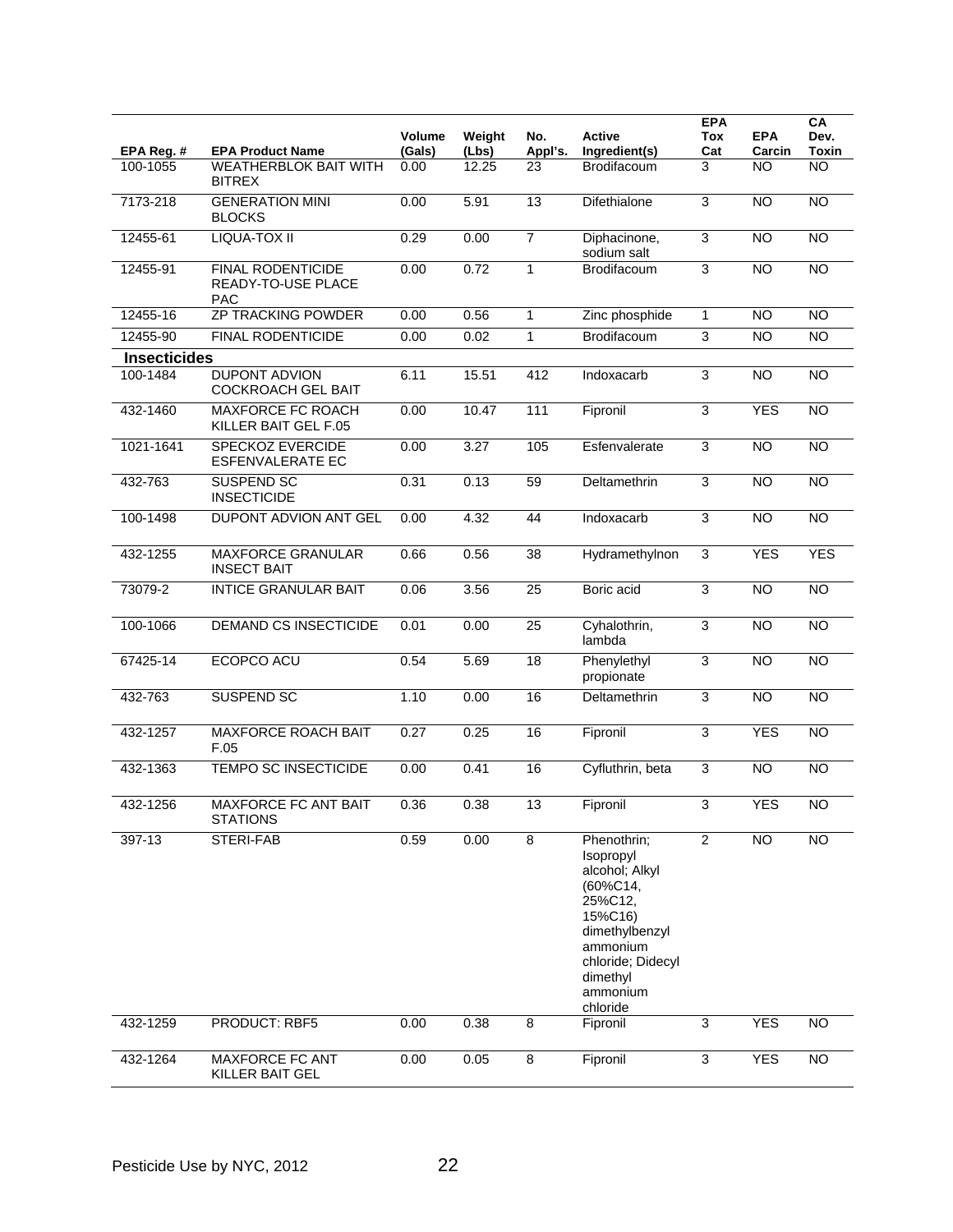| EPA Reg. # | No.<br><b>Active</b><br><b>Volume</b><br>Weight<br>Ingredient(s)<br><b>EPA Product Name</b><br>(Gals)<br>Appl's.<br>(Lbs) |      |       | <b>EPA</b><br>Tox<br>Cat | <b>EPA</b><br>Carcin                                                                   | CA<br>Dev.<br><b>Toxin</b> |                 |                 |
|------------|---------------------------------------------------------------------------------------------------------------------------|------|-------|--------------------------|----------------------------------------------------------------------------------------|----------------------------|-----------------|-----------------|
| 432-1254   | <b>MAXFORCE</b><br>PROFESSIONAL INSECT<br>CONTROL ROACH KILLER                                                            | 0.04 | 0.00  | 5                        | Hydramethylnon                                                                         | 3                          | <b>YES</b>      | <b>YES</b>      |
| 64405-2    | <b>REDZONE BAIT</b>                                                                                                       | 0.00 | 2.94  | $\overline{5}$           | Boric acid                                                                             | 3                          | $\overline{NO}$ | $\overline{NO}$ |
| 499-507    | <b>TC 248</b>                                                                                                             | 0.00 | 0.63  | $\overline{5}$           | Dinotefuran                                                                            | 3                          | $\overline{NO}$ | $\overline{NO}$ |
| 73766-1    | <b>GOURMET ANT BAIT GEL</b>                                                                                               | 0.11 | 0.05  | $\overline{\mathbf{4}}$  | Disodium<br>octaborate<br>tetrahydrate                                                 | 3                          | $\overline{NO}$ | $\overline{NO}$ |
| 1021-1828  | MGK ROACH BAIT 2822                                                                                                       | 0.00 | 0.03  | 4                        | Avermectin                                                                             | 3                          | $\overline{NO}$ | $\overline{NO}$ |
| 100-1260   | OPTIGARD ANT GEL BAIT                                                                                                     | 0.02 | 0.00  | 3                        | Thiamethoxam                                                                           | 3                          | <b>YES</b>      | <b>NO</b>       |
| 1021-1815  | <b>EVERCIDE</b><br>ESFENVALERATE 6.4% CS                                                                                  | 0.01 | 0.00  | $\overline{3}$           | Esfenvalerate                                                                          | $\mathsf 3$                | <b>NO</b>       | $\overline{NO}$ |
| 499-444    | <b>WHITMIRE MICRO-GEN TC</b><br>164                                                                                       | 0.00 | 0.00  | 3                        | Pyrethrins;<br>Piperonyl<br>butoxide                                                   | 3                          | <b>YES</b>      | $\overline{NO}$ |
| 499-531    | <b>TC 267</b>                                                                                                             | 0.12 | 0.00  | $\overline{2}$           | Dinotefuran                                                                            | 3                          | <b>NO</b>       | <b>NO</b>       |
| 499-515    | <b>TC 273</b>                                                                                                             | 0.05 | 0.00  | $\overline{2}$           | Boric acid                                                                             | 3                          | $\overline{NO}$ | N <sub>O</sub>  |
| 62719-608  | Recruit HD                                                                                                                | 0.00 | 24.47 | $\overline{2}$           | Noviflumuron                                                                           | $\mathbf 0$                | <b>NO</b>       | <b>NO</b>       |
| 62719-314  | MONTEREY GARDEN<br><b>INSECT SPRAY</b>                                                                                    | 0.00 | 0.00  | $\overline{2}$           | Spinosad                                                                               | 3                          | <b>NO</b>       | $\overline{NO}$ |
| 279-9554   | <b>CB INSECTICIDE WITH</b><br>DELTAMETHRIN                                                                                | 0.00 | 0.00  | $\overline{2}$           | Deltamethrin                                                                           | $\overline{3}$             | <b>NO</b>       | $\overline{NO}$ |
| 6218-47    | SUMMIT B.T.I. BRIQUETS                                                                                                    | 0.00 | 0.35  | $\overline{2}$           | <b>Bacillus</b><br>thuringiensis<br>subspecies<br>Israelensis strain<br><b>BMP 144</b> | 3                          | <b>NO</b>       | <b>NO</b>       |
| 432-1304   | TEMPO 10 WP<br><b>INSECTICIDE</b>                                                                                         | 0.25 | 0.00  | $\mathbf{1}$             | Cyfluthrin, beta                                                                       | 3                          | <b>NO</b>       | <b>NO</b>       |
| 499-470    | <b>WHITMIRE MICRO-GEN TC</b><br>198                                                                                       | 0.01 | 0.00  | 1                        | Cyfluthrin                                                                             | 3                          | <b>NO</b>       | $\overline{NO}$ |
| 499-362    | WHITMIRE PT 515 WASP<br><b>FREEZE</b>                                                                                     | 0.01 | 0.00  | 1                        | D-trans Allethrin;<br>Phenothrin                                                       | 3                          | <b>YES</b>      | $\overline{NO}$ |
| 432-1329   | <b>MARATHON 1%</b><br><b>GRANULAR GREENHOUSE</b><br><b>AND NURSERY</b><br><b>INSECTICIDE</b>                              | 0.01 | 0.00  | 1                        | Imidacloprid                                                                           | 3                          | $\overline{NO}$ | $\overline{NO}$ |
| 73748-7    | <b>BIFENTHRIN 7.9</b><br>TERMITICIDE/INSECTICIDE                                                                          | 0.00 | 0.00  | 1                        | Bifenthrin                                                                             | 3                          | <b>YES</b>      | $\overline{NO}$ |
| 499-470    | <b>JOHNSON WAX</b><br>PROFESSIONAL BRAND<br>RESIDUAL INSECTICIDE<br><b>CRAWLING INSECT</b>                                | 0.00 | 0.00  | 1                        | Cyfluthrin                                                                             | $\ensuremath{\mathsf{3}}$  | <b>NO</b>       | $\overline{NO}$ |
| 499-290    | WHITMIRE PT 565 WB<br>PYRETHRUM INSECT<br><b>FOGGER</b>                                                                   | 0.00 | 0.19  | 1                        | Pyrethrins;<br>Piperonyl<br>butoxide; N-octyl<br>bicycloheptene<br>dicarboximide       | $\mathsf 3$                | <b>YES</b>      | <b>NO</b>       |
| 64405-2    | LEGS UP! INDOOR<br><b>GRANULAR BAIT</b>                                                                                   | 0.00 | 0.19  | 1                        | Boric acid                                                                             | 3                          | <b>NO</b>       | $\overline{NO}$ |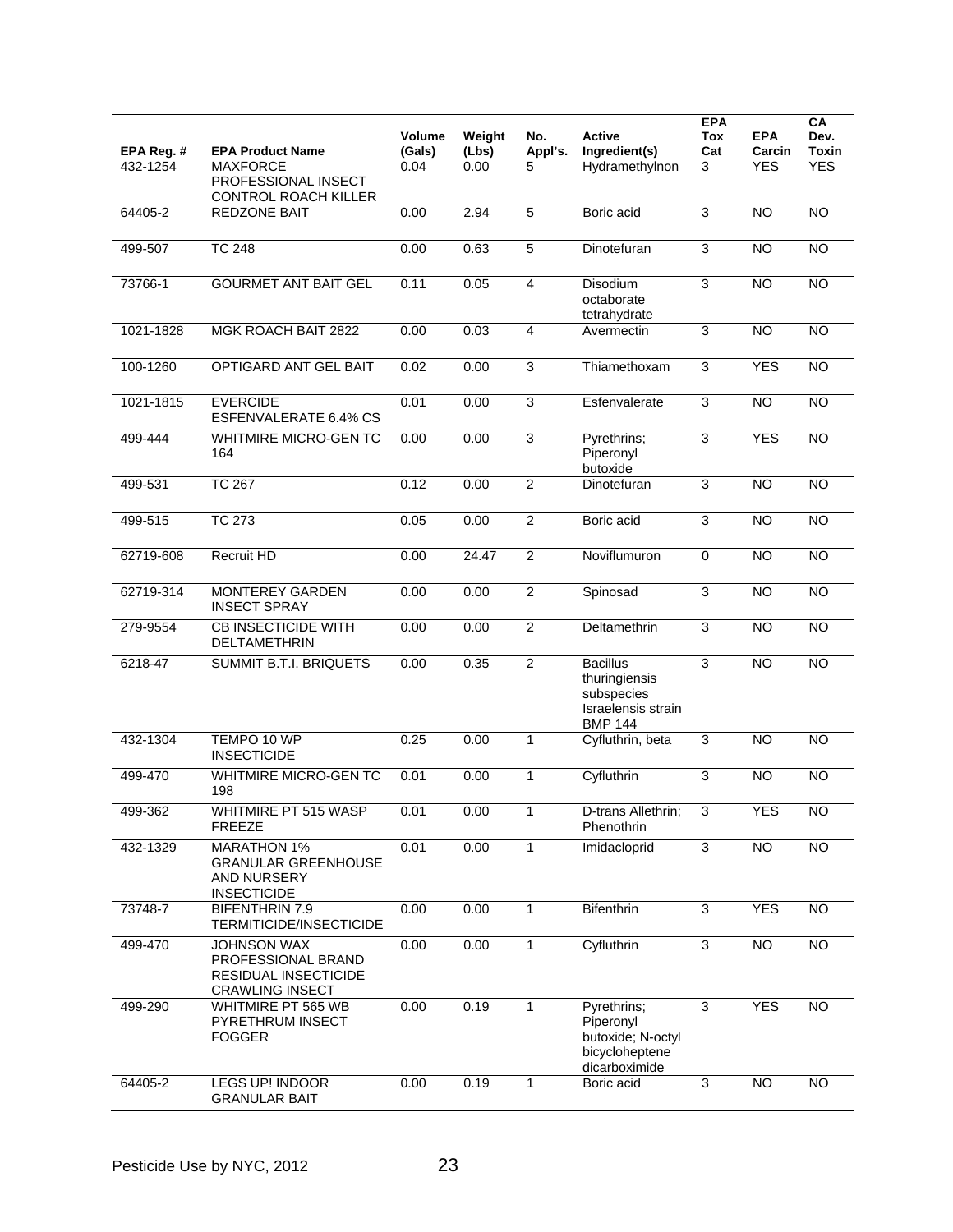|                   |                                                     | Volume | Weight      | No.     | <b>Active</b>                         | <b>EPA</b><br>Tox | <b>EPA</b> | CA<br>Dev. |
|-------------------|-----------------------------------------------------|--------|-------------|---------|---------------------------------------|-------------------|------------|------------|
| EPA Reg.#         | <b>EPA Product Name</b>                             | (Gals) | (Lbs)       | Appl's. | Ingredient(s)                         | Cat               | Carcin     | Toxin      |
| 499-509           | WHITMIRE DE 1606                                    | 0.00   | 0.13        |         | <b>Diatomaceous</b><br>earth          | 3                 | <b>NO</b>  | NO.        |
| 432-772           | <b>DELTA DUST</b>                                   | 0.00   | 0.02        | 1       | Deltamethrin                          | 3                 | <b>NO</b>  | <b>NO</b>  |
| <b>Herbicides</b> |                                                     |        |             |         |                                       |                   |            |            |
| 228-366           | <b>RAZOR HERBICIDE</b>                              | 4.14   | 0.00        | 15      | Glyphosate,<br>isopropylamine<br>salt | 3                 | <b>NO</b>  | <b>NO</b>  |
| 524-475           | ROUNDUP ULTRA<br><b>HERBICIDE</b>                   | 4.21   | 0.00        | 13      | Glyphosate,<br>isopropylamine<br>salt | 3                 | <b>NO</b>  | <b>NO</b>  |
| 62719-137         | <b>SPRING CRABGRASS</b><br><b>CONTROL</b>           | 0.00   | 4000.0<br>0 | 3       | Benfluralin;<br>Trifluralin           | 3                 | <b>YES</b> | <b>NO</b>  |
| Other             |                                                     |        |             |         |                                       |                   |            |            |
| 2724-351          | ZOECON RF-259<br><b>EMULSIFIABLE</b><br>CONCENTRATE | 0.02   | 0.56        | 25      | (7S)-Hydroprene                       | 3                 | <b>NO</b>  | NO.        |

#### **Citywide Administrative Services, Department of**

 The Department of Citywide Administrative Services (DCAS) supports government recruitment, oversees surplus city-owned property and the commercial real estate portfolio for the City and provides supplies and equipment. Of the 14,000 city-owned lots, DCAS is directly responsible for the management of approximately 2,400 of these properties. DCAS cleans and maintains 53 DCAS-managed buildings with 13,365,398 square feet of space throughout the city. These include City Hall, the four Borough Halls, the Manhattan and Brooklyn Municipal Buildings, and all state and municipal court buildings. DCAS manages the city-wide contract for pest management services which city agencies can buy into. This contract is effective from May 1, 2012 to April 30, 2017. Several agencies are housed in DCAS managed buildings and the report submitted reflects these applications. Table 12 summarizes pesticide use by pesticide type. Table 13 lists all pesticide products used by DCAS in 2012.

#### **12: Types of Pesticides Used by DCAS in 2012**

|                       |     | <b>Volume</b> |            |      | Weight        |            |                | <b>Times Applied</b> |            |  |
|-----------------------|-----|---------------|------------|------|---------------|------------|----------------|----------------------|------------|--|
| <b>Pesticide Type</b> |     | Gallons       | % of Total |      | <b>Pounds</b> | % of Total |                | <b>Number</b>        | % of Total |  |
| Rodenticide           | 0.0 |               | $0.0\%$    | 37.4 |               | 77.5%      | 2 <sup>1</sup> |                      | 18.9%      |  |
| Insecticide           | 0.0 |               | $0.0\%$    | 10.8 |               | 22.5%      | 90             |                      | 81.1%      |  |
| <b>Totals</b>         | 0.0 |               |            | 48.2 |               |            | 111            |                      |            |  |

#### **Table 13: Pesticide Products Used by DCAS in 2012 by Pesticide Type**

| EPA Reg.#           | <b>EPA Product Name</b>             | <b>Volume</b><br>(Gals) | Weiaht<br>(Lbs) | No.<br>Appl's. | Active<br>Ingredient(s) | <b>EPA</b><br>Tox<br>Cat | <b>EPA</b><br>Carcin | CА<br>Dev.<br>Toxin |
|---------------------|-------------------------------------|-------------------------|-----------------|----------------|-------------------------|--------------------------|----------------------|---------------------|
| <b>Rodenticides</b> |                                     |                         |                 |                |                         |                          |                      |                     |
| 12455-79            | CONTRAC ALL-<br><b>WEATHER BLOX</b> | 0.00                    | 37.13           | 20             | Bromadiolone            |                          | NΟ                   | NO                  |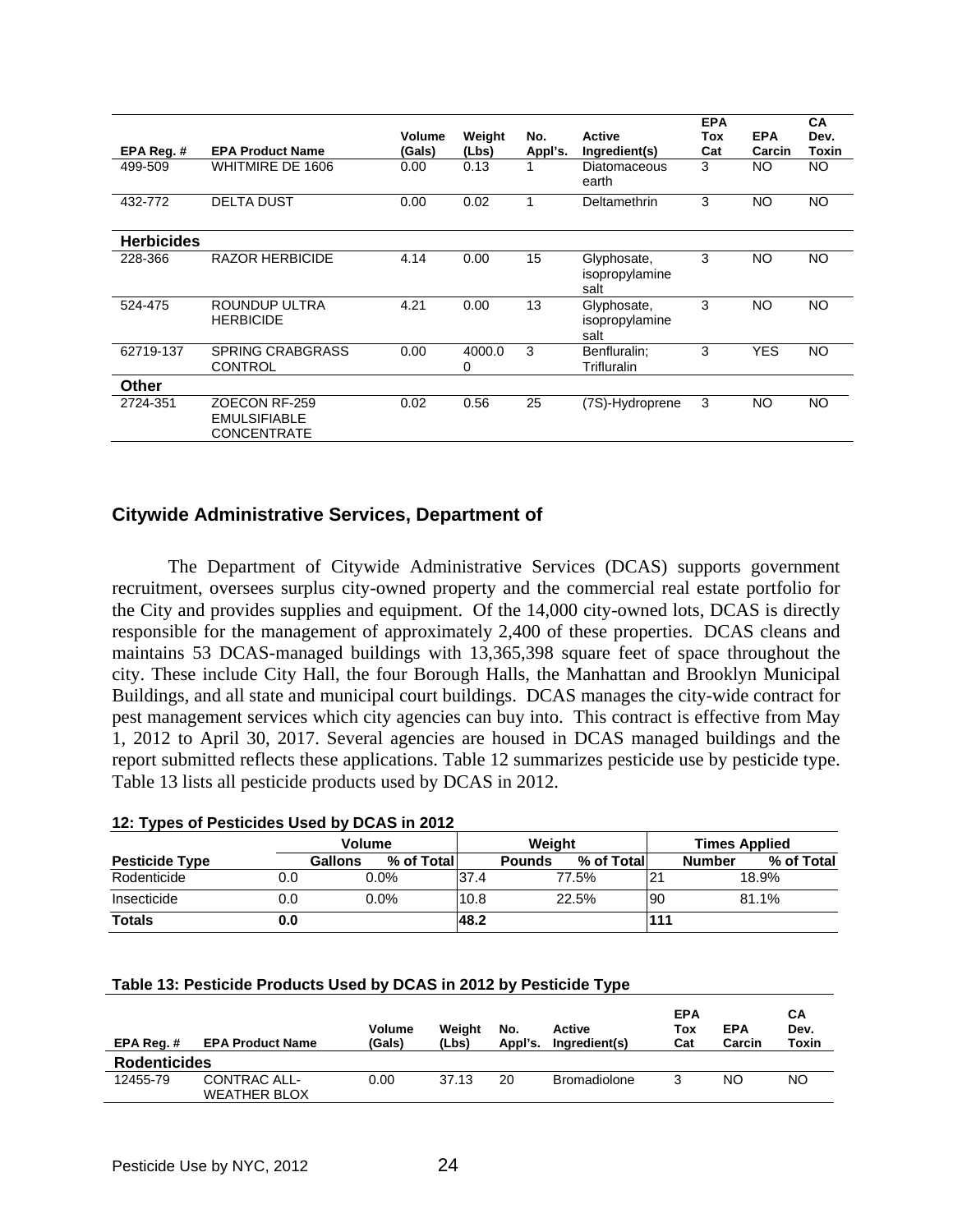| EPA Reg. #<br>12455-80 | <b>EPA Product Name</b><br>ALL-WEATHER DI-<br><b>BLOX</b>   | Volume<br>(Gals)<br>0.00 | Weight<br>(Lbs)<br>0.25 | No.<br>Appl's. | Active<br>Ingredient(s)<br>Diphacinone | <b>EPA</b><br>Tox<br>Cat<br>3 | <b>EPA</b><br>Carcin<br>NO | СA<br>Dev.<br>Toxin<br>NO |
|------------------------|-------------------------------------------------------------|--------------------------|-------------------------|----------------|----------------------------------------|-------------------------------|----------------------------|---------------------------|
| <b>Insecticides</b>    |                                                             |                          |                         |                |                                        |                               |                            |                           |
| 100-1484               | <b>DUPONT ADVION</b><br><b>COCKROACH GEL</b><br><b>BAIT</b> | 0.00                     | 9.61                    | 69             | Indoxacarb                             | 3                             | NO                         | NO.                       |
| 64405-2                | <b>REDZONE BAIT</b>                                         | 0.00                     | 0.89                    | 7              | Boric acid                             | 3                             | NO                         | NO.                       |
| 432-1259               | <b>PRODUCT: RBF5</b>                                        | 0.00                     | 0.09                    | 7              | Fipronil                               | 3                             | <b>YES</b>                 | NO.                       |
| 432-1264               | MAXFORCE FC ANT<br>KILLER BAIT GEL                          | 0.00                     | 0.21                    | 6              | Fipronil                               | 3                             | <b>YES</b>                 | <b>NO</b>                 |
| 73079-2                | <b>INTICE GRANULAR</b><br><b>BAIT</b>                       | 0.00                     | 0.04                    | 1              | Boric acid                             | 3                             | NO                         | NO.                       |

#### **Consumer Affairs, Department**

 The Department of Consumer Affairs (DCA) is responsible for enforcing the city's consumer protection laws, licensing businesses, dealing with consumer complaints, and participating in consumer education. It ensures that New York City's consumers and businesses benefit from a fair and vibrant marketplace. DCA contracts for pest management services for its managed buildings. DCA reported pesticides application in 2012 but the data reported could not be summarized in the format presented.

#### **Corrections, Department of**

 The Department of Corrections (DOC) is responsible for New York City's inmates, housing the majority of them on Riker's Island. It oversees 44 facilities, including ten correctional facilities that have food preparation areas, laundries, residential areas for inmates, and office space. DOC does not employ contractors for pest management purposes, but relies on in-house pest control professionals and works with DCAS and HHC in maintaining certain facilities. Table 14 summarizes pesticide use by pesticide type. Table 15 lists all pesticide products used by DOC in 2012.

#### **Table 14: Types of Pesticides Used by DOC in 2012**

|                       |         | <b>Volume</b> |       |               | Weight     |       | <b>Times Applied</b>        |  |  |
|-----------------------|---------|---------------|-------|---------------|------------|-------|-----------------------------|--|--|
| <b>Pesticide Type</b> | Gallons | % of Total    |       | <b>Pounds</b> | % of Total |       | % of Total<br><b>Number</b> |  |  |
| Rodenticide           | 0.5     | 0.4%          | 384.8 |               | 65.6%      | 1431  | 18.1%                       |  |  |
| Insecticide           | 135.8   | 99.6%         | 201.6 |               | 34.4%      | 1.948 | 81.9%                       |  |  |
| <b>Totals</b>         | 136.3   |               | 586.4 |               |            | 2,379 |                             |  |  |

#### **Table 15: Pesticide Products Used by DOC in 2012 by Pesticide Type**

| EPA Reg.#           | <b>EPA Product Name</b> | Volume<br>(Gals) | Weiaht<br>(Lbs) | No.<br>Appl's. | Active<br>Ingredient(s) | <b>EPA</b><br>Tox<br>Cat | <b>EPA</b><br>Carcin | CА<br>Dev.<br>Toxin |
|---------------------|-------------------------|------------------|-----------------|----------------|-------------------------|--------------------------|----------------------|---------------------|
| <b>Rodenticides</b> |                         |                  |                 |                |                         |                          |                      |                     |
| 12455-79            | CONTRAC ALL-            | 0.48             | 214.66          | 253            | <b>Bromadiolone</b>     | າ                        | ΝO                   | NO                  |
|                     | <b>WEATHER BLOX</b>     |                  |                 |                |                         |                          |                      |                     |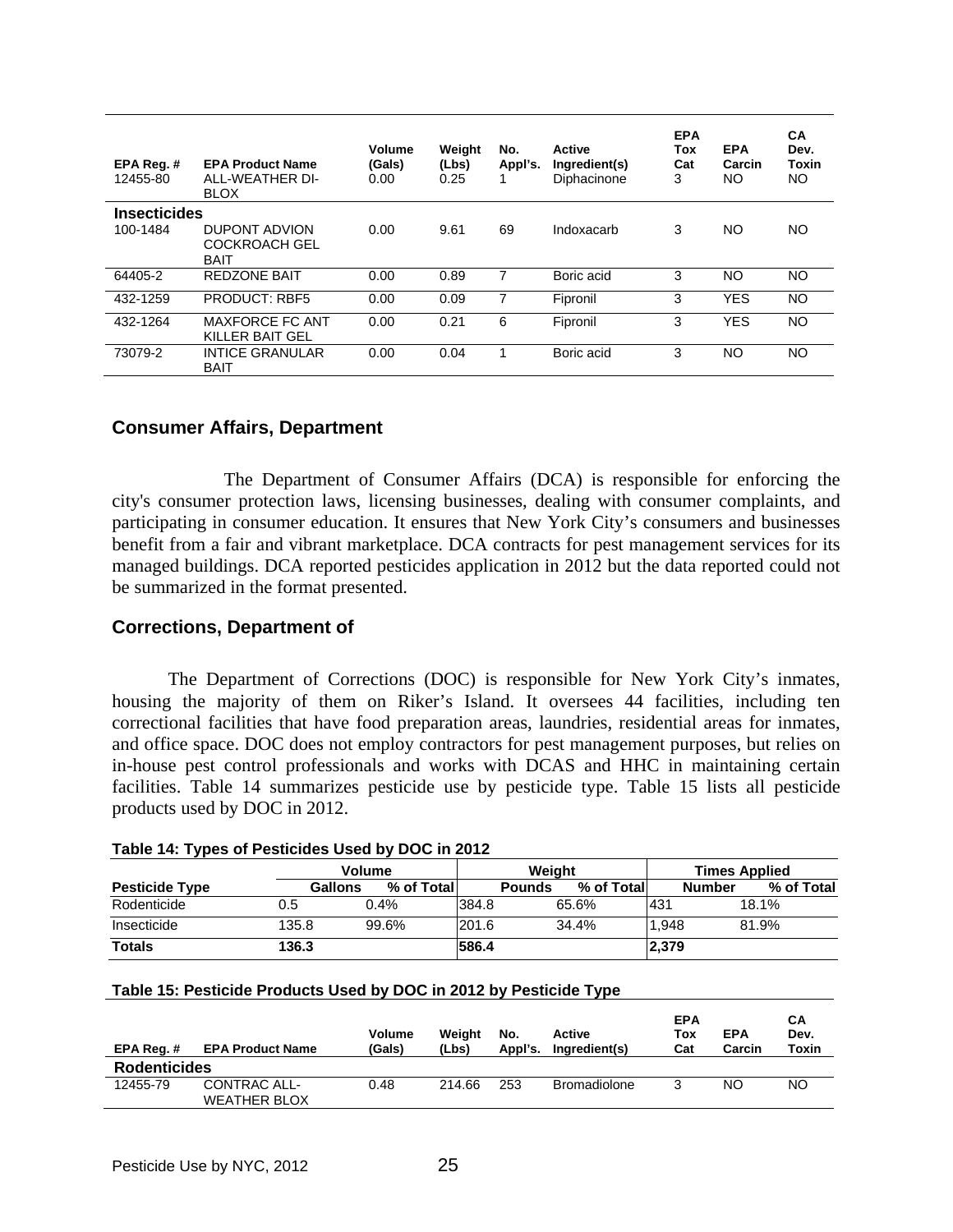| EPA Reg. #          | <b>EPA Product Name</b>                                                  | Volume<br>(Gals) | Weight<br>(Lbs) | No.<br>Appl's.  | <b>Active</b><br>Ingredient(s) | <b>EPA</b><br>Tox<br>Cat | <b>EPA</b><br>Carcin | CA<br>Dev.<br>Toxin |
|---------------------|--------------------------------------------------------------------------|------------------|-----------------|-----------------|--------------------------------|--------------------------|----------------------|---------------------|
| 7173-218            | <b>GENERATION MINI</b><br><b>BLOCKS</b>                                  | 0.00             | 77.42           | 41              | Difethialone                   | 3                        | <b>NO</b>            | NO.                 |
| 12455-56            | <b>DITRAC TRACKING</b><br><b>POWDER</b>                                  | 0.00             | 19.06           | 40              | Diphacinone                    | $\overline{c}$           | <b>NO</b>            | <b>NO</b>           |
| 7173-202            | <b>MAKI MINI BLOCKS</b>                                                  | 0.00             | 10.02           | 30              | <b>Bromadiolone</b>            | 3                        | <b>NO</b>            | <b>NO</b>           |
| 12455-76            | <b>CONTRAC</b><br>RODENTICIDE READY<br>TO USE PLACE PAC                  | 0.00             | 26.81           | 24              | Bromadiolone                   | 3                        | <b>NO</b>            | <b>NO</b>           |
| 100-1057            | <b>TALON-G</b><br><b>RODENTICIDE MINI-</b><br>PELLETS WITH BITREX        | 0.00             | 15.13           | 16              | Brodifacoum                    | $\overline{3}$           | <b>NO</b>            | <b>NO</b>           |
| 7173-211            | <b>GENERATION</b><br>RODENTICIDE BAIT<br>PACKS (PELLETS)                 | 0.00             | 0.32            | 8               | Difethialone                   | 3                        | <b>NO</b>            | <b>NO</b>           |
| 12455-75            | <b>CONTRAC RAT AND</b><br><b>MOUSE BAIT READY</b><br>TO USE PLACE PAC    | 0.00             | 6.25            | $\overline{7}$  | <b>Bromadiolone</b>            | 3                        | <b>NO</b>            | <b>NO</b>           |
| 12455-86            | <b>CONTRAC</b><br>RODENTICIDE PLACE<br><b>PAC</b>                        | 0.00             | 8.75            | 6               | <b>Bromadiolone</b>            | 3                        | <b>NO</b>            | <b>NO</b>           |
| 7173-188            | MAKI RAT AND MOUSE<br><b>BAIT PACKS</b><br>(PELLETS)                     | 0.00             | 6.32            | 3               | Bromadiolone                   | 3                        | <b>NO</b>            | <b>NO</b>           |
| 7173-113            | <b>INTER ROZOL</b><br><b>TRACKING POWDER</b>                             | 0.00             | 0.00            | $\mathbf{2}$    | Chlorophacinone                | $\overline{2}$           | <b>NO</b>            | <b>NO</b>           |
| 7173-211            | <b>D-CEASE RAT AND</b><br><b>MOUSE BAIT</b>                              | 0.00             | 0.09            | $\mathbf{1}$    | Difethialone                   | 3                        | <b>NO</b>            | <b>NO</b>           |
| <b>Insecticides</b> |                                                                          |                  |                 |                 |                                |                          |                      |                     |
| 432-763             | SUSPEND SC                                                               | 46.67            | 0.69            | 659             | Deltamethrin                   | 3                        | <b>NO</b>            | <b>NO</b>           |
| 432-1363            | <b>TEMPO SC</b><br><b>INSECTICIDE</b>                                    | 37.26            | 2.59            | 515             | Cyfluthrin, beta               | $\overline{3}$           | <b>NO</b>            | <b>NO</b>           |
| 499-507             | <b>TC 248</b>                                                            | 20.00            | 19.02           | 213             | Dinotefuran                    | 3                        | <b>NO</b>            | <b>NO</b>           |
| 432-1259            | PRODUCT: RBF5                                                            | 0.00             | 11.95           | 169             | Fipronil                       | 3                        | <b>YES</b>           | <b>NO</b>           |
| 64405-2             | <b>REDZONE BAIT</b>                                                      | 0.06             | 60.44           | 126             | Boric acid                     | 3                        | <b>NO</b>            | $\overline{NO}$     |
| 432-1460            | <b>MAXFORCE FC</b><br>ROACH KILLER BAIT<br><b>GEL F.05</b>               | 0.00             | 1.82            | 44              | Fipronil                       | 3                        | <b>YES</b>           | <b>NO</b>           |
| 432-1264            | <b>MAXFORCE FC ANT</b><br>KILLER BAIT GEL                                | 0.00             | 2.40            | 32              | Fipronil                       | 3                        | <b>YES</b>           | $\overline{NO}$     |
| 432-1254            | <b>MAXFORCE</b><br>PROFESSIONAL<br><b>INSECT CONTROL</b><br>ROACH KILLER | 0.70             | 1.52            | 31              | Hydramethylnon                 | $\overline{3}$           | <b>YES</b>           | <b>YES</b>          |
| 432-1262            | MAXFORCE IBH10                                                           | 0.00             | 62.48           | 27              | Hydramethylnon                 | $\overline{3}$           | <b>YES</b>           | <b>YES</b>          |
| 432-1304            | TEMPO 10 WP<br><b>INSECTICIDE</b>                                        | 20.00            | 1.32            | 26              | Cyfluthrin, beta               | 3                        | <b>NO</b>            | <b>NO</b>           |
| 73049-20            | <b>VECTOLEX CG</b><br><b>BIOLOGICAL</b><br>LARVICIDE                     | 0.12             | 24.88           | 23              | <b>Bacillus</b><br>sphaericus  | 3                        | <b>NO</b>            | <b>NO</b>           |
| 432-1257            | MAXFORCE ROACH<br>BAIT F.05                                              | 0.00             | 2.26            | 23              | Fipronil                       | 3                        | <b>YES</b>           | <b>NO</b>           |
| 279-3385            | <b>DRAX ANT KILL GEL</b>                                                 | 0.47             | 0.69            | $\overline{13}$ | Boric acid                     | $\overline{3}$           | $\overline{NO}$      | $\overline{10}$     |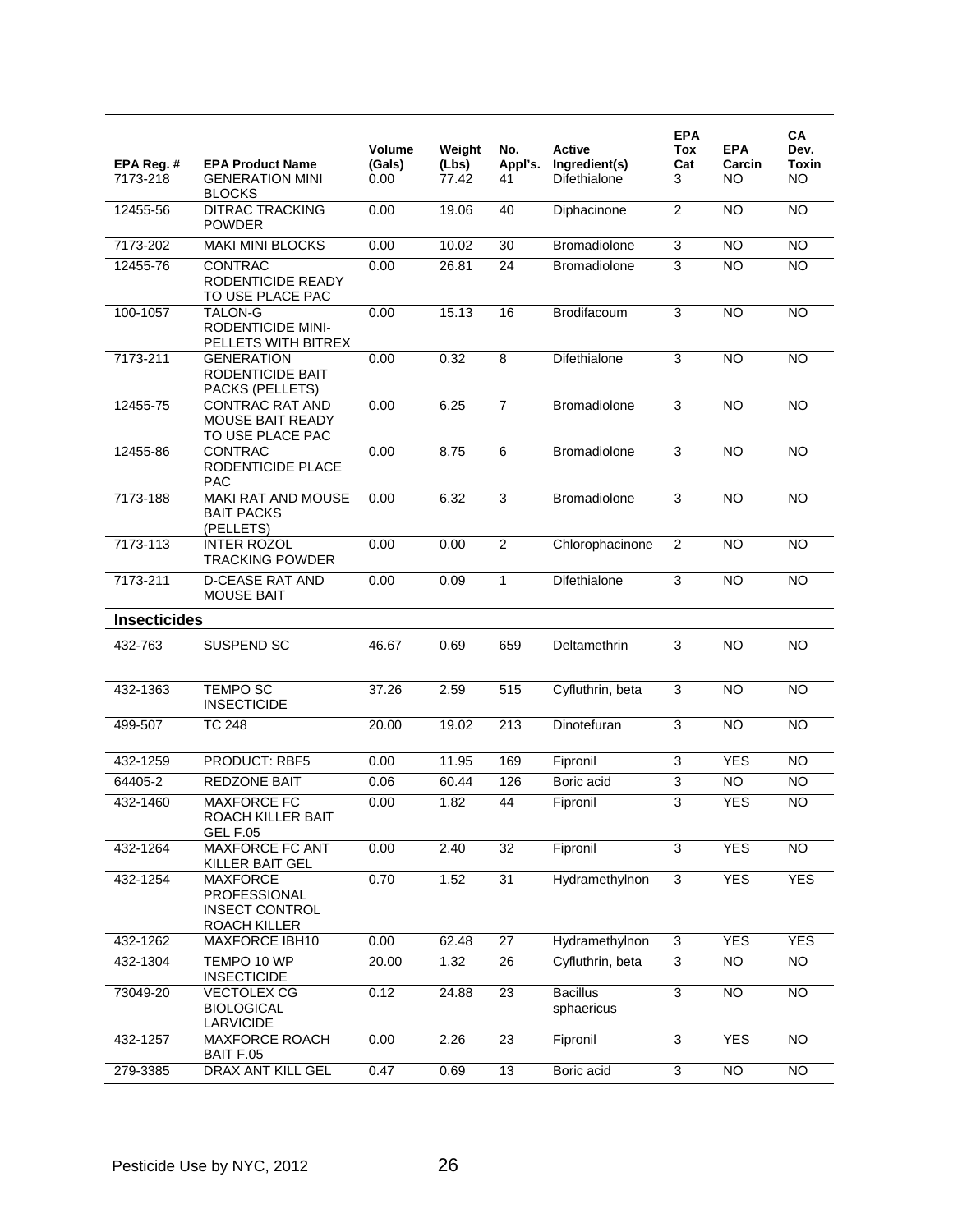| EPA Reg. #<br>397-13 | <b>EPA Product Name</b><br>STERI-FAB                                             | Volume<br>(Gals)<br>5.80 | Weight<br>(Lbs)<br>0.00 | No.<br>Appl's.<br>12 | <b>Active</b><br>Ingredient(s)<br>Phenothrin;<br>Isopropyl alcohol;<br>Alkyl (60%C14,<br>25%C12.<br>15%C16)<br>dimethylbenzyl<br>ammonium<br>chloride: Didecyl<br>dimethyl<br>ammonium<br>chloride | <b>EPA</b><br>Tox<br>Cat<br>$\overline{2}$ | <b>EPA</b><br>Carcin<br>NO. | CA<br>Dev.<br><b>Toxin</b><br>NO. |
|----------------------|----------------------------------------------------------------------------------|--------------------------|-------------------------|----------------------|----------------------------------------------------------------------------------------------------------------------------------------------------------------------------------------------------|--------------------------------------------|-----------------------------|-----------------------------------|
| 64405-2              | <b>ECOLOGICAL ANT &amp;</b><br><b>INSECT BAIT</b>                                | 0.00                     | 5.56                    | 12                   | Boric acid                                                                                                                                                                                         | 3                                          | $\overline{NO}$             | <b>NO</b>                         |
| 53871-3              | <b>STIMUKIL FLY BAIT</b>                                                         | 0.00                     | 2.13                    | $\overline{4}$       | (Z)-9-Tricosene;<br>Methomyl                                                                                                                                                                       | 3                                          | <b>NO</b>                   | <b>NO</b>                         |
| 279-3384             | <b>ROACH KIL</b><br><b>COMMERCIAL</b>                                            | 0.00                     | 0.75                    | $\overline{4}$       | Boric acid                                                                                                                                                                                         | 3                                          | <b>NO</b>                   | <b>NO</b>                         |
| 432-1252             | <b>MAXFORCE</b><br><b>PROFESSIONAL</b><br><b>INSECT CONTROL ANT</b><br>KILLER BA | 0.00                     | 0.15                    | 3                    | Hydramethylnon                                                                                                                                                                                     | $\overline{3}$                             | <b>YES</b>                  | <b>YES</b>                        |
| 279-3401             | <b>LESCO WASP &amp;</b><br><b>HORNET PLUS</b>                                    | 1.72                     | 0.00                    | $\overline{2}$       | Tetramethrin;<br>Permethrin:<br>Piperonyl<br>butoxide                                                                                                                                              | 3                                          | <b>YES</b>                  | <b>NO</b>                         |
| 432-992              | DRIONE INSECTICIDE                                                               | 0.00                     | 0.38                    | $\overline{2}$       | Pyrethrins;<br>Piperonyl<br>butoxide; Silica<br>gel                                                                                                                                                | 3                                          | <b>YES</b>                  | <b>NO</b>                         |
| 9688-255             | <b>SPECTRACIDE</b><br><b>COMMERCIAL WASP &amp;</b><br><b>HORNET KILLER 3</b>     | 3.00                     | 0.00                    | $\mathbf{1}$         | Deltamethrin; S-<br><b>Bioallethrin</b>                                                                                                                                                            | 3                                          | <b>YES</b>                  | <b>NO</b>                         |
| 499-410              | <b>AVERT PRESCRIPTION</b><br>TREATMENT TC 93B<br><b>BAIT</b>                     | 0.02                     | 0.00                    | $\mathbf{1}$         | Avermectin                                                                                                                                                                                         | 3                                          | <b>NO</b>                   | <b>NO</b>                         |
| 499-370              | PT 370 ASCEND FIRE<br>ANT STOPPER BAIT                                           | 0.00                     | 0.38                    | $\mathbf{1}$         | Avermectin                                                                                                                                                                                         | 3                                          | <b>NO</b>                   | <b>NO</b>                         |
| 432-1251             | <b>MAXFORCE ROACH</b><br><b>CONTROL SYSTEM</b>                                   | 0.00                     | 0.04                    | $\mathbf{1}$         | Hydramethylnon                                                                                                                                                                                     | 3                                          | <b>YES</b>                  | <b>YES</b>                        |
| 432-1258             | <b>MAXFORCE LARGE</b><br>ROACH BAIT F.03                                         | 0.00                     | 0.02                    | $\mathbf{1}$         | Fipronil                                                                                                                                                                                           | 3                                          | <b>YES</b>                  | <b>NO</b>                         |
| 9444-131             | <b>VICTOR LIQUID ANT</b><br>KILLING SYSTEM                                       | 0.00                     | 0.00                    | $\mathbf{1}$         | Boric acid                                                                                                                                                                                         | $\overline{3}$                             | <b>NO</b>                   | NO.                               |
| 9444-131             | <b>BAYER ADVANCED</b><br><b>ANT KILLER POWER</b><br>PEN READYTO-USE<br>BAIT      | 0.00                     | 0.07                    | $\mathbf{1}$         | Boric acid                                                                                                                                                                                         | 3                                          | <b>NO</b>                   | NO.                               |
| 9444-131             | <b>VICTOR LIQUID ANT</b><br>KILLING SYSTEM                                       | 0.00                     | 0.02                    | $\mathbf{1}$         | Boric acid                                                                                                                                                                                         | 3                                          | <b>NO</b>                   | <b>NO</b>                         |

## **Education, Department of**

 The Department of Education (DOE) provides primary and secondary education to over 1 million pre-kindergarten to grade 12 students. Pest management at all New York City public schools is overseen by their Pest Control Unit. There are nineteen in-house licensed pest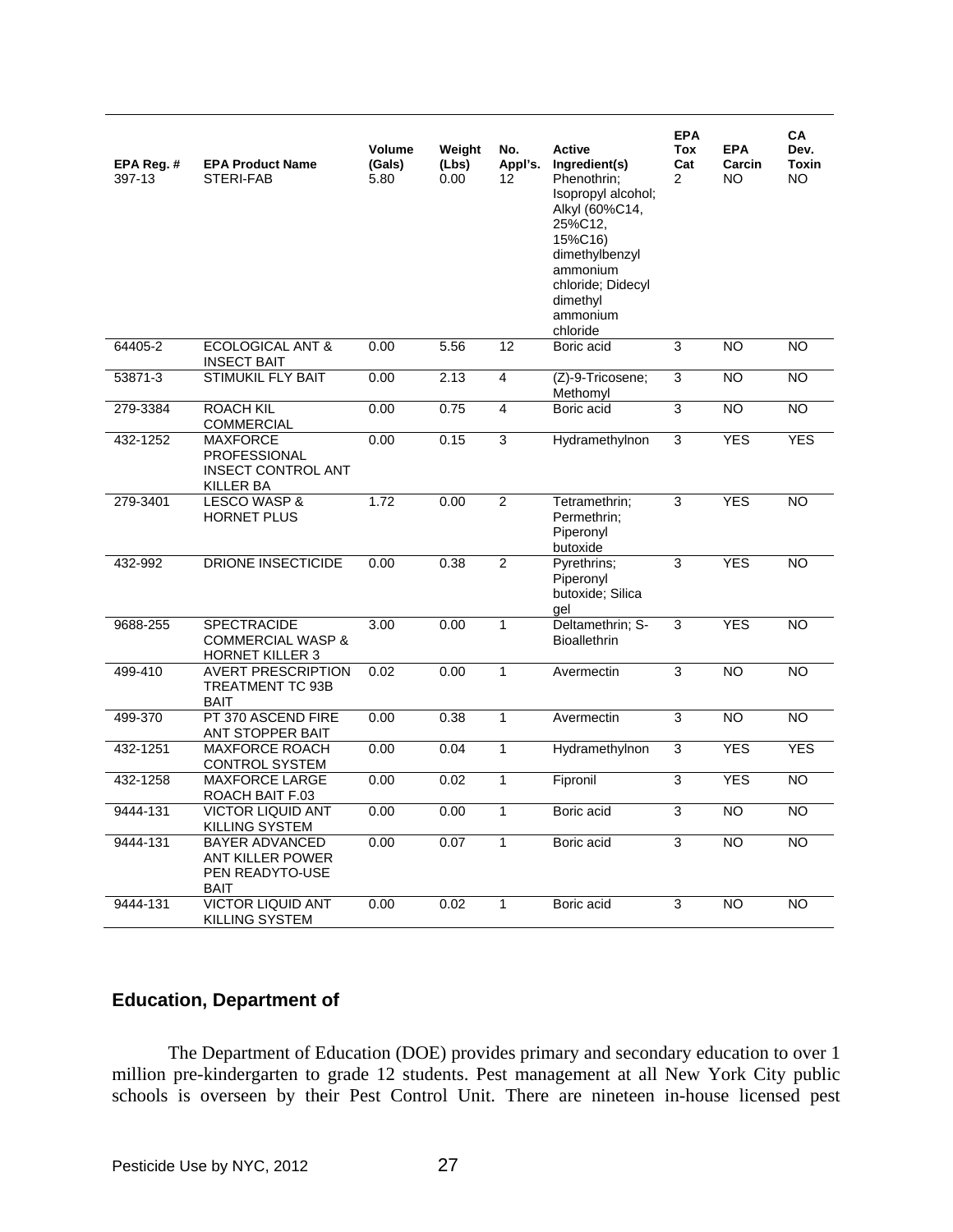management professionals that conduct monthly monitoring inspections aand respond to pest problems for approximately 900 schools. DOE contracts with several pest management companies to additionally provide services for an additional 300 schools. Table 16 summarizes pesticide use by pesticide type. Table 17lists all pesticide products used by DOE in 2012.

| - -                   |         | <b>Volume</b> |               | Weight      |               | <b>Times Applied</b> |
|-----------------------|---------|---------------|---------------|-------------|---------------|----------------------|
| <b>Pesticide Type</b> | Gallons | % of Total    | <b>Pounds</b> | % of Totall | <b>Number</b> | % of Total           |
| Rodenticide           | 3.2     | 5.0%          | 2.833.1       | 76.2%       | 6966          | 41.4%                |
| Insecticide           | 60.7    | 95.0%         | 882.5         | 23.8%       | 9878          | 58.6%                |
| <b>Totals</b>         | 63.9    |               | 3,715.6       |             | 16,844        |                      |

#### **Table 16: Types of Pesticides Used by DOE in 2012**

#### **Table 17: Pesticide Products Used by DOE in 2012 by Pesticide Type**

| EPA Reg. #          | <b>EPA Product</b><br>Name                                            | <b>Volume</b><br>(Gals) | Weight<br>(Lbs) | No.<br>Appl's. | Active Ingredient(s)                   | <b>EPA</b><br><b>Tox</b><br>Cat | <b>EPA</b><br>Carci<br>n | <b>CA</b><br>Dev.<br>Toxi<br>n |
|---------------------|-----------------------------------------------------------------------|-------------------------|-----------------|----------------|----------------------------------------|---------------------------------|--------------------------|--------------------------------|
| <b>Rodenticides</b> |                                                                       |                         |                 |                |                                        |                                 |                          |                                |
| 7173-258            | <b>DIFETHIALON</b><br>E PASTE<br><b>PLACE PACKS</b>                   | 3.05                    | 1006.05         | 3895           | Difethialone                           | 3                               | <b>NO</b>                | <b>NO</b>                      |
| 12455-79            | <b>CONTRAC</b><br>ALL-WEATHER<br><b>BLOX</b>                          | 0.15                    | 1823.14         | 3069           | Bromadiolone                           | 3                               | <b>NO</b>                | <b>NO</b>                      |
| 100-1057            | <b>TALON-G</b><br><b>RODENTICIDE</b><br>MINI-PELLETS<br>WITH BITREX   | 0.00                    | 3.94            | $\overline{2}$ | Brodifacoum                            | 3                               | N <sub>O</sub>           | N <sub>O</sub>                 |
| <b>Insecticides</b> |                                                                       |                         |                 |                |                                        |                                 |                          |                                |
| 64405-2             | <b>REDZONE</b><br><b>BAIT</b>                                         | 0.07                    | 721.57          | 3873           | Boric acid                             | 3                               | <b>NO</b>                | <b>NO</b>                      |
| 432-1460            | <b>MAXFORCE</b><br>FC ROACH<br><b>KILLER BAIT</b><br><b>GEL F.05</b>  | 0.00                    | 87.57           | 2162           | Fipronil                               | $\overline{3}$                  | <b>YES</b>               | <b>NO</b>                      |
| 100-1484            | <b>DUPONT</b><br><b>ADVION</b><br><b>COCKROACH</b><br><b>GEL BAIT</b> | 0.00                    | 40.36           | 1071           | Indoxacarb                             | 3                               | <b>NO</b>                | <b>NO</b>                      |
| 2724-484            | RF 9707<br><b>AEROSOL</b>                                             | 32.79                   | 1.33            | 693            | $(7S)$ -Hydroprene                     | 3                               | <b>NO</b>                | <b>NO</b>                      |
| 67425-14            | ECOPCO ACU                                                            | 25.43                   | 2.13            | 687            | Phenylethyl<br>propionate              | 3                               | <b>NO</b>                | NO                             |
| 73766-1             | <b>GOURMET</b><br><b>ANT BAIT GEL</b>                                 | 0.00                    | 12.85           | 619            | Disodium<br>octaborate<br>tetrahydrate | $\overline{3}$                  | N <sub>O</sub>           | <b>NO</b>                      |
| 499-507             | <b>TC 248</b>                                                         | 0.02                    | 14.22           | 613            | Dinotefuran                            | 3                               | <b>NO</b>                | <b>NO</b>                      |
| 499-384             | <b>WHITMIRE PT</b><br>240 PERMA-<br><b>DUST</b><br><b>INSECTICIDE</b> | 2.36                    | 0.00            | 63             | Boric acid                             | 3                               | <b>NO</b>                | <b>NO</b>                      |
| 432-1259            | PRODUCT:<br>RBF <sub>5</sub>                                          | 0.00                    | 1.66            | 55             | Fipronil                               | 3                               | <b>YES</b>               | <b>NO</b>                      |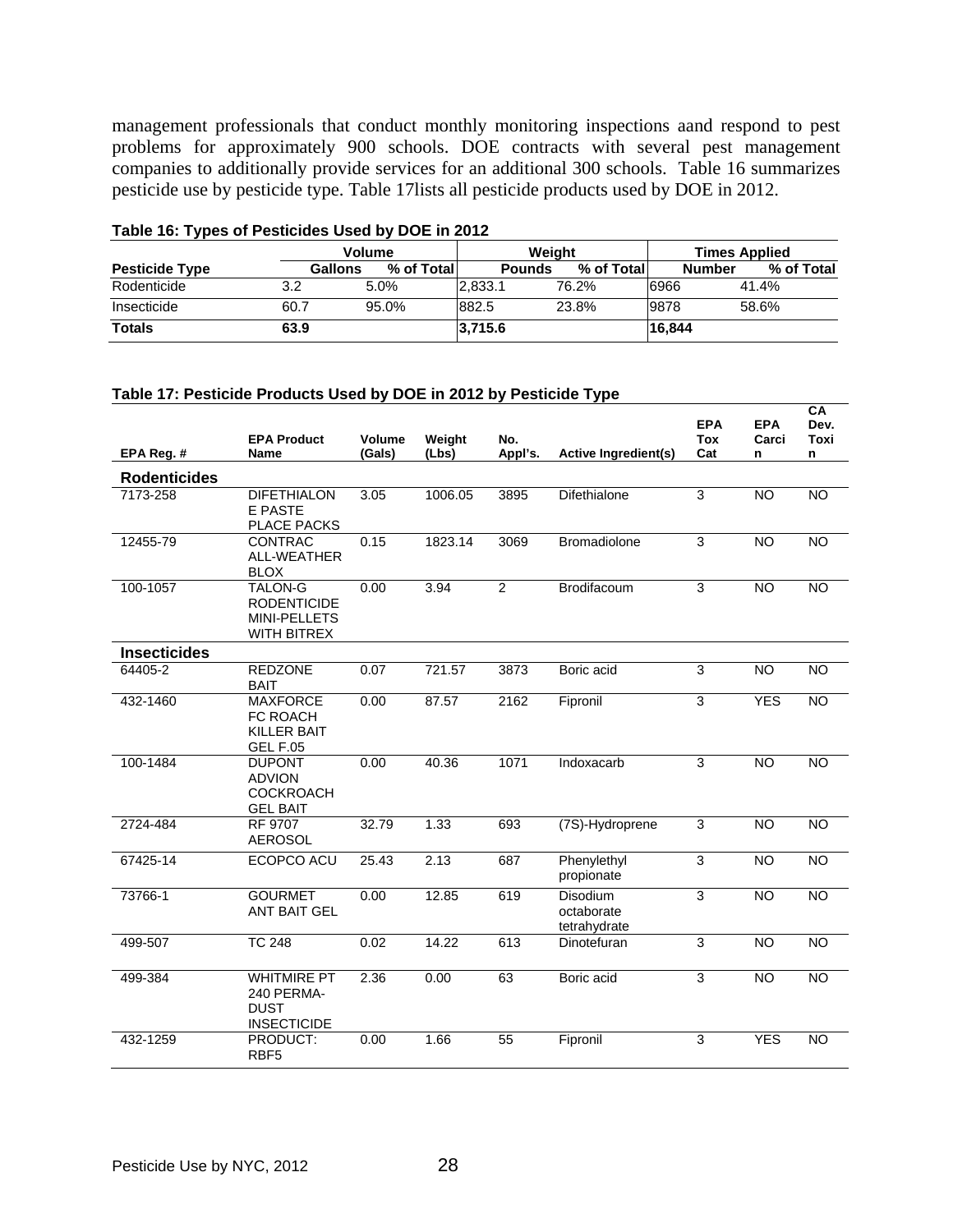|                        | <b>EPA Product</b>                                                           | <b>Volume</b>  | Weight        | No.            |                                         | <b>EPA</b><br>Tox | <b>EPA</b><br>Carci | CA<br>Dev.<br>Toxi |
|------------------------|------------------------------------------------------------------------------|----------------|---------------|----------------|-----------------------------------------|-------------------|---------------------|--------------------|
| EPA Reg. #<br>432-1264 | <b>Name</b><br><b>MAXFORCE</b><br>FC ANT<br><b>KILLER BAIT</b><br><b>GEL</b> | (Gals)<br>0.00 | (Lbs)<br>0.13 | Appl's.<br>22  | <b>Active Ingredient(s)</b><br>Fipronil | Cat<br>3          | n<br><b>YES</b>     | n<br><b>NO</b>     |
| 73079-2                | <b>INTICE</b><br>GRANULAR<br><b>BAIT</b>                                     | 0.00           | 0.47          | $\overline{7}$ | Boric acid                              | 3                 | <b>NO</b>           | NO.                |
| 100-1498               | <b>DUPONT</b><br><b>ADVION ANT</b><br><b>GEL</b>                             | 0.00           | 0.05          | $\overline{7}$ | Indoxacarb                              | 3                 | <b>NO</b>           | <b>NO</b>          |
| 100-1486               | <b>DUPONT</b><br><b>ADVION</b><br><b>COCKROACH</b><br><b>BAIT ARENA</b>      | 0.00           | 0.02          | 3              | Indoxacarb                              | 3                 | <b>NO</b>           | <b>NO</b>          |
| 432-1255               | <b>MAXFORCE</b><br><b>GRANULAR</b><br><b>INSECT BAIT</b>                     | 0.00           | 0.13          | 1              | Hydramethylnon                          | 3                 | <b>YES</b>          | <b>YES</b>         |
| 432-1256               | <b>MAXFORCE</b><br>FC ANT BAIT<br><b>STATIONS</b>                            | 0.00           | 0.01          | 1              | Fipronil                                | 3                 | <b>YES</b>          | <b>NO</b>          |
| 432-1257               | <b>MAXFORCE</b><br><b>ROACH BAIT</b><br>F.05                                 | 0.00           | 0.01          | 1              | Fipronil                                | 3                 | <b>YES</b>          | <b>NO</b>          |

## **Environmental Protection, Department of**

 The Department of Environmental Protection (DEP) has over 1,700 facilities upstate and downstate. These include water pollution control plants, well stations, pumping stations, shafts, chambers, reservoirs, aqueducts, tunnels, gate houses, office space, garages, repair shops, maintenance shops, and police precincts within New York City. DEP contracts for some pest control services and employ approximately 20 licensed applicators for upstate reservoir pest control. Table 18 summarizes pesticide use by pesticide type. Table 19 lists all pesticide products used by DEP in 2012.

| Table 18: Types of Pesticides Used by DEP in 2012 |
|---------------------------------------------------|
|---------------------------------------------------|

|                       |      | <b>Volume</b>         |       | Weight                      |                | <b>Times Applied</b> |            |
|-----------------------|------|-----------------------|-------|-----------------------------|----------------|----------------------|------------|
| <b>Pesticide Type</b> |      | % of Total<br>Gallons |       | % of Total<br><b>Pounds</b> |                | <b>Number</b>        | % of Total |
| Rodenticide           | 0.0  | $0.0\%$               | 162.3 | 45.3%                       | 199            | 24.6%                |            |
| Insecticide           | 3.9  | 15.4%                 | 195.9 | 54.7%                       | 588            | 72.8%                |            |
| Herbicide             | 21.6 | 84.6%                 | 0.0   | $0.0\%$                     | 2 <sup>1</sup> | 2.6%                 |            |
| <b>Totals</b>         | 25.5 |                       | 358.2 |                             | 808            |                      |            |

#### **Table 19: Pesticide Products Used by DEP in 2012 by Pesticide Type**

| EPA Reg.#           | <b>EPA Product</b><br><b>Name</b>   | <b>Volume</b><br>(Gals) | Weight<br>(Lbs) | No.<br>Appl's. | Active Ingredient(s) | EPA<br><b>Tox Cat</b> | <b>EPA</b><br>Carcin | <b>CA</b><br>Dev.<br>Toxin |
|---------------------|-------------------------------------|-------------------------|-----------------|----------------|----------------------|-----------------------|----------------------|----------------------------|
| <b>Rodenticides</b> |                                     |                         |                 |                |                      |                       |                      |                            |
| 7173-218            | <b>GENERATION</b><br>MINI BLOCKS    | 0.00                    | 151.71          | 184            | Difethialone         |                       | <b>NO</b>            | NO                         |
| 12455-79            | CONTRAC ALL-<br><b>WEATHER BLOX</b> | 0.00                    | 5.44            | 8              | <b>Bromadiolone</b>  |                       | <b>NO</b>            | NΟ                         |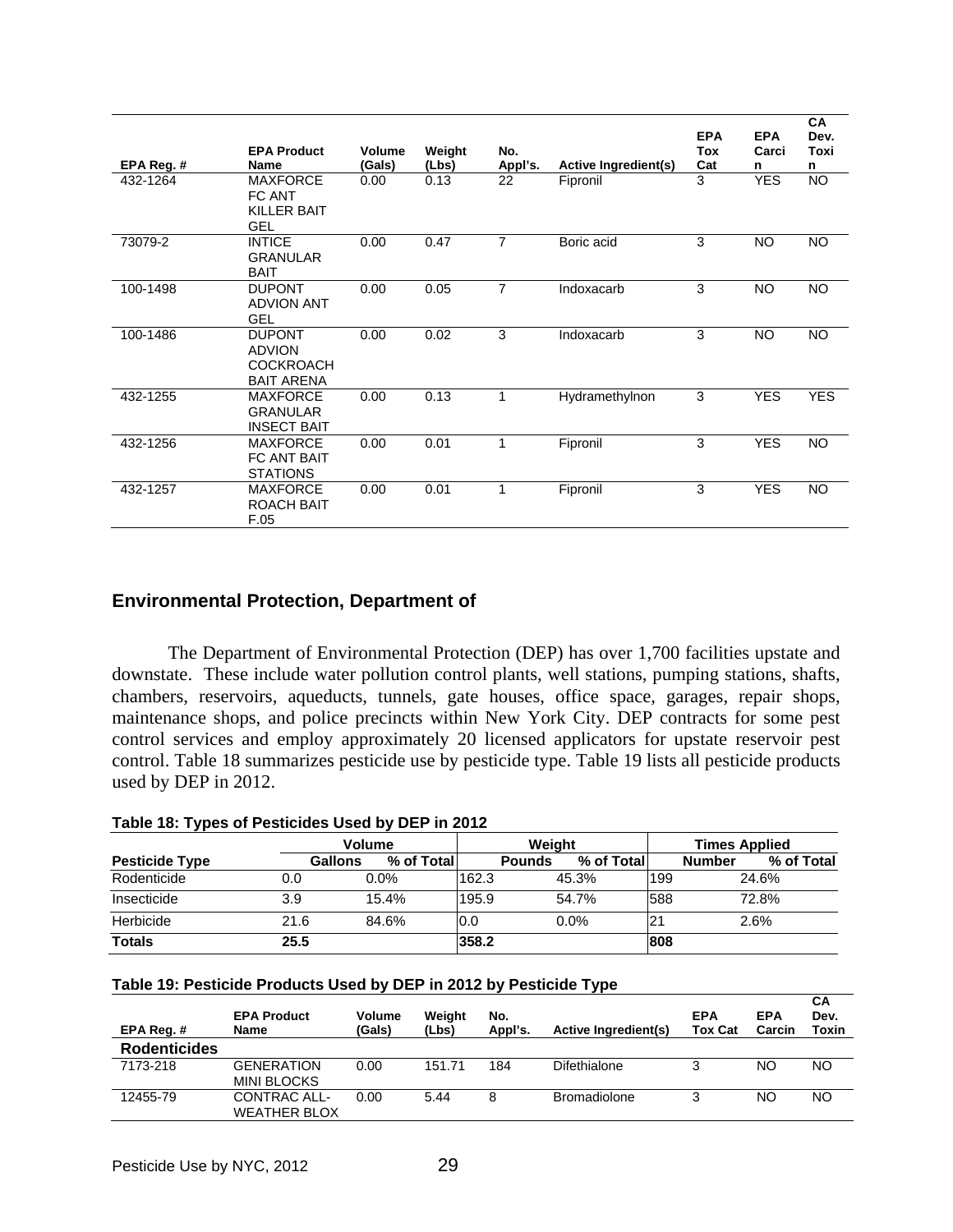| EPA Reg. #          | <b>EPA Product</b><br>Name                                                                 | Volume<br>(Gals) | Weight<br>(Lbs) | No.<br>Appl's. | <b>Active Ingredient(s)</b>                         | <b>EPA</b><br><b>Tox Cat</b> | <b>EPA</b><br>Carcin | CA<br>Dev.<br><b>Toxin</b> |
|---------------------|--------------------------------------------------------------------------------------------|------------------|-----------------|----------------|-----------------------------------------------------|------------------------------|----------------------|----------------------------|
| 7173-258            | <b>DIFETHIALONE</b><br>PASTE PLACE<br><b>PACKS</b>                                         | 0.00             | 0.97            | 3              | Difethialone                                        | 3                            | NO                   | <b>NO</b>                  |
| 56-42               | <b>BAIT BLOCK</b><br><b>RODENTIICDE</b><br>WITH PEANUT<br><b>BUTTER</b><br><b>FLAVORIZ</b> | 0.00             | 4.00            | $\overline{2}$ | Diphacinone                                         | 3                            | <b>NO</b>            | <b>NO</b>                  |
| 12455-89            | <b>FINAL ALL-</b><br><b>WEATHER BLOX</b>                                                   | 0.00             | 0.18            | $\overline{2}$ | Brodifacoum                                         | 3                            | <b>NO</b>            | <b>NO</b>                  |
| <b>Insecticides</b> |                                                                                            |                  |                 |                |                                                     |                              |                      |                            |
| 499-410             | <b>AVERT</b><br><b>PRESCRIPTION</b><br><b>TREATMENT TC</b><br>93B BAIT                     | 0.00             | 15.04           | 247            | Avermectin                                          | 3                            | <b>NO</b>            | <b>NO</b>                  |
| 432-763             | <b>SUSPEND SC</b><br><b>INSECTICIDE</b>                                                    | 1.97             | 0.06            | 135            | Deltamethrin                                        | 3                            | <b>NO</b>            | <b>NO</b>                  |
| 2724-446            | ZOECON RF-437<br><b>MOSQUITO</b><br><b>GROWTH</b><br><b>REGULATOR</b><br><b>SR-20</b>      | 0.00             | 140.00          | 70             | S-Methoprene                                        | 3                            | <b>NO</b>            | <b>NO</b>                  |
| 64405-2             | <b>REDZONE BAIT</b>                                                                        | 0.00             | 20.19           | 64             | Boric acid                                          | 3                            | <b>NO</b>            | <b>NO</b>                  |
| 9688-190            | <b>SPECTRACIDE</b><br><b>DESTROYER</b><br><b>BRAND WASP &amp;</b><br><b>HORNET KILLER</b>  | 1.61             | 0.00            | 25             | Cyhalothrin, lambda;<br>Prallethrin                 | 3                            | <b>NO</b>            | <b>NO</b>                  |
| 432-1259            | PRODUCT:<br>RBF <sub>5</sub>                                                               | 0.00             | 0.21            | 16             | Fipronil                                            | 3                            | <b>YES</b>           | <b>NO</b>                  |
| 73049-20            | <b>VECTOLEX CG</b><br><b>BIOLOGICAL</b><br><b>LARVICIDE</b>                                | 0.00             | 18.88           | $\overline{7}$ | <b>Bacillus sphaericus</b>                          | 3                            | <b>NO</b>            | <b>NO</b>                  |
| 100-1484            | <b>DUPONT</b><br><b>ADVION</b><br><b>COCKROACH</b><br><b>GEL BAIT</b>                      | 0.00             | 0.01            | $\overline{7}$ | Indoxacarb                                          | 3                            | <b>NO</b>            | <b>NO</b>                  |
| 149-8               | <b>TERRO ANT</b><br>KILLER II                                                              | 0.00             | 1.38            | 5              | <b>Borax</b>                                        | 3                            | <b>NO</b>            | <b>NO</b>                  |
| 2724-786            | RF2050 SPRAY                                                                               | 0.22             | 0.00            | $\mathsf 3$    | Tetramethrin;<br>Ethofenprox;<br>Piperonyl butoxide | 3                            | <b>YES</b>           | <b>NO</b>                  |
| 1021-1773           | ZPRO ZYY<br><b>IMPACT</b><br><b>RESIDUAL</b><br>AEROSOL                                    | 0.14             | 0.00            | 3              | Esfenvalerate                                       | 3                            | NO.                  | NO                         |
| 432-1255            | <b>MAXFORCE</b><br><b>GRANULAR</b><br><b>INSECT BAIT</b>                                   | 0.00             | 0.03            | $\overline{2}$ | Hydramethylnon                                      | 3                            | <b>YES</b>           | <b>YES</b>                 |
| 432-1264            | <b>MAXFORCE FC</b><br><b>ANT KILLER</b><br><b>BAIT GEL</b>                                 | 0.00             | 0.00            | $\overline{2}$ | Fipronil                                            | 3                            | <b>YES</b>           | <b>NO</b>                  |
| 1021-1641           | <b>SPECKOZ</b><br><b>EVERCIDE</b><br>ESFENVALERAT<br>E EC                                  | 0.00             | 0.06            | $\mathbf{1}$   | Esfenvalerate                                       | 3                            | <b>NO</b>            | <b>NO</b>                  |
| 73079-2             | <b>INTICE</b><br><b>GRANULAR</b><br><b>BAIT</b>                                            | 0.00             | 0.03            | 1              | Boric acid                                          | 3                            | <b>NO</b>            | NO                         |
| <b>Herbicides</b>   |                                                                                            |                  |                 |                |                                                     |                              |                      |                            |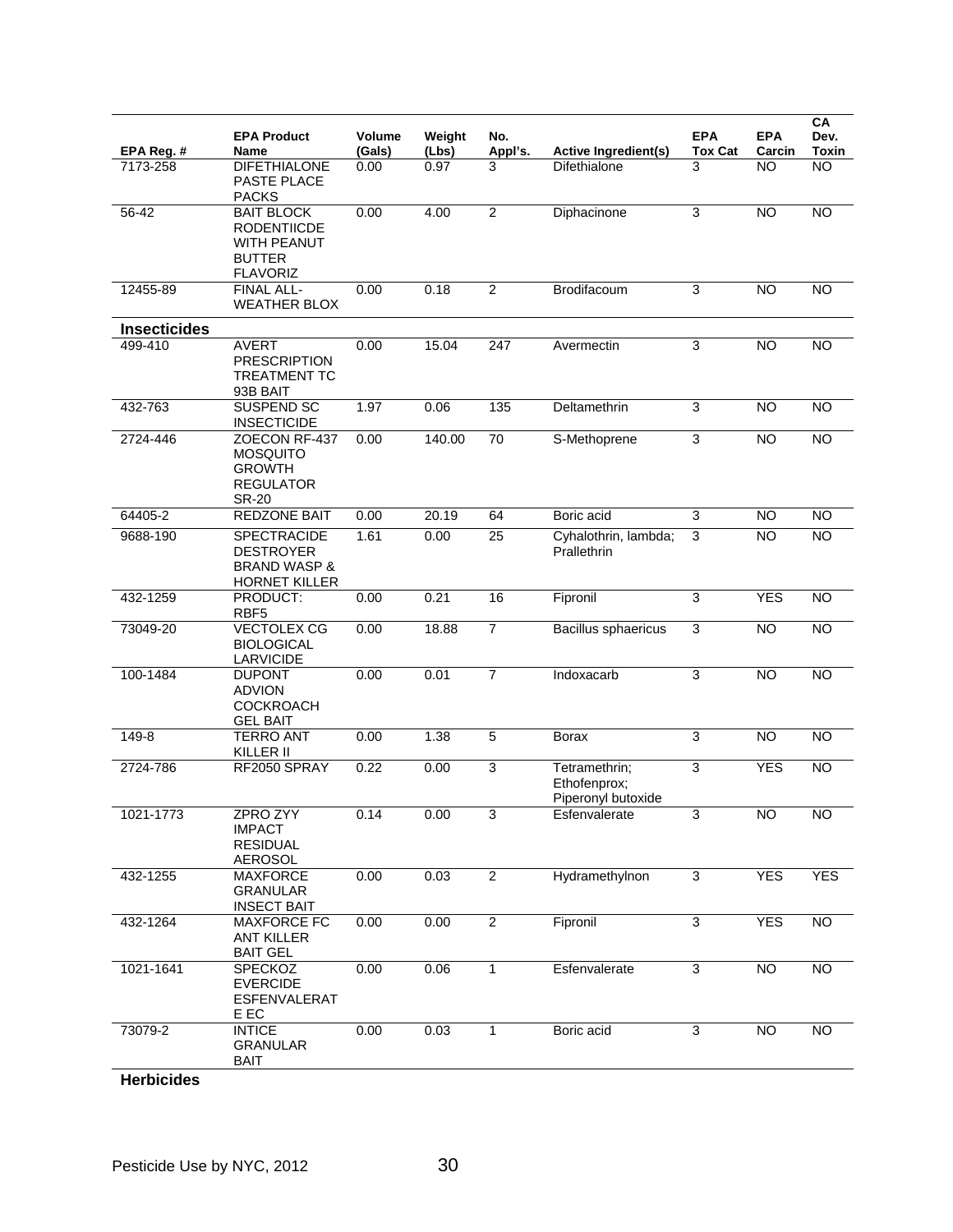| EPA Reg.# | <b>EPA Product</b><br>Name                                                   | Volume<br>(Gals) | Weight<br>(Lbs) | No.<br>Appl's. | <b>Active Ingredient(s)</b>        | <b>EPA</b><br>Tox Cat | <b>EPA</b><br>Carcin | <b>CA</b><br>Dev.<br>Toxin |
|-----------|------------------------------------------------------------------------------|------------------|-----------------|----------------|------------------------------------|-----------------------|----------------------|----------------------------|
| 524-475   | <b>ROUNDUP</b><br><b>ULTRA</b><br><b>HERBICIDE</b>                           | 13.40            | 0.00            | 8              | Glyphosate,<br>isopropylamine salt | 3                     | NO.                  | NO.                        |
| 524-343   | <b>ROUNDUP</b><br><b>CUSTOM</b><br><b>HERBICIDE</b>                          | 2.25             | 0.00            | 6              | Glyphosate,<br>isopropylamine salt | 3                     | <b>NO</b>            | <b>NO</b>                  |
| 42750-247 | <b>DUPONT</b><br><b>KRENITE S</b><br><b>BRUSH</b><br>CONTROL<br><b>AGENT</b> | 5.00             | 0.00            | 3              | Fosamine,<br>ammonium salt         | 3                     | NO                   | <b>NO</b>                  |
| 1381-192  | <b>CORNERSTONE</b><br><b>PLUS</b>                                            | 0.80             | 0.00            | 3              | Glyphosate,<br>isopropylamine salt | 3                     | NO.                  | <b>NO</b>                  |
| 228-366   | <b>RAZOR</b><br><b>HERBICIDE</b>                                             | 0.15             | 0.00            |                | Glyphosate,<br>isopropylamine salt | 3                     | NO.                  | <b>NO</b>                  |

#### **Finance, Department of**

 The Department of Finance (DOF) collects City revenues, ensures compliance with City tax and other revenue laws, evaluates all real property in the City, provides a forum for the public to dispute tax and parking violation liability, and maintains property records. The agency contracts for pest management services. No data was received for DOF in 2012.

#### **Fire Department**

 The Fire Department of New York City (FDNY) is responsible for the protection against fires and fire hazards and providing emergency medical services, technical rescue and response to various biological, chemical and radioactive hazards. It manages some 350 facilities throughout the City and contracts for pest control services. Table 20 summarizes pesticide use by pesticide type. Table 21 lists all pesticide products used by FDNY in 2012.

| <b>Pesticide Type</b> |         | <b>Volume</b> |      | Weight        |             |     | <b>Times Applied</b>        |  |  |
|-----------------------|---------|---------------|------|---------------|-------------|-----|-----------------------------|--|--|
|                       | Gallons | % of Total    |      | <b>Pounds</b> | % of Totall |     | % of Total<br><b>Number</b> |  |  |
| Rodenticide           | 0.0     | $0.0\%$       | 58.0 |               | 94.5%       | 45  | 26.2%                       |  |  |
| Insecticide           | 6.5     | 100.0%        | 3.4  | 5.5%          |             | 127 | 73.8%                       |  |  |
| <b>Totals</b>         | 6.5     |               | 61.4 |               |             | 172 |                             |  |  |

#### **Table 21: Pesticide Products Used by FDNY in 2012 by Pesticide Type**

| EPA Reg. #          | <b>EPA Product Name</b>             | <b>Volume</b><br>(Gals) | Weight<br>(Lbs) | No.<br>Appl's. | <b>Active Ingredient(s)</b> | <b>EPA</b><br>Tox<br>Cat | <b>EPA</b><br>Carcin | CA Dev.<br>Toxin |
|---------------------|-------------------------------------|-------------------------|-----------------|----------------|-----------------------------|--------------------------|----------------------|------------------|
| <b>Rodenticides</b> |                                     |                         |                 |                |                             |                          |                      |                  |
| 12455-79            | CONTRAC ALL-<br><b>WEATHER BLOX</b> | 0.00                    | 57.06           | 39             | <b>Bromadiolone</b>         |                          | NO                   | NO.              |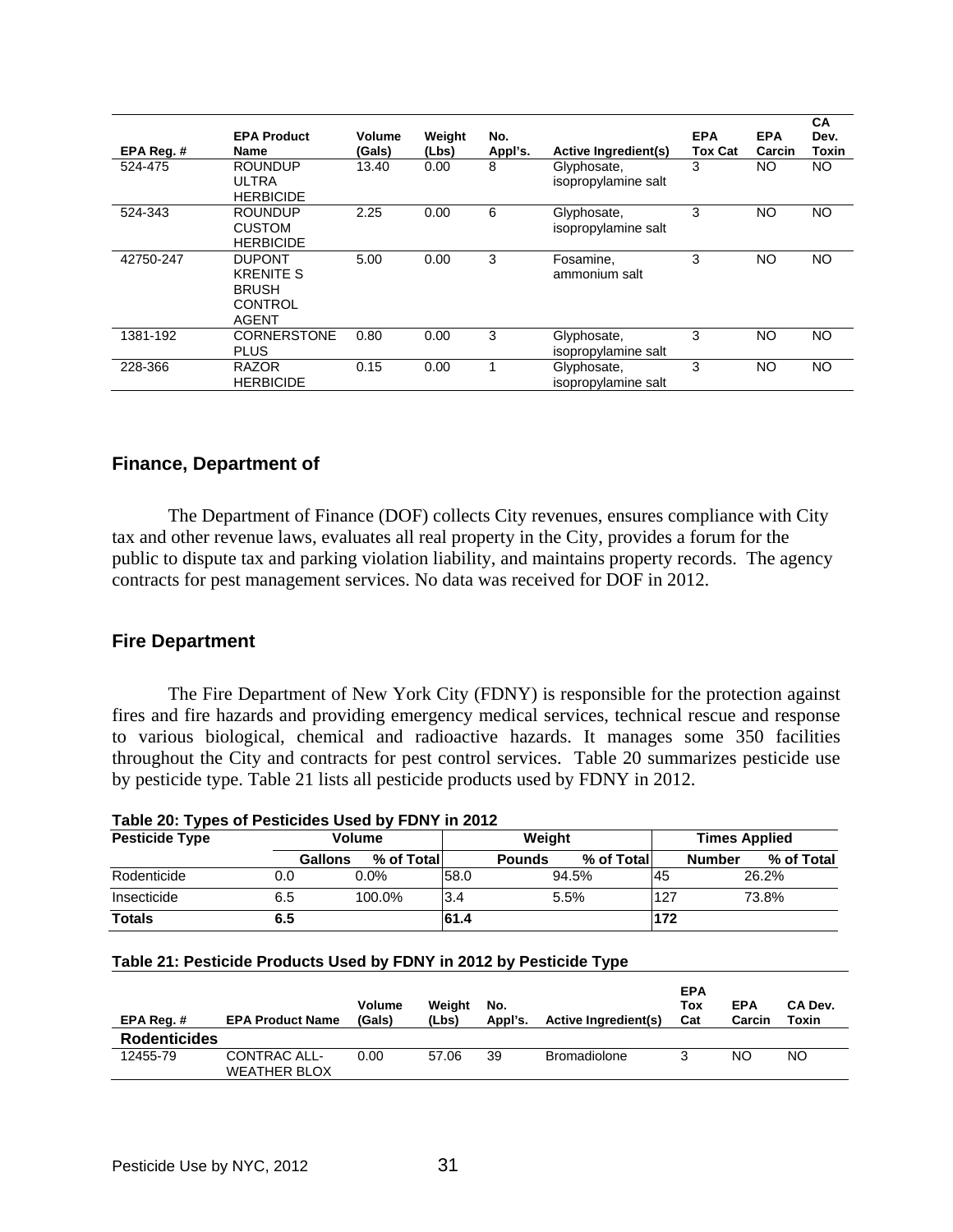| EPA Reg. #          | <b>EPA Product Name</b>                                                           | Volume<br>(Gals) | Weight<br>(Lbs) | No.<br>Appl's. | Active Ingredient(s)                                                                                                                                       | <b>EPA</b><br><b>Tox</b><br>Cat | <b>EPA</b><br>Carcin | CA Dev.<br><b>Toxin</b> |
|---------------------|-----------------------------------------------------------------------------------|------------------|-----------------|----------------|------------------------------------------------------------------------------------------------------------------------------------------------------------|---------------------------------|----------------------|-------------------------|
| 7173-258            | <b>DIFETHIALONE</b><br>PASTE PLACE<br><b>PACKS</b>                                | 0.00             | 0.66            | 3              | Difethialone                                                                                                                                               | 3                               | <b>NO</b>            | <b>NO</b>               |
| 12455-56            | <b>DITRAC</b><br><b>TRACKING</b><br><b>POWDER</b>                                 | 0.00             | 0.19            | 2              | Diphacinone                                                                                                                                                | $\overline{2}$                  | $\overline{NO}$      | <b>NO</b>               |
| 100-1057            | <b>TALON-G</b><br><b>RODENTICIDE</b><br><b>MINI-PELLETS</b><br><b>WITH BITREX</b> | 0.00             | 0.13            | $\mathbf{1}$   | <b>Brodifacoum</b>                                                                                                                                         | 3                               | <b>NO</b>            | <b>NO</b>               |
| <b>Insecticides</b> |                                                                                   |                  |                 |                |                                                                                                                                                            |                                 |                      |                         |
| 397-13              | STERI-FAB                                                                         | 6.46             | 0.00            | 68             | Phenothrin;<br>Isopropyl alcohol;<br>Alkyl (60%C14,<br>25%C12, 15%C16)<br>dimethylbenzyl<br>ammonium<br>chloride; Didecyl<br>dimethyl<br>ammonium chloride | $\overline{2}$                  | <b>NO</b>            | <b>NO</b>               |
| 100-1484            | <b>DUPONT ADVION</b><br><b>COCKROACH</b><br><b>GEL BAIT</b>                       | 0.00             | 0.83            | 33             | Indoxacarb                                                                                                                                                 | 3                               | <b>NO</b>            | <b>NO</b>               |
| 432-1259            | <b>PRODUCT: RBF5</b>                                                              | 0.00             | 0.30            | 17             | Fipronil                                                                                                                                                   | 3                               | <b>YES</b>           | <b>NO</b>               |
| 64405-2             | <b>REDZONE BAIT</b>                                                               | 0.00             | 2.27            | 6              | Boric acid                                                                                                                                                 | 3                               | $\overline{NO}$      | <b>NO</b>               |
| 432-1264            | <b>MAXFORCE FC</b><br><b>ANT KILLER BAIT</b><br><b>GEL</b>                        | 0.00             | 0.02            | 3              | Fipronil                                                                                                                                                   | 3                               | <b>YES</b>           | <b>NO</b>               |

## **Health and Hospitals Corporation**

 The New York City Health and Hospitals Corporation (HHC) is a \$6.7 billion integrated healthcare delivery system with its own 420,000 member health plan, MetroPlus, and is the largest municipal healthcare organization in the country. HHC serves 1.4 million New Yorkers every year and more than 475,000 are uninsured. HHC provides medical, mental health and substance abuse services through its 11 acute care hospitals, four skilled nursing facilities, six large diagnostic and treatment centers and more than 70 community based clinics. HHC Health and Home Care also provide in-home services for New Yorkers. Because each facility is managed separately, pest control protocols differ among facilities. A few facilities have pest control professionals on staff, but the majority relies on outside contractors. Table 22 summarizes pesticide use by pesticide type. Table 23 lists products by pesticide types.

|  |  |  |  | Table 22: Types of Pesticides Used by HHC in 2012 |
|--|--|--|--|---------------------------------------------------|
|--|--|--|--|---------------------------------------------------|

|                                 | Volume  |            | Weight |                                   | <b>Times Applied</b> |            |  |
|---------------------------------|---------|------------|--------|-----------------------------------|----------------------|------------|--|
| <b>Pesticide</b><br><b>Type</b> | Gallons | % of Total | Pounds | $%$ of $\overline{ }$<br>of Total | Number               | % of Total |  |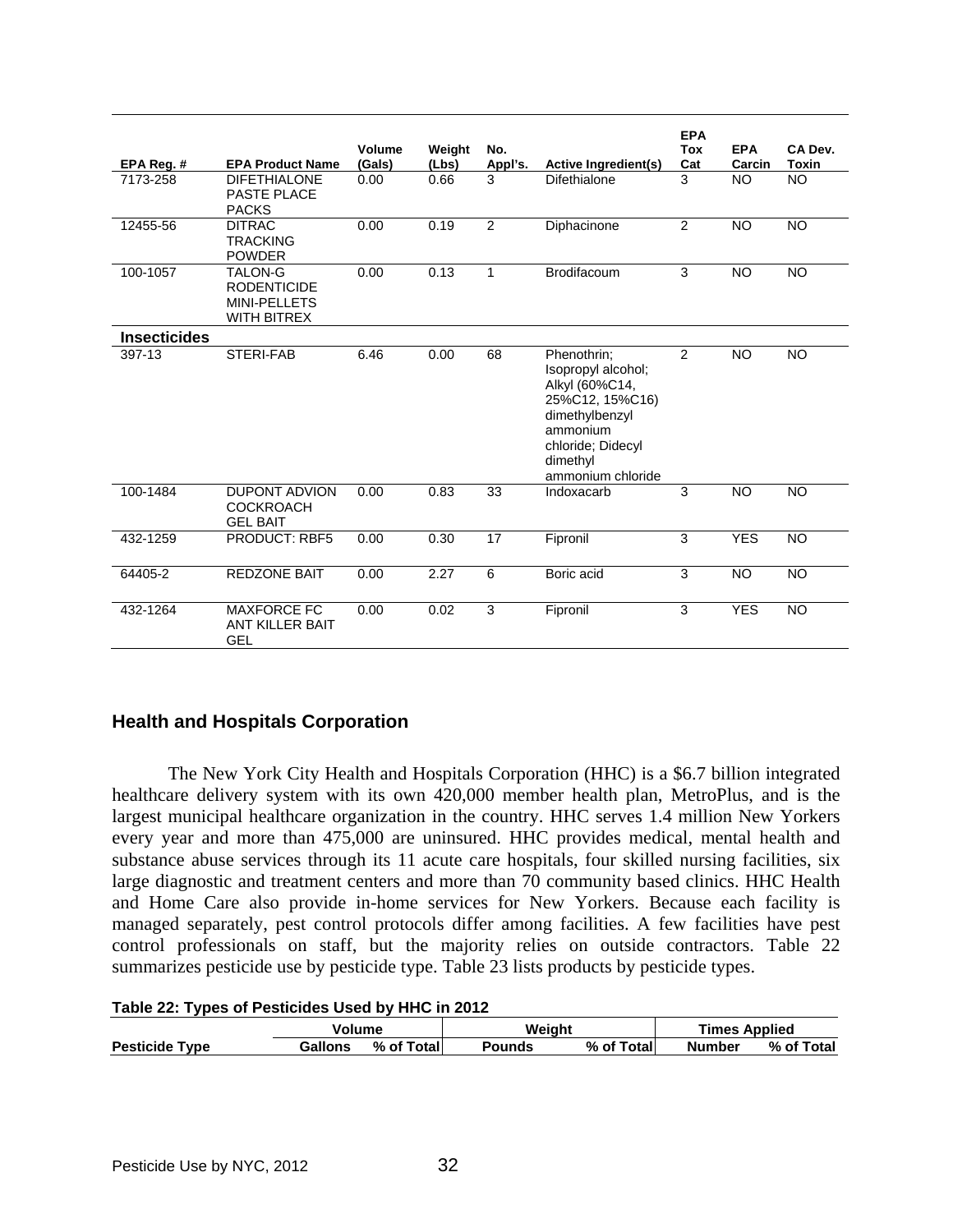| Rodenticide   | v.v    | $0.0\%$ | 384.3  | 31.3% | 607   | 15.1% |
|---------------|--------|---------|--------|-------|-------|-------|
| Insecticide   | .153.3 | 100.0%  | 843.3  | 68.7% | 3410  | 84.9% |
| <b>Totals</b> | ,153.3 |         | .227.6 |       | 4,017 |       |

## T**able 23: Pesticide Products Used by HHC in 2012 by Pesticide Type**

|                     |                                                             |                  |                 |                  |                                                                                                                                                                     | <b>EPA</b>     |                      | CA                   |
|---------------------|-------------------------------------------------------------|------------------|-----------------|------------------|---------------------------------------------------------------------------------------------------------------------------------------------------------------------|----------------|----------------------|----------------------|
| EPA Reg. #          | <b>EPA Product Name</b>                                     | Volume<br>(Gals) | Weight<br>(Lbs) | No.<br>Appl's.   | <b>Active</b><br>Ingredient(s)                                                                                                                                      | Tox<br>Cat     | <b>EPA</b><br>Carcin | Dev.<br><b>Toxin</b> |
| <b>Rodenticides</b> |                                                             |                  |                 |                  |                                                                                                                                                                     |                |                      |                      |
| 7173-258            | <b>DIFETHIALONE</b><br>PASTE PLACE<br>PACKS                 | 0.00             | 195.40          | 394              | Difethialone                                                                                                                                                        | 3              | <b>NO</b>            | <b>NO</b>            |
| 7173-202            | <b>MAKI MINI BLOCKS</b>                                     | 0.00             | 180.38          | 192              | Bromadiolone                                                                                                                                                        | 3              | <b>NO</b>            | <b>NO</b>            |
| 7173-113            | <b>ROZOL TRACKING</b><br><b>POWDER</b>                      | 0.00             | 2.88            | 8                | Chlorophacinone                                                                                                                                                     | $\overline{c}$ | <b>NO</b>            | <b>NO</b>            |
| 12455-16            | <b>ZP TRACKING</b><br><b>POWDER</b>                         | 0.00             | 1.56            | 8                | Zinc phosphide                                                                                                                                                      | $\mathbf{1}$   | <b>NO</b>            | <b>NO</b>            |
| 12455-79            | <b>CONTRAC ALL-</b><br><b>WEATHER BLOX</b>                  | 0.00             | 2.56            | $\overline{4}$   | <b>Bromadiolone</b>                                                                                                                                                 | 3              | <b>NO</b>            | <b>NO</b>            |
| 7173-188            | <b>MAKI RAT AND</b><br><b>MOUSE BAIT PACKS</b><br>(PELLETS) | 0.00             | 1.50            | $\mathbf{1}$     | <b>Bromadiolone</b>                                                                                                                                                 | 3              | <b>NO</b>            | <b>NO</b>            |
| <b>Insecticides</b> |                                                             |                  |                 |                  |                                                                                                                                                                     |                |                      |                      |
| 100-1484            | DUPONT ADVION<br><b>COCKROACH GEL</b><br>BAIT               | 0.00             | 87.05           | 901              | Indoxacarb                                                                                                                                                          | 3              | <b>NO</b>            | NO.                  |
| 279-3384            | ROACH KIL<br><b>COMMERCIAL</b>                              | 0.00             | 198.93          | 611              | Boric acid                                                                                                                                                          | 3              | <b>NO</b>            | <b>NO</b>            |
| 432-1363            | <b>TEMPO SC</b><br><b>INSECTICIDE</b>                       | 402.22           | 0.00            | 425              | Cyfluthrin, beta                                                                                                                                                    | 3              | <b>NO</b>            | <b>NO</b>            |
| 397-13              | STERI-FAB                                                   | 0.00             | 423.97          | 394              | Phenothrin;<br>Isopropyl<br>alcohol; Alkyl<br>(60%C14,<br>25%C12,<br>15%C16)<br>dimethylbenzyl<br>ammonium<br>chloride; Didecyl<br>dimethyl<br>ammonium<br>chloride | 2              | <b>NO</b>            | <b>NO</b>            |
| 432-1483            | <b>TEMPRID SC</b><br><b>INSECTICIDE</b>                     | 129.56           | 0.00            | $\overline{212}$ | Cyfluthrin, beta;<br>Imidacloprid                                                                                                                                   | $\overline{3}$ | <b>NO</b>            | <b>NO</b>            |
| 10807-455           | <b>BORID BARRIER</b><br>WITH BORIC ACID                     | 0.00             | 56.12           | 186              | Boric acid                                                                                                                                                          | 3              | <b>NO</b>            | <b>NO</b>            |
| 432-763             | <b>SUSPEND SC</b><br><b>INSECTICIDE</b>                     | 217.32           | 0.00            | $\overline{171}$ | Deltamethrin                                                                                                                                                        | 3              | $\overline{N}$       | NO                   |
| 432-772             | DELTA DUST                                                  | 0.00             | 13.64           | 125              | Deltamethrin                                                                                                                                                        | 3              | $\overline{N}$       | $\overline{N}$       |
| 432-1304            | TEMPO 10 WP<br><b>INSECTICIDE</b>                           | 84.06            | 0.00            | 79               | Cyfluthrin, beta                                                                                                                                                    | $\overline{3}$ | <b>NO</b>            | <b>NO</b>            |
| 100-1066            | <b>DEMAND CS</b><br><b>INSECTICIDE</b>                      | 81.96            | 0.00            | 64               | Cyhalothrin,<br>lambda                                                                                                                                              | $\overline{3}$ | NO                   | <b>NO</b>            |
| 100-1498            | <b>DUPONT ADVION</b><br><b>ANT GEL</b>                      | 0.00             | 2.83            | 63               | Indoxacarb                                                                                                                                                          | $\overline{3}$ | $\overline{NO}$      | $\overline{NO}$      |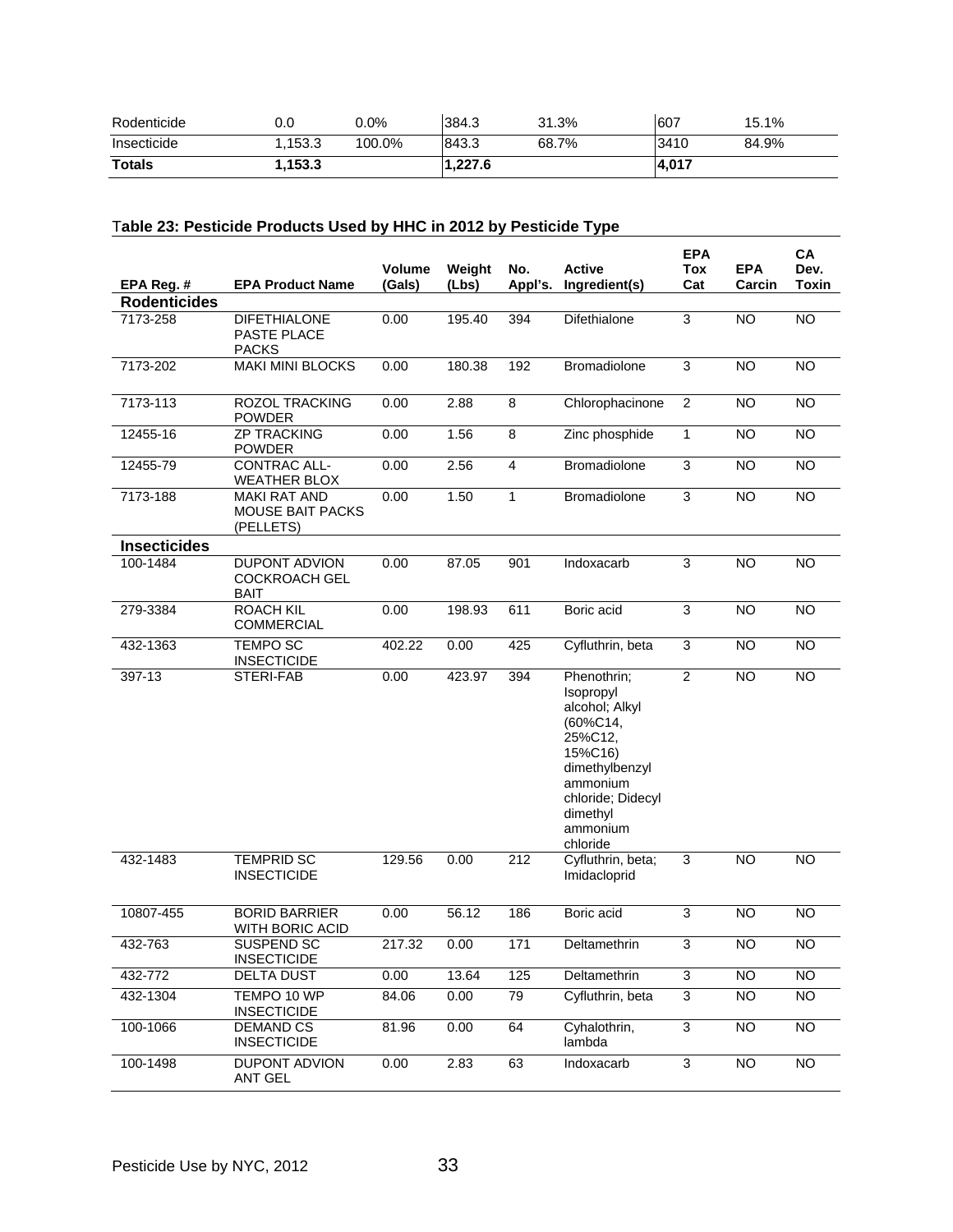| EPA Reg. # | <b>EPA Product Name</b>                                  | Volume<br>(Gals) | Weight<br>(Lbs) | No.<br>Appl's. | <b>Active</b><br>Ingredient(s)                                                         | <b>EPA</b><br>Tox<br>Cat | <b>EPA</b><br>Carcin | <b>CA</b><br>Dev.<br>Toxin |
|------------|----------------------------------------------------------|------------------|-----------------|----------------|----------------------------------------------------------------------------------------|--------------------------|----------------------|----------------------------|
| 64405-2    | <b>REDZONE BAIT</b>                                      | 0.00             | 22.56           | 59             | Boric acid                                                                             | 3                        | NO.                  | <b>NO</b>                  |
| 1677-191   | <b>ECO2000-GR</b>                                        | 0.00             | 18.98           | 42             | Boric acid                                                                             | $\overline{3}$           | <b>NO</b>            | <b>NO</b>                  |
| 1021-1603  | NYLAR 10EC                                               | 27.38            | 0.00            | 33             | Pyriproxyfen                                                                           | 3                        | <b>NO</b>            | <b>NO</b>                  |
| 100-1501   | <b>DUPONT ARILON</b><br><b>INSECTICIDE</b>               | 17.50            | 0.00            | 15             | Indoxacarb                                                                             | $\overline{3}$           | <b>NO</b>            | <b>NO</b>                  |
| 8033-96    | <b>TRANSPORT (R)</b><br><b>GHP INSECTICIDE</b>           | 2.25             | 0.00            | $\overline{5}$ | Acetamiprid;<br><b>Bifenthrin</b>                                                      | $\overline{3}$           | <b>YES</b>           | <b>NO</b>                  |
| 432-836    | <b>DELTAGARD G</b><br><b>INSECTICIDE</b><br>GRANULE      | 0.00             | 12.00           | 5              | Deltamethrin                                                                           | 3                        | <b>NO</b>            | <b>NO</b>                  |
| 655-802    | PRENTOX LARVA-<br><b>LUR CONTAINS</b><br><b>PROPOXUR</b> | 0.00             | 3.75            | $\overline{5}$ | Propoxur                                                                               | $\overline{3}$           | <b>YES</b>           | <b>NO</b>                  |
| 432-1331   | PREMISE 2<br><b>INSECTICIDE</b>                          | 5.00             | 0.00            | $\overline{3}$ | Imidacloprid                                                                           | $\overline{3}$           | <b>NO</b>            | N <sub>O</sub>             |
| 53871-3    | <b>STIMUKIL FLY BAIT</b>                                 | 0.00             | 3.00            | 3              | (Z)-9-Tricosene;<br>Methomyl                                                           | 3                        | <b>NO</b>            | <b>NO</b>                  |
| 5481-520   | WISDOM (R) TC<br><b>FLOWABLE</b>                         | 185.00           | 0.00            | $\overline{2}$ | <b>Bifenthrin</b>                                                                      | $\overline{3}$           | <b>YES</b>           | <b>NO</b>                  |
| 47000-73   | SSI-50 INSECTICIDE                                       | 0.00             | 0.32            | $\overline{2}$ | Pyrethrins;<br>Piperonyl<br>butoxide; N-octyl<br>bicycloheptene<br>dicarboximide       | 3                        | <b>YES</b>           | NO                         |
| 100-1481   | <b>DUPONT ADVION</b><br><b>FIRE ANT BAIT</b>             | 0.00             | 0.10            | $\overline{2}$ | Indoxacarb                                                                             | 3                        | <b>NO</b>            | NO.                        |
| 1677-43    | STER-BAC                                                 | 1.00             | 0.00            | $\overline{1}$ | Alkyl (60%C14,<br>25%C12,<br>15%C16)<br>dimethylbenzyl<br>ammonium<br>chloride         | $\mathbf{1}$             | <b>NO</b>            | <b>NO</b>                  |
| 100-1485   | <b>DUPONT ADVION</b><br>ANT BAIT ARENA                   | 0.00             | 0.07            | $\mathbf{1}$   | Indoxacarb                                                                             | 3                        | N <sub>O</sub>       | NO <sub>1</sub>            |
| 6218-47    | <b>SUMMIT B.T.I.</b><br><b>BRIQUETS</b>                  | 0.00             | 0.02            | 1              | <b>Bacillus</b><br>thuringiensis<br>subspecies<br>Israelensis strain<br><b>BMP 144</b> | 3                        | <b>NO</b>            | <b>NO</b>                  |

## **Health and Mental Hygiene, Department of**

 The Department of Health and Mental Hygiene (DOHMH) protects and promotes the health and mental well being of all New Yorkers.The Bureau of Veterinary and Pest Control Services at DOHMH protects the public from animal- and vector-borne diseases and other hazards, including those that result from uncontrolled or unregulated rodents and other animals, and from mosquito-borne pathogens. Two programs, Pest Control Services (PCS) and Vector Surveillance and Control (VSC) have pest management responsibilities. PCS focuses on rodent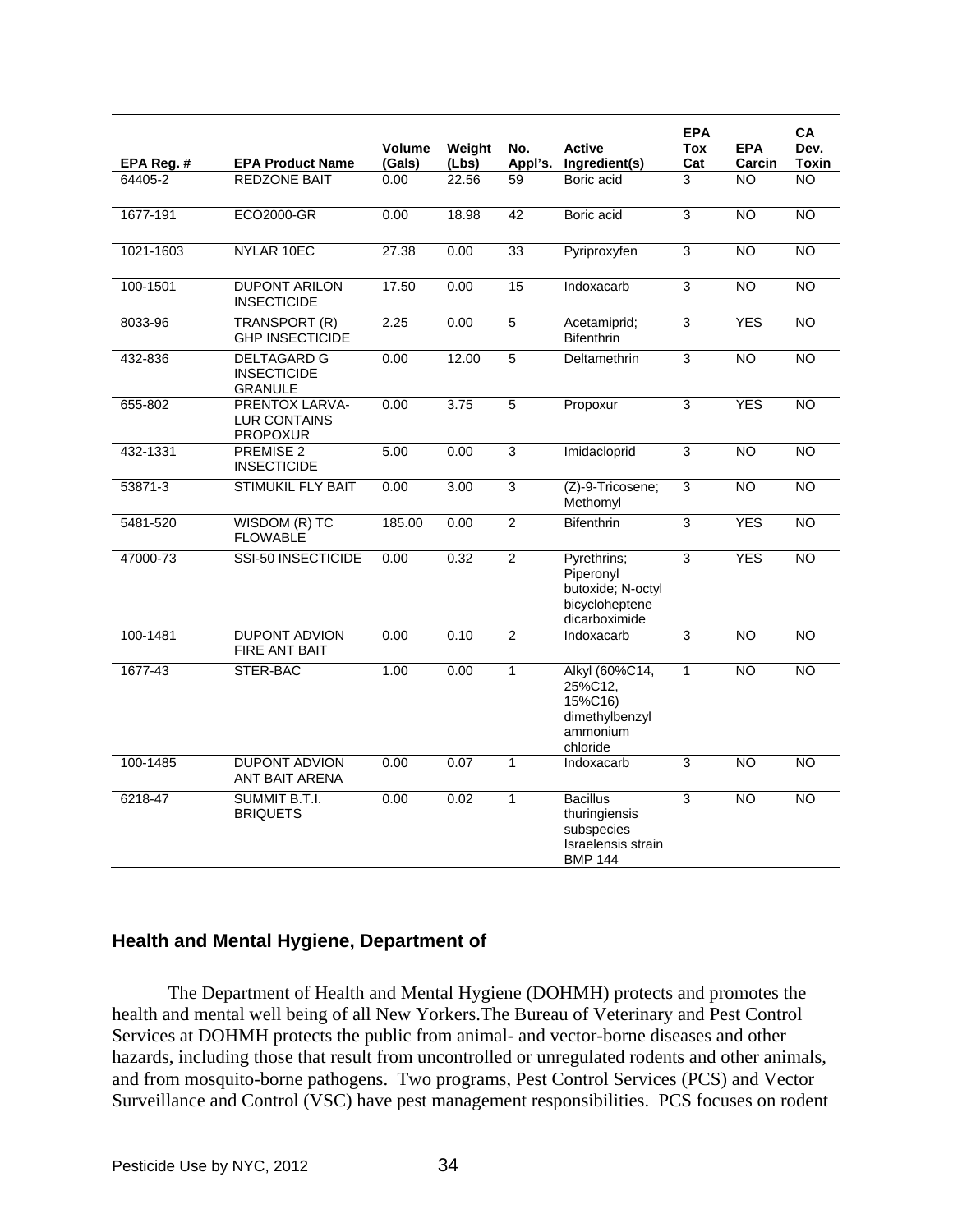control – performing inspections, cleanups and treatments of both private and public property. Currently, PCS employs twenty-one pest management professionals to bait properties that have signs of active rodents with rodenticide placed either directly in rat burrows or in tamper resistant bait stations. Pest management in facilities operated by the DOHMH is done through private contractors. Though Local Law 37 requires the reporting of pesticide use on only public property, applications on private property done by PCS are included in Tables 24 and 25. VSC is charged with mosquito management and uses licensed pest management staff as well as outside contractors. Table 24 summarizes pesticide use by pesticide type. Table 25 lists all pesticide products used by DOHMH in 2012.

| Volume                |                |             |               | Weiaht |            | <b>Times Applied</b> |            |  |
|-----------------------|----------------|-------------|---------------|--------|------------|----------------------|------------|--|
| <b>Pesticide Type</b> | <b>Gallons</b> | % of Totall | <b>Pounds</b> |        | % of Total | <b>Number</b>        | % of Total |  |
| Rodenticide           | 0.0            | $0.0\%$     | 12.666.0      | 21.5%  |            | 25.811               | 88.7%      |  |
| Insecticide           | 0.3            | 100.0%      | 46.378.9      | 78.5%  |            | 3.301                | 11.3%      |  |
| <b>Totals</b>         | 0.3            |             | 59,044.9      |        |            | 29,112               |            |  |

### **Table 24 Types of Pesticides Used by DOHMH in 2012**

#### **Table 25: Pesticide Products Used by DOHMH in 2012 by Pesticide Type**

|                     |                                                                           |                         |                 |                |                                                                                                                  | <b>EPA</b>        |                      |                  |
|---------------------|---------------------------------------------------------------------------|-------------------------|-----------------|----------------|------------------------------------------------------------------------------------------------------------------|-------------------|----------------------|------------------|
| EPA Reg. #          | <b>EPA Product Name</b>                                                   | <b>Volume</b><br>(Gals) | Weight<br>(Lbs) | No.<br>Appl's. | <b>Active</b><br>Ingredient(s)                                                                                   | <b>Tox</b><br>Cat | <b>EPA</b><br>Carcin | CA Dev.<br>Toxin |
| <b>Rodenticides</b> |                                                                           |                         |                 |                |                                                                                                                  |                   |                      |                  |
|                     |                                                                           |                         |                 |                |                                                                                                                  |                   |                      |                  |
| 12455-86            | <b>CONTRAC</b><br>RODENTICIDE PLACE<br><b>PAC</b>                         | 0.00                    | 4959.77         | 8518           | <b>Bromadiolone</b>                                                                                              | 3                 | <b>NO</b>            | <b>NO</b>        |
| 12455-79            | <b>CONTRAC ALL-</b><br><b>WEATHER BLOX</b>                                | 0.00                    | 3168.69         | 8189           | <b>Bromadiolone</b>                                                                                              | 3                 | <b>NO</b>            | <b>NO</b>        |
| 100-1050            | TALON-G<br>RODENTICIDE BAIT<br><b>PACK MINI-PELLETS</b><br><b>WITH BI</b> | 0.00                    | 1619.11         | 2840           | <b>Brodifacoum</b>                                                                                               | 3                 | <b>NO</b>            | <b>NO</b>        |
| 7173-258            | <b>DIFETHIALONE</b><br><b>PASTE PLACE</b><br><b>PACKS</b>                 | 0.00                    | 1029.89         | 2269           | Difethialone                                                                                                     | 3                 | <b>NO</b>            | NO.              |
| 12455-133           | <b>CONTRAC WITH</b><br><b>LUMITRACK</b>                                   | 0.00                    | 705.13          | 1869           | <b>Bromadiolone</b>                                                                                              | 3                 | <b>NO</b>            | <b>NO</b>        |
| 100-1055            | <b>WEATHERBLOK BAIT</b><br><b>WITH BITREX</b>                             | 0.00                    | 678.58          | 1474           | <b>Brodifacoum</b>                                                                                               | 3                 | <b>NO</b>            | <b>NO</b>        |
| 12455-75            | <b>CONTRAC RAT AND</b><br><b>MOUSE BAIT READY</b><br>TO USE PLACE PAC     | 0.00                    | 504.88          | 652            | <b>Bromadiolone</b>                                                                                              | 3                 | <b>NO</b>            | <b>NO</b>        |
| Insecticides        |                                                                           |                         |                 |                |                                                                                                                  |                   |                      |                  |
| 73049-429           | <b>VECTOMAX FG</b>                                                        | 0.00                    | 960.67          | 2282           | <b>Bacillus</b><br>sphaericus;<br><b>Bacillus</b><br>thuringiensis,<br>subsp.<br>Israelensis.<br>strain AM 65-52 | 3                 | <b>NO</b>            | <b>NO</b>        |
| 73049-20            | <b>VECTOLEX CG</b><br><b>BIOLOGICAL</b><br><b>LARVICIDE</b>               | 0.00                    | 29122.46        | 476            | <b>Bacillus</b><br>sphaericus                                                                                    | 3                 | <b>NO</b>            | <b>NO</b>        |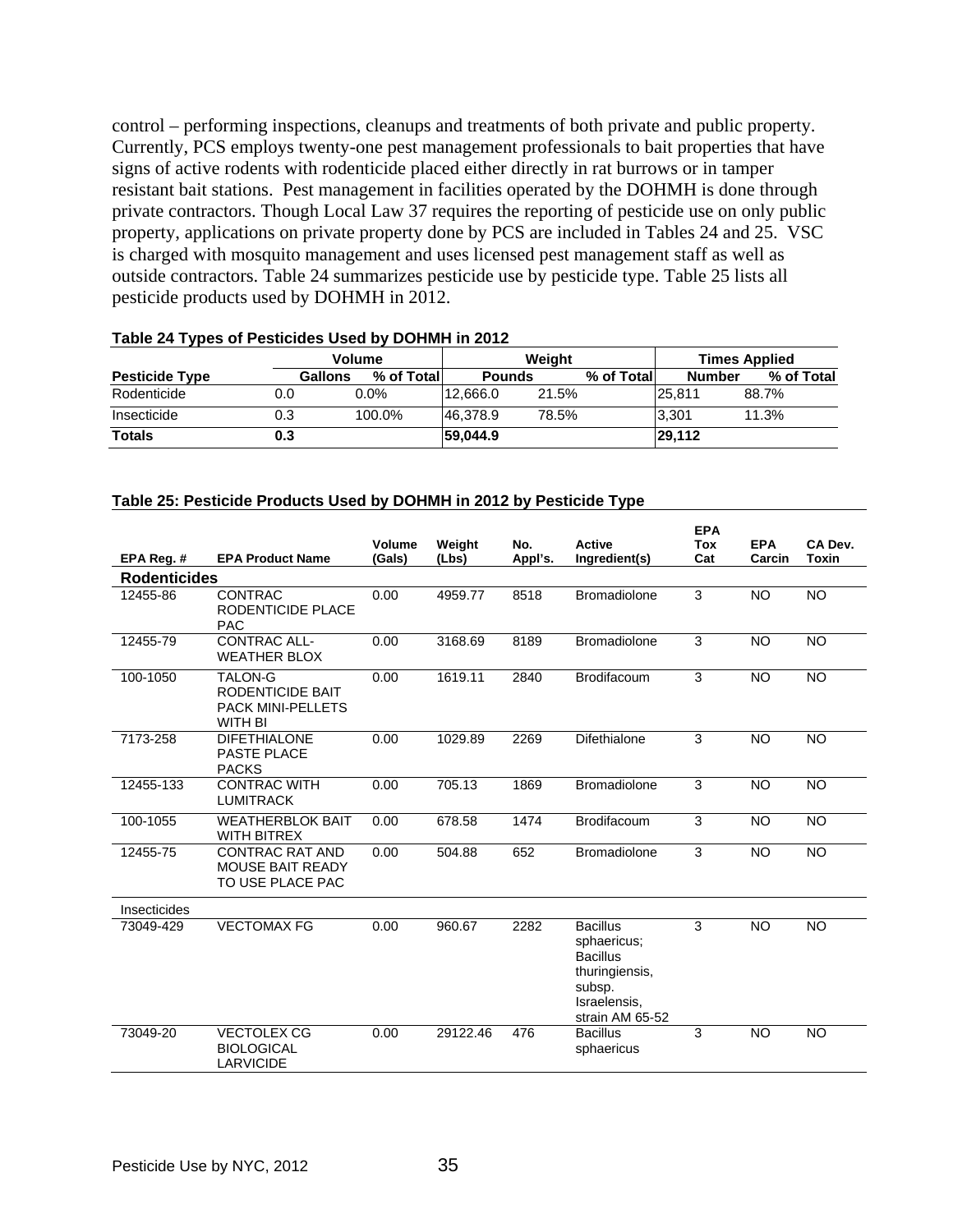| EPA Reg.# | <b>EPA Product Name</b>                                                        | Volume<br>(Gals) | Weight<br>(Lbs) | No.<br>Appl's. | <b>Active</b><br>Ingredient(s)                                                         | <b>EPA</b><br>Tox<br>Cat | <b>EPA</b><br>Carcin | CA Dev.<br>Toxin |
|-----------|--------------------------------------------------------------------------------|------------------|-----------------|----------------|----------------------------------------------------------------------------------------|--------------------------|----------------------|------------------|
| 73049-19  | <b>VECTOBAC CG</b><br><b>BIOLOGICAL</b><br><b>LARVICIDE</b><br><b>GRANULES</b> | 0.00             | 14102.56        | 232            | <b>Bacillus</b><br>thuringiensis,<br>subsp.<br>Israelensis,<br>strain AM 65-52         | 3                        | <b>NO</b>            | NO.              |
| 100-1484  | <b>DUPONT ADVION</b><br><b>COCKROACH GEL</b><br><b>BAIT</b>                    | 0.08             | 3.42            | 162            | Indoxacarb                                                                             | 3                        | <b>NO</b>            | <b>NO</b>        |
| 1021-1688 | <b>ANVIL 10+10 ULV</b>                                                         | 0.00             | 2163.42         | 66             | Phenothrin;<br>Piperonyl<br>butoxide                                                   | 3                        | <b>YES</b>           | <b>NO</b>        |
| 1021-1828 | <b>MGK ROACH BAIT</b><br>2822                                                  | 0.00             | 1.02            | 53             | Avermectin                                                                             | 3                        | <b>NO</b>            | <b>NO</b>        |
| 432-1304  | TEMPO 10 WP<br><b>INSECTICIDE</b>                                              | 0.20             | 0.00            | 26             | Cyfluthrin, beta                                                                       | 3                        | <b>NO</b>            | <b>NO</b>        |
| 6218-47   | SUMMIT B.T.I.<br><b>BRIQUETS</b>                                               | 0.00             | 24.92           | $\overline{2}$ | <b>Bacillus</b><br>thuringiensis<br>subspecies<br>Israelensis strain<br><b>BMP 144</b> | 3                        | <b>NO</b>            | NO.              |
| 5481-338  | ALCO SMALL NO-<br><b>PEST STRIP</b>                                            | 0.00             | 0.38            | 1              | <b>DDVP</b>                                                                            | 3                        | <b>YES</b>           | <b>NO</b>        |
| 432-1460  | <b>MAXFORCE FC</b><br><b>ROACH KILLER BAIT</b><br><b>GEL F.05</b>              | 0.00             | 0.02            | 1              | Fipronil                                                                               | 3                        | <b>YES</b>           | NO.              |

## **Homeless Services, Department of**

 The Department of Homeless Services (DHS) manages homeless shelters and dormitory facilities across the City. Of these, six are Family Services operated, five provide dormitory facilities for families with children and one facility, Preventative Assistance and Temporary Housing (PATH), is an intake facility. There are five adult facilities which also provide housing for men. DHS also operates and manages warehouses. Pest management services, which primarily address rodent and cockroach infestations, are provided by an outside contractor. Table 26 summarizes pesticide use by pesticide type. Table 27 lists all pesticide products used by DHS in 2012.

|  |  |  |  | Table 26: Types of Pesticides Used by DHS in 2012 |
|--|--|--|--|---------------------------------------------------|
|--|--|--|--|---------------------------------------------------|

|                       |     | <b>Volume</b>          |         | Weiaht        |            |     | <b>Times Applied</b> |            |  |
|-----------------------|-----|------------------------|---------|---------------|------------|-----|----------------------|------------|--|
| <b>Pesticide Type</b> |     | % of Totall<br>Gallons |         | <b>Pounds</b> | % of Total |     | <b>Number</b>        | % of Total |  |
| Rodenticide           | 0.0 | $0.0\%$                | 453.7   |               | 99.7%      | 309 | 35.4%                |            |  |
| Insecticide           | 5.7 | 100.0%                 | ี่ 1. เ |               | 0.3%       | 565 | 64.6%                |            |  |
| <b>Totals</b>         | 5.7 |                        | 454.9   |               |            | 874 |                      |            |  |

|  | Table 27: Pesticide Products Used by DHS in 2012 by Pesticide Type |  |  |
|--|--------------------------------------------------------------------|--|--|
|--|--------------------------------------------------------------------|--|--|

| EPA Reg.#           | <b>EPA Product Name</b> | Volume<br>(Gals) | Weiaht<br>(Lbs) | No.<br>Appl's. | Active<br>Ingredient(s) | <b>EPA</b><br>Тох<br>Cat | <b>EPA</b><br>Carcin | CA Dev.<br>Toxin |
|---------------------|-------------------------|------------------|-----------------|----------------|-------------------------|--------------------------|----------------------|------------------|
| <b>Rodenticides</b> |                         |                  |                 |                |                         |                          |                      |                  |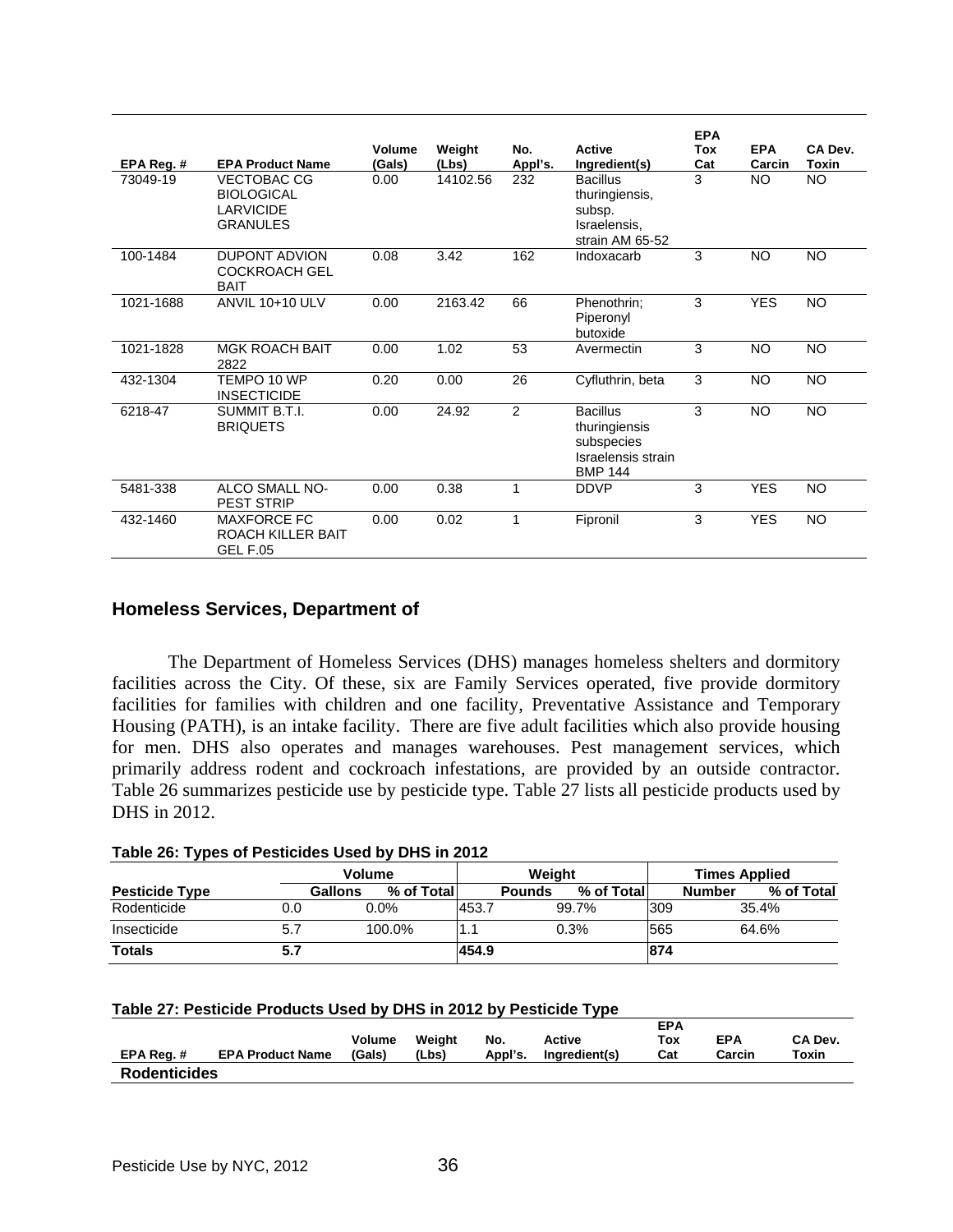|                     |                                                                                                   |                         |                 |                 |                                                                                                                                                                     | <b>EPA</b>     |                      |                         |
|---------------------|---------------------------------------------------------------------------------------------------|-------------------------|-----------------|-----------------|---------------------------------------------------------------------------------------------------------------------------------------------------------------------|----------------|----------------------|-------------------------|
| EPA Reg. #          | <b>EPA Product Name</b>                                                                           | <b>Volume</b><br>(Gals) | Weight<br>(Lbs) | No.<br>Appl's.  | <b>Active</b><br>Ingredient(s)                                                                                                                                      | Tox<br>Cat     | <b>EPA</b><br>Carcin | CA Dev.<br><b>Toxin</b> |
| 12455-86            | <b>CONTRAC</b><br><b>RODENTICIDE</b><br>PLACE PAC                                                 | 0.00                    | 451.81          | 291             | <b>Bromadiolone</b>                                                                                                                                                 | 3              | $\overline{NO}$      | $\overline{NO}$         |
| 56-42               | <b>BAIT BLOCK</b><br><b>RODENTIICDE</b><br><b>WITH PEANUT</b><br><b>BUTTER</b><br><b>FLAVORIZ</b> | 0.00                    | 0.52            | 16              | Diphacinone                                                                                                                                                         | 3              | <b>NO</b>            | <b>NO</b>               |
| 12455-79            | <b>CONTRAC ALL-</b><br><b>WEATHER BLOX</b>                                                        | 0.00                    | 1.31            | 1               | <b>Bromadiolone</b>                                                                                                                                                 | 3              | <b>NO</b>            | <b>NO</b>               |
| 7173-258            | <b>DIFETHIALONE</b><br><b>PASTE PLACE</b><br><b>PACKS</b>                                         | 0.00                    | 0.07            | 1               | Difethialone                                                                                                                                                        | 3              | <b>NO</b>            | <b>NO</b>               |
| <b>Insecticides</b> |                                                                                                   |                         |                 |                 |                                                                                                                                                                     |                |                      |                         |
| 432-763             | SUSPEND SC<br><b>INSECTICIDE</b>                                                                  | 3.26                    | 0.00            | 411             | Deltamethrin                                                                                                                                                        | 3              | <b>NO</b>            | <b>NO</b>               |
| 1021-1828           | <b>MGK ROACH BAIT</b><br>2822                                                                     | 0.00                    | 0.68            | 59              | Avermectin                                                                                                                                                          | 3              | NO                   | $\overline{NO}$         |
| 432-1259            | <b>PRODUCT: RBF5</b>                                                                              | 0.00                    | 0.26            | 40              | Fipronil                                                                                                                                                            | 3              | <b>YES</b>           | <b>NO</b>               |
| 397-13              | STERI-FAB                                                                                         | 2.36                    | 0.00            | $\overline{25}$ | Phenothrin;<br>Isopropyl<br>alcohol; Alkyl<br>(60%C14,<br>25%C12.<br>15%C16)<br>dimethylbenzyl<br>ammonium<br>chloride;<br>Didecyl dimethyl<br>ammonium<br>chloride | $\overline{2}$ | $\overline{NO}$      | $\overline{NO}$         |
| 432-772             | <b>DELTA DUST</b>                                                                                 | 0.00                    | 0.10            | 12              | Deltamethrin                                                                                                                                                        | 3              | <b>NO</b>            | $\overline{NO}$         |
| 67425-14            | ECOPCO ACU                                                                                        | 0.10                    | 0.00            | $\overline{9}$  | Phenylethyl<br>propionate                                                                                                                                           | 3              | <b>NO</b>            | <b>NO</b>               |
| 64405-2             | <b>REDZONE BAIT</b>                                                                               | 0.00                    | 0.08            | $\overline{5}$  | Boric acid                                                                                                                                                          | $\overline{3}$ | <b>NO</b>            | NO                      |
| 499-467             | <b>WHITMIRE AVERT</b><br><b>TC 181</b>                                                            | 0.00                    | 0.00            | $\overline{2}$  | Avermectin                                                                                                                                                          | $\overline{3}$ | <b>NO</b>            | <b>NO</b>               |
| 53883-92            | <b>CYPER TC</b><br><b>INSECTICIDE</b>                                                             | 0.00                    | 0.00            | $\mathbf{1}$    | Cypermethrin,<br>beta                                                                                                                                               | $\overline{2}$ | <b>YES</b>           | NO                      |
| 432-1257            | <b>MAXFORCE</b><br>ROACH BAIT F.05                                                                | 0.00                    | 0.03            | 1               | Fipronil                                                                                                                                                            | 3              | <b>YES</b>           | NO.                     |

# **Housing Authority**

 The New York City Housing Authority (NYCHA) manages 2,644 residential buildings and 178,466 apartments, as well as office space and grounds that cover 2,502 acres. NYCHA currently has a staff of some 75 pest management professionals that perform routine inspections and treatments, carry out specialized intensive IPM interventions, apply pesticides, and respond to complaints and requests from other agencies. NYCHA staff members regularly address a range of insect and rodent problems, including interior mice, cockroaches and bedbugs and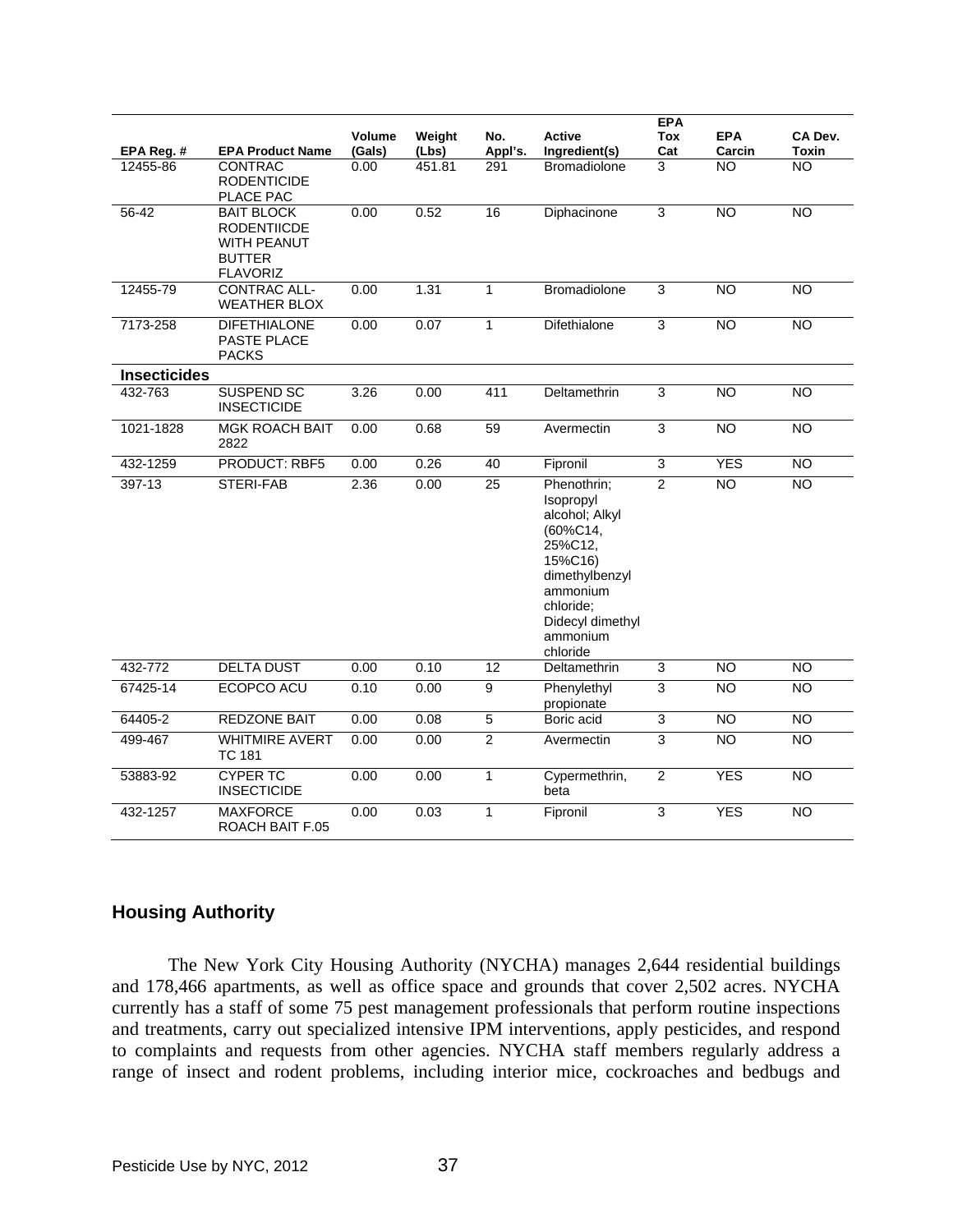exterior rats, weeds, and mosquito control. Table 28 summarizes pesticide use by pesticide type. Table 29 lists the products used by NYCHA in 2012.

| .                     |                | <b>Volume</b> |               | Weight     |               | <b>Times Applied</b> |  |  |
|-----------------------|----------------|---------------|---------------|------------|---------------|----------------------|--|--|
| <b>Pesticide Type</b> | <b>Gallons</b> | % of Total    | <b>Pounds</b> | % of Total | <b>Number</b> | % of Total           |  |  |
| Rodenticide           | 2.9            | 0.2%          | 6.851.0       | 86.7%      | 10.141        | 15.5%                |  |  |
| Insecticide           | 1.272.1        | 98.5%         | 407.3         | 5.2%       | 51.320        | 78.3%                |  |  |
| Herbicide             | 3.6            | 0.3%          | 0.0           | $0.0\%$    | 14            | $0.0\%$              |  |  |
| Other                 | 12.8           | 1.0%          | 645.6         | 8.2%       | 4.103         | 6.3%                 |  |  |
| <b>Totals</b>         | 1.291.4        |               | 7,903.8       |            | 65,578        |                      |  |  |

#### **Table 28: Types of Pesticides Used by NYCHA in 2012**

## T**able 29: Ten Most Frequently Applied Pesticide Products by NYCHA in 2012 by Pesticide Type**

|                     |                                                                           | Volume | Weight  | No.            | <b>Active</b>       | <b>EPA</b><br><b>Tox</b> | <b>EPA</b>     | <b>CA</b><br>Dev. |
|---------------------|---------------------------------------------------------------------------|--------|---------|----------------|---------------------|--------------------------|----------------|-------------------|
| EPA Reg. #          | <b>EPA Product Name</b>                                                   | (Gals) | (Lbs)   | Appl's.        | Ingredient(s)       | Cat                      | Carcin         | Toxin             |
| <b>Rodenticides</b> |                                                                           |        |         |                |                     |                          |                |                   |
| 12455-86            | <b>CONTRAC</b><br><b>RODENTICIDE</b><br>PLACE PAC                         | 0.13   | 2799.60 | 3964           | <b>Bromadiolone</b> | 3                        | <b>NO</b>      | <b>NO</b>         |
| 7173-258            | <b>DIFETHIALONE</b><br>PASTE PLACE<br><b>PACKS</b>                        | 0.14   | 920.08  | 3041           | Difethialone        | 3                        | N <sub>O</sub> | $\overline{NO}$   |
| 12455-79            | CONTRAC ALL-<br><b>WEATHER BLOX</b>                                       | 2.08   | 2552.05 | 2294           | Bromadiolone        | 3                        | <b>NO</b>      | <b>NO</b>         |
| 12455-56            | <b>DITRAC TRACKING</b><br><b>POWDER</b>                                   | 0.52   | 180.90  | 296            | Diphacinone         | $\overline{2}$           | <b>NO</b>      | <b>NO</b>         |
| 12455-80            | <b>DITRAC ALL-</b><br><b>WEATHER BLOX</b>                                 | 0.06   | 227.44  | 148            | Diphacinone         | $\overline{3}$           | <b>NO</b>      | <b>NO</b>         |
| $56 - 42$           | <b>BAIT BLOCK</b><br>RODENTIICDE WITH<br>PEANUT BUTTER<br><b>FLAVORIZ</b> | 0.00   | 88.99   | 118            | Diphacinone         | 3                        | <b>NO</b>      | <b>NO</b>         |
| 12455-108           | <b>FORMUS ALL-</b><br><b>WEATHER BLOX</b>                                 | 0.00   | 11.63   | 104            | Brodifacoum         | 3                        | <b>NO</b>      | <b>NO</b>         |
| 12455-75            | <b>CONTRAC RAT AND</b><br>MOUSE BAIT READY<br>TO USE PLACE PAC            | 0.00   | 23.63   | 83             | <b>Bromadiolone</b> | 3                        | NO             | N <sub>O</sub>    |
| 7173-297            | <b>BROMADIOLONE</b><br><b>PASTE 0901</b>                                  | 0.00   | 16.69   | 44             | <b>Bromadiolone</b> | 3                        | <b>NO</b>      | $\overline{NO}$   |
| 87235-1             | <b>BRIGAND SB SOFT</b><br><b>BAIT RODENTICIDE</b>                         | 0.00   | 16.62   | 26             | Bromadiolone        | 3                        | <b>NO</b>      | NO                |
| 12455-5             | <b>DITRAC ALL-</b><br><b>WEATHER CAKE</b>                                 | 0.00   | 3.21    | 10             | Diphacinone         | $\mathsf 3$              | <b>NO</b>      | <b>NO</b>         |
| 12455-89            | FINAL ALL-WEATHER<br><b>BLOX</b>                                          | 0.00   | 4.69    | $\overline{6}$ | Brodifacoum         | $\overline{3}$           | <b>NO</b>      | <b>NO</b>         |
| 7173-113            | <b>ROZOL TRACKING</b><br><b>POWDER</b>                                    | 0.00   | 4.94    | $\overline{4}$ | Chlorophacino<br>ne | $\overline{2}$           | <b>NO</b>      | <b>NO</b>         |
| 47629-16            | <b>DIFENACOUM RAT</b><br>AND MOUSE BLOCK                                  | 0.00   | 0.07    | $\overline{2}$ | Difenacoum          | 3                        | <b>NO</b>      | $\overline{NO}$   |
| 12455-36            | <b>CONTRAC RAT AND</b><br><b>MOUSE BAIT</b>                               | 0.00   | 0.50    | $\overline{1}$ | <b>Bromadiolone</b> | 3                        | NO             | NO <sub>1</sub>   |
| <b>Insecticides</b> |                                                                           |        |         |                |                     |                          |                |                   |
| 432-763             | <b>SUSPEND SC</b><br><b>INSECTICIDE</b>                                   | 440.96 | 1.07    | 31884          | Deltamethrin        | $\mathsf 3$              | <b>NO</b>      | <b>NO</b>         |
| 499-304             | <b>WHITMIRE OPTEM</b><br><b>ME PT 600</b>                                 | 115.80 | 4.61    | 9087           | Cyfluthrin          | 3                        | <b>NO</b>      | <b>NO</b>         |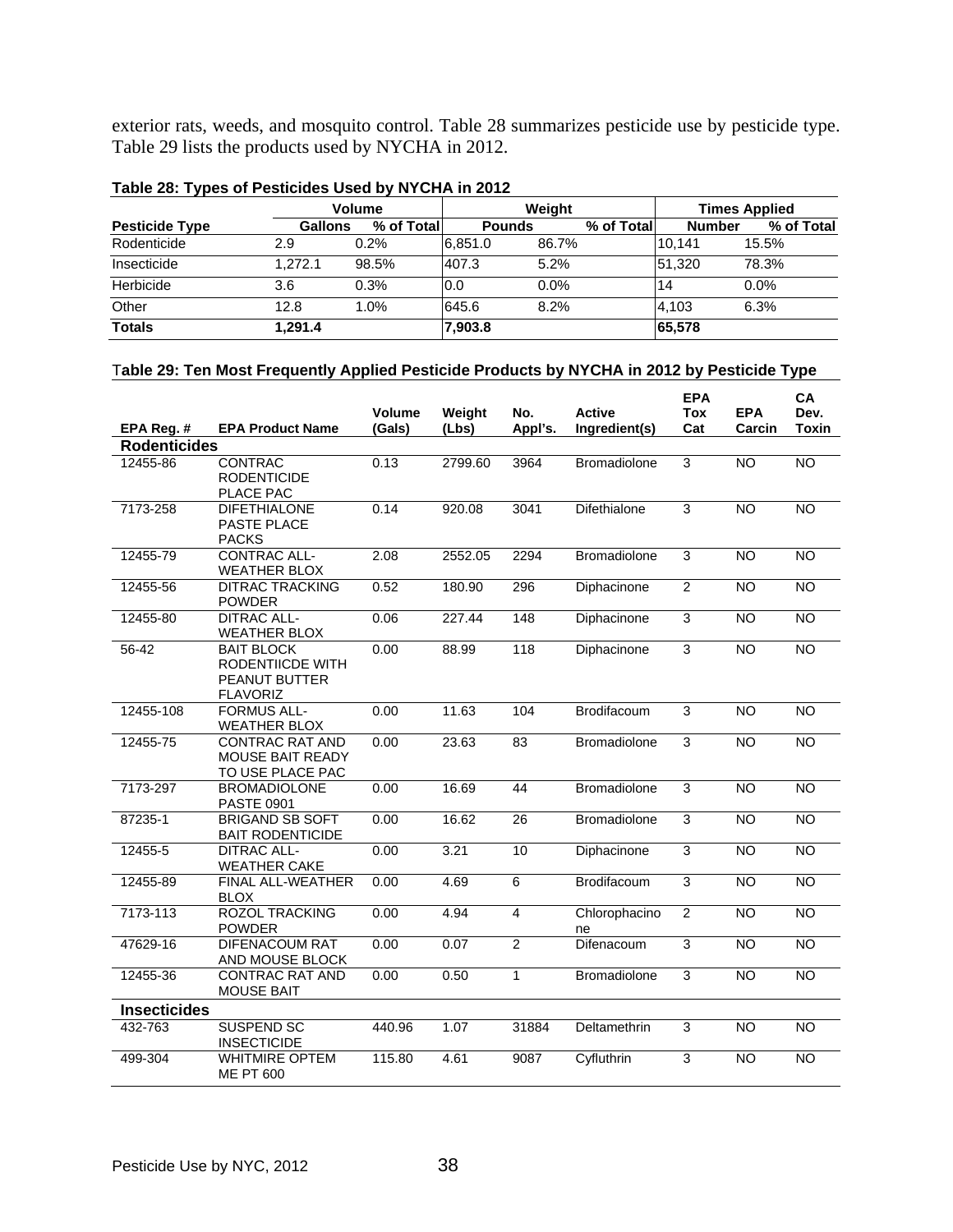| EPA Reg.# | <b>EPA Product Name</b>                                                | Volume<br>(Gals) | Weight<br>(Lbs) | No.<br>Appl's. | <b>Active</b><br>Ingredient(s)                                                                                                                                         | <b>EPA</b><br><b>Tox</b><br>Cat | <b>EPA</b><br>Carcin | CA<br>Dev.<br><b>Toxin</b> |
|-----------|------------------------------------------------------------------------|------------------|-----------------|----------------|------------------------------------------------------------------------------------------------------------------------------------------------------------------------|---------------------------------|----------------------|----------------------------|
| 397-13    | STERI-FAB                                                              | 709.69           | 9.00            | 6562           | Phenothrin;<br>Isopropyl<br>alcohol; Alkyl<br>(60%C14,<br>25%C12,<br>15%C16)<br>dimethylbenzyl<br>ammonium<br>chloride;<br>Didecyl<br>dimethyl<br>ammonium<br>chloride | $\overline{2}$                  | <b>NO</b>            | $\overline{NO}$            |
| 432-1257  | <b>MAXFORCE ROACH</b><br>BAIT F.05                                     | 0.02             | 60.02           | 1374           | Fipronil                                                                                                                                                               | 3                               | <b>YES</b>           | $\overline{NO}$            |
| 432-1259  | <b>PRODUCT: RBF5</b>                                                   | 0.00             | 44.52           | 1077           | Fipronil                                                                                                                                                               | 3                               | <b>YES</b>           | <b>NO</b>                  |
| 499-406   | <b>AVERT</b><br><b>PRESCRIPTION</b><br>TREATMENT TC 93A<br><b>BAIT</b> | 0.00             | 18.69           | 439            | Avermectin                                                                                                                                                             | 3                               | <b>NO</b>            | <b>NO</b>                  |
| 432-1460  | <b>MAXFORCE FC</b><br>ROACH KILLER BAIT<br><b>GEL F.05</b>             | 0.00             | 8.73            | 295            | Fipronil                                                                                                                                                               | $\overline{3}$                  | <b>YES</b>           | <b>NO</b>                  |
| 499-467   | <b>WHITMIRE AVERT TC</b><br>181                                        | 0.00             | 24.83           | 286            | Avermectin                                                                                                                                                             | 3                               | <b>NO</b>            | <b>NO</b>                  |
| 64405-2   | <b>ECOLOGICAL ANT &amp;</b><br><b>INSECT BAIT</b>                      | 0.00             | 185.88          | 92             | Boric acid                                                                                                                                                             | $\overline{3}$                  | <b>NO</b>            | <b>NO</b>                  |
| 1021-1815 | <b>EVERCIDE</b><br><b>ESFENVALERATE</b><br>6.4% CS                     | 0.62             | 0.00            | 80             | Esfenvalerate                                                                                                                                                          | 3                               | <b>NO</b>            | <b>NO</b>                  |
| 100-1484  | <b>DUPONT ADVION</b><br><b>COCKROACH GEL</b><br><b>BAIT</b>            | 0.00             | 3.01            | 47             | Indoxacarb                                                                                                                                                             | 3                               | <b>NO</b>            | <b>NO</b>                  |
| 279-9554  | <b>CB INSECTICIDE</b><br><b>WITH</b><br>DELTAMETHRIN                   | 2.63             | 0.00            | 23             | Deltamethrin                                                                                                                                                           | 3                               | <b>NO</b>            | <b>NO</b>                  |
| 100-1486  | <b>DUPONT ADVION</b><br><b>COCKROACH BAIT</b><br>ARENA                 | 0.00             | 1.21            | 22             | Indoxacarb                                                                                                                                                             | 3                               | <b>NO</b>            | <b>NO</b>                  |
| 241-313   | SIEGE PBS GEL<br><b>INSECTICIDE</b>                                    | 0.00             | 3.44            | 11             | Hydramethylno<br>n                                                                                                                                                     | 3                               | <b>YES</b>           | <b>YES</b>                 |
| 1021-2569 | <b>MULTICIDE SPRAY</b><br>29511                                        | 1.46             | 0.00            | 10             | Imidacloprid;<br>Phenothrin; N-<br>octyl<br>bicycloheptene<br>dicarboximide                                                                                            | $\overline{3}$                  | <b>YES</b>           | <b>NO</b>                  |
| 100-1066  | <b>DEMAND CS</b><br><b>INSECTICIDE</b>                                 | 0.01             | 0.00            | $\overline{7}$ | Cyhalothrin,<br>lambda                                                                                                                                                 | $\overline{3}$                  | <b>NO</b>            | $\overline{NO}$            |
| 53871-3   | STIMUKIL FLY BAIT                                                      | 0.00             | 40.01           | 6              | $(Z)-9-$<br>Tricosene;<br>Methomyl                                                                                                                                     | $\overline{3}$                  | NO                   | N <sub>O</sub>             |
| 6218-47   | SUMMIT B.T.I.<br><b>BRIQUETS</b>                                       | 0.03             | 0.21            | $\overline{5}$ | <b>Bacillus</b><br>thuringiensis<br>subspecies<br><b>Israelensis</b><br>strain BMP 144                                                                                 | 3                               | $\overline{NO}$      | <b>NO</b>                  |
| 67425-14  | ECOPCO ACU                                                             | 0.53             | 0.00            | 4              | Phenylethyl<br>propionate                                                                                                                                              | 3                               | NO                   | <b>NO</b>                  |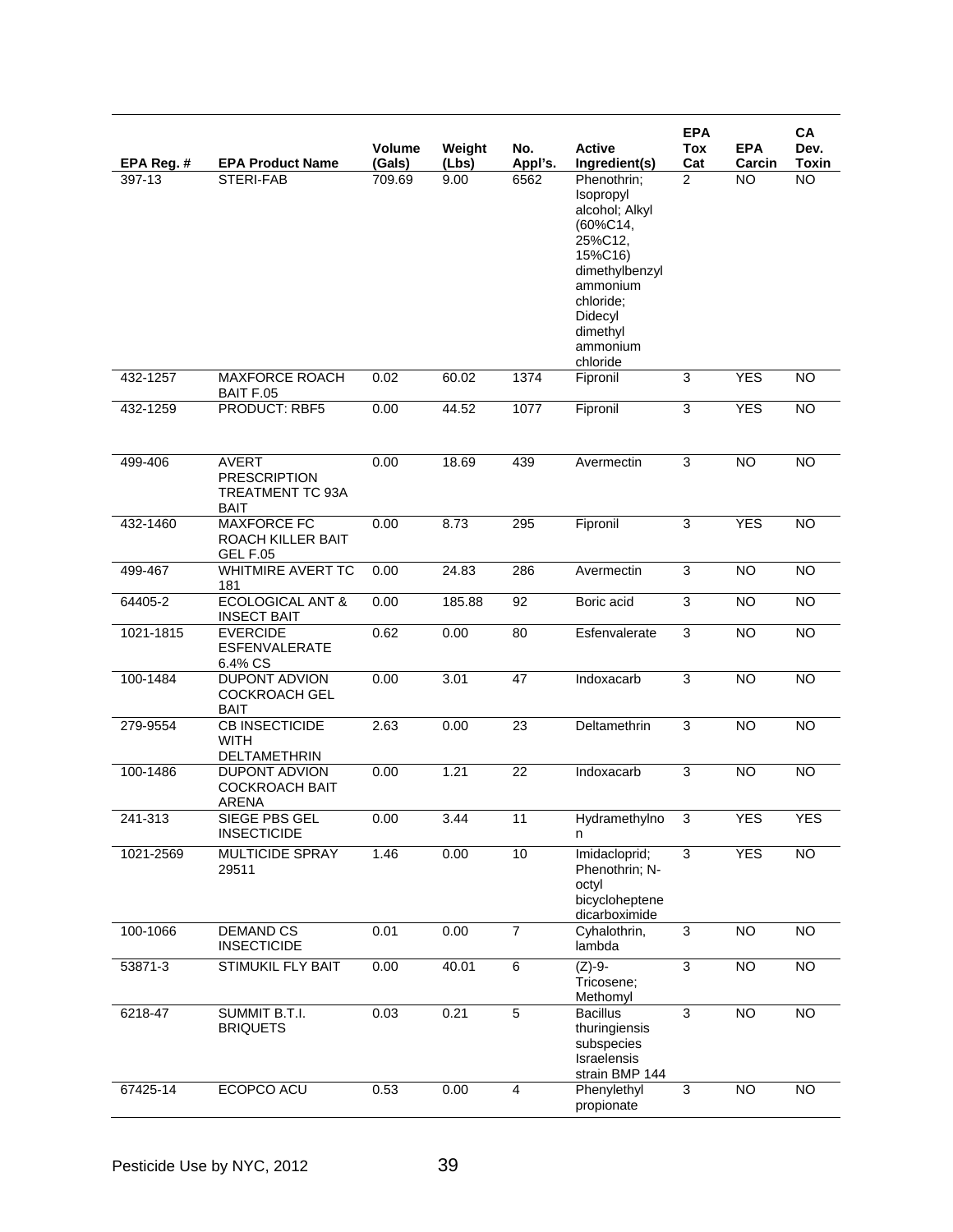| EPA Req. #        | <b>EPA Product Name</b>                                        | Volume<br>(Gals) | Weight<br>(Lbs) | No.<br>Appl's. | <b>Active</b><br>Ingredient(s)                             | <b>EPA</b><br>Tox<br>Cat | <b>EPA</b><br>Carcin | <b>CA</b><br>Dev.<br><b>Toxin</b> |
|-------------------|----------------------------------------------------------------|------------------|-----------------|----------------|------------------------------------------------------------|--------------------------|----------------------|-----------------------------------|
| 73049-20          | <b>VECTOLEX CG</b><br><b>BIOLOGICAL</b><br><b>LARVICIDE</b>    | 0.00             | 0.04            | 3              | <b>Bacillus</b><br>sphaericus                              | 3                        | <b>NO</b>            | <b>NO</b>                         |
| 1021-1767         | <b>MULTICIDE LICE &amp;</b><br><b>DUST MITE SPRAY</b><br>27911 | 0.03             | 2.00            | $\overline{2}$ | Phenothrin; N-<br>octyl<br>bicycloheptene<br>dicarboximide | 3                        | <b>YES</b>           | <b>NO</b>                         |
| 432-1483          | <b>TEMPRID SC</b><br><b>INSECTICIDE</b>                        | 0.02             | 0.00            | $\overline{2}$ | Cyfluthrin,<br>beta;<br>Imidacloprid                       | 3                        | <b>NO</b>            | <b>NO</b>                         |
| 64405-2           | <b>REDZONE BAIT</b>                                            | 0.31             | 0.00            | $\mathbf{1}$   | Boric acid                                                 | 3                        | <b>NO</b>            | <b>NO</b>                         |
| 8033-109          | TRANSPORT (R)<br><b>MIKRON</b><br><b>INSECTICIDE</b>           | 0.01             | 0.00            | $\mathbf{1}$   | Acetamiprid;<br><b>Bifenthrin</b>                          | 3                        | <b>YES</b>           | <b>NO</b>                         |
| <b>Herbicides</b> |                                                                |                  |                 |                |                                                            |                          |                      |                                   |
| 524-454           | <b>ROUNDUP ORIGINAL</b><br><b>II HERBICIDE</b>                 | 2.54             | 0.00            | 8              | Glyphosate,<br>isopropylamine<br>salt                      | 2                        | <b>NO</b>            | <b>NO</b>                         |
| 524-517           | <b>ACCORD XL</b><br><b>HERBICIDE</b>                           | 1.01             | 0.00            | 6              | Glyphosate,<br>isopropylamine<br>salt                      | 3                        | <b>NO</b>            | <b>NO</b>                         |
| <b>Other</b>      |                                                                |                  |                 |                |                                                            |                          |                      |                                   |
| 2724-421          | ZOECON RF-292<br><b>BRIQUET</b>                                | 0.00             | 645.43          | 2696           | S-Methoprene                                               | 3                        | <b>NO</b>            | <b>NO</b>                         |
| 2724-351          | ZOECON RF-259<br><b>EMULSIFIABLE</b><br><b>CONCENTRATE</b>     | 12.42            | 0.13            | 1383           | $(7S)$ -<br>Hydroprene                                     | 3                        | <b>NO</b>            | <b>NO</b>                         |
| 2724-351          | <b>ZOECON GENCOR</b><br>9% EMULSIFIABLE<br><b>CONCENTRATE</b>  | 0.34             | 0.00            | 24             | $(7S)$ -<br>Hydroprene                                     | 3                        | <b>NO</b>            | <b>NO</b>                         |

# **Housing Preservation and Development**

 Housing Preservation and Development (HPD) oversees occupied and vacant residential and commercial buildings, vacant lots as well as a limited number of agency offices. In addition, its Emergency Repair Program occasionally encounters and responds to rats and fleas in occupied private buildings. There are no certified applicators on staff and the agency contracts for pest management services. Table 30 summarizes pesticide use by pesticide type. Table 31 lists all pesticide products used by HPD in 2012.

|  |  | Table 30: Types of Pesticides Used by HPD in 2011 |
|--|--|---------------------------------------------------|
|  |  |                                                   |

|                       |                | <b>Volume</b> |               | Weight     | <b>Times Applied</b> |            |  |
|-----------------------|----------------|---------------|---------------|------------|----------------------|------------|--|
| <b>Pesticide Type</b> | <b>Gallons</b> | % of Totall   | <b>Pounds</b> | % of Total | <b>Number</b>        | % of Total |  |
| Rodenticide           | 0.1            | 26.6%         | 171.2         | 100.0%     | 261                  | 19.0%      |  |
| Insecticide           | 0.3            | 66.0%         | 0.0           | $0.0\%$    | 1.106                | 80.4%      |  |
| Other                 | 0.0            | 7.4%          | 0.0           | 0.0%       |                      | 0.6%       |  |
| <b>Totals</b>         | 0.5            |               | 171.2         |            | 1,375                |            |  |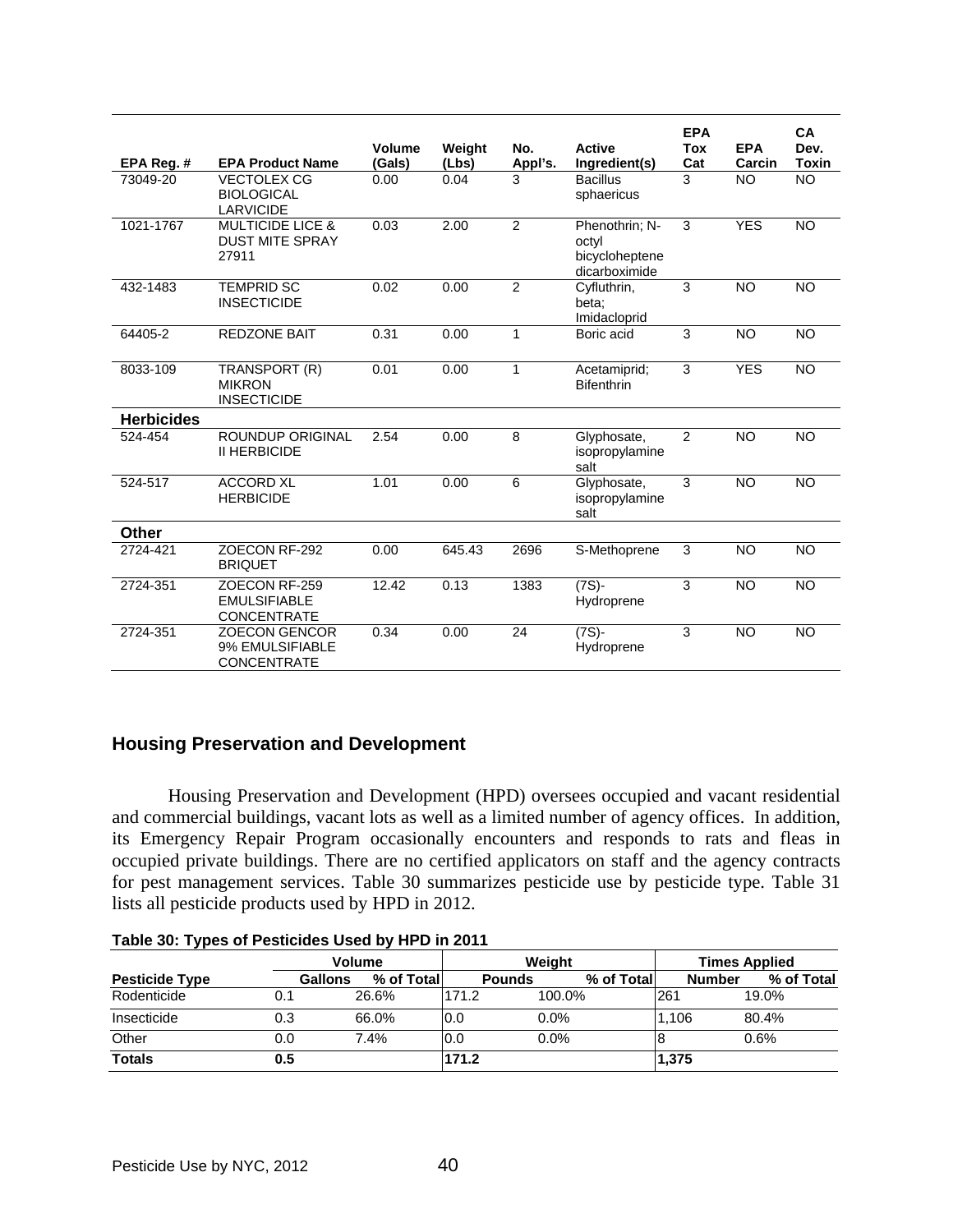|                     |                                                                   | Volume | Weight | No.          | <b>Active</b>       | <b>EPA</b><br>Tox | <b>EPA</b> | <b>CA</b><br>Dev. |
|---------------------|-------------------------------------------------------------------|--------|--------|--------------|---------------------|-------------------|------------|-------------------|
| EPA Reg. #          | <b>EPA Product Name</b>                                           | (Gals) | (Lbs)  | Appl's.      | Ingredient(s)       | Cat               | Carcin     | Toxin             |
| <b>Rodenticides</b> |                                                                   |        |        |              |                     |                   |            |                   |
| 7173-202            | <b>MAKI MINI BLOCKS</b>                                           | 0.12   | 132.83 | 217          | <b>Bromadiolone</b> | 3                 | <b>NO</b>  | <b>NO</b>         |
| 12455-80            | DITRAC ALL-<br><b>WEATHER BLOX</b>                                | 0.00   | 36.50  | 42           | Diphacinone         | 3                 | <b>NO</b>  | <b>NO</b>         |
| 12455-76            | CONTRAC<br><b>RODENTICIDE</b><br><b>READY TO USE</b><br>PLACE PAC | 0.00   | 1.88   | 2            | <b>Bromadiolone</b> | 3                 | NO.        | <b>NO</b>         |
| <b>Insecticides</b> |                                                                   |        |        |              |                     |                   |            |                   |
| 432-1363            | TEMPO SC<br><b>INSECTICIDE</b>                                    | 0.13   | 0.00   | 1075         | Cyfluthrin, beta    | 3                 | <b>NO</b>  | <b>NO</b>         |
| 1021-1641           | <b>SPECKOZ EVERCIDE</b><br>ESFENVALERATE EC                       | 0.13   | 0.00   | 22           | Esfenvalerate       | 3                 | <b>NO</b>  | <b>NO</b>         |
| 432-763             | SUSPEND SC<br><b>INSECTICIDE</b>                                  | 0.03   | 0.00   | 8            | Deltamethrin        | 3                 | <b>NO</b>  | <b>NO</b>         |
| 1021-1641           | <b>CONQUER RESIDUAL</b><br><b>INSECTICIDE</b><br>CONCENTRATE      | 0.00   | 0.00   | $\mathbf{1}$ | Esfenvalerate       | 3                 | <b>NO</b>  | <b>NO</b>         |
| Other               |                                                                   |        |        |              |                     |                   |            |                   |
| 2724-351            | ZOECON RF-259<br><b>EMULSIFIABLE</b><br><b>CONCENTRATE</b>        | 0.03   | 0.00   | 8            | (7S)-<br>Hydroprene | 3                 | <b>NO</b>  | <b>NO</b>         |

## **Table 31: Pesticide Products Used by HPD in 2012**

## **New York Public Libraries**

 The New York Public Library (NYPL), through its 85 branches libraries services residents in the boroughs of Manhattan, the Bronx and Staten Island. Pest management is provided by private contractors. Table 32 summarizes pesticide use by pesticide type. Table 33 lists all pesticide products used by NYPLin 2012.

#### **Table 32: Types of Pesticides Used by NYPL in 2012**

|                       | Volume |                |            | <b>Weight</b> |               |             |       | <b>Times Applied</b>        |
|-----------------------|--------|----------------|------------|---------------|---------------|-------------|-------|-----------------------------|
| <b>Pesticide Type</b> |        | <b>Gallons</b> | % of Total |               | <b>Pounds</b> | % of Totall |       | % of Total<br><b>Number</b> |
| Rodenticide           |        |                | $0.0\%$    | 97.           |               | 87.3%       | 195   | $9.2\%$                     |
| Insecticide           |        |                | $0.0\%$    | 14.2          |               | 12.7%       | 940   | 90.8%                       |
| <b>Totals</b>         | 0.0    |                | $0.0\%$    | 112.0         |               |             | 1,035 |                             |

#### **Table 33: Pesticide Products Used by NYPL in 2012 by Pesticide Type**

| <b>EPA</b><br>Reg.# | <b>EPA Product Name</b> | <b>Volume</b><br>(Gals) | Weight<br>(Lbs) | No.<br>Appl's. | <b>Active</b><br>Ingredient(s) | <b>EPA</b><br>Tox<br>Cat | <b>EPA</b><br>Carcin | CA Dev.<br>Toxin |  |  |
|---------------------|-------------------------|-------------------------|-----------------|----------------|--------------------------------|--------------------------|----------------------|------------------|--|--|
| <b>Rodenticides</b> |                         |                         |                 |                |                                |                          |                      |                  |  |  |
| 12455-              | CONTRAC ALL-            | 0.00                    | 95.34           | 71             | <b>Bromadiolone</b>            |                          | NΟ                   | NΟ               |  |  |
| 79                  | <b>WEATHER BLOX</b>     |                         |                 |                |                                |                          |                      |                  |  |  |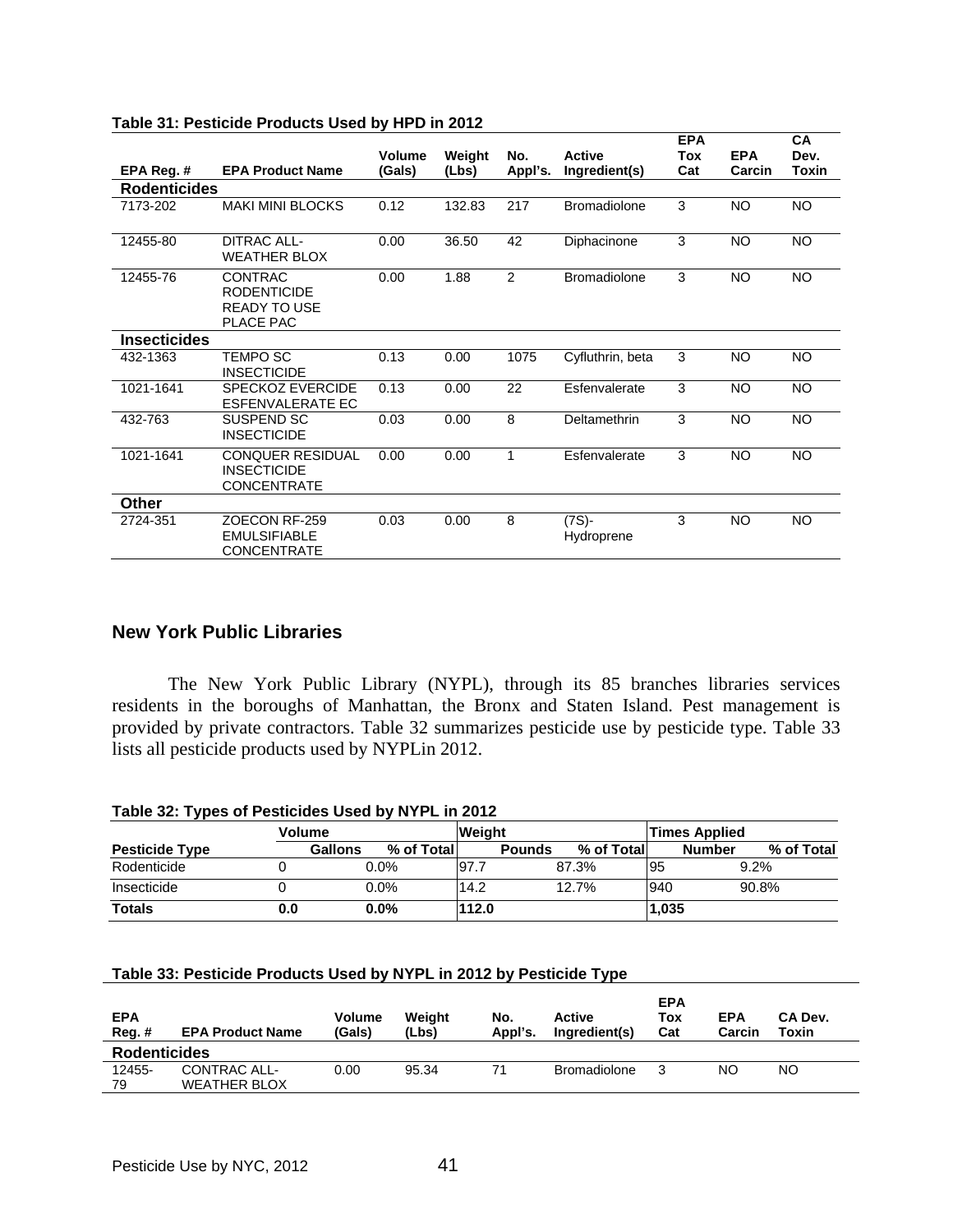| <b>EPA</b><br>Reg. #<br>7173-<br>258   | <b>EPA Product Name</b><br><b>DIFETHIALONE</b><br>PASTE PLACE<br><b>PACKS</b> | Volume<br>(Gals)<br>0.00 | Weight<br>(Lbs)<br>2.38 | No.<br>Appl's.<br>24 | <b>Active</b><br>Ingredient(s)<br>Difethialone | <b>EPA</b><br>Tox<br>Cat<br>3 | <b>EPA</b><br>Carcin<br>NO. | CA Dev.<br>Toxin<br><b>NO</b> |
|----------------------------------------|-------------------------------------------------------------------------------|--------------------------|-------------------------|----------------------|------------------------------------------------|-------------------------------|-----------------------------|-------------------------------|
| <b>Insecticides</b><br>$100 -$<br>1484 | <b>DUPONT ADVION</b><br><b>COCKROACH GEL</b><br><b>BAIT</b>                   | 0.00                     | 12.62                   | 814                  | Indoxacarb                                     | 3                             | NO.                         | NO.                           |
| 432-<br>1259                           | <b>PRODUCT: RBF5</b>                                                          | 0.00                     | 0.72                    | 70                   | Fipronil                                       | 3                             | <b>YES</b>                  | <b>NO</b>                     |
| 432-<br>1264                           | MAXFORCE FC ANT<br>KILLER BAIT GEL                                            | 0.00                     | 0.34                    | 43                   | Fipronil                                       | 3                             | <b>YES</b>                  | NO                            |
| 73079-2                                | <b>INTICE GRANULAR</b><br><b>BAIT</b>                                         | 0.00                     | 0.31                    | 10                   | Boric acid                                     | 3                             | NO.                         | NO                            |
| 64405-2                                | <b>REDZONE BAIT</b>                                                           | 0.00                     | 0.25                    | 3                    | Boric acid                                     | 3                             | NO                          | NO                            |

## **Parks and Recreation**

 New York City's has 28,000 acres of parks, playgrounds, athletic fields, natural areas, recreational facilities, comfort stations, beaches, historic buildings, and parkways maintained by the Department of Parks and Recreation (DPR). The major pest issues facing DPR are weeds (including weed shrubs and weed trees) and rodents. Rarer infestations of exotic insect pests and diseases, often targeting trees, also occur. To address these, DPR employs 104 certified pesticide applicators. Herbicides account for the largest share of DPR's total pesticide use. Contractors are hired for pest management when peripheral rodent problems arise on capital projects.

This data includes pesticides applied on all city-owned golf courses. Local Law 37 exempts these locations from pesticide prohibitions. The table also includes the data from sister organizations that operate on DPR property such as zoos, conservancies, and botanic gardens. Table 34 summarizes pesticide use by pesticide type. Table 35 below lists for each pesticide type, all products used, unless there were more than 10, in which case the 10 most frequently applied products are listed. Appendix 2 includes a complete product listing for DPR.

|                       | <b>Volume</b>  |            | Weight        | <b>Times Applied</b> |            |               |            |
|-----------------------|----------------|------------|---------------|----------------------|------------|---------------|------------|
| <b>Pesticide Type</b> | <b>Gallons</b> | % of Total | <b>Pounds</b> |                      | % of Total | <b>Number</b> | % of Total |
| Rodenticide           | 0.0            | $0.0\%$    | 753.4         | 6.6%                 |            | 1312          | 25.5%      |
| Insecticide           | 141.8          | 3.2%       | 1.209.9       | 10.7%                |            | 555           | 10.8%      |
| Herbicide             | 2.941.2        | 67.3%      | 3.516.0       | 31.0%                |            | 2718          | 52.8%      |
| Fungicide             | 1.241.0        | 28.4%      | 5.850.7       | 51.6%                |            | 517           | 10.0%      |
| Other                 | 44.4           | 1.0%       | 6.3           | 0.1%                 |            | 44            | 0.9%       |
| <b>Totals</b>         | 4,368.5        |            | 11,336.4      |                      |            | 5,146         |            |

### **Table 34: Types of Pesticides Used by DPR in 2012**

| Table 35: Ten Most Frequently Applied Pesticide Products by DPR in 2012 by Pesticide Type |  |  |
|-------------------------------------------------------------------------------------------|--|--|
|-------------------------------------------------------------------------------------------|--|--|

| EPA Req.#           | <b>EPA Product Name</b> | Volume<br>(Gals) | Weight<br>(Lbs) | No.<br>Appl's. | Active<br>Ingredient(s) | <b>EPA</b><br>Tox<br>Cat | <b>EPA</b><br>Carcin | Dev.<br>Toxin |
|---------------------|-------------------------|------------------|-----------------|----------------|-------------------------|--------------------------|----------------------|---------------|
| <b>Rodenticides</b> |                         |                  |                 |                |                         |                          |                      |               |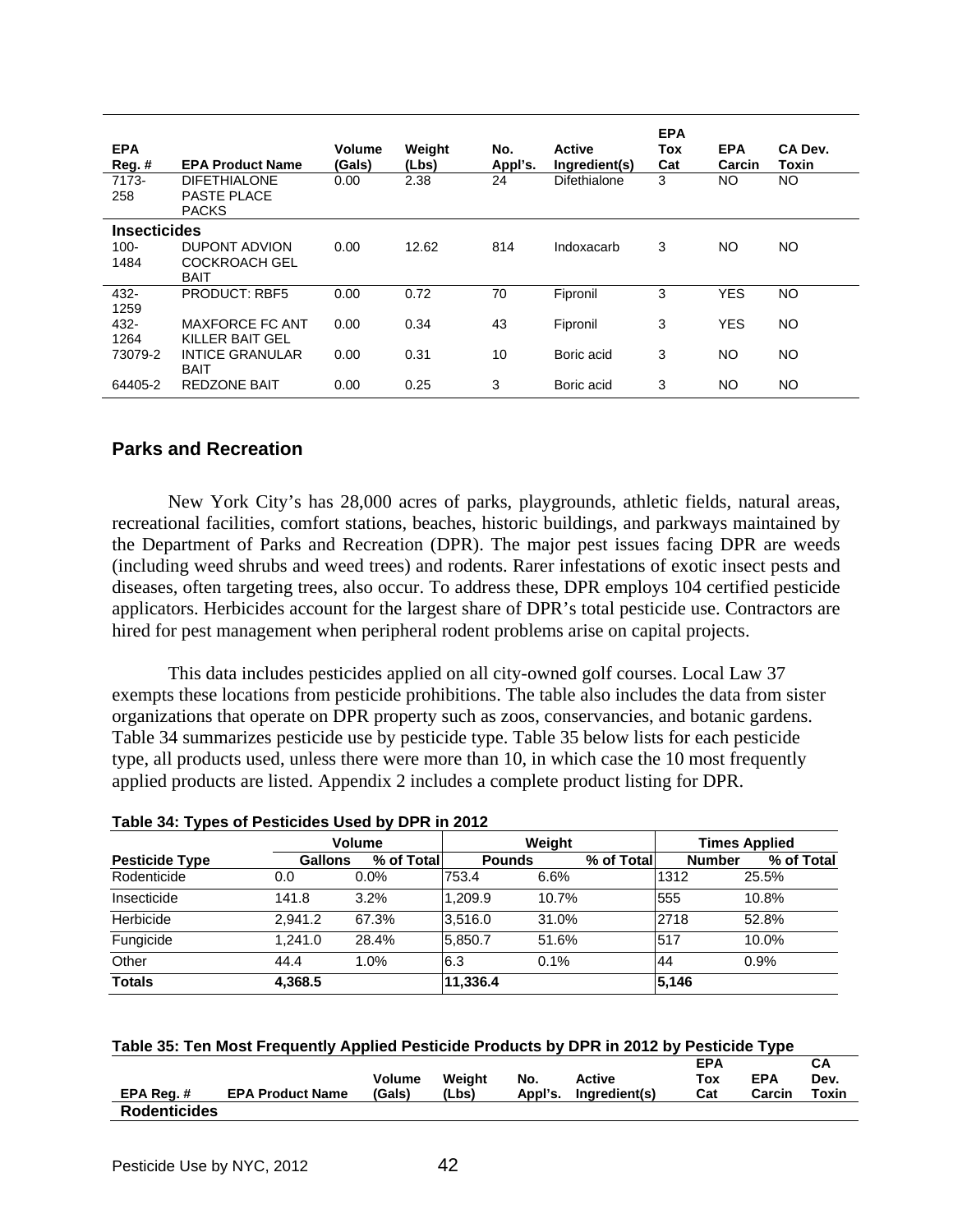| EPA Reg. #          | <b>EPA Product Name</b>                                                  | <b>Volume</b><br>(Gals) | Weight<br>(Lbs) | No.<br>Appl's.  | <b>Active</b><br>Ingredient(s)           | <b>EPA</b><br><b>Tox</b><br>Cat | <b>EPA</b><br>Carcin | CA<br>Dev.<br>Toxin |
|---------------------|--------------------------------------------------------------------------|-------------------------|-----------------|-----------------|------------------------------------------|---------------------------------|----------------------|---------------------|
| 12455-79            | CONTRAC ALL-<br><b>WEATHER BLOX</b>                                      | 0.00                    | 394.19          | 490             | <b>Bromadiolone</b>                      | 3                               | <b>NO</b>            | <b>NO</b>           |
| 7173-218            | <b>GENERATION MINI</b><br><b>BLOCKS</b>                                  | 0.00                    | 115.40          | 300             | Difethialone                             | $\overline{3}$                  | $\overline{NO}$      | <b>NO</b>           |
| 7173-202            | <b>MAKI MINI BLOCKS</b>                                                  | 0.00                    | 129.19          | 192             | Bromadiolone                             | $\ensuremath{\mathsf{3}}$       | <b>NO</b>            | <b>NO</b>           |
| 12455-17            | <b>ZP RODENT BAIT</b><br>AG                                              | 0.00                    | 9.06            | 88              | Zinc phosphide                           | 3                               | <b>NO</b>            | <b>NO</b>           |
| 12455-76            | <b>CONTRAC</b><br><b>RODENTICIDE</b><br>READY TO USE<br>PLACE PAC        | 0.00                    | 25.88           | 59              | Bromadiolone                             | $\overline{3}$                  | <b>NO</b>            | $\overline{NO}$     |
| 12455-39            | <b>QUINTOX RAT AND</b><br><b>MOUSE BAIT</b>                              | 0.00                    | 17.28           | 49              | Cholecalciferol                          | 3                               | <b>NO</b>            | <b>NO</b>           |
| 12455-75            | <b>CONTRAC RAT AND</b><br><b>MOUSE BAIT</b><br>READY TO USE<br>PLACE PAC | 0.00                    | 12.53           | 42              | Bromadiolone                             | $\overline{3}$                  | <b>NO</b>            | $\overline{NO}$     |
| 100-1055            | <b>WEATHERBLOK</b><br><b>BAIT WITH BITREX</b>                            | 0.00                    | 0.14            | 26              | Brodifacoum                              | 3                               | <b>NO</b>            | <b>NO</b>           |
| 47629-16            | DIFENACOUM RAT<br>AND MOUSE<br><b>BLOCK</b>                              | 0.00                    | 37.06           | $\overline{15}$ | Difenacoum                               | 3                               | $\overline{NO}$      | $\overline{NO}$     |
| 12455-69            | <b>CONTRAC</b><br><b>RODENTICIDE</b>                                     | 0.00                    | 1.05            | 13              | <b>Bromadiolone</b>                      | 3                               | <b>NO</b>            | <b>NO</b>           |
| <b>Insecticides</b> |                                                                          |                         |                 |                 |                                          |                                 |                      |                     |
| 100-1484            | DUPONT ADVION<br><b>COCKROACH GEL</b><br>BAIT                            | 0.00                    | 1.95            | 53              | Indoxacarb                               | 3                               | <b>NO</b>            | $\overline{NO}$     |
| 432-1259            | PRODUCT: RBF5                                                            | 0.00                    | 1.92            | 33              | Fipronil                                 | 3                               | <b>YES</b>           | <b>NO</b>           |
| 48813-1             | SUFFOIL-X                                                                | 16.47                   | 0.00            | 30              | Petroleum<br>distillates                 | 3                               | <b>NO</b>            | <b>NO</b>           |
| 499-362             | <b>WHITMIRE PT 515</b><br><b>WASP FREEZE</b>                             | 7.66                    | 0.00            | 28              | D-trans Allethrin;<br>Phenothrin         | 3                               | <b>YES</b>           | NO                  |
| 432-1255            | <b>MAXFORCE</b><br><b>GRANULAR INSECT</b><br><b>BAIT</b>                 | 0.00                    | 7.96            | $\overline{26}$ | Hydramethylnon                           | $\overline{3}$                  | <b>YES</b>           | <b>YES</b>          |
| 100-896             | <b>AVID 0.15 EC</b><br>MITICIDE/INSECTICI<br>DE                          | 1.30                    | 0.00            | 23              | Avermectin                               | $\overline{2}$                  | <b>NO</b>            | <b>NO</b>           |
| 10163-324           | M-PEDE<br>INSECTICIDE/FUNG<br><b>ICIDE</b>                               | 0.96                    | 0.00            | 17              | Potassium<br>laurate                     | $\overline{2}$                  | $\overline{NO}$      | <b>NO</b>           |
| 42750-153           | BENEFIT 60 WP                                                            | 0.00                    | 4.19            | $\overline{17}$ | Imidacloprid                             | 3                               | $\overline{10}$      | NO                  |
| 59639-96            | <b>DISTANCE INSECT</b><br><b>GROWTH</b><br><b>REGULATOR</b>              | 1.24                    | 0.00            | 16              | Pyriproxyfen                             | 3                               | NO.                  | <b>NO</b>           |
| 8033-106            | TRISTAR 8.5 SL<br><b>INSECTICIDE</b>                                     | 0.87                    | 0.00            | 16              | Acetamiprid                              | 3                               | $\overline{3}$       | NO                  |
| <b>Herbicides</b>   |                                                                          |                         |                 |                 |                                          |                                 |                      |                     |
| 524-579             | <b>ROUNDUP</b><br><b>PROMAX</b>                                          | 114.23                  | 5.88            | 715             | Glyphosate,<br>potassium salt            | $\overline{3}$                  | <b>NO</b>            | $\overline{NO}$     |
| 524-475             | ROUNDUP ULTRA<br><b>HERBICIDE</b>                                        | 320.33                  | 37.31           | 605             | Glyphosate,<br>isopropylamine<br>salt    | $\overline{3}$                  | N <sub>O</sub>       | $\overline{NO}$     |
| 62719-527           | <b>GARLON 4 ULTRA</b>                                                    | 469.71                  | 0.00            | 337             | Triclopyr                                | $\overline{2}$                  | NO                   | <b>NO</b>           |
| 62719-556           | <b>ACCORD XRT II</b>                                                     | 796.07                  | 0.00            | 311             | Glyphosate,<br>dimethylammoni<br>um salt | $\overline{3}$                  | <b>NO</b>            | <b>NO</b>           |
| 241-341             | PENDULUM 3.3 EC<br><b>HERBICIDE</b>                                      | 835.38                  | 0.00            | 157             | Pendimethalin                            | $\overline{3}$                  | <b>YES</b>           | $\overline{NO}$     |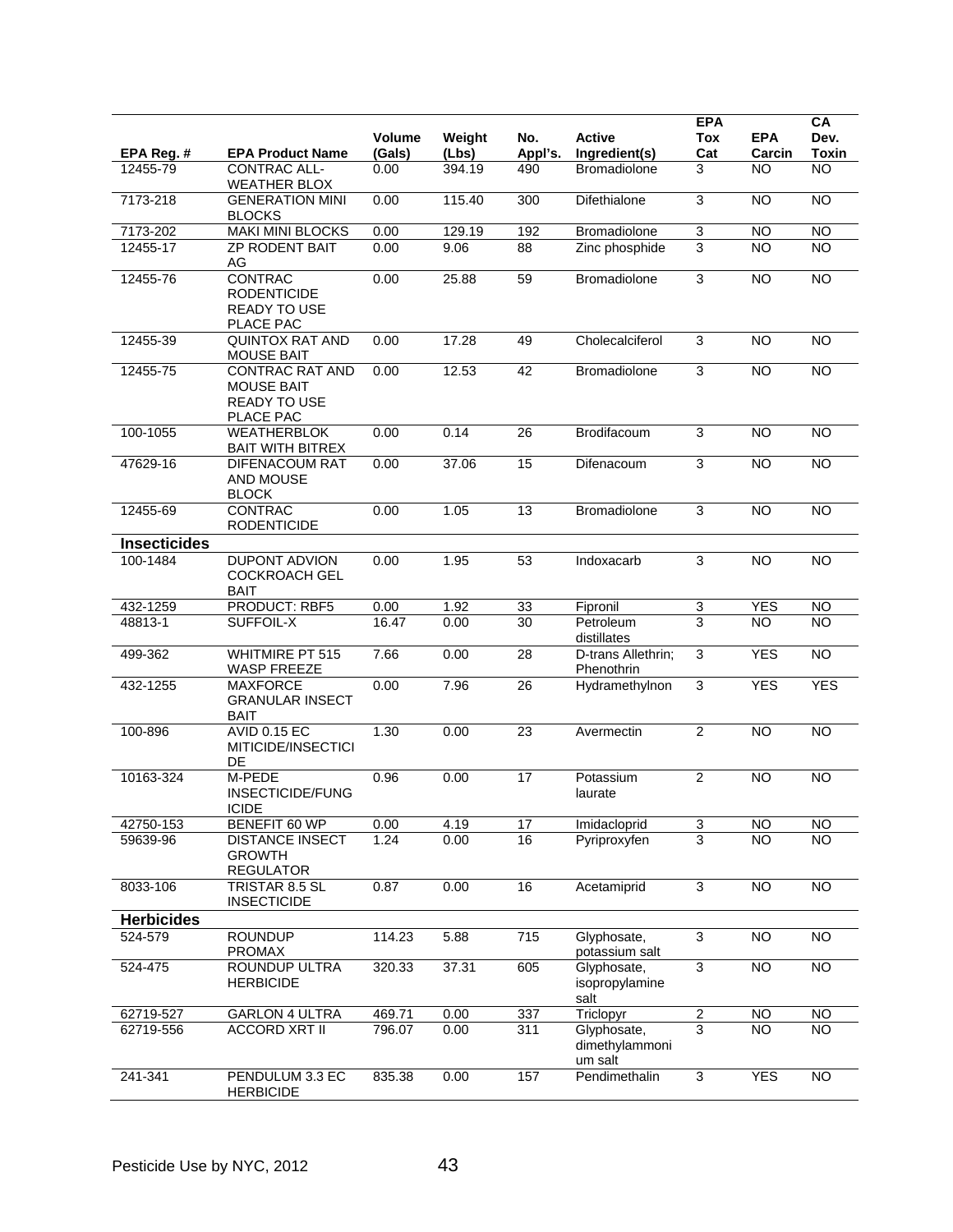| EPA Reg. #        | <b>EPA Product Name</b>                                                    | <b>Volume</b><br>(Gals) | Weight<br>(Lbs) | No.<br>Appl's.  | <b>Active</b><br>Ingredient(s)                  | <b>EPA</b><br><b>Tox</b><br>Cat | <b>EPA</b><br>Carcin | CA<br>Dev.<br>Toxin |
|-------------------|----------------------------------------------------------------------------|-------------------------|-----------------|-----------------|-------------------------------------------------|---------------------------------|----------------------|---------------------|
| 62719-324         | <b>GLYPRO</b>                                                              | 61.29                   | 0.00            | 105             | Glyphosate,<br>isopropylamine<br>salt           | 3                               | <b>NO</b>            | <b>NO</b>           |
| 100-937           | PRIMO MAXX                                                                 | 78.00                   | 0.00            | 68              | Trinexapac-ethyl                                | 3                               | <b>NO</b>            | <b>NO</b>           |
| 62719-40          | <b>GARLON 4</b>                                                            | 17.79                   | 0.00            | 64              | Triclopyr,<br>butoxyethyl ester                 | $\overline{3}$                  | <b>NO</b>            | <b>NO</b>           |
| 241-391           | PENDULUM 3.3<br><b>HERBICIDE</b>                                           | 5.25                    | 0.00            | 64              | Pendimethalin                                   | $\overline{3}$                  | <b>YES</b>           | <b>NO</b>           |
| 72112-4           | <b>GLYPHOSATE PRO</b><br>4TM                                               | 4.76                    | 0.00            | $\overline{41}$ | Glyphosate,<br>isopropylamine<br>salt           | $\overline{3}$                  | $\overline{NO}$      | N <sub>O</sub>      |
| <b>Fungicides</b> |                                                                            |                         |                 |                 |                                                 |                                 |                      |                     |
| 100-1364          | <b>DACONIL ACTION</b>                                                      | 340.91                  | 5.00            | 70              | Acibenzolar-S-<br>methyl;<br>Chlorothalonil     | $\overline{2}$                  | <b>YES</b>           | <b>NO</b>           |
| 71065-3           | <b>COMPANION</b><br><b>LIQUID</b><br><b>BIOLOGICAL</b><br><b>FUNGICIDE</b> | 304.75                  | 0.00            | $\overline{51}$ | <b>Bacillus subtilis</b><br>GBO <sub>3</sub>    | 3                               | <b>NO</b>            | $\overline{NO}$     |
| 100-1093          | <b>HERITAGE</b><br><b>FUNGICIDE</b>                                        | 0.00                    | 149.69          | 42              | Azoxystrobin                                    | 3                               | <b>NO</b>            | <b>NO</b>           |
| 70299-1           | <b>ZEROTOL</b><br>ALGAECIDE/FUNGI<br><b>CIDE</b>                           | 129.58                  | 0.00            | $\overline{41}$ | Hydrogen<br>peroxide                            | $\mathbf{1}$                    | NO                   | $\overline{NO}$     |
| 264-1155          | RHAPSODY AS0                                                               | 209.10                  | 0.00            | 34              | QST 713 strain<br>of dried Bacillus<br>subtilis | $\overline{3}$                  | <b>NO</b>            | <b>NO</b>           |
| 432-942           | <b>BANOL TURF AND</b><br>ORNAMENTAL<br><b>FUNGICIDE</b>                    | 60.50                   | 0.00            | 30              | Propamocarb<br>hydrochloride                    | $\overline{3}$                  | $\overline{NO}$      | $\overline{NO}$     |
| 228-630           | <b>NUFARM TM+IP</b><br><b>SPC FUNGICIDE</b>                                | 70.57                   | 1.00            | 29              | Iprodione;<br>Thiophanate-<br>methyl            | 3                               | <b>YES</b>           | <b>YES</b>          |
| 55260-9           | <b>PROPLANT TURF</b><br>AND ORNAMENTAL<br><b>FUNGICIDE</b>                 | 59.47                   | 265.00          | $\overline{29}$ | Propamocarb<br>hydrochloride                    | $\overline{3}$                  | $\overline{NO}$      | $\overline{NO}$     |
| 432-890           | <b>ALIETTE WDG</b><br><b>BRAND FUNGICIDE</b>                               | 0.00                    | 1034.00         | 27              | Fosetyl-Al                                      | 3                               | <b>NO</b>            | $\overline{NO}$     |
| 68173-3           | <b>AFFIRM WDG</b>                                                          | 0.00                    | 16.94           | 25              | Polyoxin D zinc<br>salt                         | 3                               | $\overline{NO}$      | $\overline{NO}$     |
| Other             |                                                                            |                         |                 |                 |                                                 |                                 |                      |                     |
| 60061-71          | PETTIT MARINE<br><b>PAINT PREMIUM</b><br>SINGLE SEASON<br>ABLATIVE         | 29.00                   | 0.00            | 23              | Copper oxide<br>(ous)                           | $\overline{2}$                  | <b>NO</b>            | <b>NO</b>           |
| 71096-7           | <b>ORTHO BUG-GETA</b><br>SNAIL & SLUG<br>KILLER 1                          | 0.00                    | 5.66            | $\overline{8}$  | Metaldehyde                                     | 3                               | $\overline{NO}$      | $\overline{NO}$     |
| 100-1014          | PACLOBUTRAZOL<br>2SC                                                       | 0.39                    | 0.00            | 3               | Paclobutrazol                                   | 3                               | <b>NO</b>            | <b>NO</b>           |
| 73049-15          | PROGIBB 4%<br><b>PLANT GROWTH</b><br><b>REGULATOR</b><br>SOLUTION          | 0.00                    | 0.00            | $\overline{3}$  | Gibberellins                                    | $\mathbf{2}$                    | <b>NO</b>            | $\overline{NO}$     |
| 2217-768          | <b>EMBARK E-Z-TU-</b><br>USE PLANT<br><b>GROWTH</b><br><b>REGULATOR</b>    | 1.00                    | 0.00            | $\overline{2}$  | Mefluidide,<br>diethanolamine<br>salt           | 3                               | <b>NO</b>            | $\overline{NO}$     |
| 72-574            | <b>MILLER HOT</b><br><b>SAUCE ANIMAL</b><br>REPELLENT                      | 0.00                    | 0.00            | $\overline{2}$  | Capsicum<br>oleoresin                           | 3                               | $\overline{N}$       | $\overline{N}$      |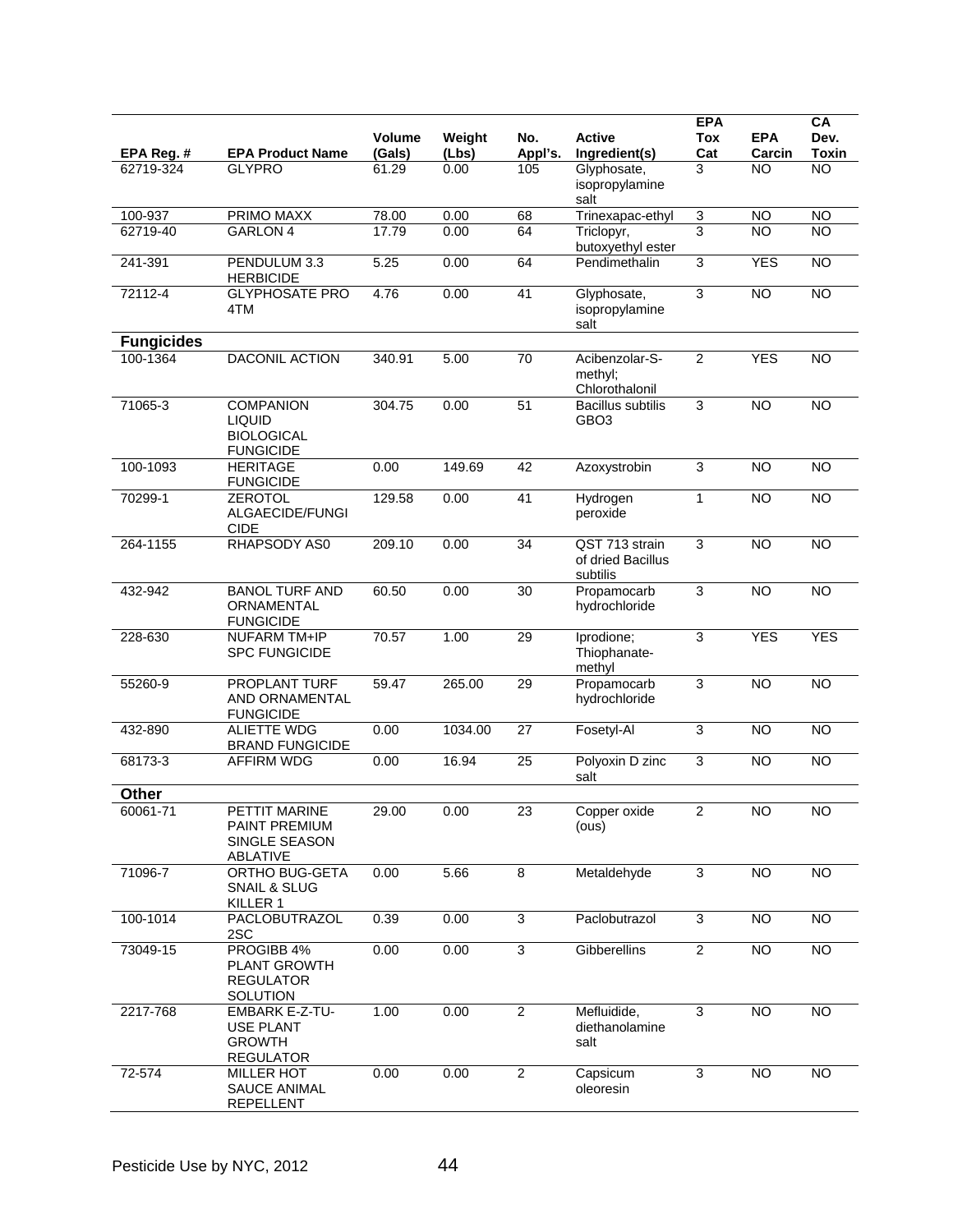| EPA Reg. # | <b>EPA Product Name</b>                                             | Volume<br>(Gals) | Weight<br>(Lbs) | No.<br>Appl's. | <b>Active</b><br>Ingredient(s)                                                               | <b>EPA</b><br>Tox<br>Cat | <b>EPA</b><br>Carcin | <b>CA</b><br>Dev.<br>Toxin |
|------------|---------------------------------------------------------------------|------------------|-----------------|----------------|----------------------------------------------------------------------------------------------|--------------------------|----------------------|----------------------------|
| 59807-4    | <b>HORMODIN1</b>                                                    | 0.00             | 0.09            | $\overline{2}$ | IBA                                                                                          | 3                        | NO                   | NO.                        |
| 1448-212   | CHEMICIDE 100-15                                                    | 15.00            | 0.00            |                | Poly(oxyethylene<br>(dimethylimino)<br>ethylene<br>(dimethylimino)<br>ethylene<br>dichloride | 3                        | NO                   | NO.                        |
| 80917-4    | SHAKE-AWAY<br><b>CRITTER</b><br><b>REPELLENT</b><br><b>GRANULES</b> | 0.00             | 0.50            |                | Fox urine                                                                                    | 3                        | NO                   | <b>NO</b>                  |
| 73049-67   | DITERA DF<br><b>BIOLOGICAL</b><br><b>NEMATICIDE</b>                 | 0.00             | 0.04            |                | Myrothecium<br>verrucaria, dried<br>fermentation<br>solids & solubles                        | 3                        | <b>NO</b>            | <b>NO</b>                  |

## **Payroll Administration**

 The Office of Payroll Administration (OPA) is charged with administering the City's payroll and ensuring prompt and accurate payment of employees' wages and salaries. The agency contracts for pest management services. Table 36 summarizes pesticide use by pesticide type. Table 37 lists all pesticide products used by OPA in 2012

|  |  |  |  | Table 36: Types of Pesticides Used by OPA in 2012 |
|--|--|--|--|---------------------------------------------------|
|--|--|--|--|---------------------------------------------------|

|                       | Volume |         |            | <b>Weight</b> |               |       |            |    | <b>Times Applied</b> |       |            |
|-----------------------|--------|---------|------------|---------------|---------------|-------|------------|----|----------------------|-------|------------|
| <b>Pesticide Type</b> |        | Gallons | % of Total |               | <b>Pounds</b> |       | % of Total |    | <b>Number</b>        |       | % of Total |
| Rodenticide           | 0.0    | $0.0\%$ |            | 6.6           |               | 90.9% |            |    |                      | 30.8% |            |
| Insecticide           | 0.0    |         | $0.0\%$    | ۵.,           |               | 9.1%  |            |    |                      | 69.2% |            |
| <b>Totals</b>         | 0.0    |         |            | 7.3           |               |       |            | 13 |                      |       |            |

#### **Table 37: Pesticide Products Used by OPA in 2012 by Pesticide Type**

| <b>EPA</b><br>Reg. # | <b>EPA Product Name</b>                              | Volume<br>(Gals) | Weight<br>(Lbs) | No.<br>Appl's. | <b>Active</b><br>Ingredient(s) | <b>EPA</b><br>Tox<br>Cat | <b>EPA</b><br>Carcin | CA Dev.<br>Toxin |
|----------------------|------------------------------------------------------|------------------|-----------------|----------------|--------------------------------|--------------------------|----------------------|------------------|
| <b>Rodenticides</b>  |                                                      |                  |                 |                |                                |                          |                      |                  |
| 12455-<br>79         | CONTRAC ALL-<br><b>WEATHER BLOX</b>                  | 0.00             | 6.63            | 4              | <b>Bromadiolone</b>            | 3                        | NO                   | NO.              |
| <b>Insecticides</b>  |                                                      |                  |                 |                |                                |                          |                      |                  |
| $100 -$<br>1484      | DUPONT ADVION<br><b>COCKROACH GEL</b><br><b>BAIT</b> | 0.00             | 0.66            | 9              | Indoxacarb                     | 3                        | NO                   | NO.              |

## **Police Department**

 The Police Department (NYPD) is committed to providing a safe and secure environment for the public. It manages 76 precincts, 12 Transit Districts, and nine Housing Police Service Areas and other investigative and specialized units. The major pest issues facing its facilities are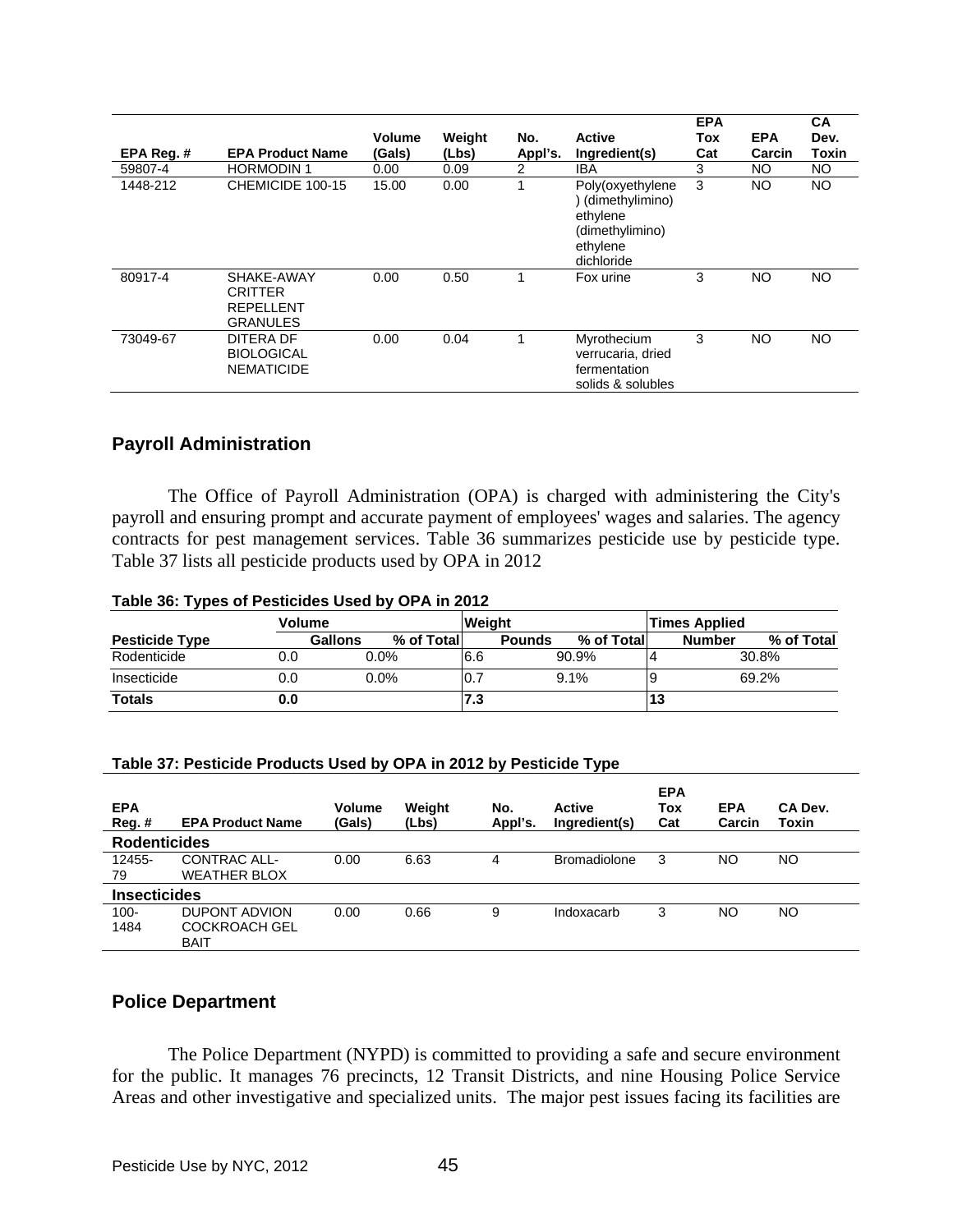structural pests and are managed by private contractors as needed. Table 38 summarizes pesticide use by pesticide type. Table 39 lists all pesticide products used by NYPD in 2012.

| <b>Pesticide Type</b> | Volume | Weiaht                       |       |                              |       | <b>Times Applied</b> |                             |  |
|-----------------------|--------|------------------------------|-------|------------------------------|-------|----------------------|-----------------------------|--|
|                       |        | % of Total<br><b>Gallons</b> |       | % of Totall<br><b>Pounds</b> |       |                      | % of Total<br><b>Number</b> |  |
| Rodenticide           | 0.0    | $0.0\%$                      | 319.0 |                              | 97.2% | 183                  | 27.5%                       |  |
| Insecticide           | 0.8    | 100.0%                       | 19.3  |                              | 2.8%  | 483                  | 72.5%                       |  |
| <b>Totals</b>         | 0.8    |                              | 328.3 |                              |       | 666                  |                             |  |

## **Table 38: Types of Pesticides Used by NYPD in 2012**

# **Table 39: Pesticide Products Used by NYPD in 2012 by Pesticide Type**

|                     |                                                                                                   |                  |                 |                 |                                                                                                                                                                     | <b>EPA</b>     |                      |                  |
|---------------------|---------------------------------------------------------------------------------------------------|------------------|-----------------|-----------------|---------------------------------------------------------------------------------------------------------------------------------------------------------------------|----------------|----------------------|------------------|
| EPA Reg. #          | <b>EPA Product Name</b>                                                                           | Volume<br>(Gals) | Weight<br>(Lbs) | No.<br>Appl's.  | Active<br>Ingredient(s)                                                                                                                                             | Tox<br>Cat     | <b>EPA</b><br>Carcin | CA Dev.<br>Toxin |
| <b>Rodenticides</b> |                                                                                                   |                  |                 |                 |                                                                                                                                                                     |                |                      |                  |
| 12455-79            | <b>CONTRAC ALL-</b><br><b>WEATHER BLOX</b>                                                        | 0.00             | 250.25          | 84              | Bromadiolone                                                                                                                                                        | 3              | <b>NO</b>            | <b>NO</b>        |
| 12455-86            | <b>CONTRAC</b><br><b>RODENTICIDE</b><br>PLACE PAC                                                 | 0.00             | 63.31           | 55              | Bromadiolone                                                                                                                                                        | $\overline{3}$ | <b>NO</b>            | <b>NO</b>        |
| 7173-258            | <b>DIFETHIALONE</b><br><b>PASTE PLACE</b><br><b>PACKS</b>                                         | 0.00             | 5.11            | 36              | Difethialone                                                                                                                                                        | 3              | <b>NO</b>            | <b>NO</b>        |
| 56-42               | <b>BAIT BLOCK</b><br><b>RODENTIICDE</b><br><b>WITH PEANUT</b><br><b>BUTTER</b><br><b>FLAVORIZ</b> | 0.00             | 0.29            | $\overline{8}$  | Diphacinone                                                                                                                                                         | $\overline{3}$ | <b>NO</b>            | $\overline{NO}$  |
| <b>Insecticides</b> |                                                                                                   |                  |                 |                 |                                                                                                                                                                     |                |                      |                  |
| 432-1259            | PRODUCT: RBF5                                                                                     | 0.00             | 2.90            | $\frac{1}{171}$ | Fipronil                                                                                                                                                            | 3              | <b>YES</b>           | <b>NO</b>        |
| 100-1484            | <b>DUPONT ADVION</b><br><b>COCKROACH GEL</b><br><b>BAIT</b>                                       | 0.00             | 4.34            | 147             | Indoxacarb                                                                                                                                                          | 3              | $\overline{NO}$      | <b>NO</b>        |
| 432-763             | SUSPEND SC<br><b>INSECTICIDE</b>                                                                  | 0.74             | 0.00            | 130             | Deltamethrin                                                                                                                                                        | $\overline{3}$ | <b>NO</b>            | $\overline{NO}$  |
| 64405-2             | <b>REDZONE BAIT</b>                                                                               | 0.00             | 1.72            | 17              | Boric acid                                                                                                                                                          | $\overline{3}$ | <b>NO</b>            | $\overline{NO}$  |
| 432-1264            | <b>MAXFORCE FC</b><br>ANT KILLER BAIT<br>GEL                                                      | 0.00             | 0.37            | 8               | Fipronil                                                                                                                                                            | 3              | <b>YES</b>           | NO               |
| 1021-1828           | <b>MGK ROACH BAIT</b><br>2822                                                                     | 0.00             | 0.02            | $\overline{4}$  | Avermectin                                                                                                                                                          | $\overline{3}$ | <b>NO</b>            | <b>NO</b>        |
| 100-1498            | <b>DUPONT ADVION</b><br><b>ANT GEL</b>                                                            | 0.00             | 0.00            | $\overline{4}$  | Indoxacarb                                                                                                                                                          | 3              | <b>NO</b>            | <b>NO</b>        |
| 397-13              | <b>STERI-FAB</b>                                                                                  | 0.01             | 0.00            | $\overline{2}$  | Phenothrin;<br>Isopropyl<br>alcohol; Alkyl<br>(60%C14,<br>25%C12,<br>15%C16)<br>dimethylbenzyl<br>ammonium<br>chloride;<br>Didecyl dimethyl<br>ammonium<br>chloride | $\overline{2}$ | <b>NO</b>            | <b>NO</b>        |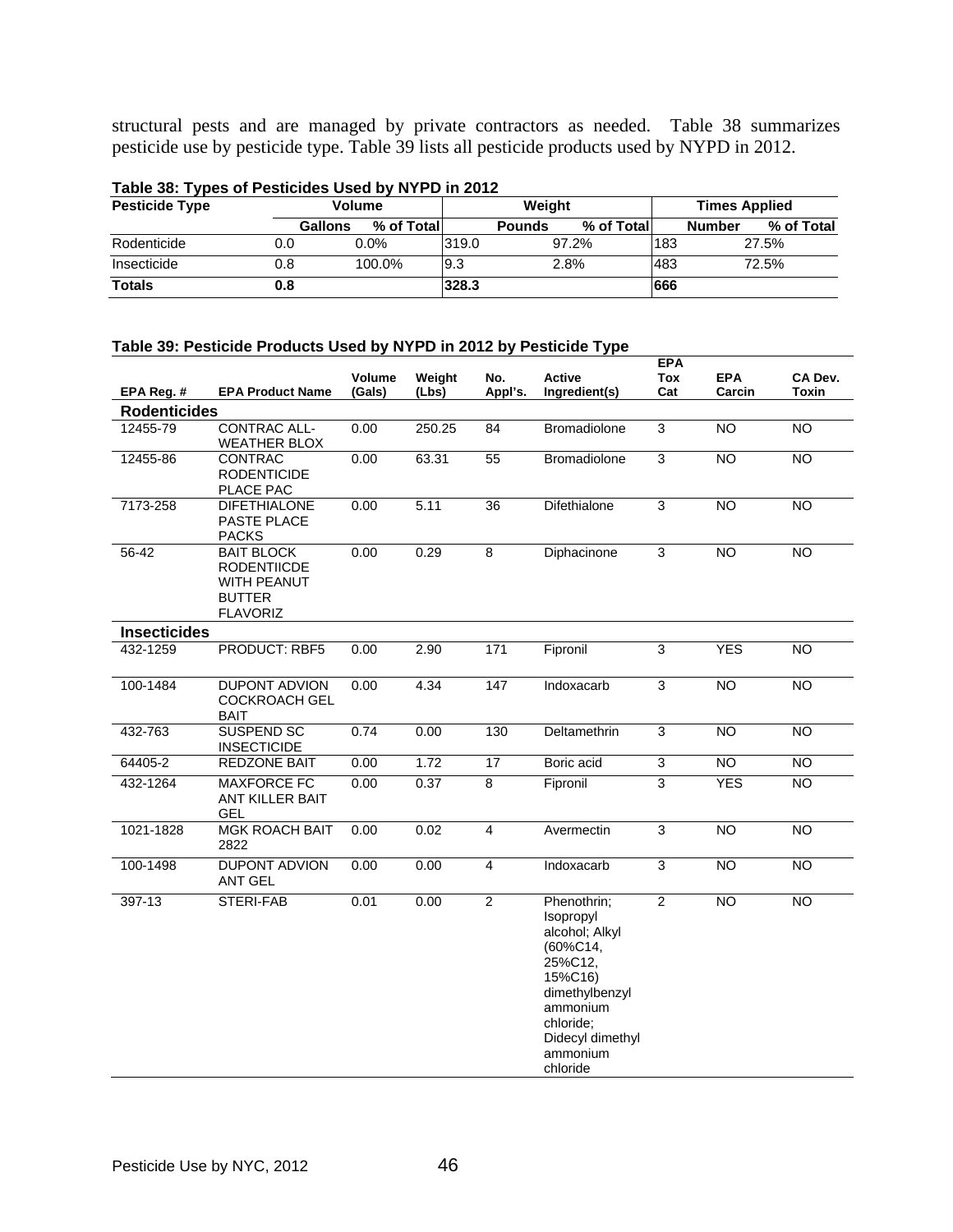## **Probation, Department of**

 The New York City Department of Probation is charged with protecting the community by intervening in the lives of offenders, holding them accountable and serving as a catalyst for positive change. In collaboration with the community and other justice partners they provide information and services to the courts, give victims a voice in the justice system, and help strengthen families. The agency contracts for pest management services. No data was received for DOP in 2012.

## **Sanitation, Department of**

 The Department of Sanitation (DSNY) manages garages, office buildings, transfer stations, and various publicly-owned lots throughout the city. DSNY employs two certified pesticide applicators that make routine visits to facilities and responds to emergency calls because of the nature of the agency's work – managing garbage – pest problems are endemic at some facilities. DSNY also contracts for weed control on some of the City's rights-of-way. Table 40 summarizes pesticide use by pesticide type. Table 41 lists the products used by DSNY.

|                       | <b>Volume</b>  |            |      | Weiaht        |            |     | <b>Times Applied</b> |            |  |
|-----------------------|----------------|------------|------|---------------|------------|-----|----------------------|------------|--|
| <b>Pesticide Type</b> | <b>Gallons</b> | % of Total |      | <b>Pounds</b> | % of Total |     | <b>Number</b>        | % of Total |  |
| Rodenticide           | 20.2           | 16.6%      | 0.0  | $0.0\%$       |            | 153 |                      | 25.6%      |  |
| Insecticide           | 2.6            | 2.1%       | 44.3 | 100.0%        |            | 426 |                      | 71.4%      |  |
| Herbicide             | 98.9           | 81.2%      | 0.0  | 0.0%          |            | 18  | 3.0%                 |            |  |
| <b>Totals</b>         | 121.7          |            | 44.3 |               |            | 597 |                      |            |  |

**Table 40: Types of Pesticides Used by DSNY in 2012** 

| Table 41: List of Pesticides Applied by DSNY in 2012 |
|------------------------------------------------------|
|------------------------------------------------------|

| EPA Reg. #          | <b>EPA Product</b><br><b>Name</b>                                                      | Volume<br>(Gals) | Weight<br>(Lbs) | No.<br>Appl's. | <b>Active Ingredient(s)</b> | <b>EPA</b><br>Tox<br>Cat | <b>EPA</b><br>Carcin | <b>CA</b><br>Dev.<br>Toxin |
|---------------------|----------------------------------------------------------------------------------------|------------------|-----------------|----------------|-----------------------------|--------------------------|----------------------|----------------------------|
| <b>Rodenticides</b> |                                                                                        |                  |                 |                |                             |                          |                      |                            |
|                     |                                                                                        |                  |                 |                |                             |                          |                      |                            |
| 12455-89            | FINAL ALL-<br>WEATHER BLOX                                                             | 14.30            | 0.00            | 93             | <b>Brodifacoum</b>          | 3                        | <b>NO</b>            | NO.                        |
| 12455-76            | CONTRAC<br><b>RODENTICIDE</b><br><b>READY TO USE</b><br>PLACE PAC                      | 3.86             | 0.00            | 44             | <b>Bromadiolone</b>         | 3                        | NO.                  | NO.                        |
| 12455-76            | <b>ZEP TOTAL</b><br>CONTROL<br>PELLET PACKS<br>TOTAL<br><b>CONTROL</b><br><b>SYSTE</b> | 1.72             | 0.00            | 13             | <b>Bromadiolone</b>         | 3                        | <b>NO</b>            | <b>NO</b>                  |
| 12455-90            | <b>FINAL</b><br><b>RODENTICIDE</b>                                                     | 0.16             | 0.00            | 1              | Brodifacoum                 | 3                        | <b>NO</b>            | <b>NO</b>                  |
| 12455-89            | JAGUAR BAIT<br><b>CHUNX</b>                                                            | 0.14             | 0.00            | 1              | <b>Brodifacoum</b>          | 3                        | <b>NO</b>            | NO.                        |
| 12455-76            | <b>BLACK LEAF</b><br><b>BLITZ READY-</b><br>TO-USE PLACE<br><b>PAC</b>                 | 0.07             | 0.00            | 1              | <b>Bromadiolone</b>         | 3                        | <b>NO</b>            | NO.                        |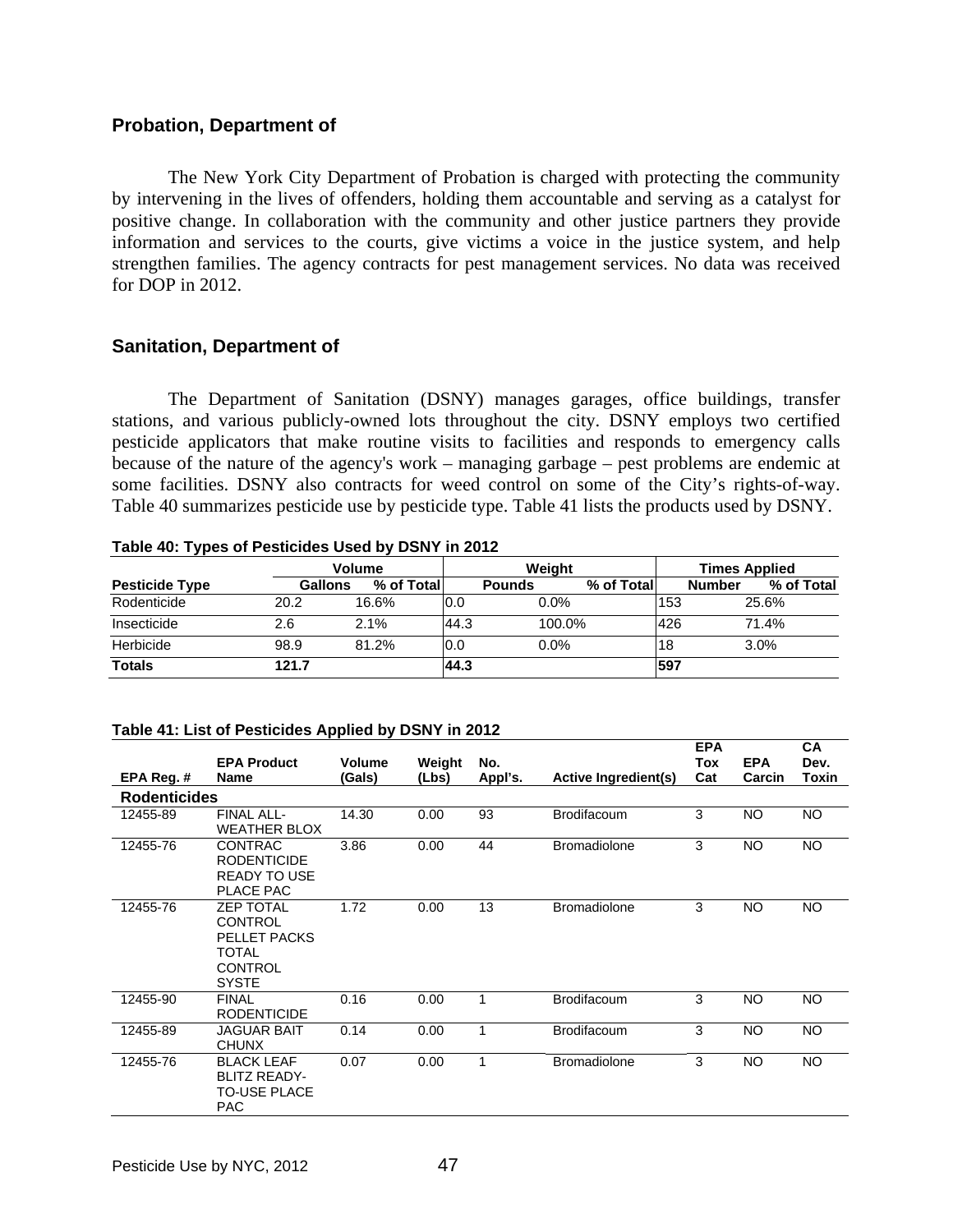|                     |                                                                                                  |                  |                 |                |                                     | <b>EPA</b> |                      | <b>CA</b>     |
|---------------------|--------------------------------------------------------------------------------------------------|------------------|-----------------|----------------|-------------------------------------|------------|----------------------|---------------|
| EPA Reg. #          | <b>EPA Product</b><br><b>Name</b>                                                                | Volume<br>(Gals) | Weight<br>(Lbs) | No.<br>Appl's. | <b>Active Ingredient(s)</b>         | Tox<br>Cat | <b>EPA</b><br>Carcin | Dev.<br>Toxin |
| <b>Insecticides</b> |                                                                                                  |                  |                 |                |                                     |            |                      |               |
| 432-763             | <b>SUSPEND SC</b>                                                                                | 1.84             | 0.00            | 261            | Deltamethrin                        | 3          | <b>NO</b>            | <b>NO</b>     |
| 100-1066            | <b>DEMAND CS</b><br><b>INSECTICIDE</b>                                                           | 0.00             | 29.05           | 69             | Cyhalothrin, lambda                 | 3          | <b>NO</b>            | <b>NO</b>     |
| 432-1257            | <b>MAXFORCE</b><br><b>ROACH BAIT</b><br>F.05                                                     | 0.28             | 1.14            | 44             | Fipronil                            | 3          | <b>YES</b>           | <b>NO</b>     |
| 432-1363            | <b>TEMPO SC</b><br><b>INSECTICIDE</b>                                                            | 0.07             | 14.00           | 30             | Cyfluthrin, beta                    | 3          | <b>NO</b>            | <b>NO</b>     |
| 73766-1             | <b>GOURMET ANT</b><br><b>BAIT GEL</b>                                                            | 0.27             | 0.00            | 12             | Disodium octaborate<br>tetrahydrate | 3          | <b>NO</b>            | <b>NO</b>     |
| 432-1256            | <b>MAXFORCE FC</b><br><b>ANT BAIT</b><br><b>STATIONS</b>                                         | 0.08             | 0.03            | $\overline{4}$ | Fipronil                            | 3          | <b>YES</b>           | <b>NO</b>     |
| 499-370             | <b>JOHNSON WAX</b><br><b>PROFESSIONAL</b><br><b>BRAND</b><br><b>GRANULAR ANT</b><br><b>BAIT</b>  | 0.03             | 0.00            | 3              | Avermectin                          | 3          | <b>NO</b>            | <b>NO</b>     |
| 73766-1             | <b>ADIOS ANT</b><br><b>KILLER GEL</b>                                                            | 0.01             | 0.00            | $\mathbf{1}$   | Disodium octaborate<br>tetrahydrate | 3          | <b>NO</b>            | <b>NO</b>     |
| 432-1254            | <b>MAXFORCE</b><br><b>PROFESSIONAL</b><br><b>INSECT</b><br><b>CONTROL</b><br><b>ROACH KILLER</b> | 0.00             | 0.05            | $\mathbf{1}$   | Hydramethylnon                      | 3          | <b>YES</b>           | <b>YES</b>    |
| 432-1259            | <b>PRODUCT: RBF5</b>                                                                             | 0.00             | 0.00            | $\mathbf{1}$   | Fipronil                            | 3          | <b>YES</b>           | NO            |
| <b>Herbicides</b>   |                                                                                                  |                  |                 |                |                                     |            |                      |               |
| 81927-9             | <b>GLYPHOSATE 4</b><br><b>PLUS</b>                                                               | 98.88            | 0.00            | 18             | Glyphosate,<br>isopropylamine salt  | 3          | <b>NO</b>            | <b>NO</b>     |

# **Transportation, Department of**

The Department of Transportation (DOT) has a staff of over 4,000 that oversees one of the most complex urban transportation networks in the world. They manage approximately 5,800 miles of streets, sidewalks, and highways and 789 bridge structures, including six tunnels. They operate the Staten Island Ferry, oversee ferry operations on City-owned piers and operate approximately 75 facilities throughout the City. DOT is responsible for pest management at maintenance yards, lots, and agency offices throughout the city, as well as on rights-of-way along city highways. DOT is also contracted by New York State to provide right-of-way maintenance on state highways within city borders. Table 42 summarizes pesticide use by pesticide type. Table 43 lists all pesticide products used by DOT in 2012.

| $1.4019 - 1 = 1.70000$ . $1.001101000$ 00000 00000 |                |               | _ _ _ _ |               |            |                      |            |  |
|----------------------------------------------------|----------------|---------------|---------|---------------|------------|----------------------|------------|--|
|                                                    |                | <b>Volume</b> |         |               |            | <b>Times Applied</b> |            |  |
| <b>Pesticide Type</b>                              | <b>Gallons</b> | % of Total    |         | <b>Pounds</b> | % of Total | <b>Number</b>        | % of Total |  |
| Rodenticide                                        | 0.0            | $0.0\%$       | 87.0    | 68.4%         |            | 145                  | 4.5%       |  |
| Insecticide                                        | 0.6            | 0.2%          |         | 0.9%          |            | <sup>67</sup>        | 6.7%       |  |
| Herbicide                                          | 277.8          | 99.8%         | 39.0    | 30.7%         |            | 891                  | 88.8%      |  |
| <b>Totals</b>                                      | 278.3          |               | 127.1   |               |            | 1,003                |            |  |

**Table 42: Types of Pesticides Used by DOT in 2012**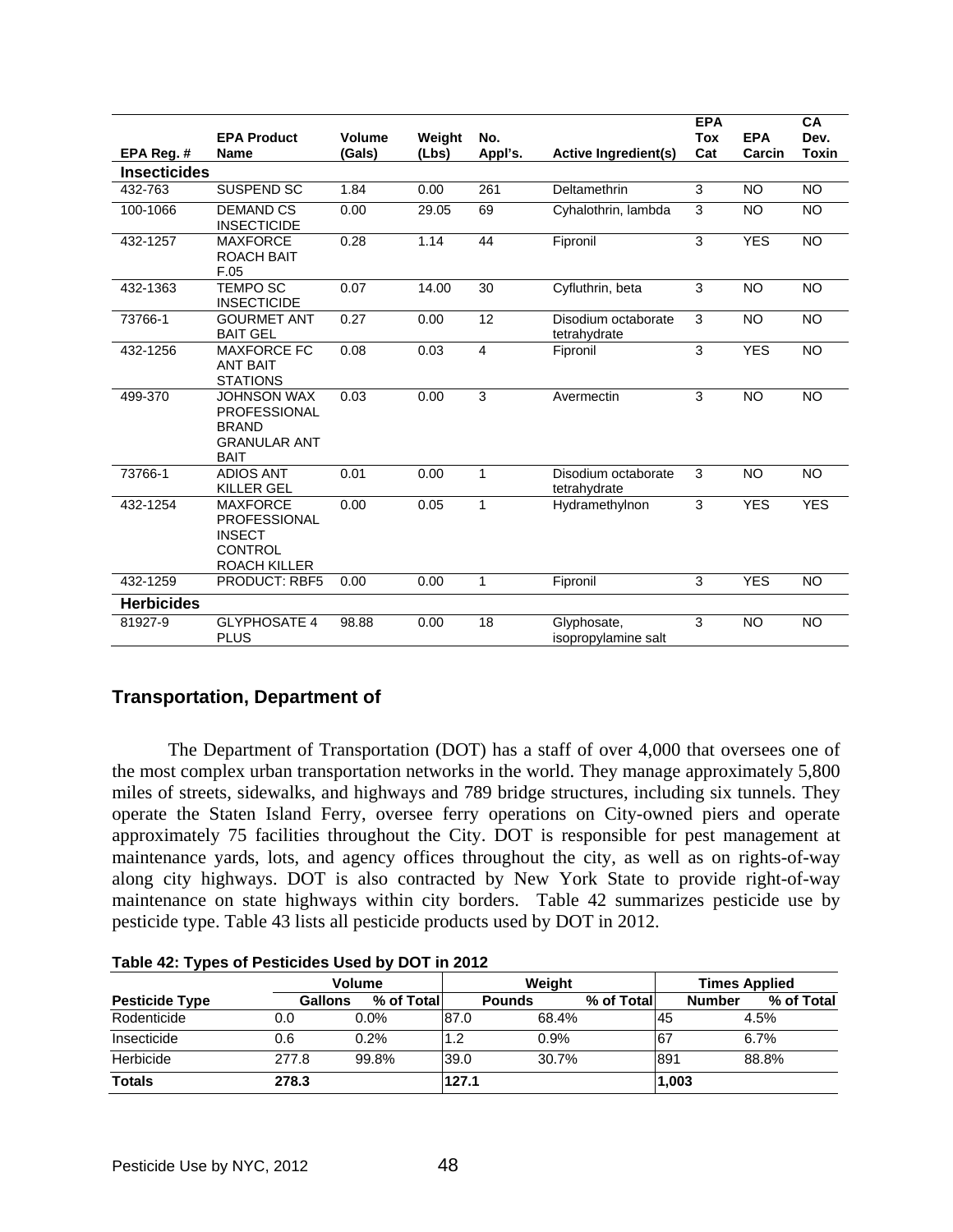|                     |                                                               |                         |                 |                |                                                                                        | <b>EPA</b>        |                      | CA                   |
|---------------------|---------------------------------------------------------------|-------------------------|-----------------|----------------|----------------------------------------------------------------------------------------|-------------------|----------------------|----------------------|
| EPA Reg. #          | <b>EPA Product Name</b>                                       | <b>Volume</b><br>(Gals) | Weight<br>(Lbs) | No.<br>Appl's. | <b>Active</b><br>Ingredient(s)                                                         | <b>Tox</b><br>Cat | <b>EPA</b><br>Carcin | Dev.<br><b>Toxin</b> |
| <b>Rodenticides</b> |                                                               |                         |                 |                |                                                                                        |                   |                      |                      |
| 12455-86            | CONTRAC<br><b>RODENTICIDE</b><br>PLACE PAC                    | 0.00                    | 60.31           | 26             | Bromadiolone                                                                           | 3                 | <b>NO</b>            | <b>NO</b>            |
| 12455-79            | <b>CONTRAC ALL-</b><br><b>WEATHER BLOX</b>                    | 0.00                    | 25.19           | 15             | Bromadiolone                                                                           | $\overline{3}$    | <b>NO</b>            | <b>NO</b>            |
| 7173-258            | <b>DIFETHIALONE</b><br>PASTE PLACE<br><b>PACKS</b>            | 0.00                    | 1.46            | $\overline{4}$ | Difethialone                                                                           | $\overline{3}$    | <b>NO</b>            | <b>NO</b>            |
| <b>Insecticides</b> |                                                               |                         |                 |                |                                                                                        |                   |                      |                      |
| 432-763             | SUSPEND SC<br><b>INSECTICIDE</b>                              | 0.56                    | 0.00            | 45             | Deltamethrin                                                                           | 3                 | <b>NO</b>            | <b>NO</b>            |
| 100-1484            | <b>DUPONT ADVION</b><br><b>COCKROACH GEL</b><br><b>BAIT</b>   | 0.00                    | 0.50            | 10             | Indoxacarb                                                                             | 3                 | NO                   | <b>NO</b>            |
| 432-1259            | <b>PRODUCT: RBF5</b>                                          | 0.00                    | 0.06            | $\overline{4}$ | Fipronil                                                                               | 3                 | <b>YES</b>           | $\overline{NO}$      |
| $6218 - 47$         | <b>SUMMIT B.T.I.</b><br><b>BRIQUETS</b>                       | 0.00                    | 0.20            | 3              | <b>Bacillus</b><br>thuringiensis<br>subspecies<br>Israelensis strain<br><b>BMP 144</b> | 3                 | $\overline{NO}$      | $\overline{NO}$      |
| 67425-14            | ECOPCO ACU<br>CONTACT<br><b>INSECTICIDE</b>                   | 0.00                    | 0.19            | $\mathbf{1}$   | Phenylethyl<br>propionate                                                              | 3                 | <b>NO</b>            | <b>NO</b>            |
| 499-527             | <b>TC 249</b>                                                 | 0.00                    | 0.13            | $\mathbf{1}$   | Dinotefuran;<br>Diatomaceous<br>earth                                                  | 3                 | <b>NO</b>            | <b>NO</b>            |
| 432-1455            | <b>BES 0026 FLY</b><br><b>SPOT BAIT</b>                       | 0.00                    | 0.08            | $\mathbf{1}$   | Imidacloprid; (Z)-9-<br>Tricosene                                                      | 3                 | $\overline{NO}$      | <b>NO</b>            |
| 432-1264            | <b>MAXFORCE FC</b><br><b>ANT KILLER BAIT</b><br><b>GEL</b>    | 0.00                    | 0.01            | $\mathbf{1}$   | Fipronil                                                                               | $\overline{3}$    | <b>YES</b>           | <b>NO</b>            |
| 1021-1828           | <b>MGK ROACH BAIT</b><br>2822                                 | 0.00                    | 0.00            | $\mathbf{1}$   | Avermectin                                                                             | 3                 | <b>NO</b>            | <b>NO</b>            |
| <b>Herbicides</b>   |                                                               |                         |                 |                |                                                                                        |                   |                      |                      |
| 62719-556           | <b>ACCORD XRT II</b>                                          | 121.56                  | 0.00            | 254            | Glyphosate,<br>dimethylammoniu<br>m salt                                               | 3                 | <b>NO</b>            | <b>NO</b>            |
| 228-397             | <b>RIVERDALE</b><br>VANQUISH<br><b>HERBICIDE</b>              | 79.02                   | 0.00            | 248            | Dicamba,<br>diglycolamine salt                                                         | 3                 | <b>NO</b>            | <b>NO</b>            |
| 352-622             | <b>DUPONT OUST</b><br><b>EXTRA HERBICIDE</b>                  | 0.00                    | 38.96           | 243            | Sulfometuron<br>methyl;<br>Metsulfuron-methyl                                          | 3                 | <b>NO</b>            | $\overline{NO}$      |
| 62719-176           | PATHFINDER II                                                 | 76.07                   | 0.00            | 144            | Triclopyr,<br>butoxyethyl ester                                                        | 3                 | $\overline{NO}$      | $\overline{NO}$      |
| 71995-33            | ROUNDUP WEED<br>& GRASS KILLER<br>READY-TO-USE<br><b>PLUS</b> | 0.94                    | 0.00            | $\mathbf{1}$   | Glyphosate,<br>isopropylamine<br>salt; Nonanoic acid                                   | $\overline{3}$    | $\overline{NO}$      | $\overline{NO}$      |
| 62719-527           | <b>GARLON 4 ULTRA</b>                                         | 0.20                    | 0.00            | $\mathbf{1}$   | Triclopyr                                                                              | $\overline{2}$    | <b>NO</b>            | NO                   |

# **Table 43: Pesticide Products Used by DOT in 2012**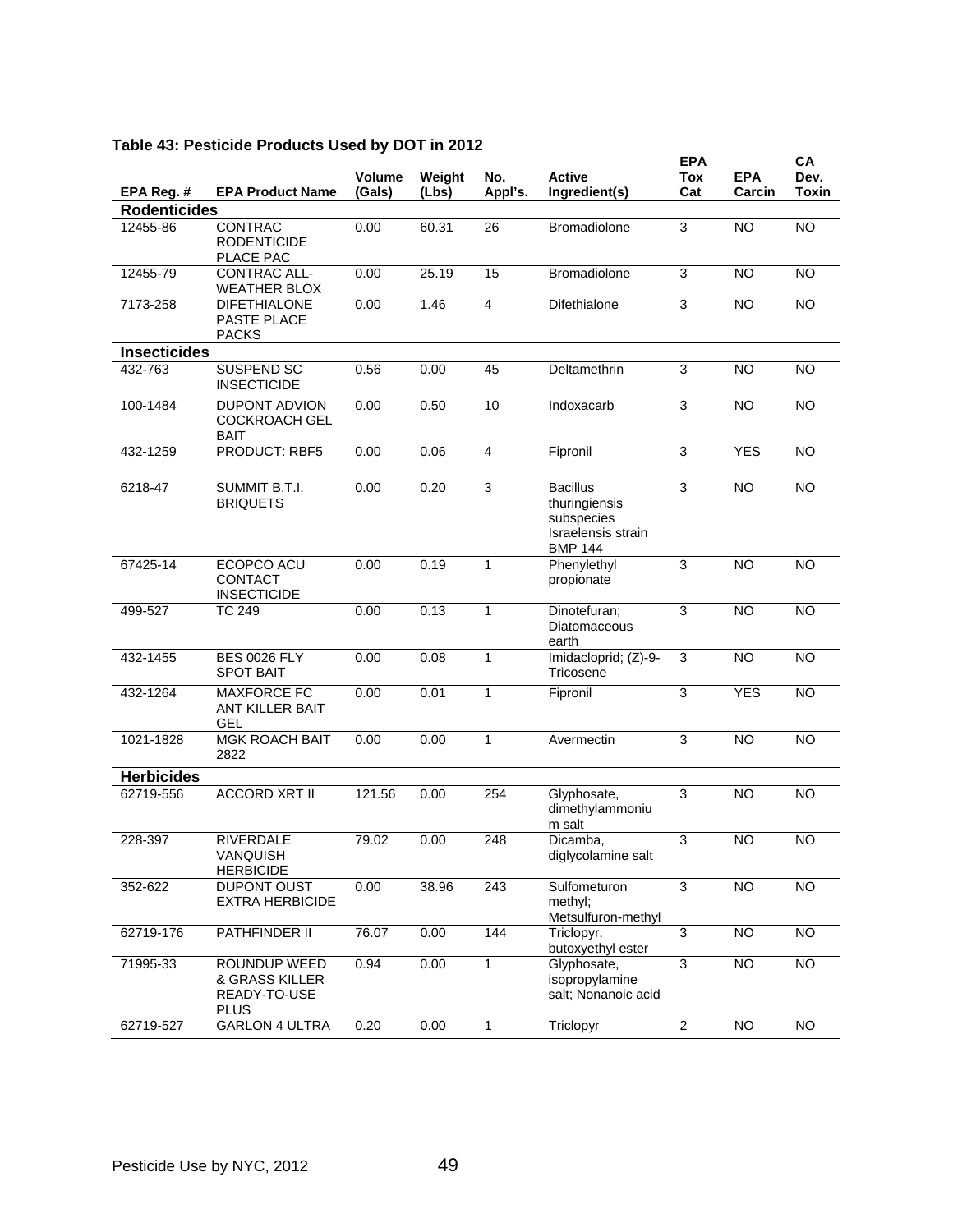# **Youth and Community Development**

The Department of Youth and Community Development (DYCD) provides the City of New York with high-quality youth and family programming. The central task of DYCD is administering available City, state, and federal funds to effective community-based organizations. No pesticide applications were made by DYCD in 2012.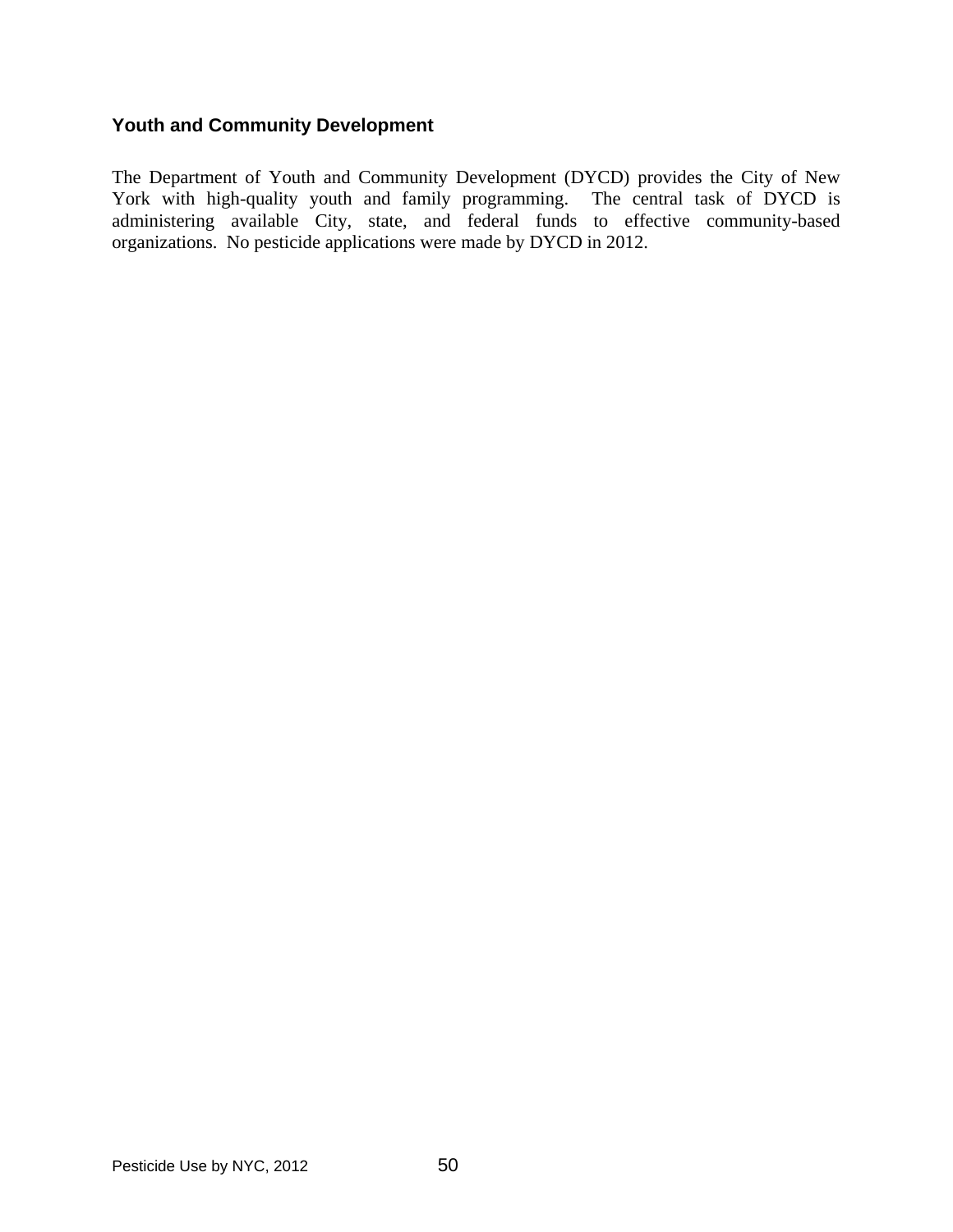# **APPENDIX 1: Complete Listing of Pesticide Products Used by New York City Agencies by Pesticide Type in 2012**

|                     |                                                                                  |                  |                 |                |                                | <b>EPA</b>     |                      | <b>CA</b>            |
|---------------------|----------------------------------------------------------------------------------|------------------|-----------------|----------------|--------------------------------|----------------|----------------------|----------------------|
| EPA Reg. #          | <b>EPA Product Name</b>                                                          | Volume<br>(Gals) | Weight<br>(Lbs) | No.<br>Appl's. | <b>Active</b><br>Ingredient(s) | Tox.<br>Cat.   | <b>EPA</b><br>Carcin | Dev.<br><b>Toxin</b> |
| <b>Rodenticides</b> |                                                                                  |                  |                 |                |                                |                |                      |                      |
| 12455-79            | <b>CONTRAC ALL-</b><br><b>WEATHER BLOX</b>                                       | 2.71             | 8,873.45        | 14,775         | <b>Bromadiolone</b>            | 3              | $\overline{NO}$      | N <sub>O</sub>       |
| 12455-86            | <b>CONTRAC</b><br>RODENTICIDE PLACE<br><b>PAC</b>                                | 0.13             | 8,364.93        | 12,897         | Bromadiolone                   | 3              | <b>NO</b>            | <b>NO</b>            |
| 7173-258            | <b>DIFETHIALONE PASTE</b><br><b>PLACE PACKS</b>                                  | 3.19             | 3.347.49        | 10,485         | Difethialone                   | 3              | <b>NO</b>            | NO                   |
| 100-1050            | <b>TALON-G</b><br>RODENTICIDE BAIT<br>PACK MINI-PELLETS<br>WITH BI               | 0.00             | 1,619.11        | 2,840          | Brodifacoum                    | $\overline{3}$ | <b>NO</b>            | <b>NO</b>            |
| 12455-133           | <b>CONTRAC WITH</b><br><b>LUMITRACK</b>                                          | 0.00             | 707.63          | 1,871          | <b>Bromadiolone</b>            | $\overline{3}$ | <b>NO</b>            | <b>NO</b>            |
| 100-1055            | <b>WEATHERBLOK BAIT</b><br>WITH BITREX                                           | 0.00             | 690.97          | 1,523          | Brodifacoum                    | 3              | <b>NO</b>            | $\overline{NO}$      |
| 12455-75            | <b>CONTRAC RAT AND</b><br><b>MOUSE BAIT READY</b><br>TO USE PLACE PAC            | 0.00             | 547.28          | 784            | <b>Bromadiolone</b>            | 3              | <b>NO</b>            | <b>NO</b>            |
| 7173-202            | <b>MAKI MINI BLOCKS</b>                                                          | 0.12             | 452.41          | 631            | <b>Bromadiolone</b>            | 3              | <b>NO</b>            | NO                   |
| 7173-218            | <b>GENERATION MINI</b><br><b>BLOCKS</b>                                          | 0.00             | 350.44          | 538            | Difethialone                   | 3              | <b>NO</b>            | NO                   |
| 12455-56            | <b>DITRAC TRACKING</b><br><b>POWDER</b>                                          | 0.52             | 203.77          | 348            | Diphacinone                    | $\overline{2}$ | <b>NO</b>            | <b>NO</b>            |
| 12455-80            | <b>DITRAC ALL-</b><br><b>WEATHER BLOX</b>                                        | 0.06             | 263.94          | 190            | Diphacinone                    | 3              | <b>NO</b>            | <b>NO</b>            |
| 56-42               | <b>BAIT BLOCK</b><br><b>RODENTIICDE WITH</b><br>PEANUT BUTTER<br><b>FLAVORIZ</b> | 0.00             | 93.80           | 144            | Diphacinone                    | $\overline{3}$ | <b>NO</b>            | $\overline{NO}$      |
| 12455-76            | <b>CONTRAC</b><br>RODENTICIDE READY<br>TO USE PLACE PAC                          | 3.86             | 54.56           | 129            | Bromadiolone                   | 3              | <b>NO</b>            | <b>NO</b>            |
| 12455-89            | FINAL ALL-WEATHER<br><b>BLOX</b>                                                 | 14.78            | 14.19           | 127            | <b>Brodifacoum</b>             | 3              | $\overline{10}$      | NO                   |
| 12455-108           | <b>FORMUS ALL-</b><br><b>WEATHER BLOX</b>                                        | 0.00             | 11.63           | 104            | Brodifacoum                    | 3              | <b>NO</b>            | <b>NO</b>            |
| 12455-17            | ZP RODENT BAIT AG                                                                | 0.00             | 9.06            | 88             | Zinc phosphide                 | 3              | NO.                  | NO.                  |
| 12455-39            | <b>QUINTOX RAT AND</b><br><b>MOUSE BAIT</b>                                      | 0.00             | 17.28           | 49             | Cholecalciferol                | $\overline{3}$ | $\overline{N}$       | NO                   |
| 7173-297            | <b>BROMADIOLONE</b><br><b>PASTE 0901</b>                                         | 0.00             | 16.69           | 44             | Bromadiolone                   | $\overline{3}$ | $\overline{NO}$      | $\overline{N}$       |
| 87235-1             | <b>BRIGAND SB SOFT</b><br><b>BAIT RODENTICIDE</b>                                | 0.00             | 16.62           | 26             | <b>Bromadiolone</b>            | $\overline{3}$ | <b>NO</b>            | $\overline{NO}$      |
| 100-1057            | <b>TALON-G</b><br><b>RODENTICIDE MINI-</b><br>PELLETS WITH<br><b>BITREX</b>      | 0.00             | 19.19           | 19             | Brodifacoum                    | $\overline{3}$ | <b>NO</b>            | <b>NO</b>            |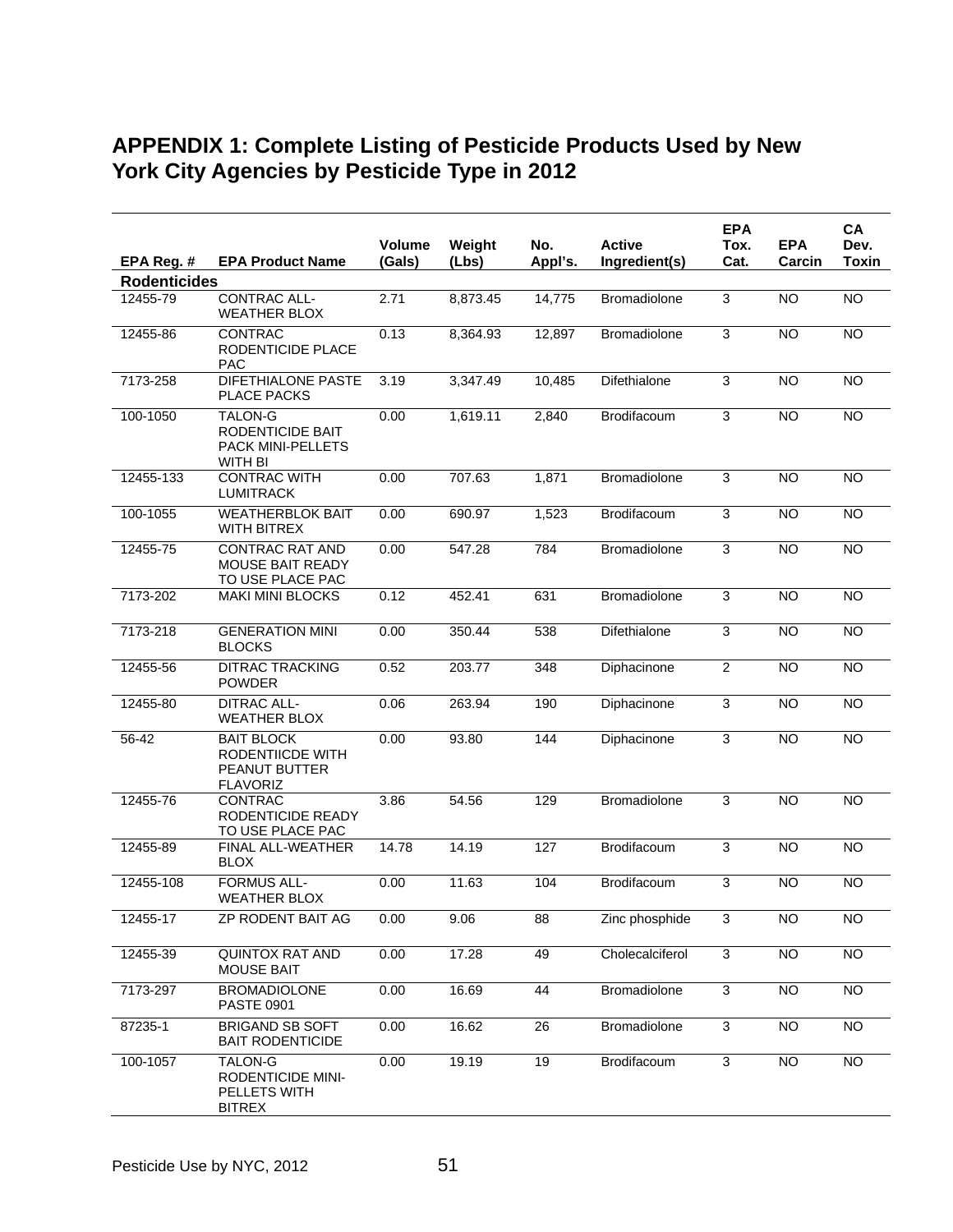|            |                                                                                 | <b>Volume</b> |                 | No.             | <b>Active</b>               | <b>EPA</b>     | <b>EPA</b>      | CA<br>Dev.      |
|------------|---------------------------------------------------------------------------------|---------------|-----------------|-----------------|-----------------------------|----------------|-----------------|-----------------|
| EPA Reg. # | <b>EPA Product Name</b>                                                         | (Gals)        | Weight<br>(Lbs) | Appl's.         | Ingredient(s)               | Tox.<br>Cat.   | Carcin          | <b>Toxin</b>    |
| 47629-16   | DIFENACOUM RAT<br>AND MOUSE BLOCK                                               | 0.00          | 37.14           | 17              | Difenacoum                  | 3              | <b>NO</b>       | <b>NO</b>       |
| 12455-76   | <b>ZEP TOTAL CONTROL</b><br>PELLET PACKS TOTAL<br><b>CONTROL SYSTE</b>          | 1.72          | 0.00            | 13              | Bromadiolone                | 3              | <b>NO</b>       | <b>NO</b>       |
| 12455-69   | <b>CONTRAC</b><br><b>RODENTICIDE</b>                                            | 0.00          | 1.05            | 13              | Bromadiolone                | 3              | <b>NO</b>       | <b>NO</b>       |
| 7173-113   | <b>ROZOL TRACKING</b><br><b>POWDER</b>                                          | 0.00          | 7.81            | $\overline{12}$ | Chlorophacinone             | $\overline{2}$ | N <sub>O</sub>  | $\overline{NO}$ |
| 12455-5    | <b>DITRAC ALL-</b><br><b>WEATHER CAKE</b>                                       | 0.00          | 3.21            | 10              | Diphacinone                 | 3              | N <sub>O</sub>  | $\overline{NO}$ |
| 12455-16   | <b>ZP TRACKING</b><br><b>POWDER</b>                                             | 0.00          | 2.13            | $\overline{9}$  | Zinc phosphide              | $\mathbf{1}$   | <b>NO</b>       | <b>NO</b>       |
| 12455-97   | <b>FASTRAC PLACE</b><br><b>PACS</b>                                             | 0.00          | 0.93            | 8               | Bromethalin                 | 3              | <b>NO</b>       | <b>NO</b>       |
| 7173-211   | <b>GENERATION</b><br>RODENTICIDE BAIT<br>PACKS (PELLETS)                        | 0.00          | 0.32            | 8               | Difethialone                | 3              | <b>NO</b>       | $\overline{NO}$ |
| 12455-61   | LIQUA-TOX II                                                                    | 0.29          | 0.00            | $\overline{7}$  | Diphacinone,<br>sodium salt | 3              | N <sub>O</sub>  | $\overline{NO}$ |
| 7173-188   | <b>MAKI RAT AND</b><br><b>MOUSE BAIT PACKS</b><br>(PELLETS)                     | 0.00          | 7.82            | 5               | Bromadiolone                | 3              | N <sub>O</sub>  | $\overline{NO}$ |
| 67517-72   | <b>ASSAULT MOUSE/RAT</b><br>PLACE PACK                                          | 0.00          | 0.01            | $\overline{5}$  | <b>Bromethalin</b>          | 3              | <b>NO</b>       | <b>NO</b>       |
| 12455-90   | <b>FINAL RODENTICIDE</b>                                                        | 0.16          | 0.02            | $\overline{2}$  | Brodifacoum                 | $\overline{3}$ | <b>NO</b>       | <b>NO</b>       |
| 100-1051   | <b>TALON-G</b><br><b>RODENTICIDE BAIT</b><br>PACK PELLETS WITH<br><b>BITREX</b> | 0.00          | 3.31            | $\overline{2}$  | Brodifacoum                 | 3              | <b>NO</b>       | <b>NO</b>       |
| 7173-190   | ROZOL PARAFFIN<br><b>BLOCKS</b>                                                 | 0.00          | 0.75            | $\overline{2}$  | Chlorophacinone             | 3              | N <sub>O</sub>  | <b>NO</b>       |
| 7173-113   | <b>INTER ROZOL</b><br><b>TRACKING POWDER</b>                                    | 0.00          | 0.00            | $\overline{2}$  | Chlorophacinone             | $\overline{2}$ | N <sub>O</sub>  | $\overline{NO}$ |
| 12455-89   | <b>JAGUAR BAIT CHUNX</b>                                                        | 0.14          | 0.00            | $\mathbf{1}$    | Brodifacoum                 | 3              | <b>NO</b>       | $\overline{NO}$ |
| 12455-76   | <b>BLACK LEAF BLITZ</b><br>READY-TO-USE<br>PLACE PAC                            | 0.07          | 0.00            | 1               | Bromadiolone                | 3              | <b>NO</b>       | <b>NO</b>       |
| 7173-189   | <b>MAKI PARAFFIN</b><br><b>BLOCKS</b>                                           | 0.04          | 0.00            | $\mathbf{1}$    | Bromadiolone                | $\overline{3}$ | <b>NO</b>       | <b>NO</b>       |
| 12455-91   | FINAL RODENTICIDE<br>READY-TO-USE<br>PLACE PAC                                  | 0.00          | 0.72            | $\mathbf{1}$    | Brodifacoum                 | $\overline{3}$ | $\overline{NO}$ | NO <sub>1</sub> |
| 12455-36   | <b>CONTRAC RAT AND</b><br><b>MOUSE BAIT</b>                                     | 0.00          | 0.50            | 1               | Bromadiolone                | $\mathbf{3}$   | <b>NO</b>       | <b>NO</b>       |
| 12455-80   | ALL-WEATHER DI-<br><b>BLOX</b>                                                  | 0.00          | 0.25            | $\mathbf{1}$    | Diphacinone                 | $\overline{3}$ | $\overline{NO}$ | $\overline{NO}$ |
| 7173-211   | <b>D-CEASE RAT AND</b><br><b>MOUSE BAIT</b>                                     | 0.00          | 0.09            | $\mathbf{1}$    | Difethialone                | $\overline{3}$ | NO              | $\overline{NO}$ |
| 12455-17   | ZP AG PELLETS                                                                   | 0.00          | 0.06            | $\mathbf{1}$    | Zinc phosphide              | 3              | <b>NO</b>       | NO              |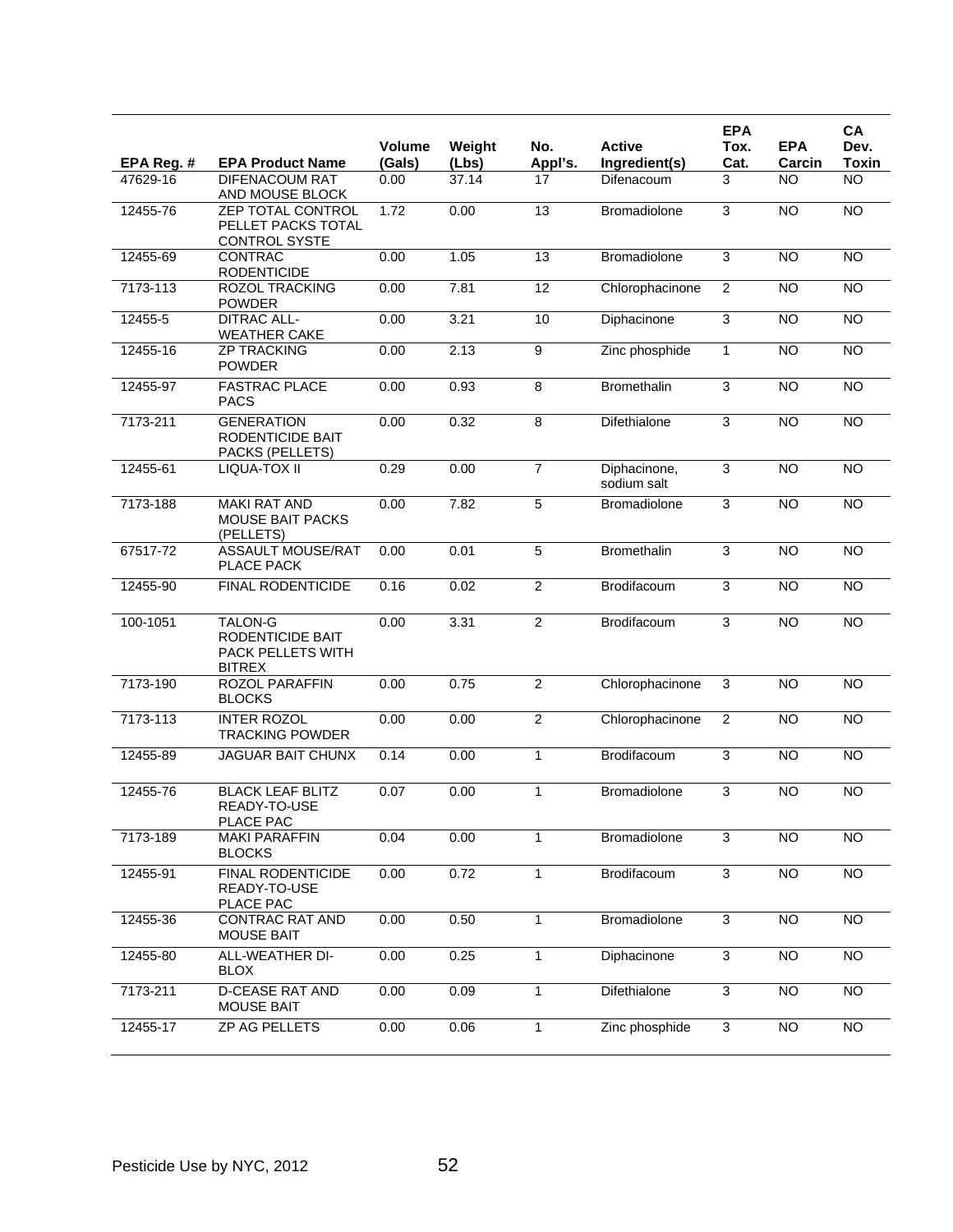| EPA Reg. #          | <b>EPA Product Name</b>                                                                                | <b>Volume</b><br>(Gals) | Weight<br>(Lbs) | No.<br>Appl's. | <b>Active</b><br>Ingredient(s)                                                                                                                                   | <b>EPA</b><br>Tox.<br>Cat. | <b>EPA</b><br>Carcin | CA<br>Dev.<br>Toxin |
|---------------------|--------------------------------------------------------------------------------------------------------|-------------------------|-----------------|----------------|------------------------------------------------------------------------------------------------------------------------------------------------------------------|----------------------------|----------------------|---------------------|
| 67517-66            | <b>JTEATON</b><br><b>BROMETHALIN ALL</b><br><b>WEATHER BAIT</b><br><b>BLOCKS</b><br><b>RODENTICIDE</b> | 0.00                    | 0.01            | 1              | <b>Bromethalin</b>                                                                                                                                               | 3                          | <b>NO</b>            | <b>NO</b>           |
| <b>Insecticides</b> |                                                                                                        |                         |                 |                |                                                                                                                                                                  |                            |                      |                     |
| 432-763             | SUSPEND SC<br><b>INSECTICIDE</b>                                                                       | 665.20                  | 1.26            | 32,856         | Deltamethrin                                                                                                                                                     | 3                          | <b>NO</b>            | <b>NO</b>           |
| 499-304             | WHITMIRE OPTEM ME<br>PT 600                                                                            | 115.80                  | 4.61            | 9.087          | Cyfluthrin                                                                                                                                                       | 3                          | <b>NO</b>            | <b>NO</b>           |
| 397-13              | <b>STERI-FAB</b>                                                                                       | 724.90                  | 432.97          | 7,071          | Phenothrin;<br>Isopropyl alcohol;<br>Alkyl (60%C14,<br>25%C12,<br>15%C16)<br>dimethylbenzyl<br>ammonium<br>chloride: Didecyl<br>dimethyl<br>ammonium<br>chloride | $\overline{2}$             | <b>NO</b>            | $\overline{NO}$     |
| 100-1484            | <b>DUPONT ADVION</b><br><b>COCKROACH GEL</b><br><b>BAIT</b>                                            | 6.19                    | 232.63          | 4,497          | Indoxacarb                                                                                                                                                       | 3                          | <b>NO</b>            | <b>NO</b>           |
| 64405-2             | REDZONE BAIT                                                                                           | 0.44                    | 845.77          | 4,189          | Boric acid                                                                                                                                                       | 3                          | $\overline{NO}$      | NO                  |
| 432-1460            | <b>MAXFORCE FC</b><br>ROACH KILLER BAIT<br><b>GEL F.05</b>                                             | 0.00                    | 108.61          | 2,613          | Fipronil                                                                                                                                                         | 3                          | <b>YES</b>           | <b>NO</b>           |
| 73049-429           | <b>VECTOMAX FG</b>                                                                                     | 0.00                    | 960.67          | 2,282          | <b>Bacillus</b><br>sphaericus;<br><b>Bacillus</b><br>thuringiensis,<br>subsp.<br>Israelensis, strain<br>AM 65-52                                                 | 3                          | <b>NO</b>            | $\overline{NO}$     |
| 432-1363            | <b>TEMPO SC</b><br><b>INSECTICIDE</b>                                                                  | 439.69                  | 17.00           | 2,063          | Cyfluthrin, beta                                                                                                                                                 | 3                          | <b>NO</b>            | <b>NO</b>           |
| 432-1259            | PRODUCT: RBF5                                                                                          | 0.00                    | 65.05           | 1,670          | Fipronil                                                                                                                                                         | $\overline{3}$             | <b>YES</b>           | <b>NO</b>           |
| 432-1257            | <b>MAXFORCE ROACH</b><br>BAIT F.05                                                                     | 0.58                    | 63.70           | 1,459          | Fipronil                                                                                                                                                         | 3                          | <b>YES</b>           | <b>NO</b>           |
| 432-763             | <b>SUSPEND SC</b>                                                                                      | 49.62                   | 0.69            | 937            | Deltamethrin                                                                                                                                                     | 3                          | <b>NO</b>            | <b>NO</b>           |
| 499-507             | <b>TC 248</b>                                                                                          | 20.02                   | 33.86           | 831            | Dinotefuran                                                                                                                                                      | $\overline{3}$             | <b>NO</b>            | NO                  |
| 67425-14            | ECOPCO ACU                                                                                             | 26.60                   | 7.81            | 718            | Phenylethyl<br>propionate                                                                                                                                        | $\overline{3}$             | <b>NO</b>            | <b>NO</b>           |
| 2724-484            | RF 9707 AEROSOL                                                                                        | 32.79                   | 1.33            | 693            | (7S)-Hydroprene                                                                                                                                                  | 3                          | $\overline{N}$       | <b>NO</b>           |
| 73766-1             | <b>GOURMET ANT BAIT</b><br>GEL                                                                         | 0.38                    | 12.89           | 635            | Disodium<br>octaborate<br>tetrahydrate                                                                                                                           | $\overline{3}$             | $\overline{NO}$      | $\overline{NO}$     |
| 279-3384            | <b>ROACH KIL</b><br><b>COMMERCIAL</b>                                                                  | 0.00                    | 199.68          | 615            | Boric acid                                                                                                                                                       | 3                          | <b>NO</b>            | <b>NO</b>           |
| 73049-20            | <b>VECTOLEX CG</b><br><b>BIOLOGICAL</b><br>LARVICIDE                                                   | 0.12                    | 29,353.24       | 517            | <b>Bacillus</b><br>sphaericus                                                                                                                                    | 3                          | NO                   | $\overline{NO}$     |
| 499-406             | AVERT<br><b>PRESCRIPTION</b><br>TREATMENT TC 93A<br><b>BAIT</b>                                        | 0.00                    | 18.71           | 440            | Avermectin                                                                                                                                                       | $\overline{\omega}$        | $\overline{NO}$      | $\overline{NO}$     |
| 499-467             | WHITMIRE AVERT TC<br>181                                                                               | 0.00                    | 24.83           | 288            | Avermectin                                                                                                                                                       | 3                          | <b>NO</b>            | $\overline{NO}$     |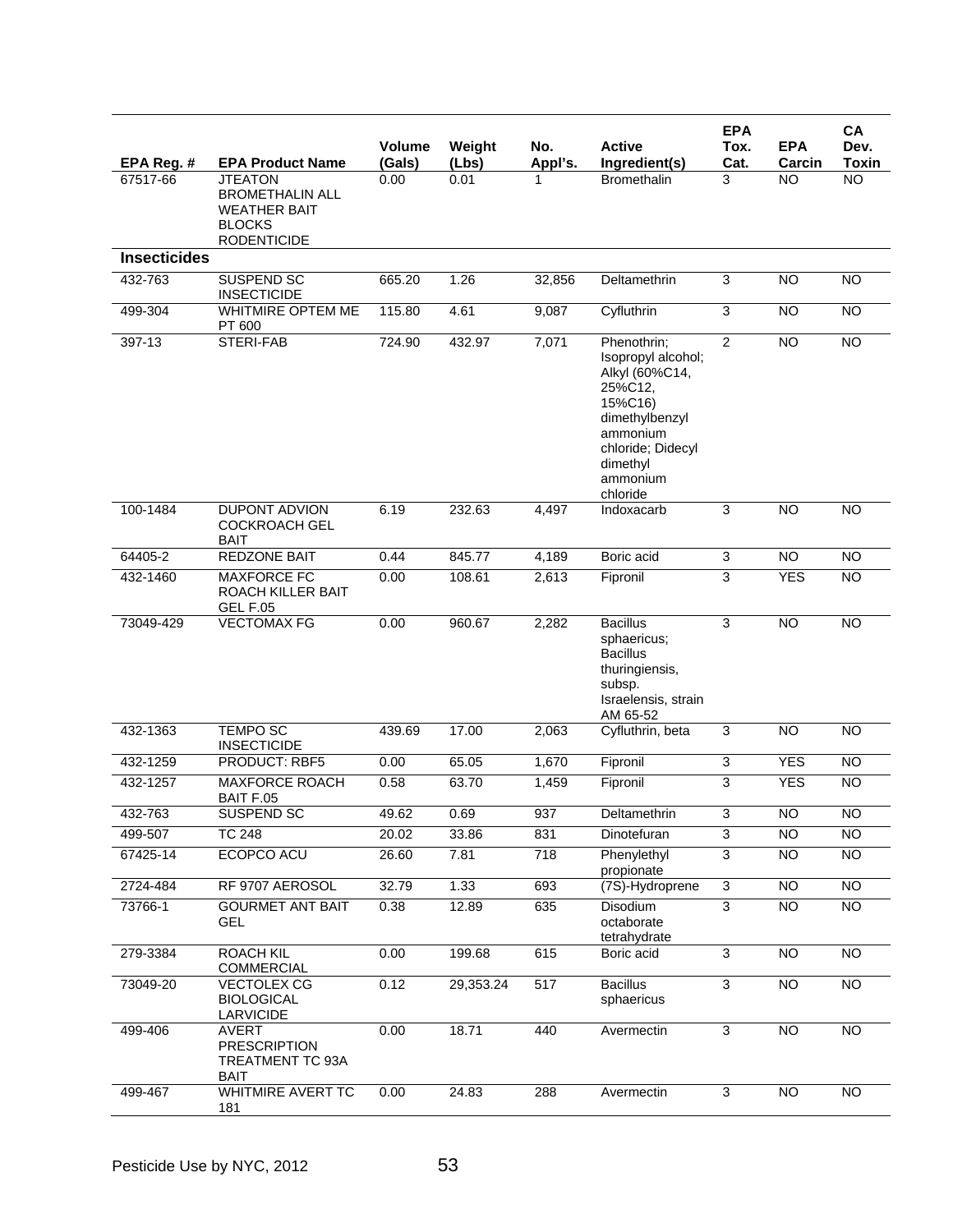|                       |                                                                                |                |                |                |                                                                                | <b>EPA</b>     |                     | CA                        |
|-----------------------|--------------------------------------------------------------------------------|----------------|----------------|----------------|--------------------------------------------------------------------------------|----------------|---------------------|---------------------------|
|                       |                                                                                | <b>Volume</b>  | Weight         | No.            | <b>Active</b>                                                                  | Tox.           | <b>EPA</b>          | Dev.                      |
| EPA Reg. #<br>499-410 | <b>EPA Product Name</b><br><b>AVERT</b>                                        | (Gals)<br>0.02 | (Lbs)<br>15.04 | Appl's.<br>248 | Ingredient(s)<br>Avermectin                                                    | Cat.<br>3      | Carcin<br><b>NO</b> | <b>Toxin</b><br><b>NO</b> |
|                       | <b>PRESCRIPTION</b><br>TREATMENT TC 93B<br><b>BAIT</b>                         |                |                |                |                                                                                |                |                     |                           |
| 73049-19              | <b>VECTOBAC CG</b><br><b>BIOLOGICAL</b><br><b>LARVICIDE</b><br><b>GRANULES</b> | 0.00           | 14,102.56      | 232            | <b>Bacillus</b><br>thuringiensis,<br>subsp.<br>Israelensis, strain<br>AM 65-52 | 3              | <b>NO</b>           | <b>NO</b>                 |
| 432-1483              | <b>TEMPRID SC</b><br><b>INSECTICIDE</b>                                        | 129.58         | 0.00           | 214            | Cyfluthrin, beta;<br>Imidacloprid                                              | $\overline{3}$ | <b>NO</b>           | $\overline{NO}$           |
| 10807-455             | <b>BORID BARRIER WITH</b><br><b>BORIC ACID</b>                                 | 0.00           | 56.12          | 186            | Boric acid                                                                     | 3              | <b>NO</b>           | <b>NO</b>                 |
| 100-1066              | <b>DEMAND CS</b><br><b>INSECTICIDE</b>                                         | 82.99          | 29.05          | 166            | Cyhalothrin,<br>lambda                                                         | 3              | <b>NO</b>           | <b>NO</b>                 |
| 432-772               | <b>DELTA DUST</b>                                                              | 0.00           | 13.76          | 138            | Deltamethrin                                                                   | $\overline{3}$ | <b>NO</b>           | <b>NO</b>                 |
| 432-1304              | TEMPO 10 WP<br><b>INSECTICIDE</b>                                              | 104.51         | 1.32           | 132            | Cyfluthrin, beta                                                               | $\overline{3}$ | $\overline{NO}$     | N <sub>O</sub>            |
| 1021-1641             | <b>SPECKOZ EVERCIDE</b><br>ESFENVALERATE EC                                    | 0.13           | 3.32           | 128            | Esfenvalerate                                                                  | 3              | <b>NO</b>           | $\overline{NO}$           |
| 432-1264              | <b>MAXFORCE FC ANT</b><br><b>KILLER BAIT GEL</b>                               | 0.00           | 3.65           | 128            | Fipronil                                                                       | $\overline{3}$ | <b>YES</b>          | $\overline{NO}$           |
| 1021-1828             | <b>MGK ROACH BAIT</b><br>2822                                                  | 0.00           | 1.76           | 121            | Avermectin                                                                     | 3              | <b>NO</b>           | <b>NO</b>                 |
| 100-1498              | <b>DUPONT ADVION ANT</b><br><b>GEL</b>                                         | 0.00           | 7.20           | 118            | Indoxacarb                                                                     | $\overline{3}$ | <b>NO</b>           | $\overline{NO}$           |
| 64405-2               | <b>ECOLOGICAL ANT &amp;</b><br><b>INSECT BAIT</b>                              | 0.00           | 191.44         | 104            | Boric acid                                                                     | $\overline{3}$ | $\overline{NO}$     | $\overline{NO}$           |
| 1021-1815             | <b>EVERCIDE</b><br><b>ESFENVALERATE</b><br>6.4% CS                             | 0.63           | 0.00           | 83             | Esfenvalerate                                                                  | $\overline{3}$ | <b>NO</b>           | <b>NO</b>                 |
| 2724-446              | ZOECON RF-437<br><b>MOSQUITO GROWTH</b><br><b>REGULATOR SR-20</b>              | 0.00           | 140.00         | 70             | S-Methoprene                                                                   | 3              | $\overline{NO}$     | $\overline{NO}$           |
| 432-1255              | <b>MAXFORCE</b><br><b>GRANULAR INSECT</b><br>BAIT                              | 0.66           | 8.68           | 67             | Hydramethylnon                                                                 | $\overline{3}$ | <b>YES</b>          | <b>YES</b>                |
| 1021-1688             | <b>ANVIL 10+10 ULV</b>                                                         | 0.00           | 2,163.42       | 66             | Phenothrin;<br>Piperonyl<br>butoxide                                           | 3              | <b>YES</b>          | NO                        |
| 499-384               | <b>WHITMIRE PT 240</b><br>PERMA-DUST<br><b>INSECTICIDE</b>                     | 2.36           | 0.00           | 63             | Boric acid                                                                     | 3              | $\overline{NO}$     | $\overline{NO}$           |
| 73079-2               | <b>INTICE GRANULAR</b><br>BAIT                                                 | 0.06           | 5.12           | 48             | Boric acid                                                                     | 3              | $\overline{NO}$     | <b>NO</b>                 |
| 1677-191              | ECO2000-GR                                                                     | 0.00           | 18.98          | 42             | Boric acid                                                                     | $\overline{3}$ | $\overline{NO}$     | NO <sub>1</sub>           |
| 432-1254              | <b>MAXFORCE</b><br>PROFESSIONAL<br><b>INSECT CONTROL</b><br>ROACH KILLER       | 0.75           | 1.57           | 37             | Hydramethylnon                                                                 | $\overline{3}$ | <b>YES</b>          | <b>YES</b>                |
| 1021-1603             | NYLAR 10EC                                                                     | 27.38          | 0.00           | 33             | Pyriproxyfen                                                                   | 3              | <b>NO</b>           | <b>NO</b>                 |
| 48813-1               | SUFFOIL-X                                                                      | 16.47          | 0.00           | 30             | Petroleum<br>distillates                                                       | $\overline{3}$ | <b>NO</b>           | <b>NO</b>                 |
| 499-362               | <b>WHITMIRE PT 515</b><br>WASP FREEZE                                          | 7.66           | 0.00           | 29             | D-trans Allethrin;<br>Phenothrin                                               | 3              | <b>YES</b>          | $\overline{NO}$           |
| 432-1262              | MAXFORCE IBH10                                                                 | 0.00           | 62.48          | 27             | Hydramethylnon                                                                 | 3              | <b>YES</b>          | <b>YES</b>                |
| 279-9554              | <b>CB INSECTICIDE WITH</b><br>DELTAMETHRIN                                     | 2.63           | 0.00           | 25             | Deltamethrin                                                                   | 3              | $\overline{NO}$     | <b>NO</b>                 |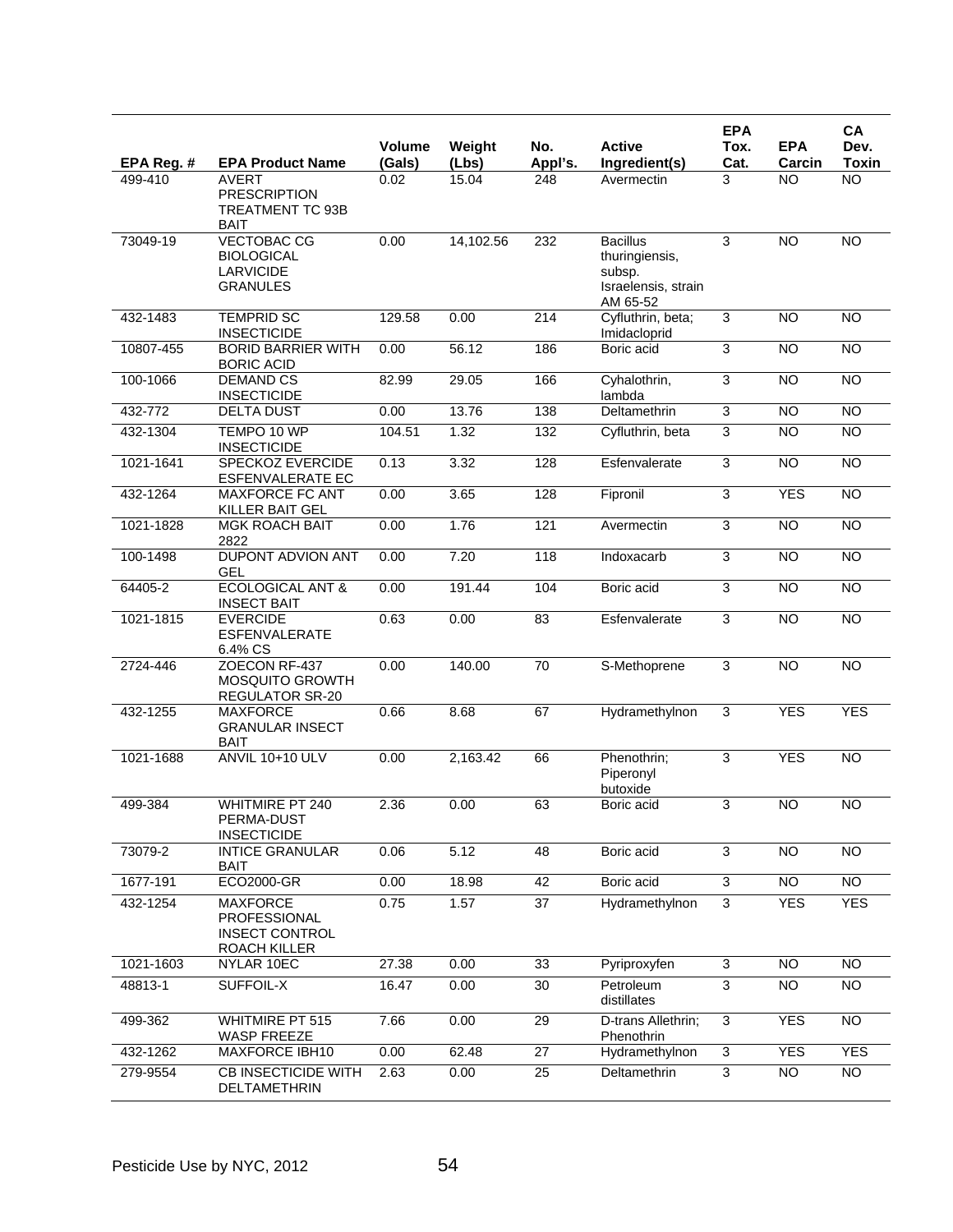|            |                                                                                    |                  |                 |                 |                                                                                        | <b>EPA</b>     |                      | CA                   |
|------------|------------------------------------------------------------------------------------|------------------|-----------------|-----------------|----------------------------------------------------------------------------------------|----------------|----------------------|----------------------|
| EPA Reg. # | <b>EPA Product Name</b>                                                            | Volume<br>(Gals) | Weight<br>(Lbs) | No.<br>Appl's.  | <b>Active</b><br>Ingredient(s)                                                         | Tox.<br>Cat.   | <b>EPA</b><br>Carcin | Dev.<br><b>Toxin</b> |
| 9688-190   | <b>SPECTRACIDE</b><br><b>DESTROYER BRAND</b><br><b>WASP &amp; HORNET</b><br>KILLER | 1.61             | 0.00            | 25              | Cyhalothrin,<br>lambda:<br>Prallethrin                                                 | 3              | <b>NO</b>            | $\overline{NO}$      |
| 100-1486   | <b>DUPONT ADVION</b><br><b>COCKROACH BAIT</b><br><b>ARENA</b>                      | 0.00             | 1.23            | 25              | Indoxacarb                                                                             | 3              | <b>NO</b>            | <b>NO</b>            |
| 100-896    | <b>AVID 0.15 EC</b><br>MITICIDE/INSECTICID<br>Е                                    | 1.30             | 0.00            | 23              | Avermectin                                                                             | $\overline{2}$ | <b>NO</b>            | <b>NO</b>            |
| 432-1256   | <b>MAXFORCE FC ANT</b><br><b>BAIT STATIONS</b>                                     | 0.45             | 0.42            | 18              | Fipronil                                                                               | 3              | <b>YES</b>           | <b>NO</b>            |
| 10163-324  | M-PEDE<br><b>INSECTICIDE/FUNGICI</b><br>DE                                         | 0.96             | 0.00            | 17              | Potassium<br>laurate                                                                   | $\overline{2}$ | <b>NO</b>            | N <sub>O</sub>       |
| 6218-47    | SUMMIT B.T.I.<br><b>BRIQUETS</b>                                                   | 0.03             | 27.89           | $\overline{17}$ | <b>Bacillus</b><br>thuringiensis<br>subspecies<br>Israelensis strain<br><b>BMP 144</b> | 3              | $\overline{NO}$      | NO                   |
| 42750-153  | <b>BENEFIT 60 WP</b>                                                               | 0.00             | 4.19            | 17              | Imidacloprid                                                                           | 3              | <b>NO</b>            | <b>NO</b>            |
| 59639-96   | <b>DISTANCE INSECT</b><br><b>GROWTH</b><br><b>REGULATOR</b>                        | 1.24             | 0.00            | 16              | Pyriproxyfen                                                                           | $\overline{3}$ | $\overline{10}$      | NO                   |
| 8033-106   | TRISTAR 8.5 SL<br><b>INSECTICIDE</b>                                               | 0.87             | 0.00            | 16              | Acetamiprid                                                                            | $\overline{3}$ | NO                   | <b>NO</b>            |
| 100-1501   | <b>DUPONT ARILON</b><br><b>INSECTICIDE</b>                                         | 17.50            | 0.00            | 15              | Indoxacarb                                                                             | 3              | <b>NO</b>            | <b>NO</b>            |
| 100-1088   | <b>SCIMITAR GC</b><br><b>INSECTICIDE</b>                                           | 3.43             | 0.00            | 15              | Cyhalothrin,<br>lambda                                                                 | 3              | <b>NO</b>            | <b>NO</b>            |
| 70051-2    | TRIACT 70                                                                          | 3.13             | 0.00            | 15              | Neem oil                                                                               | 3              | <b>NO</b>            | $\overline{NO}$      |
| 400-508    | <b>FLORAMITE SC</b>                                                                | 0.13             | 0.00            | 15              | <b>Bifenazate</b>                                                                      | 3              | <b>NO</b>            | <b>NO</b>            |
| 432-1402   | DECATHLON 20 WP<br><b>GREENHOUSE AND</b><br><b>NURSERY</b><br><b>INSECTICIDE</b>   | 0.00             | 1.10            | 14              | Cyfluthrin                                                                             | 3              | <b>NO</b>            | $\overline{NO}$      |
| 279-3385   | DRAX ANT KILL GEL                                                                  | 0.47             | 0.69            | 13              | Boric acid                                                                             | 3              | <b>NO</b>            | <b>NO</b>            |
| 432-1369   | <b>MAJESTY</b>                                                                     | 0.03             | 0.00            | 13              | Imidacloprid                                                                           | 3              | <b>NO</b>            | <b>NO</b>            |
| 53871-3    | STIMUKIL FLY BAIT                                                                  | 0.00             | 45.13           | 13              | (Z)-9-Tricosene;<br>Methomyl                                                           | 3              | <b>NO</b>            | <b>NO</b>            |
| 100-1489   | <b>DUPONT ACELEPRYN</b><br><b>INSECTICIDE</b>                                      | 3.84             | 0.00            | 12              | <b>DPX-E2Y45</b>                                                                       | $\overline{0}$ | NO                   | <b>NO</b>            |
| 74779-9    | <b>RTSA</b><br><b>HORTICULTURAL OIL</b>                                            | 3.03             | 0.00            | $\overline{11}$ | Mineral oil                                                                            | $\overline{3}$ | <b>NO</b>            | <b>NO</b>            |
| 2724-476   | <b>ENSTAR II INSECT</b><br><b>GROWTH</b><br><b>REGULATOR (ENSTAR</b><br>5E)        | 0.37             | 0.00            | $\overline{11}$ | (S)-Kinoprene                                                                          | $\overline{2}$ | $\overline{N}$       | <b>NO</b>            |
| 432-1471   | <b>KONTOS</b>                                                                      | 0.34             | 0.00            | 11              | Spirotetramat                                                                          | $\overline{3}$ | $\overline{NO}$      | $\overline{NO}$      |
| 241-313    | SIEGE PBS GEL<br><b>INSECTICIDE</b>                                                | 0.00             | 3.44            | $\overline{11}$ | Hydramethylnon                                                                         | $\mathbf{3}$   | <b>YES</b>           | <b>YES</b>           |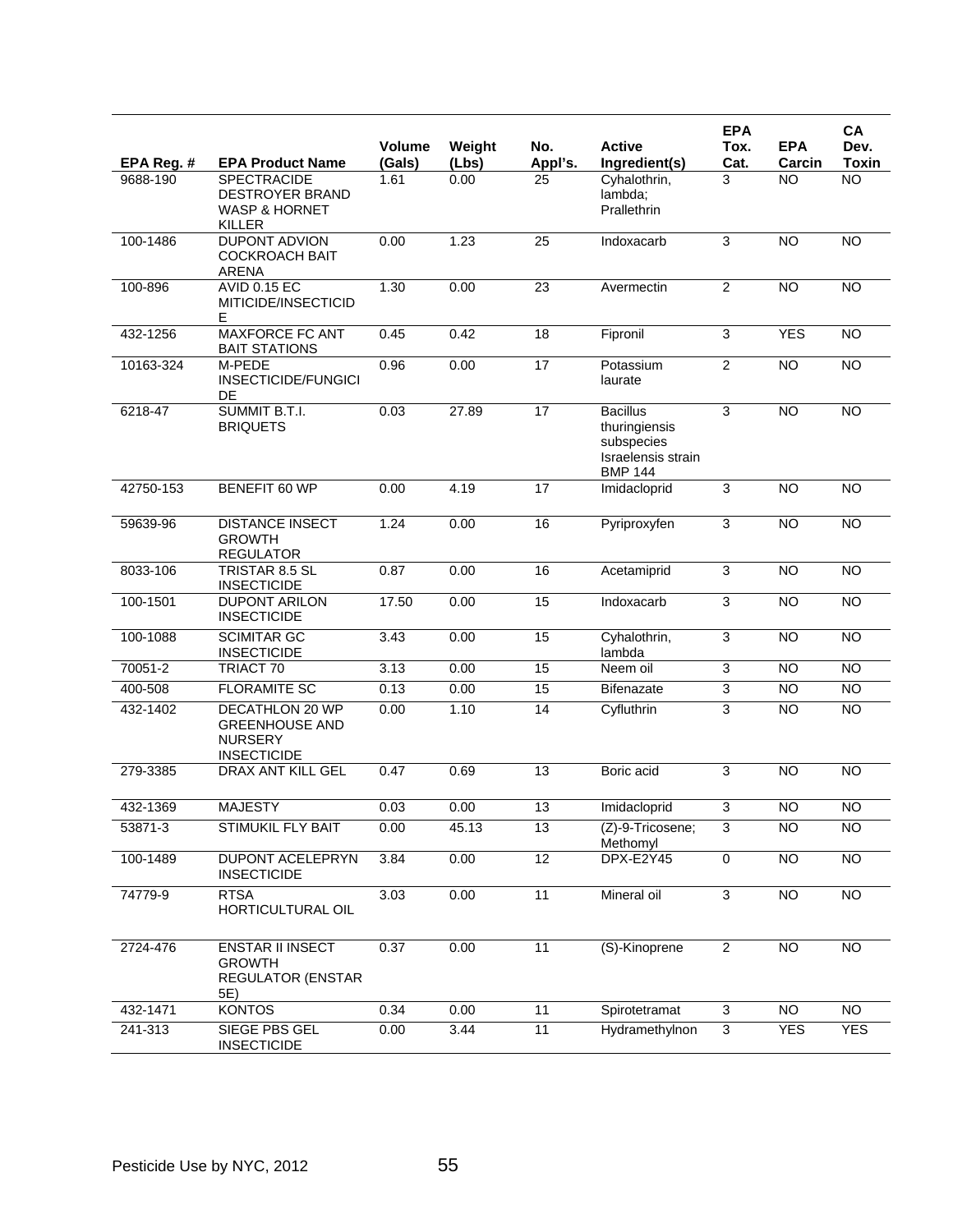|                         |                                                                               | Volume         | Weight        | No.             | <b>Active</b>                                                                                                       | <b>EPA</b><br>Tox.        | <b>EPA</b>           | CA<br>Dev.                |
|-------------------------|-------------------------------------------------------------------------------|----------------|---------------|-----------------|---------------------------------------------------------------------------------------------------------------------|---------------------------|----------------------|---------------------------|
| EPA Reg. #<br>1021-2569 | <b>EPA Product Name</b><br><b>MULTICIDE SPRAY</b><br>29511                    | (Gals)<br>1.46 | (Lbs)<br>0.00 | Appl's.<br>10   | Ingredient(s)<br>Imidacloprid;<br>Phenothrin; N-<br>octyl<br>bicycloheptene<br>dicarboximide                        | Cat.<br>3                 | Carcin<br><b>YES</b> | <b>Toxin</b><br><b>NO</b> |
| 62719-291               | <b>CONSERVE SC TURF</b><br>AND ORNAMENTAL                                     | 0.19           | 0.00          | 10              | Spinosad                                                                                                            | 3                         | <b>NO</b>            | <b>NO</b>                 |
| 86330-11                | SUNSPRAY 6E PLUS                                                              | 3.20           | 0.00          | $\overline{9}$  | Mineral oil                                                                                                         | $\ensuremath{\mathsf{3}}$ | <b>NO</b>            | <b>NO</b>                 |
| 432-1318                | <b>MERIT 75 WSP</b>                                                           | 0.00           | 58.70         | $\overline{9}$  | Imidacloprid                                                                                                        | $\overline{3}$            | <b>NO</b>            | <b>NO</b>                 |
| $4 - 80$                | <b>BONIDE</b><br><b>HORTICULTURAL AND</b><br>DORMANT SPRAY OIL                | 1.73           | 0.00          | 8               | Mineral oil                                                                                                         | 3                         | <b>NO</b>            | <b>NO</b>                 |
| 66222-40                | <b>PEDESTAL</b>                                                               | 0.14           | 0.00          | $\overline{8}$  | Novaluron                                                                                                           | 3                         | <b>NO</b>            | <b>NO</b>                 |
| 70051-27                | <b>AZANTIN XL</b><br><b>BIOLOGICAL</b><br><b>INSECTICIDE</b>                  | 0.08           | 0.00          | 7               | Azadirachtin                                                                                                        | 3                         | <b>NO</b>            | <b>NO</b>                 |
| 66222-199               | QUALI-PRO<br><b>IMIDACLOPRID 75</b><br><b>WSB</b>                             | 0.00           | 27.15         | $\overline{7}$  | Imidacloprid                                                                                                        | 3                         | <b>NO</b>            | <b>NO</b>                 |
| 73049-10                | <b>VECTOBAC G</b><br><b>BIOLOGICAL</b><br><b>LARVICIDE</b><br><b>GRANULES</b> | 0.00           | 21.00         | $\overline{7}$  | <b>Bacillus</b><br>thuringiensis,<br>subsp.<br>Israelensis, strain<br>AM 65-52                                      | 3                         | $\overline{NO}$      | NO                        |
| 73049-39                | DIPEL DF DRY<br><b>FLOWABLE</b><br><b>BIOLOGICAL</b><br><b>INSECTICIDE</b>    | 0.00           | 1.25          | $\overline{7}$  | <b>Bacillus</b><br>thuringiensis,<br>subsp. Kurstaki,<br>strain ABTS-351,<br>fermentation<br>solids and<br>solubles | 3                         | <b>NO</b>            | NO                        |
| 279-3287                | FLONICAMID 50SG<br><b>INSECTICIDE</b>                                         | 0.00           | 0.39          | $\overline{7}$  | Flonicamid                                                                                                          | $\overline{3}$            | <b>NO</b>            | <b>NO</b>                 |
| 67760-99                | PROAXIS EX                                                                    | 2.38           | 15.00         | $6\overline{6}$ | Cyhalothrin,<br>gamma                                                                                               | 3                         | <b>NO</b>            | <b>NO</b>                 |
| 432-1464                | DYLOX 420 SL TURF<br>AND ORNAMENTAL<br><b>INSECTICIDE</b>                     | 40.50          | 300.00        | $\overline{5}$  | Trichlorfon                                                                                                         | 3                         | <b>YES</b>           | <b>NO</b>                 |
| 228-624                 | <b>NUFARM</b><br><b>CHLORPYRIFOS SPC</b><br>4 INSECTICIDE                     | 10.00          | 0.00          | 5               | Chlorpyrifos                                                                                                        | $\overline{2}$            | <b>NO</b>            | <b>NO</b>                 |
| 8033-96                 | TRANSPORT (R) GHP<br><b>INSECTICIDE</b>                                       | 2.25           | 0.00          | 5               | Acetamiprid;<br>Bifenthrin                                                                                          | 3                         | <b>YES</b>           | <b>NO</b>                 |
| 279-3155                | <b>TALSTAR NURSERY</b><br><b>FLOWABLE</b><br>INSECTICIDE/MITICID<br>Е         | 1.38           | 0.00          | $\overline{5}$  | <b>Bifenthrin</b>                                                                                                   | $\overline{3}$            | <b>YES</b>           | <b>NO</b>                 |
| 1021-1771               | PYGANIC CROP<br>PROTECTION EC 1.4 II                                          | 0.35           | 0.00          | 5               | Pyrethrins                                                                                                          | 3                         | <b>YES</b>           | <b>NO</b>                 |
| 432-836                 | <b>DELTAGARD G</b><br><b>INSECTICIDE</b><br><b>GRANULE</b>                    | 0.00           | 12.00         | $\overline{5}$  | Deltamethrin                                                                                                        | $\overline{3}$            | <b>NO</b>            | <b>NO</b>                 |
| 228-588                 | MALLET 75 WP                                                                  | 0.00           | 8.90          | 5               | Imidacloprid                                                                                                        | $\mathbf{3}$              | <b>NO</b>            | NO                        |
| 655-802                 | <b>PRENTOX LARVA-LUR</b><br><b>CONTAINS</b><br><b>PROPOXUR</b>                | 0.00           | 3.75          | $\overline{5}$  | Propoxur                                                                                                            | $\overline{3}$            | <b>YES</b>           | <b>NO</b>                 |
| 149-8                   | TERRO ANT KILLER II                                                           | 0.00           | 1.38          | 5               | Borax                                                                                                               | 3                         | <b>NO</b>            | <b>NO</b>                 |
| 19713-123               | DAMOIL DORMANT &<br>SUMMER SPRAY OIL                                          | 17.00          | 0.00          | 4               | Kerosene                                                                                                            | $\overline{3}$            | $\overline{10}$      | $\overline{NO}$           |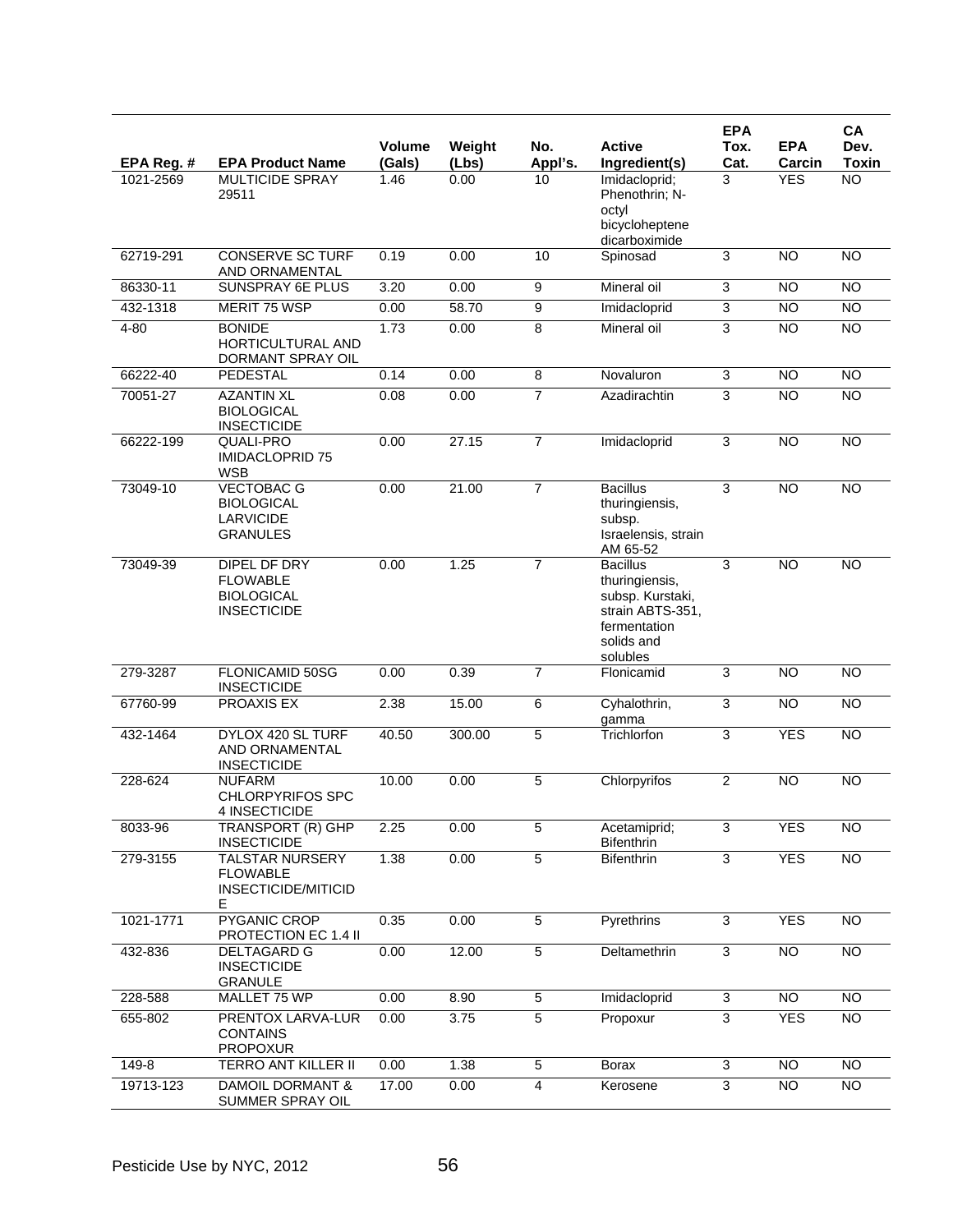|             |                                                                                                                   |                         |                 |                           |                                                            | <b>EPA</b>                |                      | CA                   |
|-------------|-------------------------------------------------------------------------------------------------------------------|-------------------------|-----------------|---------------------------|------------------------------------------------------------|---------------------------|----------------------|----------------------|
| EPA Reg. #  | <b>EPA Product Name</b>                                                                                           | <b>Volume</b><br>(Gals) | Weight<br>(Lbs) | No.<br>Appl's.            | <b>Active</b><br>Ingredient(s)                             | Tox.<br>Cat.              | <b>EPA</b><br>Carcin | Dev.<br><b>Toxin</b> |
| 432-1312    | <b>MERIT 2F</b>                                                                                                   | 3.50                    | 0.00            | 4                         | Imidacloprid                                               | 3                         | <b>NO</b>            | <b>NO</b>            |
|             | <b>INSECTICIDE</b>                                                                                                |                         |                 |                           |                                                            |                           |                      |                      |
| 432-1318    | <b>LESCO SYSTEMIC</b><br><b>INSECTICIDE</b><br><b>CONTAINS MERIT IN</b><br><b>WATER SOLUBLE</b><br><b>PACKETS</b> | 0.00                    | 14.20           | $\overline{4}$            | Imidacloprid                                               | 3                         | <b>NO</b>            | <b>NO</b>            |
| 100-1487    | <b>PROVAUNT</b>                                                                                                   | 0.00                    | 12.50           | 4                         | Indoxacarb                                                 | 3                         | N <sub>O</sub>       | <b>NO</b>            |
| 70506-24    | <b>UP-STAR GOLD</b><br><b>INSECTICIDE</b>                                                                         | 10.48                   | 0.00            | $\overline{3}$            | <b>Bifenthrin</b>                                          | 3                         | <b>YES</b>           | <b>NO</b>            |
| 5905-368    | <b>OMNI SUPREME</b><br><b>SPRAY</b>                                                                               | 8.50                    | 0.00            | 3                         | Mineral oil                                                | 3                         | <b>NO</b>            | <b>NO</b>            |
| 432-1331    | PREMISE 2<br><b>INSECTICIDE</b>                                                                                   | 5.00                    | 0.00            | $\overline{3}$            | Imidacloprid                                               | 3                         | <b>NO</b>            | <b>NO</b>            |
| 2724-786    | RF2050 SPRAY                                                                                                      | 0.22                    | 0.00            | 3                         | Tetramethrin;<br>Ethofenprox;<br>Piperonyl<br>butoxide     | 3                         | <b>YES</b>           | <b>NO</b>            |
| 1021-1773   | <b>ZPRO ZYY IMPACT</b><br>RESIDUAL AEROSOL                                                                        | 0.14                    | 0.00            | 3                         | Esfenvalerate                                              | 3                         | <b>NO</b>            | <b>NO</b>            |
| 499-370     | <b>JOHNSON WAX</b><br>PROFESSIONAL<br><b>BRAND GRANULAR</b><br>ANT BAIT                                           | 0.03                    | 0.00            | 3                         | Avermectin                                                 | 3                         | <b>NO</b>            | <b>NO</b>            |
| 100-1260    | OPTIGARD ANT GEL<br><b>BAIT</b>                                                                                   | 0.02                    | 0.00            | $\overline{3}$            | Thiamethoxam                                               | 3                         | <b>YES</b>           | <b>NO</b>            |
| 499-444     | <b>WHITMIRE MICRO-</b><br><b>GEN TC 164</b>                                                                       | 0.00                    | 0.00            | $\overline{3}$            | Pyrethrins;<br>Piperonyl<br>butoxide                       | 3                         | <b>YES</b>           | <b>NO</b>            |
| 432-1252    | <b>MAXFORCE</b><br>PROFESSIONAL<br><b>INSECT CONTROL</b><br>ANT KILLER BA                                         | 0.00                    | 0.15            | 3                         | Hydramethylnon                                             | 3                         | <b>YES</b>           | <b>YES</b>           |
| 499-496     | <b>TC 234</b>                                                                                                     | 0.00                    | 0.04            | $\ensuremath{\mathsf{3}}$ | Avermectin                                                 | $\ensuremath{\mathsf{3}}$ | <b>NO</b>            | <b>NO</b>            |
| 5481-520    | WISDOM (R) TC<br><b>FLOWABLE</b>                                                                                  | 185.00                  | 0.00            | $\overline{2}$            | <b>Bifenthrin</b>                                          | 3                         | <b>YES</b>           | <b>NO</b>            |
| 42750-115   | XYTECT <sub>2F</sub><br><b>INSECTICIDE</b>                                                                        | 1.78                    | 0.00            | $\overline{2}$            | Imidacloprid                                               | 3                         | <b>NO</b>            | <b>NO</b>            |
| 279-3401    | <b>LESCO WASP &amp;</b><br><b>HORNET PLUS</b>                                                                     | 1.72                    | 0.00            | $\overline{2}$            | Tetramethrin;<br>Permethrin:<br>Piperonyl<br>butoxide      | 3                         | <b>YES</b>           | <b>NO</b>            |
| 432-1452    | TEMPO ULTRA GC<br><b>INSECTICIDE</b>                                                                              | 1.67                    | 0.00            | $\overline{2}$            | Cyfluthrin, beta                                           | 3                         | <b>NO</b>            | <b>NO</b>            |
| 499-531     | <b>TC 267</b>                                                                                                     | 0.12                    | 0.00            | $\overline{2}$            | Dinotefuran                                                | $\overline{3}$            | N <sub>O</sub>       | N <sub>O</sub>       |
| $499 - 515$ | <b>TC 273</b>                                                                                                     | 0.05                    | 0.00            | $\overline{2}$            | Boric acid                                                 | $\overline{3}$            | $\overline{NO}$      | $\overline{10}$      |
| 279-3393    | CB-80-1 FOR INSECT<br>CONTROL                                                                                     | 0.05                    | 0.00            | $\overline{2}$            | Pyrethrins;<br>Piperonyl<br>butoxide                       | $\overline{3}$            | <b>YES</b>           | $\overline{NO}$      |
| 1021-1767   | <b>MULTICIDE LICE &amp;</b><br><b>DUST MITE SPRAY</b><br>27911                                                    | 0.03                    | 2.00            | $\overline{2}$            | Phenothrin; N-<br>octyl<br>bicycloheptene<br>dicarboximide | $\overline{3}$            | <b>YES</b>           | $\overline{NO}$      |
| 62719-314   | MONTEREY GARDEN<br><b>INSECT SPRAY</b>                                                                            | 0.00                    | 0.00            | $\overline{2}$            | Spinosad                                                   | $\mathfrak{S}$            | <b>NO</b>            | <b>NO</b>            |
| 538-306     | <b>GRUBEX III</b>                                                                                                 | 0.00                    | 846.70          | $\overline{2}$            | DPX-E2Y45                                                  | $\overline{0}$            | $\overline{NO}$      | NO                   |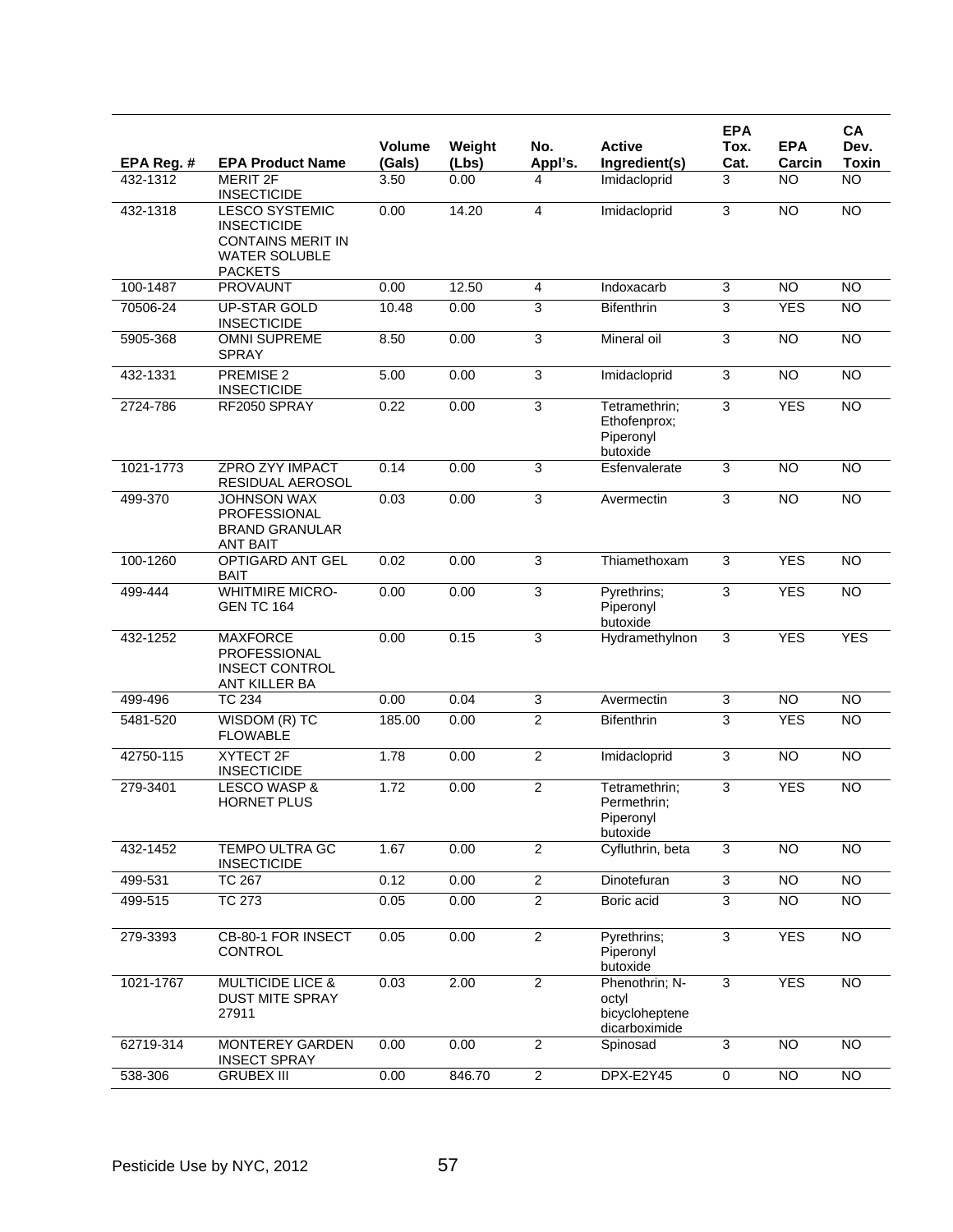|            |                                                                                                     |                  |                 |                |                                                                                  | <b>EPA</b>     |                      | CA                   |
|------------|-----------------------------------------------------------------------------------------------------|------------------|-----------------|----------------|----------------------------------------------------------------------------------|----------------|----------------------|----------------------|
| EPA Reg. # | <b>EPA Product Name</b>                                                                             | Volume<br>(Gals) | Weight<br>(Lbs) | No.<br>Appl's. | <b>Active</b><br>Ingredient(s)                                                   | Tox.<br>Cat.   | <b>EPA</b><br>Carcin | Dev.<br><b>Toxin</b> |
| 9198-167   | ANDERSONS GOLF<br><b>PRODUCTS</b><br><b>INSECTICIDE III</b>                                         | 0.00             | 300.00          | 2              | Chlorpyrifos                                                                     | 3              | <b>NO</b>            | <b>NO</b>            |
| 62719-608  | Recruit HD                                                                                          | 0.00             | 24.47           | $\overline{2}$ | Noviflumuron                                                                     | $\mathbf 0$    | <b>NO</b>            | NO                   |
| 432-1457   | <b>MERIT FXT TABLET</b><br><b>INSECTICIDE</b>                                                       | 0.00             | 1.39            | $\overline{c}$ | Imidacloprid                                                                     | 3              | <b>NO</b>            | <b>NO</b>            |
| 81880-5    | <b>SANMITE</b><br>MITICIDE/INSECTICID<br>Е                                                          | 0.00             | 0.44            | $\overline{2}$ | Pyridaben                                                                        | $\overline{c}$ | N <sub>O</sub>       | $\overline{NO}$      |
| 432-992    | DRIONE INSECTICIDE                                                                                  | 0.00             | 0.38            | $\overline{2}$ | Pyrethrins;<br>Piperonyl<br>butoxide; Silica<br>qel                              | 3              | <b>YES</b>           | $\overline{NO}$      |
| 47000-73   | <b>SSI-50 INSECTICIDE</b>                                                                           | 0.00             | 0.32            | $\overline{2}$ | Pyrethrins;<br>Piperonyl<br>butoxide; N-octyl<br>bicycloheptene<br>dicarboximide | 3              | <b>YES</b>           | $\overline{NO}$      |
| 100-1481   | DUPONT ADVION FIRE<br><b>ANT BAIT</b>                                                               | 0.00             | 0.10            | $\overline{2}$ | Indoxacarb                                                                       | 3              | N <sub>O</sub>       | $\overline{NO}$      |
| 9444-131   | <b>VICTOR LIQUID ANT</b><br>KILLING SYSTEM                                                          | 0.00             | 0.03            | $\overline{2}$ | Boric acid                                                                       | 3              | <b>NO</b>            | $\overline{NO}$      |
| 4-408      | <b>BONIDE EIGHT</b><br><b>INSECT CONTROL</b><br>CONCENTRATE                                         | 4.00             | 0.00            | 1              | Permethrin                                                                       | 3              | <b>YES</b>           | $\overline{NO}$      |
| 9688-255   | SPECTRACIDE<br><b>COMMERCIAL WASP</b><br>& HORNET KILLER 3                                          | 3.00             | 0.00            | $\mathbf{1}$   | Deltamethrin; S-<br><b>Bioallethrin</b>                                          | 3              | <b>YES</b>           | $\overline{NO}$      |
| 66222-192  | <b>QUALI-PRO</b><br><b>BIFENTHRIN GOLF &amp;</b><br>NURSERY 7 9F                                    | 3.00             | 0.00            | $\mathbf{1}$   | <b>Bifenthrin</b>                                                                | 3              | <b>YES</b>           | <b>NO</b>            |
| 432-1227   | <b>SEVIN SL CARBARYL</b><br><b>INSECTICIDE</b>                                                      | 2.50             | 0.00            | $\mathbf{1}$   | Carbaryl                                                                         | 3              | <b>YES</b>           | <b>NO</b>            |
| 42750-115  | <b>IMIDIPRO SYSTEMIC</b><br><b>INSECTICIDE</b>                                                      | 1.25             | 0.00            | 1              | Imidacloprid                                                                     | 3              | <b>NO</b>            | $\overline{NO}$      |
| 53883-229  | QUALI-PRO<br><b>IMIDACLOPRID 2F</b><br><b>TURF &amp; ORNAMENTAL</b><br><b>INSECTICIDE</b>           | 1.25             | 0.00            | 1              | Imidacloprid                                                                     | $\overline{3}$ | $\overline{NO}$      | $\overline{NO}$      |
| 66222-19   | QUALI-PRO<br>CHLOPYRIFOS 4E                                                                         | 1.00             | 0.00            | 1              | Chlorpyrifos                                                                     | $\overline{2}$ | $\overline{NO}$      | $\overline{NO}$      |
| 1677-43    | STER-BAC                                                                                            | 1.00             | 0.00            | 1              | Alkyl (60%C14,<br>25%C12,<br>15%C16)<br>dimethylbenzyl<br>ammonium<br>chloride   | 1              | <b>NO</b>            | <b>NO</b>            |
| 73049-38   | VECTOBAC 12AS<br><b>BIOLOGICAL</b><br><b>LARVICIDE</b>                                              | 0.44             | 0.00            | 1              | <b>Bacillus</b><br>thuringiensis,<br>subsp.<br>Israelensis, strain<br>AM 65-52   | 3              | <b>NO</b>            | <b>NO</b>            |
| 70051-6    | SAFER BRAND<br>JAPANESE BEETLE<br><b>REPELLENT FOR</b><br><b>ROSES &amp; FLOWERS</b><br>CONCENTRATE | 0.07             | 0.00            |                | Azadirachtin                                                                     | 3              | <b>NO</b>            | <b>NO</b>            |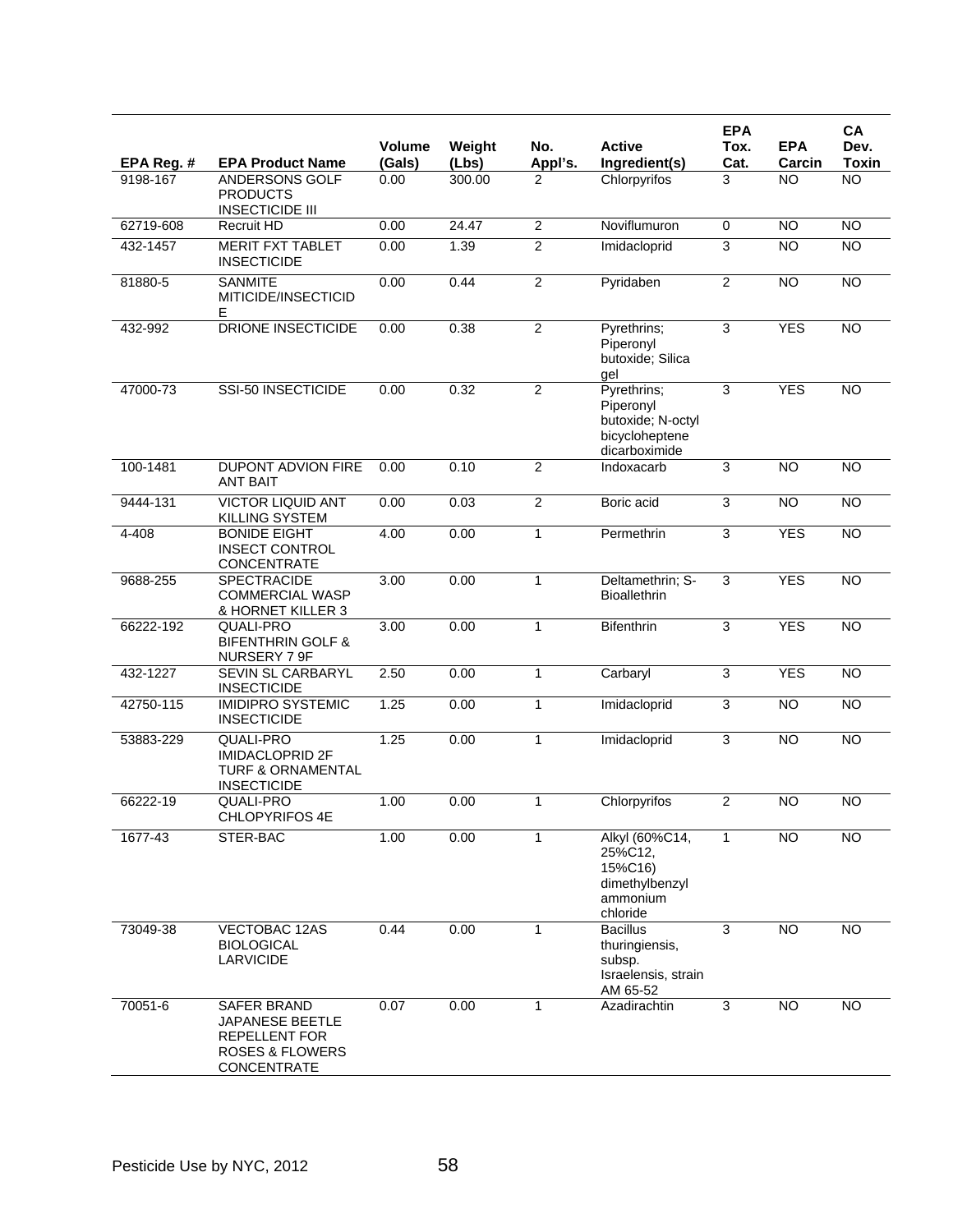|            |                                                                                                                    | Volume | Weight | No.          | <b>Active</b>                                                                    | <b>EPA</b><br>Tox. | <b>EPA</b>     | CA<br>Dev.      |
|------------|--------------------------------------------------------------------------------------------------------------------|--------|--------|--------------|----------------------------------------------------------------------------------|--------------------|----------------|-----------------|
| EPA Reg. # | <b>EPA Product Name</b>                                                                                            | (Gals) | (Lbs)  | Appl's.      | Ingredient(s)                                                                    | Cat.               | Carcin         | <b>Toxin</b>    |
| 73049-56   | <b>VECTOBAC WDG</b><br><b>BIOLOGICAL</b><br><b>LARVICIDE</b>                                                       | 0.07   | 0.00   |              | <b>Bacillus</b><br>thuringiensis,<br>subsp.<br>Israelensis, strain<br>AM 65-52   | 3                  | <b>NO</b>      | $\overline{NO}$ |
| 499-452    | <b>ULD BP-100</b><br><b>INSECTICIDE</b>                                                                            | 0.06   | 0.00   |              | Pyrethrins;<br>Piperonyl<br>butoxide; N-octyl<br>bicycloheptene<br>dicarboximide | 3                  | <b>YES</b>     | <b>NO</b>       |
| 66222-210  | QUALI-PRO<br>ABAMECTIN 0.15 EC                                                                                     | 0.02   | 0.00   | 1            | Avermectin                                                                       | $\overline{2}$     | <b>NO</b>      | <b>NO</b>       |
| 73766-1    | <b>ADIOS ANT KILLER</b><br><b>GEL</b>                                                                              | 0.01   | 0.00   | 1            | Disodium<br>octaborate<br>tetrahydrate                                           | 3                  | <b>NO</b>      | <b>NO</b>       |
| 8033-109   | TRANSPORT (R)<br><b>MIKRON INSECTICIDE</b>                                                                         | 0.01   | 0.00   | $\mathbf{1}$ | Acetamiprid;<br><b>Bifenthrin</b>                                                | 3                  | <b>YES</b>     | NO              |
| 655-489    | PRENTOX PYRONYL<br><b>CROP SPRAY</b>                                                                               | 0.01   | 0.00   | 1            | Pyrethrins;<br>Piperonyl<br>butoxide                                             | 3                  | <b>YES</b>     | <b>NO</b>       |
| 499-470    | <b>WHITMIRE MICRO-</b><br><b>GEN TC 198</b>                                                                        | 0.01   | 0.00   | $\mathbf{1}$ | Cyfluthrin                                                                       | 3                  | N <sub>O</sub> | $\overline{NO}$ |
| 432-1329   | <b>MARATHON 1%</b><br><b>GRANULAR</b><br><b>GREENHOUSE AND</b><br><b>NURSERY</b><br><b>INSECTICIDE</b>             | 0.01   | 0.00   | 1            | Imidacloprid                                                                     | $\overline{3}$     | <b>NO</b>      | $\overline{NO}$ |
| 1021-1641  | <b>CONQUER RESIDUAL</b><br><b>INSECTICIDE</b><br><b>CONCENTRATE</b>                                                | 0.00   | 0.00   | 1            | Esfenvalerate                                                                    | 3                  | <b>NO</b>      | <b>NO</b>       |
| 53883-92   | <b>CYPER TC</b><br><b>INSECTICIDE</b>                                                                              | 0.00   | 0.00   | $\mathbf{1}$ | Cypermethrin,<br>beta                                                            | $\overline{2}$     | <b>YES</b>     | <b>NO</b>       |
| 73748-7    | <b>BIFENTHRIN 7.9</b><br><b>TERMITICIDE/INSECTI</b><br><b>CIDE</b>                                                 | 0.00   | 0.00   | $\mathbf{1}$ | <b>Bifenthrin</b>                                                                | 3                  | <b>YES</b>     | <b>NO</b>       |
| 499-470    | <b>JOHNSON WAX</b><br><b>PROFESSIONAL</b><br><b>BRAND RESIDUAL</b><br><b>INSECTICIDE</b><br><b>CRAWLING INSECT</b> | 0.00   | 0.00   | $\mathbf{1}$ | Cyfluthrin                                                                       | 3                  | <b>NO</b>      | <b>NO</b>       |
| 432-1399   | MERIT 2.5 PR                                                                                                       | 0.00   | 300.00 | 1            | Imidacloprid                                                                     | 3                  | <b>NO</b>      | <b>NO</b>       |
| 432-1308   | DYLOX 6.2 GRANULAR<br><b>INSECTICIDE</b>                                                                           | 0.00   | 150.00 | 1            | Trichlorfon                                                                      | 3                  | <b>YES</b>     | <b>NO</b>       |
| 432-1289   | DYLOX 80 TURF AND<br>ORNAMENTAL<br><b>INSECTICIDE</b>                                                              | 0.00   | 10.00  | $\mathbf{1}$ | Trichlorfon                                                                      | $\overline{2}$     | <b>YES</b>     | $\overline{NO}$ |
| 432-1338   | TEMPO 20 WP GOLF<br><b>COURSE INSECTICIDE</b>                                                                      | 0.00   | 1.94   | $\mathbf{1}$ | Cyfluthrin                                                                       | $\overline{3}$     | $\overline{N}$ | <b>NO</b>       |
| 5481-338   | ALCO SMALL NO-<br>PEST STRIP                                                                                       | 0.00   | 0.38   | $\mathbf{1}$ | <b>DDVP</b>                                                                      | $\overline{3}$     | <b>YES</b>     | $\overline{NO}$ |
| 499-370    | PT 370 ASCEND FIRE<br>ANT STOPPER BAIT                                                                             | 0.00   | 0.38   | 1            | Avermectin                                                                       | 3                  | <b>NO</b>      | <b>NO</b>       |
| 67425-14   | ECOPCO ACU<br>CONTACT<br><b>INSECTICIDE</b>                                                                        | 0.00   | 0.19   | $\mathbf{1}$ | Phenylethyl<br>propionate                                                        | $\overline{3}$     | <b>NO</b>      | $\overline{NO}$ |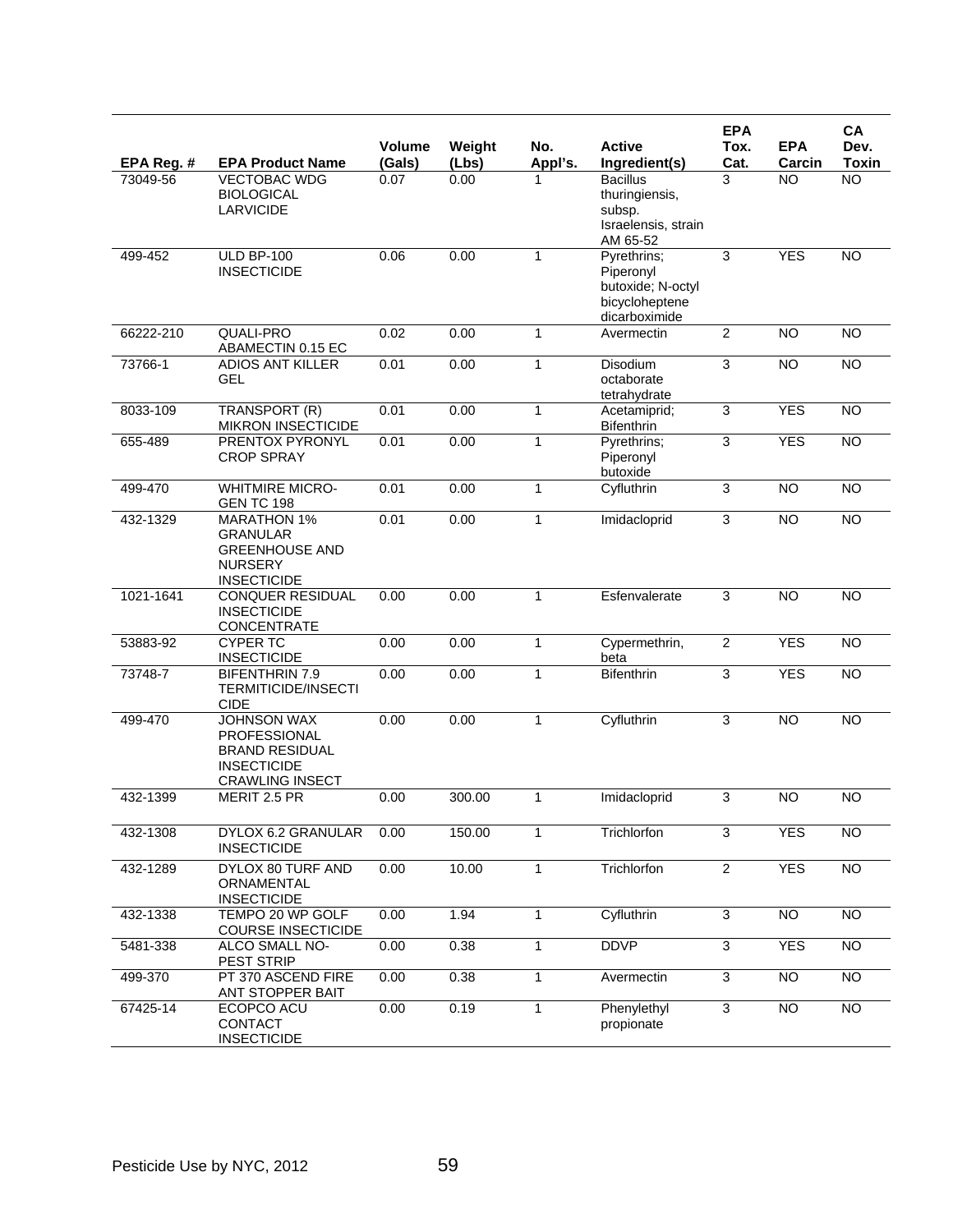|                   |                                                                             |                         |                 |                |                                                                                  | <b>EPA</b>     |                      | CA                   |
|-------------------|-----------------------------------------------------------------------------|-------------------------|-----------------|----------------|----------------------------------------------------------------------------------|----------------|----------------------|----------------------|
| EPA Reg. #        | <b>EPA Product Name</b>                                                     | <b>Volume</b><br>(Gals) | Weight<br>(Lbs) | No.<br>Appl's. | <b>Active</b><br>Ingredient(s)                                                   | Tox.<br>Cat.   | <b>EPA</b><br>Carcin | Dev.<br><b>Toxin</b> |
| 499-290           | WHITMIRE PT 565 WB<br><b>PYRETHRUM INSECT</b><br><b>FOGGER</b>              | 0.00                    | 0.19            |                | Pyrethrins;<br>Piperonyl<br>butoxide; N-octyl<br>bicycloheptene<br>dicarboximide | 3              | <b>YES</b>           | $\overline{NO}$      |
| 64405-2           | <b>LEGS UP! INDOOR</b><br><b>GRANULAR BAIT</b>                              | 0.00                    | 0.19            | 1              | Boric acid                                                                       | 3              | <b>NO</b>            | <b>NO</b>            |
| 499-527           | <b>TC 249</b>                                                               | 0.00                    | 0.13            | $\mathbf{1}$   | Dinotefuran;<br>Diatomaceous<br>earth                                            | 3              | $\overline{NO}$      | $\overline{NO}$      |
| 499-509           | WHITMIRE DE 1606                                                            | 0.00                    | 0.13            | 1              | Diatomaceous<br>earth                                                            | 3              | <b>NO</b>            | <b>NO</b>            |
| 432-1455          | BES 0026 FLY SPOT<br><b>BAIT</b>                                            | 0.00                    | 0.08            | 1              | Imidacloprid; (Z)-<br>9-Tricosene                                                | 3              | <b>NO</b>            | $\overline{NO}$      |
| 100-1485          | DUPONT ADVION ANT<br><b>BAIT ARENA</b>                                      | 0.00                    | 0.07            | 1              | Indoxacarb                                                                       | 3              | $\overline{NO}$      | $\overline{NO}$      |
| 9444-131          | <b>BAYER ADVANCED</b><br>ANT KILLER POWER<br>PEN READYTO-USE<br><b>BAIT</b> | 0.00                    | 0.07            | $\mathbf{1}$   | Boric acid                                                                       | 3              | <b>NO</b>            | <b>NO</b>            |
| 432-1251          | <b>MAXFORCE ROACH</b><br><b>CONTROL SYSTEM</b>                              | 0.00                    | 0.04            | 1              | Hydramethylnon                                                                   | 3              | <b>YES</b>           | <b>YES</b>           |
| 432-1258          | <b>MAXFORCE LARGE</b><br>ROACH BAIT F.03                                    | 0.00                    | 0.02            | 1              | Fipronil                                                                         | 3              | <b>YES</b>           | <b>NO</b>            |
| 73079-1           | <b>INTICE SWEET ANT</b><br>GEL                                              | 0.00                    | 0.00            | $\mathbf{1}$   | Boric acid                                                                       | $\overline{3}$ | $\overline{NO}$      | $\overline{NO}$      |
| 73079-9           | <b>INTICE SMART ANT</b><br><b>GEL</b>                                       | 0.00                    | 0.00            | $\mathbf{1}$   | <b>Borax</b>                                                                     | 3              | $\overline{NO}$      | $\overline{NO}$      |
| <b>Herbicides</b> |                                                                             |                         |                 |                |                                                                                  |                |                      |                      |
| 524-579           | <b>ROUNDUP PROMAX</b>                                                       | 114.23                  | 5.88            | 715            | Glyphosate,<br>potassium salt                                                    | 3              | <b>NO</b>            | <b>NO</b>            |
| 524-475           | <b>ROUNDUP ULTRA</b><br><b>HERBICIDE</b>                                    | 337.95                  | 37.31           | 626            | Glyphosate,<br>isopropylamine<br>salt                                            | 3              | <b>NO</b>            | N <sub>O</sub>       |
| 62719-556         | <b>ACCORD XRT II</b>                                                        | 917.63                  | 0.00            | 565            | Glyphosate,<br>dimethylammoniu<br>m salt                                         | 3              | NO                   | NO                   |
| 62719-527         | <b>GARLON 4 ULTRA</b>                                                       | 469.90                  | 0.00            | 338            | Triclopyr                                                                        | $\overline{2}$ | <b>NO</b>            | <b>NO</b>            |
| 228-397           | RIVERDALE<br>VANQUISH<br><b>HERBICIDE</b>                                   | 79.02                   | 0.00            | 248            | Dicamba,<br>diglycolamine salt                                                   | 3              | <b>NO</b>            | <b>NO</b>            |
| 352-622           | <b>DUPONT OUST EXTRA</b><br><b>HERBICIDE</b>                                | 0.00                    | 38.96           | 243            | Sulfometuron<br>methyl;<br>Metsulfuron-<br>methyl                                | $\mathbf{3}$   | <b>NO</b>            | <b>NO</b>            |
| 62719-176         | PATHFINDER II                                                               | 94.20                   | 0.00            | 159            | Triclopyr,<br>butoxyethyl ester                                                  | $\overline{3}$ | NO                   | <b>NO</b>            |
| 241-341           | PENDULUM 3.3 EC<br><b>HERBICIDE</b>                                         | 835.38                  | 0.00            | 157            | Pendimethalin                                                                    | $\overline{3}$ | <b>YES</b>           | $\overline{NO}$      |
| 62719-324         | <b>GLYPRO</b>                                                               | 61.29                   | 0.00            | 105            | Glyphosate,<br>isopropylamine<br>salt                                            | $\overline{3}$ | <b>NO</b>            | <b>NO</b>            |
| 100-937           | PRIMO MAXX                                                                  | 78.00                   | 0.00            | 68             | Trinexapac-ethyl                                                                 | $\overline{3}$ | $\overline{NO}$      | $\overline{NO}$      |
| 62719-40          | <b>GARLON 4</b>                                                             | 17.79                   | 0.00            | 64             | Triclopyr,<br>butoxyethyl ester                                                  | 3              | <b>NO</b>            | <b>NO</b>            |
| 241-391           | PENDULUM 3.3<br><b>HERBICIDE</b>                                            | 5.25                    | 0.00            | 64             | Pendimethalin                                                                    | 3              | <b>YES</b>           | $\overline{NO}$      |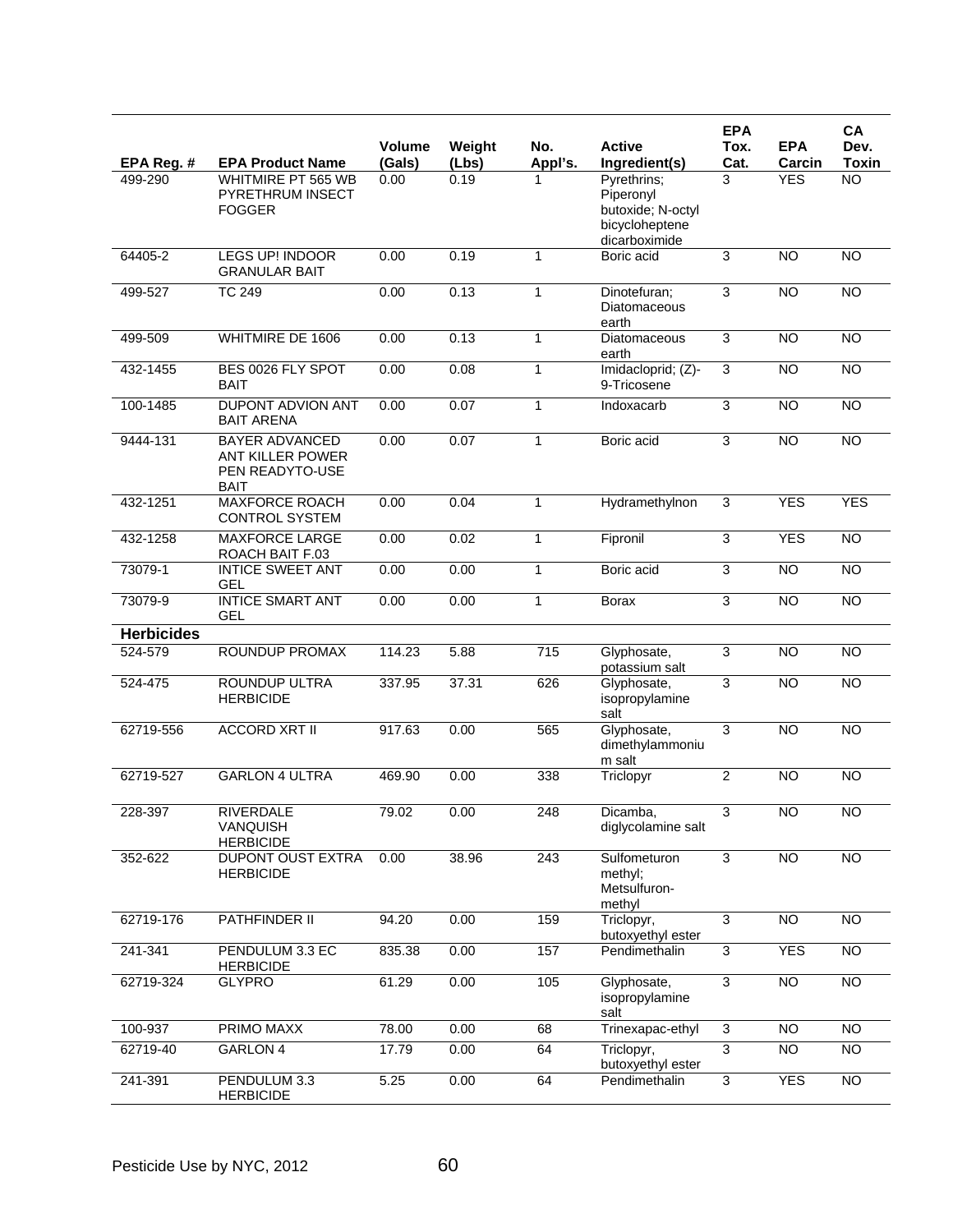|            |                                                                                        |                  |                 |                | <b>Active</b>                                                                                          | <b>EPA</b>     |                      | CA<br>Dev.      |
|------------|----------------------------------------------------------------------------------------|------------------|-----------------|----------------|--------------------------------------------------------------------------------------------------------|----------------|----------------------|-----------------|
| EPA Reg. # | <b>EPA Product Name</b>                                                                | Volume<br>(Gals) | Weight<br>(Lbs) | No.<br>Appl's. | Ingredient(s)                                                                                          | Tox.<br>Cat.   | <b>EPA</b><br>Carcin | <b>Toxin</b>    |
| 72112-4    | <b>GLYPHOSATE PRO</b><br>4TM                                                           | 4.76             | 0.00            | 41             | Glyphosate,<br>isopropylamine<br>salt                                                                  | 3              | <b>NO</b>            | <b>NO</b>       |
| 432-950    | <b>ACCLAIM EXTRA</b><br><b>HERBICIDE</b>                                               | 2.62             | 1.25            | 29             | Fenoxaprop-P (+)                                                                                       | 3              | <b>NO</b>            | <b>NO</b>       |
| 71995-25   | <b>ROUNDUP WEED &amp;</b><br><b>GRASS KILLER</b><br><b>SUPER</b><br><b>CONCENTRATE</b> | 16.18            | 0.00            | 26             | Glyphosate,<br>isopropylamine<br>salt                                                                  | 3              | <b>NO</b>            | $\overline{NO}$ |
| 62719-542  | <b>DIMENSION 2EW</b>                                                                   | 48.04            | 0.00            | 23             | Dithiopyr                                                                                              | $\overline{2}$ | <b>NO</b>            | NO              |
| 524-517    | <b>ACCORD XL</b><br><b>HERBICIDE</b>                                                   | 8.09             | 0.00            | 20             | Glyphosate,<br>isopropylamine<br>salt                                                                  | 3              | <b>NO</b>            | <b>NO</b>       |
| 81927-9    | <b>GLYPHOSATE 4 PLUS</b>                                                               | 98.88            | 0.00            | 18             | Glyphosate,<br>isopropylamine<br>salt                                                                  | 3              | <b>NO</b>            | <b>NO</b>       |
| 228-366    | <b>RAZOR HERBICIDE</b>                                                                 | 4.29             | 0.00            | 16             | Glyphosate,<br>isopropylamine<br>salt                                                                  | $\overline{3}$ | NO                   | $\overline{NO}$ |
| 241-341    | LESCO PRE-M 3.3EC                                                                      | 5.44             | 0.00            | 15             | Pendimethalin                                                                                          | 3              | <b>YES</b>           | <b>NO</b>       |
| 62719-258  | <b>TURFLON ESTER</b>                                                                   | 3.57             | 0.00            | 14             | Triclopyr,<br>butoxyethyl ester                                                                        | 3              | <b>NO</b>            | <b>NO</b>       |
| 62719-305  | LONTREL TURF AND<br>ORNAMENTAL                                                         | 2.39             | 0.00            | 14             | Clopyralid                                                                                             | 3              | N <sub>O</sub>       | $\overline{NO}$ |
| 51036-289  | <b>STERLING</b>                                                                        | 11.08            | 0.00            | 11             | Dicamba,<br>dimethylamine<br>salt                                                                      | $\overline{2}$ | N <sub>O</sub>       | $\overline{NO}$ |
| 66222-212  | <b>QUALI-PRO T-NEX 1</b><br>AQ                                                         | 23.63            | 0.00            | 9              | Trinexapac-ethyl                                                                                       | 3              | <b>NO</b>            | <b>NO</b>       |
| 524-454    | ROUNDUP ORIGINAL<br><b>II HERBICIDE</b>                                                | 2.54             | 0.00            | 8              | Glyphosate,<br>isopropylamine<br>salt                                                                  | $\overline{2}$ | <b>NO</b>            | <b>NO</b>       |
| 10404-82   | LESCO PRE-M 1.31%<br>PLUS FERTILIZER                                                   | 2.50             | 0.00            | $\overline{7}$ | Pendimethalin                                                                                          | 3              | <b>YES</b>           | <b>NO</b>       |
| 100-1267   | <b>TENACITY</b>                                                                        | 0.40             | 0.00            | $\overline{7}$ | Mesotrione                                                                                             | $\overline{3}$ | <b>NO</b>            | <b>NO</b>       |
| 66222-213  | QUALI-PRO<br>DITHIOPYR 40 WSB                                                          | 0.00             | 51.25           | $\overline{7}$ | Dithiopyr                                                                                              | 3              | N <sub>O</sub>       | $\overline{NO}$ |
| 432-1230   | PROXY GROWTH<br><b>REGULATOR</b>                                                       | 28.10            | 0.00            | 6              | Ethephon                                                                                               | 1              | <b>NO</b>            | <b>NO</b>       |
| 66330-276  | DICAMBA DMA 4# AG                                                                      | 3.45             | 0.00            | 6              | Dicamba,<br>dimethylamine<br>salt                                                                      | $\overline{2}$ | N <sub>O</sub>       | $\overline{NO}$ |
| 524-343    | ROUNDUP CUSTOM<br><b>HERBICIDE</b>                                                     | 2.25             | 0.00            | 6              | Glyphosate,<br>isopropylamine<br>salt                                                                  | 3              | <b>NO</b>            | <b>NO</b>       |
| 54705-8    | <b>FLOREL BRAND</b><br><b>GROWTH</b><br><b>REGULATOR</b>                               | 0.02             | 0.00            | 6              | Ethephon                                                                                               | 3              | <b>NO</b>            | <b>NO</b>       |
| 241-360    | PRE-M 3.3 EC TURF<br><b>HERBICIDE</b>                                                  | 7.34             | 0.00            | 5              | Pendimethalin                                                                                          | 3              | <b>YES</b>           | <b>NO</b>       |
| 10404-44   | <b>LESCO THREE-WAY</b><br><b>BENTGRASS</b><br><b>SELECTIVE</b><br><b>HERBICIDE</b>     | 5.81             | 0.00            | $\overline{4}$ | $2,4-D,$<br>dimethylamine<br>salt; Dicamba,<br>dimethylamine<br>salt; MCPP-P,<br>dimethylamine<br>salt | $\overline{3}$ | $\overline{NO}$      | NO              |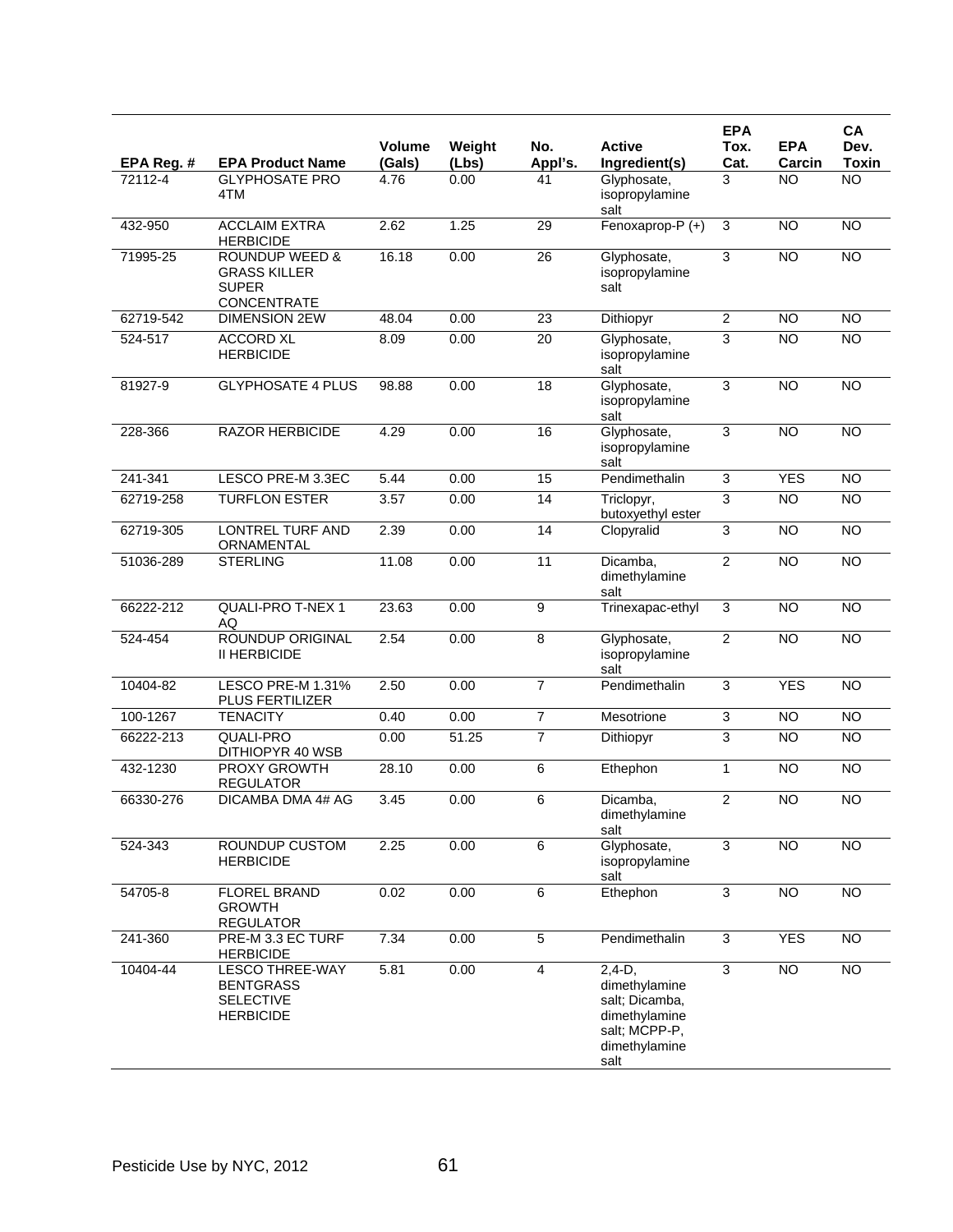|            |                                                                                      | Volume            |                 | No.            | <b>Active</b>                                                                                          | <b>EPA</b><br>Tox. | <b>EPA</b>      | CA<br>Dev.      |
|------------|--------------------------------------------------------------------------------------|-------------------|-----------------|----------------|--------------------------------------------------------------------------------------------------------|--------------------|-----------------|-----------------|
| EPA Reg. # | <b>EPA Product Name</b>                                                              | (Gals)            | Weight<br>(Lbs) | Appl's.        | Ingredient(s)                                                                                          | Cat.               | Carcin          | <b>Toxin</b>    |
| 10404-43   | <b>LESCO THREE-WAY</b><br><b>SELECTIVE</b><br><b>HERBICIDE</b>                       | 3.25              | 0.00            | 4              | $2,4-D,$<br>dimethylamine<br>salt; Dicamba,<br>dimethylamine<br>salt; MCPP-P,<br>dimethylamine<br>salt | 1                  | <b>NO</b>       | $\overline{NO}$ |
| 538-60     | <b>STARTER FERTILIZER</b><br><b>WITH CRABGRASS</b><br><b>PREVENTER</b>               | 0.00              | 331.40          | $\overline{4}$ | Siduron                                                                                                | 3                  | <b>NO</b>       | <b>NO</b>       |
| 228-702    | NUFARM PROSEDGE<br><b>SELECTIVE</b><br><b>HERBCIDE</b>                               | 0.00              | 0.64            | $\overline{4}$ | Halosulfuron-<br>methyl                                                                                | 3                  | <b>NO</b>       | <b>NO</b>       |
| 66330-293  | <b>LESCO T-STORM</b><br><b>FLOWABLE TURF &amp;</b><br>ORNAMENTAL<br><b>FUNGICIDE</b> | 12.50             | 0.00            | 3              | Thiophanate-<br>methyl                                                                                 | 3                  | <b>YES</b>      | <b>YES</b>      |
| 2217-759   | <b>EMBARK 2-S PLANT</b><br><b>GROWTH</b><br><b>REGULATOR</b>                         | 5.35              | 0.00            | 3              | Mefluidide,<br>diethanolamine<br>salt                                                                  | 3                  | <b>NO</b>       | <b>NO</b>       |
| 42750-247  | <b>DUPONT KRENITE S</b><br><b>BRUSH CONTROL</b><br><b>AGENT</b>                      | 5.00              | 0.00            | $\overline{3}$ | Fosamine.<br>ammonium salt                                                                             | 3                  | N <sub>O</sub>  | $\overline{NO}$ |
| 66222-176  | <b>GLYPHOGAN PLUS</b><br><b>HERBICIDE</b>                                            | 1.50              | 0.00            | 3              | Glyphosate,<br>isopropylamine<br>salt                                                                  | 3                  | <b>NO</b>       | <b>NO</b>       |
| 1381-192   | <b>CORNERSTONE PLUS</b>                                                              | 0.80              | 0.00            | $\overline{3}$ | Glyphosate,<br>isopropylamine<br>salt                                                                  | $\overline{3}$     | N <sub>O</sub>  | N <sub>O</sub>  |
| 62719-322  | <b>PROKOZ</b><br><b>GLYPHOSATE PRO</b>                                               | 0.36              | 0.00            | 3              | Glyphosate,<br>isopropylamine<br>salt                                                                  | 3                  | <b>NO</b>       | <b>NO</b>       |
| 62719-445  | DIMENSION* ULTRA<br>40WP                                                             | 0.31              | 57.31           | $\overline{3}$ | Dithiopyr                                                                                              | $\overline{3}$     | N <sub>O</sub>  | $\overline{NO}$ |
| 62719-137  | <b>SPRING CRABGRASS</b><br><b>CONTROL</b>                                            | 0.00              | 4,000.00        | 3              | Benfluralin;<br>Trifluralin                                                                            | 3                  | <b>YES</b>      | <b>NO</b>       |
| 9198-176   | ANDERSON'S<br>GOOSE/CRABGRASS<br><b>CONTROL</b>                                      | 0.00              | 591.50          | $\overline{3}$ | Bensulide;<br>Oxadiazon                                                                                | 2                  | <b>YES</b>      | <b>YES</b>      |
| 81880-1    | GWN-3069<br><b>SEDGEHAMMER</b>                                                       | 0.00              | 0.00            | 3              | Halosulfuron-<br>methyl                                                                                | 3                  | <b>NO</b>       | <b>NO</b>       |
| 264-267    | <b>PROXY</b>                                                                         | $\frac{1}{27.00}$ | 0.00            | $\mathfrak{p}$ | Ethephon                                                                                               | 1                  | $\overline{NO}$ | $\overline{NO}$ |
| 62719-92   | CONFRONT                                                                             | 9.38              | 0.00            | $\overline{2}$ | Clopyralid,<br>triethanolamine;<br>Triclopyr,<br>triethylamine salt                                    | $\mathbf{1}$       | <b>NO</b>       | <b>NO</b>       |
| 241-360    | LESCO PRE-M 3.3EC<br><b>TURF HERBICIDE</b>                                           | 7.50              | 0.00            | $\overline{c}$ | Pendimethalin                                                                                          | 3                  | <b>YES</b>      | $\overline{NO}$ |
| 228-264    | RIVERDALE TRIPLET<br><b>SELECTIVE</b><br><b>HERBICIDE</b>                            | 5.61              | 0.00            | $\overline{2}$ | $2,4-D,$<br>dimethylamine<br>salt; Dicamba,<br>dimethylamine<br>salt; Mecoprop-P                       | $\mathbf{1}$       | <b>YES</b>      | NO              |
| 2217-833   | SPEED ZONE<br><b>BROADLEAF</b><br><b>HERBICIDE</b>                                   | 2.48              | 0.00            | $\overline{2}$ | $2,4-D, 2-$<br>ethylhexyl ester;<br>Carfentrazone-<br>ethyl; Dicamba;<br>Mecoprop-P                    | 3                  | <b>YES</b>      | $\overline{NO}$ |
| 7969-137   | <b>STERLING BLUE</b><br><b>HERBICIDE</b>                                             | 1.16              | 0.00            | $\overline{c}$ | Dicamba,<br>diglycolamine salt                                                                         | 3                  | $\overline{N}$  | $\overline{NO}$ |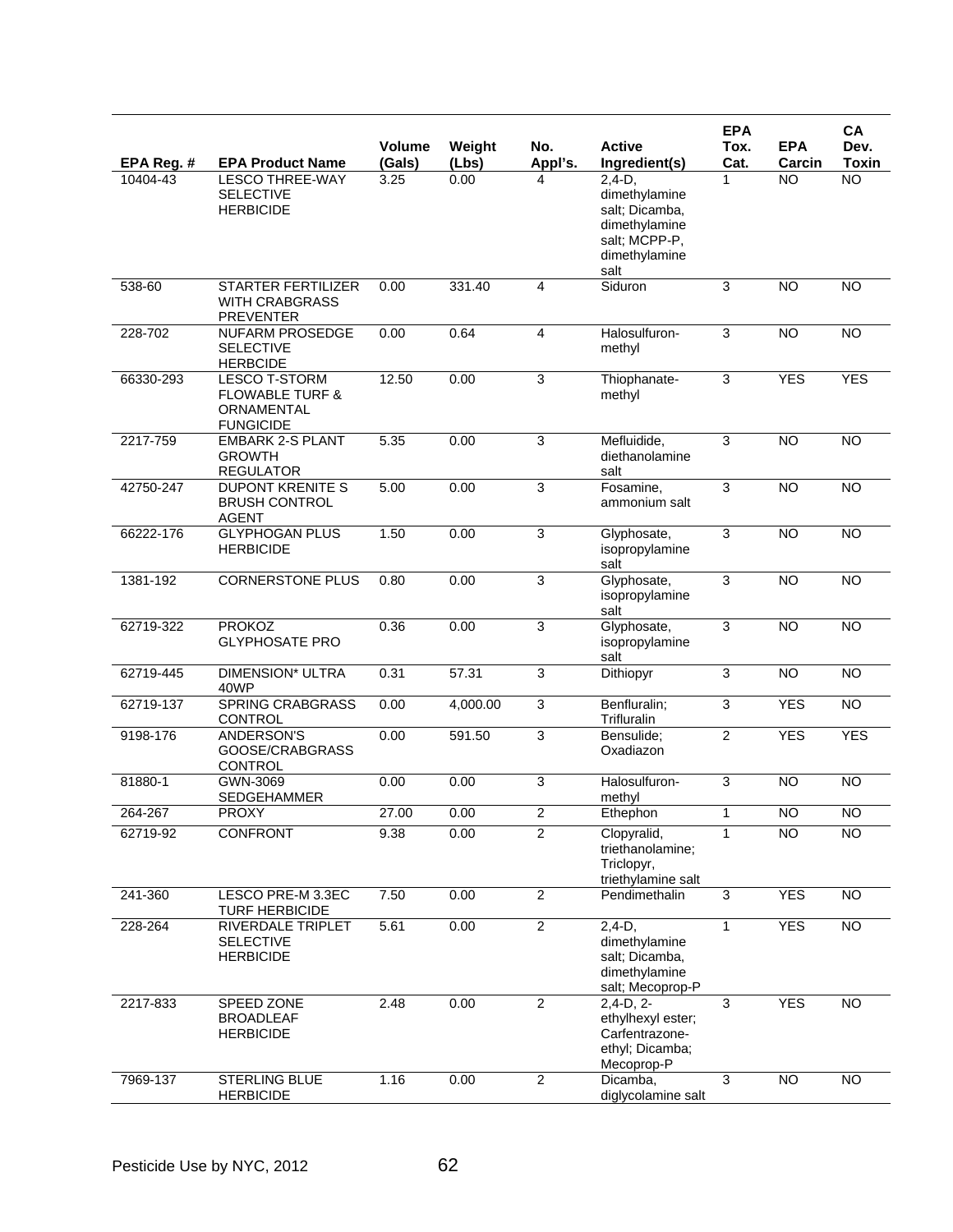|                         |                                                                                      |                |               |                |                                                                           | <b>EPA</b>             |                      | CA                        |
|-------------------------|--------------------------------------------------------------------------------------|----------------|---------------|----------------|---------------------------------------------------------------------------|------------------------|----------------------|---------------------------|
|                         |                                                                                      | <b>Volume</b>  | Weight        | No.            | <b>Active</b>                                                             | Tox.                   | <b>EPA</b>           | Dev.                      |
| EPA Reg. #<br>62719-151 | <b>EPA Product Name</b><br><b>TURF FERTILIZER -</b><br><b>CONTAINS TEAM</b><br>0.92% | (Gals)<br>0.23 | (Lbs)<br>0.00 | Appl's.<br>2   | Ingredient(s)<br>Benfluralin;<br>Trifluralin                              | Cat.<br>$\overline{2}$ | Carcin<br><b>YES</b> | <b>Toxin</b><br><b>NO</b> |
| 228-317                 | <b>COOL POWER</b><br><b>SELECTIVE</b><br><b>HERBICIDE</b>                            | 0.21           | 0.00          | $\overline{2}$ | Dicamba: MCPA.<br>2-ethyl hexyl<br>ester; Triclopyr,<br>butoxyethyl ester | 3                      | NO                   | NO                        |
| 10404-85                | 0.10% DIMENSION<br><b>PLUS FERTILIZER</b>                                            | 0.00           | 1,200.00      | $\mathbf{2}$   | Dithiopyr                                                                 | 3                      | <b>NO</b>            | <b>NO</b>                 |
| 9198-213                | THE ANDERSONS<br>0.25% GRANULAR<br><b>DITHIOPYR</b><br><b>HERBICIDE</b>              | 0.00           | 1,140.00      | $\overline{2}$ | Dithiopyr                                                                 | $\overline{3}$         | <b>NO</b>            | <b>NO</b>                 |
| 2217-696                | <b>BETAMEC 4 PRE-</b><br><b>EMERGENCE GRASS</b><br><b>KILLER</b>                     | 18.00          | 0.00          | $\mathbf{1}$   | Bensulide                                                                 | 3                      | <b>NO</b>            | <b>NO</b>                 |
| 71995-33                | <b>ROUNDUP WEED &amp;</b><br><b>GRASS KILLER</b><br>READY-TO-USE PLUS                | 0.94           | 0.00          | $\mathbf{1}$   | Glyphosate,<br>isopropylamine<br>salt; Nonanoic<br>acid                   | 3                      | <b>NO</b>            | <b>NO</b>                 |
| 70506-259               | <b>GOLDWING</b>                                                                      | 0.08           | 0.00          | $\mathbf{1}$   | Trinexapac-ethyl                                                          | 3                      | <b>NO</b>            | $\overline{NO}$           |
| 2217-794                | <b>ANDERSONS GOLF</b><br>PRODUCTS TURF<br>FERTILIZER 28-0-4<br><b>WIT</b>            | 0.00           | 1,250.00      | $\mathbf{1}$   | 2,4-D; Dicamba;<br>Mecoprop-P                                             | $\overline{3}$         | <b>YES</b>           | <b>NO</b>                 |
| 62719-483               | <b>GREEN YARD</b><br><b>CRABGRASS</b><br>PREVENTER WITH<br>0.125% DIMENSION          | 0.00           | 500.00        | $\mathbf{1}$   | Dithiopyr                                                                 | $\overline{3}$         | <b>NO</b>            | $\overline{NO}$           |
| 10163-213               | <b>GORDON'S</b><br>PROFESSIONAL TURF<br>& ORNAMENTAL<br><b>PRODUCTS T</b>            | 0.00           | 48.00         | $\mathbf{1}$   | Siduron                                                                   | 3                      | <b>NO</b>            | <b>NO</b>                 |
| 81880-1                 | <b>SEDGEHAMMER</b>                                                                   | 0.00           | 0.01          | $\mathbf{1}$   | Halosulfuron-<br>methyl                                                   | 3                      | <b>NO</b>            | NO                        |
| <b>Fungicides</b>       |                                                                                      |                |               |                |                                                                           |                        |                      |                           |
| 100-1364                | <b>DACONIL ACTION</b>                                                                | 340.91         | 5.00          | 70             | Acibenzolar-S-<br>methyl;<br>Chlorothalonil                               | $\overline{2}$         | <b>YES</b>           | <b>NO</b>                 |
| 71065-3                 | <b>COMPANION LIQUID</b><br><b>BIOLOGICAL</b><br><b>FUNGICIDE</b>                     | 304.75         | 0.00          | 51             | <b>Bacillus subtilis</b><br>GBO <sub>3</sub>                              | 3                      | <b>NO</b>            | <b>NO</b>                 |
| 100-1093                | <b>HERITAGE FUNGICIDE</b>                                                            | 0.00           | 149.69        | 42             | Azoxystrobin                                                              | $\overline{3}$         | N <sub>O</sub>       | <b>NO</b>                 |
| 70299-1                 | <b>ZEROTOL</b><br>ALGAECIDE/FUNGICID<br>Е                                            | 129.58         | 0.00          | 41             | Hydrogen<br>peroxide                                                      | $\mathbf{1}$           | <b>NO</b>            | <b>NO</b>                 |
| 264-1155                | RHAPSODY AS0                                                                         | 209.10         | 0.00          | 34             | QST 713 strain of<br>dried Bacillus<br>subtilis                           | 3                      | <b>NO</b>            | <b>NO</b>                 |
| 432-942                 | <b>BANOL TURF AND</b><br>ORNAMENTAL<br><b>FUNGICIDE</b>                              | 60.50          | 0.00          | 30             | Propamocarb<br>hydrochloride                                              | $\overline{3}$         | <b>NO</b>            | <b>NO</b>                 |
| 228-630                 | <b>NUFARM TM+IP SPC</b><br><b>FUNGICIDE</b>                                          | 70.57          | 1.00          | 29             | Iprodione;<br>Thiophanate-<br>methyl                                      | $\overline{3}$         | <b>YES</b>           | <b>YES</b>                |
| 55260-9                 | PROPLANT TURF AND<br>ORNAMENTAL<br><b>FUNGICIDE</b>                                  | 59.47          | 265.00        | 29             | Propamocarb<br>hydrochloride                                              | 3                      | NO <sub>1</sub>      | <b>NO</b>                 |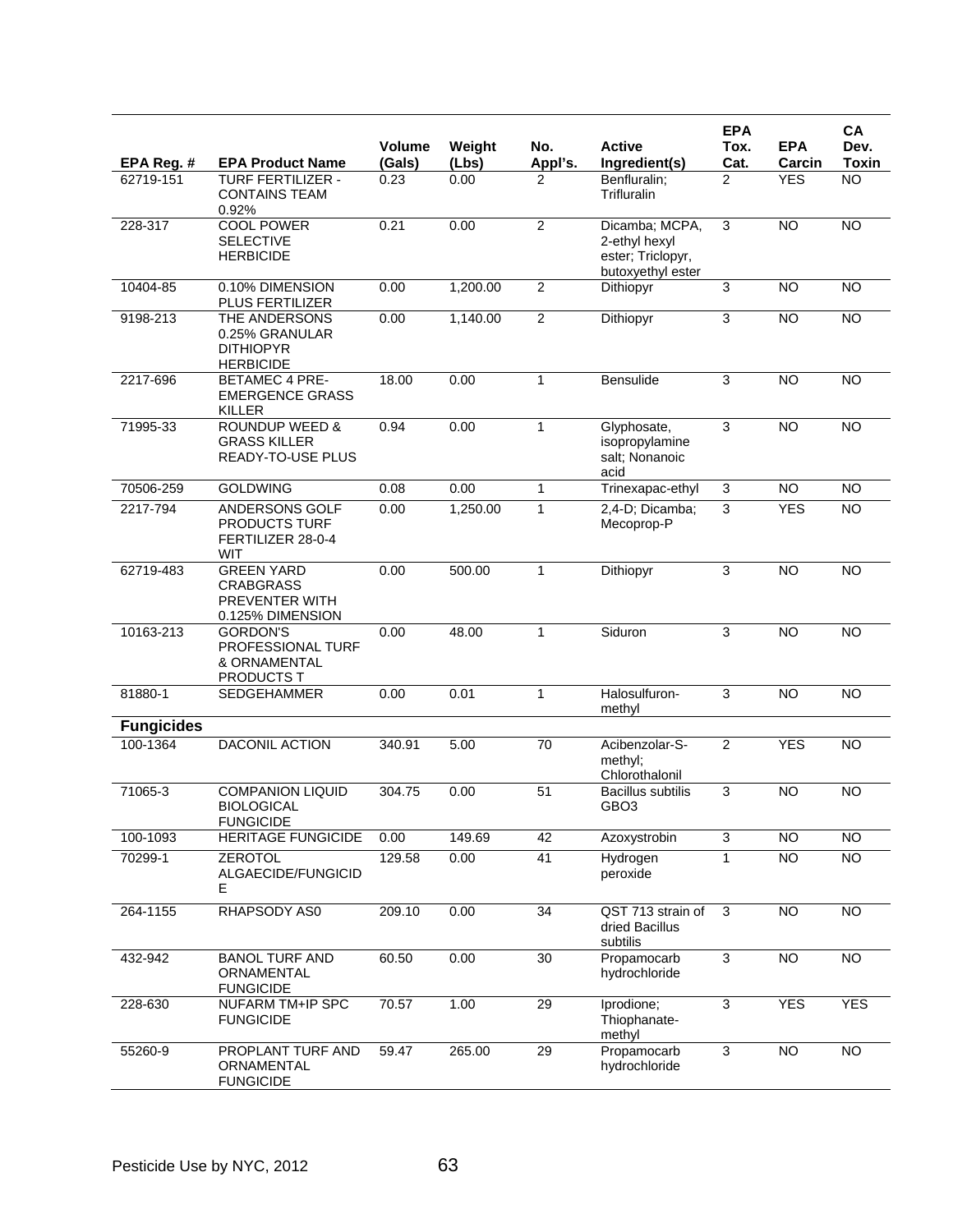|            |                                                                                      |                         |                 |                 |                                                 | <b>EPA</b>     |                      | <b>CA</b>            |
|------------|--------------------------------------------------------------------------------------|-------------------------|-----------------|-----------------|-------------------------------------------------|----------------|----------------------|----------------------|
| EPA Reg. # | <b>EPA Product Name</b>                                                              | <b>Volume</b><br>(Gals) | Weight<br>(Lbs) | No.<br>Appl's.  | <b>Active</b><br>Ingredient(s)                  | Tox.<br>Cat.   | <b>EPA</b><br>Carcin | Dev.<br><b>Toxin</b> |
| 432-890    | ALIETTE WDG BRAND<br><b>FUNGICIDE</b>                                                | 0.00                    | 1,034.00        | 27              | Fosetyl-Al                                      | 3              | NO                   | <b>NO</b>            |
| 68173-3    | <b>AFFIRM WDG</b>                                                                    | 0.00                    | 16.94           | 25              | Polyoxin D zinc<br>salt                         | 3              | <b>NO</b>            | $\overline{NO}$      |
| 66222-149  | <b>ARMOR TECH CLT 825</b>                                                            | 2.64                    | 506.90          | $\overline{24}$ | Chlorothalonil                                  | $\overline{c}$ | <b>YES</b>           | $\overline{NO}$      |
| 70127-2    | <b>NOVOZYMES</b><br><b>BIOFUNGICIDE</b><br><b>GREEN RELEAF 710-</b><br>140           | 101.00                  | 0.00            | 22              | <b>Bacillus</b><br>licheniformis<br>SB3086; IBA | 3              | N <sub>O</sub>       | <b>NO</b>            |
| 432-1445   | <b>BAYLETON FLO TURF</b><br>AND ORNAMENTAL<br><b>FUNGICIDE</b>                       | 14.88                   | 274.00          | 19              | Triadimefon                                     | 3              | <b>YES</b>           | <b>YES</b>           |
| 50534-202  | <b>MANICURE ULTREX</b><br>TURF & ORNAMENTAL                                          | 0.00                    | 782.00          | 17              | Chlorothalonil                                  | $\mathbf{1}$   | <b>YES</b>           | $\overline{NO}$      |
| 60063-3    | <b>LESCO MANICURE</b><br>ULTRA                                                       | 0.00                    | 545.00          | 17              | Chlorothalonil                                  | $\overline{2}$ | <b>YES</b>           | <b>NO</b>            |
| 432-1371   | <b>COMPASS</b>                                                                       | 0.00                    | 36.07           | 16              | Trifloxystrobin                                 | 3              | <b>NO</b>            | $\overline{NO}$      |
| 100-1326   | <b>BANNER MAXX II</b>                                                                | 26.27                   | 0.00            | 13              | Propiconazole                                   | 3              | <b>YES</b>           | <b>NO</b>            |
| 50534-209  | <b>MANICURE 6</b><br><b>FLOWABLE</b>                                                 | 151.95                  | 0.00            | 12              | Chlorothalonil                                  | 3              | <b>YES</b>           | $\overline{NO}$      |
| 66222-41   | BUMPER 14.3 EC<br>(PROPICONAZOLE)<br><b>FUNGICIDE</b>                                | 14.25                   | 0.00            | 12              | Propiconazole                                   | $\overline{2}$ | <b>YES</b>           | <b>NO</b>            |
| 70644-1    | <b>EKSPUNGE</b>                                                                      | 0.00                    | 558.00          | 12              | Phosphoric acid,<br>monopotassium<br>salt       | 3              | <b>NO</b>            | <b>NO</b>            |
| 50534-202  | <b>MANICURE ULTREX</b>                                                               | 0.00                    | 1,247.00        | $\overline{11}$ | Chlorothalonil                                  | $\mathbf{1}$   | <b>YES</b>           | $\overline{NO}$      |
| 86064-2    | ARMOR TECH CLT 720<br>FL                                                             | 105.00                  | 0.00            | 10              | Chlorothalonil                                  | $\overline{2}$ | <b>YES</b>           | <b>NO</b>            |
| 7969-184   | Insignia Fungicide                                                                   | 0.00                    | 103.03          | 10              | Pyraclostrobin                                  | 3              | <b>NO</b>            | <b>NO</b>            |
| 66222-41   | <b>PRIMEERAONE</b><br>PROPICONAZOLA 14.3                                             | 54.69                   | 0.00            | 9               | Propiconazole                                   | $\overline{2}$ | <b>YES</b>           | <b>NO</b>            |
| 400-521    | <b>TERRAGUARD SC</b>                                                                 | 0.08                    | 0.00            | 9               | Triflumizole                                    | 3              | N <sub>O</sub>       | N <sub>O</sub>       |
| 58185-30   | FUNGO 50 WSB<br><b>WETTABLE POWDER</b><br><b>TURF &amp; ORNAMENTAL</b><br><b>SYS</b> | 0.00                    | 9.50            | 9               | Thiophanate-<br>methyl                          | 3              | <b>YES</b>           | <b>YES</b>           |
| 228-684    | <b>NUFARM IPRODIONE</b><br><b>SPC FUNGICIDE</b>                                      | 55.50                   | 0.00            | 8               | Iprodione                                       | 3              | <b>YES</b>           | $\overline{NO}$      |
| 100-796    | <b>SUBDUE MAXX</b>                                                                   | 26.71                   | 0.00            | $\overline{8}$  | Mefenoxam                                       | $\overline{3}$ | $\overline{NO}$      | $\overline{NO}$      |
| 67702-2    | CAMELOT O<br>FUNGICIDE/BACTERIC<br>IDE                                               | 14.52                   | 0.00            | $\overline{8}$  | Copper<br>octanoate                             | $\overline{3}$ | <b>NO</b>            | $\overline{NO}$      |
| 432-890    | <b>LESCO PRODIGY</b><br><b>SIGNATURE</b>                                             | 0.00                    | 341.00          | 8               | Fosetyl-Al                                      | $\mathbf{3}$   | <b>NO</b>            | $\overline{NO}$      |
| 432-1360   | <b>BAYLETON 50 TURF</b><br>AND ORNAMENTAL<br><b>FUNGICIDE IN WATER</b>               | 0.00                    | 215.56          | $\overline{8}$  | Triadimefon                                     | $\overline{3}$ | <b>YES</b>           | <b>YES</b>           |
| 73314-2    | <b>ACTINO-IRON</b><br><b>BIOLOGICAL</b><br><b>FUNGICIDE</b>                          | 0.00                    | 134.50          | $\overline{8}$  | Streptomyces<br>lydicus WYEC<br>108             | $\overline{3}$ | $\overline{NO}$      | $\overline{NO}$      |
| 70870-1    | <b>MILSTOP BROAD</b><br><b>SPECTRUM FOLIAR</b><br><b>FUNGICIDE</b>                   | 0.02                    | 0.97            | $\overline{7}$  | Potassium<br>bicarbonate                        | $\overline{3}$ | NO                   | NO <sub>1</sub>      |
| 9198-115   | THE ANDERSONS<br><b>TURF FUNGICIDE</b><br>WITH 5.0% DACONIL                          | 0.00                    | 2,021.00        | $\overline{7}$  | Chlorothalonil                                  | 1              | <b>YES</b>           | <b>NO</b>            |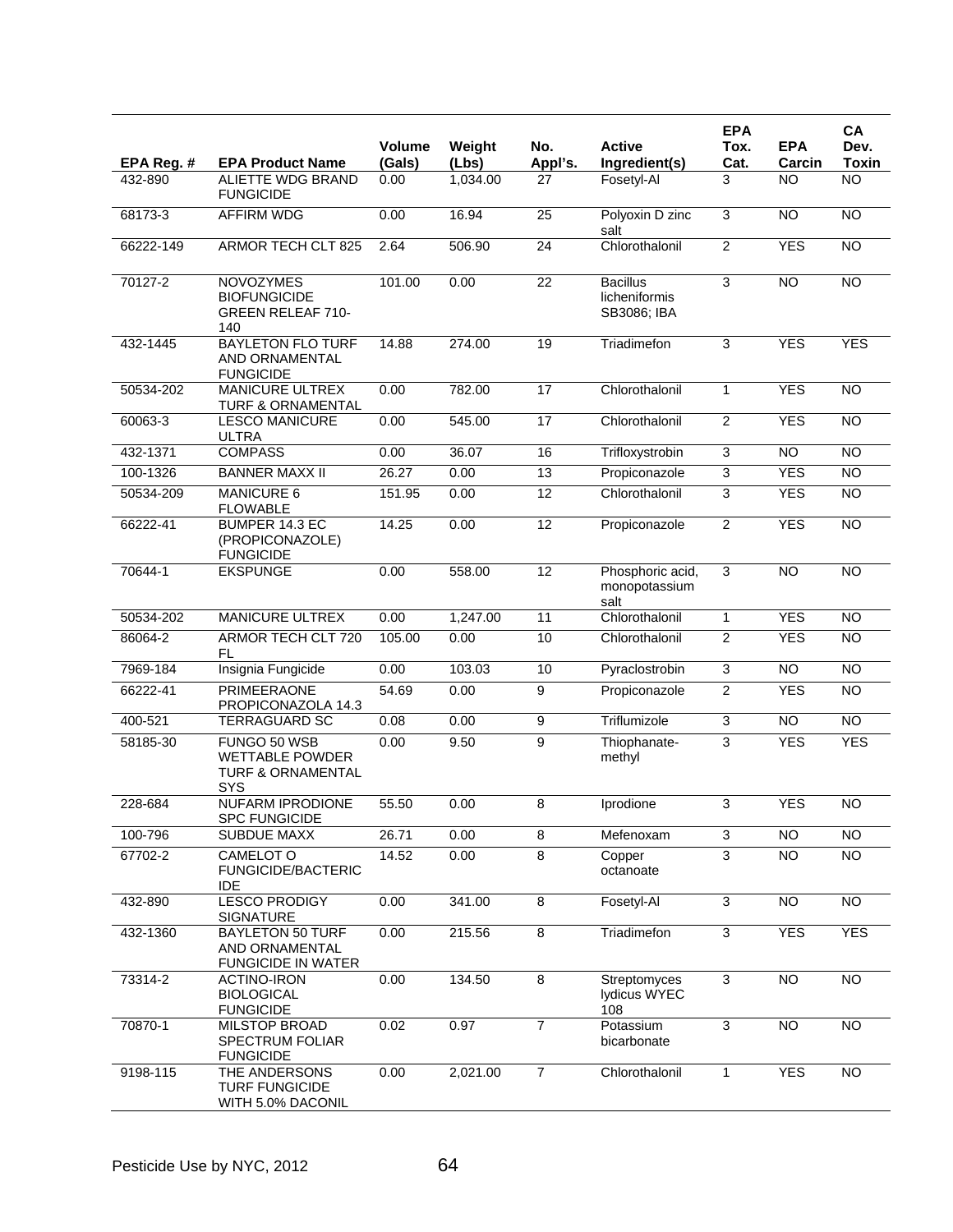|            |                                                                                  |                         |                 |                |                                                  | <b>EPA</b>     |                      | CA                   |
|------------|----------------------------------------------------------------------------------|-------------------------|-----------------|----------------|--------------------------------------------------|----------------|----------------------|----------------------|
| EPA Reg. # | <b>EPA Product Name</b>                                                          | <b>Volume</b><br>(Gals) | Weight<br>(Lbs) | No.<br>Appl's. | <b>Active</b><br>Ingredient(s)                   | Tox.<br>Cat.   | <b>EPA</b><br>Carcin | Dev.<br><b>Toxin</b> |
| 7969-224   | <b>CURALAN EG</b>                                                                | 0.00                    | 362.75          | 7              | Vinclozolin                                      | 3              | <b>YES</b>           | <b>YES</b>           |
| 432-888    | CHIPCO 26019 FLO<br><b>BRAND FUNGICIDE</b>                                       | 56.16                   | 0.00            | 6              | Iprodione                                        | 3              | <b>YES</b>           | <b>NO</b>            |
| 100-1347   | <b>CONCERT II</b>                                                                | 50.00                   | 0.00            | 6              | Propiconazole                                    | 1              | <b>YES</b>           | <b>NO</b>            |
| 100-741    | <b>ALAMO FUNGICIDE</b>                                                           | 31.80                   | 0.00            | 5              | Propiconazole                                    | $\overline{2}$ | <b>YES</b>           | NO                   |
| 100-641    | <b>BANNER FUNGICIDE</b>                                                          | 20.00                   | 0.00            | 5              | Propiconazole                                    | $\overline{c}$ | <b>YES</b>           | $\overline{10}$      |
| 432-1446   | <b>TARTAN FLO</b><br><b>FUNGICIDE</b>                                            | 9.75                    | 0.00            | 5              | Triadimefon;<br>Trifloxystrobin                  | 3              | <b>YES</b>           | <b>YES</b>           |
| 70506-185  | PENNCOZEB 75 DF                                                                  | 5.00                    | 376.45          | 5              | Mancozeb                                         | 3              | <b>YES</b>           | NO                   |
| 68539-3    | T-22G BIOLOGICAL<br>PLANT PROTECTANT<br><b>GRANULES</b>                          | 0.00                    | 22.50           | 5              | Trichoderma<br>harzianum rifai<br>strain KRL-AG2 | 3              | <b>NO</b>            | <b>NO</b>            |
| 432-1486   | <b>RESERVE FUNGICIDE</b>                                                         | 56.40                   | 0.00            | 4              | Chlorothalonil;<br>Triticonazole                 | $\overline{2}$ | <b>YES</b>           | <b>NO</b>            |
| 228-626    | <b>NUFARM T-METHYL</b><br>PRO 4.5 F FUNGICIDE                                    | 20.00                   | 0.00            | 4              | Thiophanate-<br>methyl                           | 3              | <b>YES</b>           | <b>YES</b>           |
| 7969-255   | <b>HONOR FUNGICIDE</b>                                                           | 0.00                    | 196.50          | 4              | Nicobifen;<br>Pyraclostrobin                     | 3              | <b>YES</b>           | NO                   |
| 432-1367   | <b>BAYLETON 50 WDG</b><br><b>NURSERY AND</b><br><b>GREENHOUSE</b><br>SYSTEMIC FU | 0.00                    | 34.03           | 4              | Triadimefon                                      | 3              | <b>YES</b>           | <b>YES</b>           |
| 62388-1    | <b>NOGALL</b>                                                                    | 0.00                    | 3.09            | 4              | Agrobacterium<br>radiobacter strain<br>K1026     | 3              | <b>NO</b>            | NO                   |
| 66222-161  | <b>QUALI-PRO FOSETYL</b><br>-AL 80 WDG                                           | 0.00                    | 2.83            | 4              | Fosetyl-Al                                       | 3              | <b>NO</b>            | $\overline{10}$      |
| 66330-305  | <b>IPRODIONE 2SE TURF</b>                                                        | 35.00                   | 0.00            | 3              | Iprodione                                        | 3              | <b>YES</b>           | NO                   |
| 67690-38   | PENTATHLON LF                                                                    | 30.00                   | 0.00            | 3              | Mancozeb                                         | 3              | <b>YES</b>           | <b>NO</b>            |
| 1001-87    | <b>TORQUE FUNGICIDE</b>                                                          | 12.83                   | 0.00            | $\overline{3}$ | Tebuconazole                                     | 3              | <b>YES</b>           | <b>NO</b>            |
| 69361-27   | <b>TEBUCONAZOLE 3.6F</b><br><b>FUNGICIDE</b>                                     | 5.50                    | 0.00            | 3              | Tebuconazole                                     | 3              | <b>YES</b>           | <b>NO</b>            |
| 7969-290   | <b>INSIGNIA SC</b><br><b>INTRINSIC BRAND</b><br><b>FUNGICIDE</b>                 | 1.88                    | 3.81            | 3              | Pyraclostrobin                                   | $\overline{2}$ | <b>NO</b>            | <b>NO</b>            |
| 71512-13   | <b>SEGWAY FUNGICIDE</b>                                                          | 1.23                    | 0.00            | 3              | Cyazofamid                                       | 3              | <b>NO</b>            | <b>NO</b>            |
| 9198-111   | THE ANDERSONS<br>1.0% BAYLETON(R)<br><b>FUNGICIDE</b>                            | 0.00                    | 540.00          | 3              | Triadimefon                                      | 3              | <b>YES</b>           | <b>YES</b>           |
| 66330-41   | <b>ENDORSE WETTABLE</b><br>POWDER TURF<br><b>FUNGICIDE</b>                       | 0.00                    | 99.00           | 3              | Polyoxin D zinc<br>salt                          | $\overline{3}$ | <b>NO</b>            | <b>NO</b>            |
| 66330-56   | <b>ENDORSE WATER</b><br><b>DISPERSIBLE</b><br><b>GRANULES</b>                    | 0.00                    | 41.20           | 3              | Polyoxin D zinc<br>salt                          | 3              | <b>NO</b>            | <b>NO</b>            |
| 432-1223   | PROSTAR 70 WP                                                                    | 0.00                    | 2.44            | 3              | Flutolanil                                       | 3              | <b>NO</b>            | <b>NO</b>            |
| 60063-7    | <b>LESCO MANICRUE</b><br>6FL                                                     | 14.00                   | 0.00            | $\overline{2}$ | Chlorothalonil                                   | $\overline{2}$ | <b>YES</b>           | <b>NO</b>            |
| 66222-134  | <b>THIOPHANATE</b><br>METHYL 4.5 F                                               | 12.00                   | 0.00            | 2              | Thiophanate-<br>methyl                           | 3              | <b>YES</b>           | <b>YES</b>           |
| 66222-214  | QUALI-PRO IPRO 2SE                                                               | 10.00                   | 0.00            | $\overline{2}$ | Iprodione                                        | 3              | <b>YES</b>           | <b>NO</b>            |
| 66222-154  | EQUUS 720 SST                                                                    | 10.00                   | 0.00            | $\overline{2}$ | Chlorothalonil                                   | $\overline{2}$ | <b>YES</b>           | <b>NO</b>            |
| 50534-211  | <b>DACONIL ZN</b><br><b>FLOWABLE</b><br><b>FUNGICIDE</b>                         | 7.85                    | 0.00            | $\overline{2}$ | Chlorothalonil                                   | $\overline{2}$ | <b>YES</b>           | $\overline{NO}$      |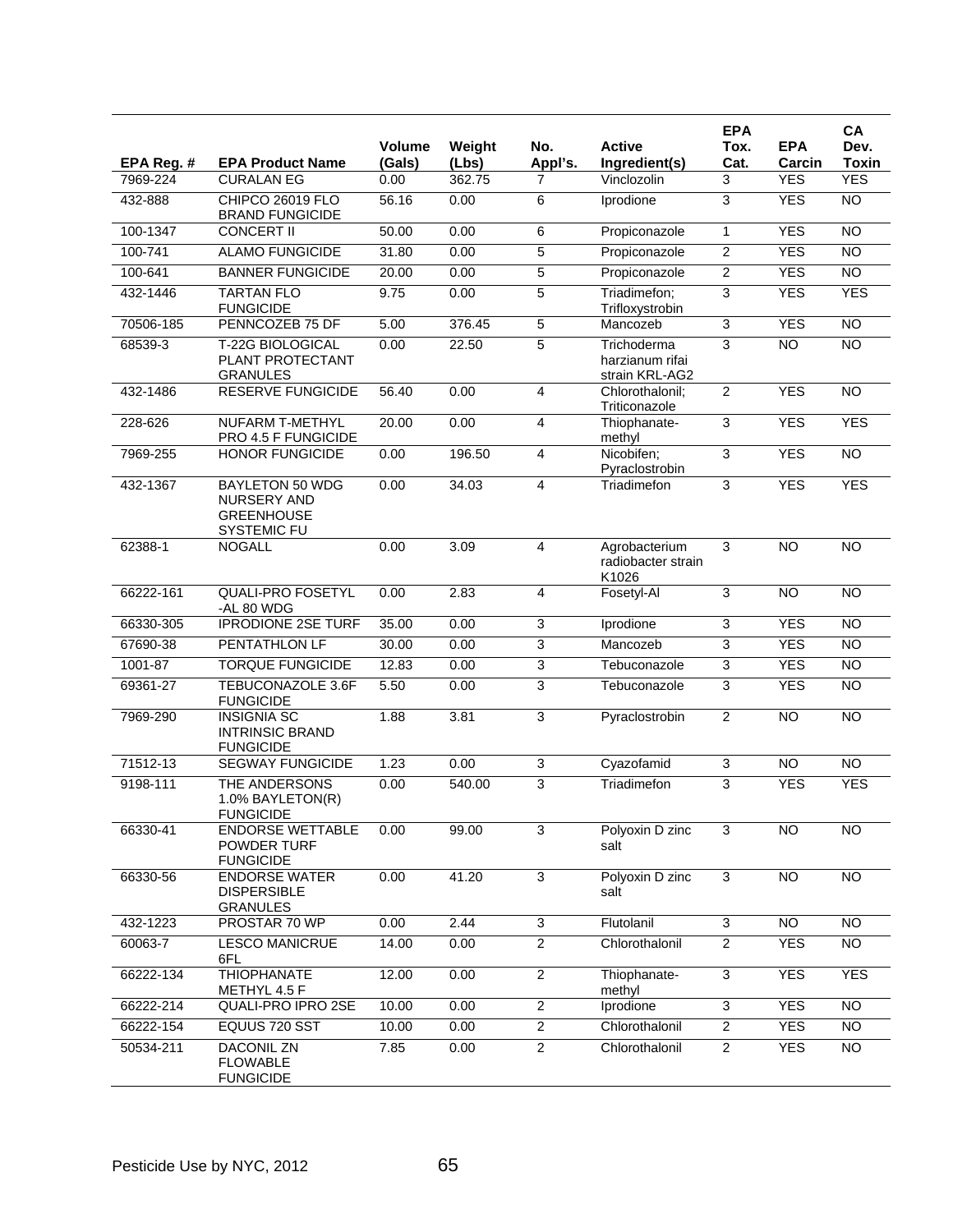|            |                                                                           | <b>Volume</b> | Weight | No.            | <b>Active</b>                                    | <b>EPA</b><br>Tox.        | <b>EPA</b>      | CA<br>Dev.      |
|------------|---------------------------------------------------------------------------|---------------|--------|----------------|--------------------------------------------------|---------------------------|-----------------|-----------------|
| EPA Reg. # | <b>EPA Product Name</b>                                                   | (Gals)        | (Lbs)  | Appl's.        | Ingredient(s)                                    | Cat.                      | Carcin          | Toxin           |
| 66222-154  | <b>QUALI-PRO</b><br><b>CHLOROTHALONIL</b><br>720 SFT                      | 6.75          | 0.00   | 2              | Chlorothalonil                                   | $\overline{2}$            | <b>YES</b>      | <b>NO</b>       |
| 100-1216   | <b>BANNER HERITAGE</b><br>MAXX                                            | 5.27          | 0.00   | $\overline{2}$ | Azoxystrobin;<br>Propiconazole                   | 3                         | <b>YES</b>      | <b>NO</b>       |
| 100-1191   | <b>HERITAGE MAXX</b>                                                      | 3.25          | 0.00   | $\overline{2}$ | Azoxystrobin                                     | $\overline{3}$            | <b>NO</b>       | NO              |
| 100-892    | ARBOTECT 20-S<br><b>FUNGICIDE</b>                                         | 1.05          | 0.00   | 2              | Thiabendazole                                    | 3                         | <b>NO</b>       | <b>NO</b>       |
| 62719-463  | EAGLE 20EW                                                                | 0.02          | 0.00   | $\overline{c}$ | Myclobutanil                                     | 3                         | NO              | <b>YES</b>      |
| 10163-274  | <b>RUBIGAN A.S. TURF</b><br>AND ORNAMENTAL                                | 0.02          | 0.00   | $\overline{2}$ | Fenarimol                                        | 3                         | $\overline{NO}$ | $\overline{NO}$ |
| 70506-234  | <b>MANZATE PRO-STICK</b><br><b>FUNGICIDE</b>                              | 0.00          | 81.00  | 2              | Mancozeb                                         | 3                         | <b>YES</b>      | <b>NO</b>       |
| 100-769    | <b>MEDALLION</b><br><b>FUNGICIDE</b>                                      | 0.00          | 3.00   | $\overline{2}$ | Fludioxonil                                      | 3                         | NO              | NO              |
| 5481-8992  | <b>TURFCIDE 4F</b>                                                        | 43.00         | 0.00   | $\mathbf{1}$   | <b>PCNB</b>                                      | 3                         | <b>YES</b>      | <b>NO</b>       |
| 464-693    | <b>CHEMICAR 15</b>                                                        | 15.00         | 0.00   | 1              | Glutaraldehyde                                   | $\mathbf{1}$              | <b>NO</b>       | <b>NO</b>       |
| 66330-305  | LESCO 18 PLUS                                                             | 10.00         | 0.00   | 1              | Iprodione                                        | $\ensuremath{\mathsf{3}}$ | <b>YES</b>      | <b>NO</b>       |
| 73545-13   | <b>TOPSIN 4.5FL</b>                                                       | 9.00          | 0.00   | $\mathbf{1}$   | Thiophanate-<br>methyl                           | $\overline{3}$            | <b>YES</b>      | <b>YES</b>      |
| 66222-41   | <b>QUALI-PRO</b><br>PROPICONAZOLE 14.3                                    | 8.25          | 0.00   | $\mathbf{1}$   | Propiconazole                                    | $\overline{2}$            | <b>YES</b>      | N <sub>O</sub>  |
| 228-630    | <b>NUFARM TM+IP SPC</b><br><b>FUNGICIDE</b>                               | 8.00          | 0.00   | $\mathbf{1}$   | Thiophanate-<br>methyl                           | 3                         | <b>YES</b>      | <b>YES</b>      |
| 432-889    | CHIPCO 26019<br><b>FUNGICIDE</b>                                          | 5.10          | 0.00   | $\mathbf{1}$   | Iprodione                                        | 3                         | <b>YES</b>      | $\overline{NO}$ |
| 100-1231   | <b>INSTRATA</b>                                                           | 5.00          | 0.00   | $\mathbf{1}$   | Chlorothalonil;<br>Fludioxonil:<br>Propiconazole | 3                         | <b>YES</b>      | <b>NO</b>       |
| 1001-78    | 3336 PLUS SYSTEMIC<br><b>FUNGICIDE</b>                                    | 5.00          | 0.00   | $\mathbf{1}$   | Thiophanate-<br>methyl                           | $\overline{2}$            | <b>YES</b>      | <b>YES</b>      |
| 66222-216  | <b>QUALI-PRO</b><br>MEFENOXAM 2AQ                                         | 0.69          | 0.00   | $\mathbf{1}$   | Mefenoxam                                        | $\overline{c}$            | N <sub>O</sub>  | NO              |
| 1001-70    | 3336 G                                                                    | 0.00          | 300.00 | $\mathbf{1}$   | Thiophanate-<br>methyl                           | 3                         | <b>YES</b>      | <b>YES</b>      |
| 100-794    | ANDERSONS GOLF<br>PRODUCTS PYTHIUM<br><b>CONTROL WITH</b><br><b>MEFEN</b> | 0.00          | 160.00 | $\mathbf{1}$   | Mefenoxam                                        | 3                         | N <sub>O</sub>  | <b>NO</b>       |
| 9198-210   | ANDERSONS GOLF<br><b>PRODUCTS</b><br><b>FUNGICIDE X</b>                   | 0.00          | 40.00  | 1              | Iprodione                                        | 3                         | <b>YES</b>      | <b>NO</b>       |
| 62719-388  | FORE 80WP<br>RAINSHIELD                                                   | 0.00          | 22.00  | 1              | Mancozeb                                         | 3                         | <b>YES</b>      | <b>NO</b>       |
| 400-416    | TERRAZOLE 35%<br><b>WETTABLE POWDER</b>                                   | 0.00          | 16.00  | $\mathbf{1}$   | Terrazole                                        | $\overline{3}$            | <b>YES</b>      | <b>NO</b>       |
| 67690-37   | <b>CUPRO 2005 T/N/O</b>                                                   | 0.00          | 0.10   | 1              | Copper hydroxide                                 | 1                         | <b>NO</b>       | N <sub>O</sub>  |
|            | <b>Other (Repellents, Biochemical Pesticides, Etc.)</b>                   |               |        |                |                                                  |                           |                 |                 |
| 2724-351   | ZOECON RF-259<br><b>EMULSIFIABLE</b><br>CONCENTRATE                       | 12.48         | 0.69   | 1416           | (7S)-Hydroprene                                  | 3                         | <b>NO</b>       | <b>NO</b>       |
| 2724-351   | ZOECON GENCOR 9%<br><b>EMULSIFIABLE</b><br>CONCENTRATE                    | 0.34          | 0.00   | 24             | (7S)-Hydroprene                                  | 3                         | <b>NO</b>       | N <sub>O</sub>  |
| 60061-71   | PETTIT MARINE PAINT<br>PREMIUM SINGLE<br>SEASON ABLATIVE                  | 29.00         | 0.00   | 23             | Copper oxide<br>(ous)                            | $\boldsymbol{2}$          | <b>NO</b>       | <b>NO</b>       |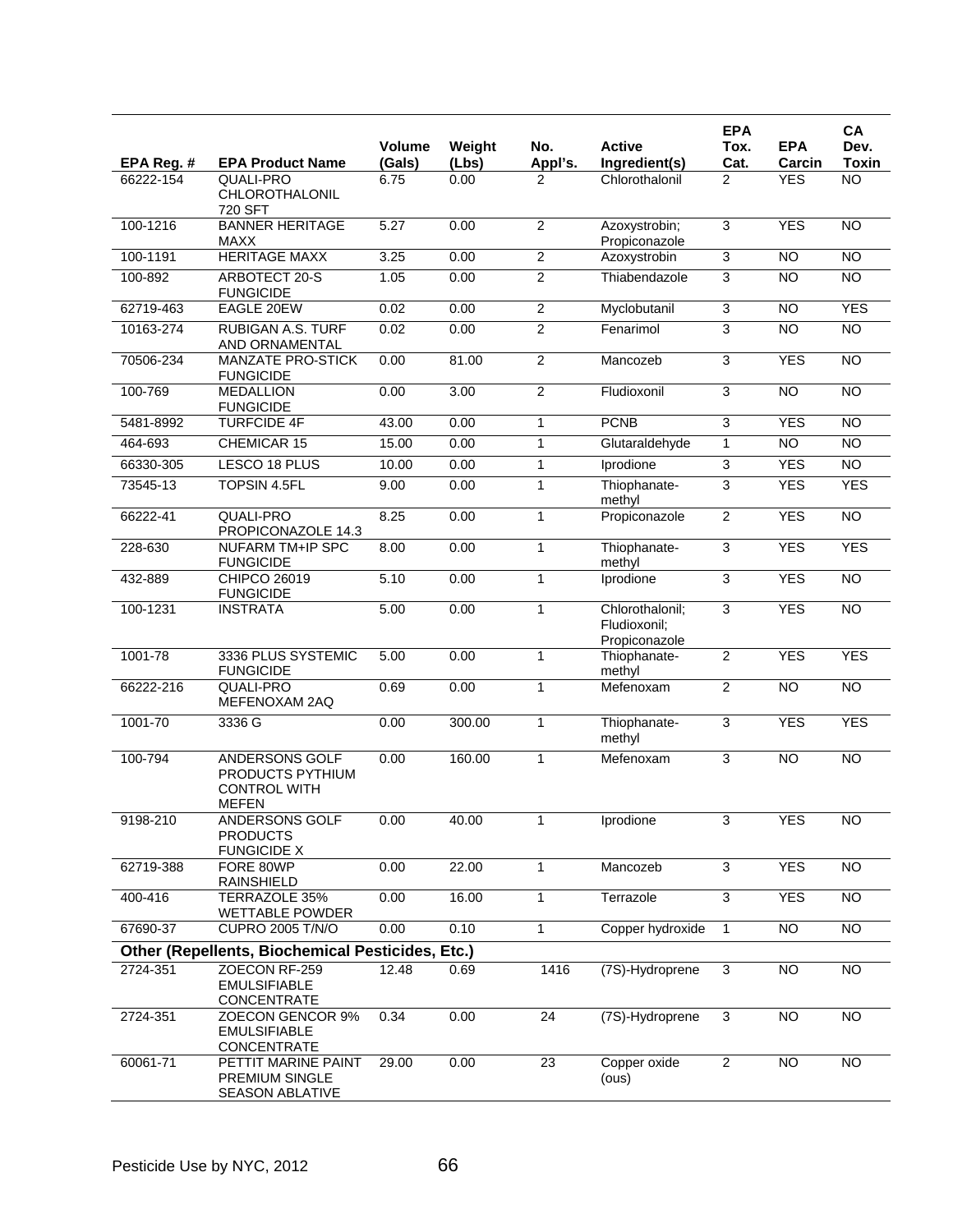| EPA Req. # | <b>EPA Product Name</b>                                                  | <b>Volume</b><br>(Gals) | Weight<br>(Lbs) | No.<br>Appl's. | <b>Active</b><br>Ingredient(s)                                                                 | <b>EPA</b><br>Tox.<br>Cat. | <b>EPA</b><br>Carcin | CА<br>Dev.<br>Toxin |
|------------|--------------------------------------------------------------------------|-------------------------|-----------------|----------------|------------------------------------------------------------------------------------------------|----------------------------|----------------------|---------------------|
| 71096-7    | <b>ORTHO BUG-GETA</b><br><b>SNAIL &amp; SLUG KILLER</b><br>1             | 0.00                    | 5.66            | 8              | Metaldehyde                                                                                    | 3                          | <b>NO</b>            | <b>NO</b>           |
| 100-1014   | <b>PACLOBUTRAZOL</b><br>2SC                                              | 0.39                    | 0.00            | 3              | Paclobutrazol                                                                                  | 3                          | <b>NO</b>            | <b>NO</b>           |
| 73049-15   | PROGIBB 4% PLANT<br><b>GROWTH</b><br><b>REGULATOR</b><br><b>SOLUTION</b> | 0.00                    | 0.00            | 3              | Gibberellins                                                                                   | $\overline{2}$             | <b>NO</b>            | <b>NO</b>           |
| 2217-768   | <b>EMBARK E-Z-TU-USE</b><br><b>PLANT GROWTH</b><br><b>REGULATOR</b>      | 1.00                    | 0.00            | 2              | Mefluidide,<br>diethanolamine<br>salt                                                          | 3                          | <b>NO</b>            | <b>NO</b>           |
| 72-574     | <b>MILLER HOT SAUCE</b><br><b>ANIMAL REPELLENT</b>                       | 0.00                    | 0.00            | $\overline{2}$ | Capsicum<br>oleoresin                                                                          | 3                          | <b>NO</b>            | <b>NO</b>           |
| 59807-4    | <b>HORMODIN1</b>                                                         | 0.00                    | 0.09            | $\overline{2}$ | <b>IBA</b>                                                                                     | 3                          | <b>NO</b>            | <b>NO</b>           |
| 1448-212   | CHEMICIDE 100-15                                                         | 15.00                   | 0.00            | $\mathbf{1}$   | Poly(oxyethylene<br>) (dimethylimino)<br>ethylene<br>(dimethylimino)<br>ethylene<br>dichloride | 3                          | <b>NO</b>            | <b>NO</b>           |
| 80917-4    | SHAKE-AWAY<br><b>CRITTER REPELLENT</b><br><b>GRANULES</b>                | 0.00                    | 0.50            | 1              | Fox urine                                                                                      | 3                          | <b>NO</b>            | <b>NO</b>           |
| 73049-67   | <b>DITERA DF</b><br><b>BIOLOGICAL</b><br><b>NEMATICIDE</b>               | 0.00                    | 0.04            | $\mathbf{1}$   | Myrothecium<br>verrucaria, dried<br>fermentation<br>solids & solubles                          | 3                          | <b>NO</b>            | <b>NO</b>           |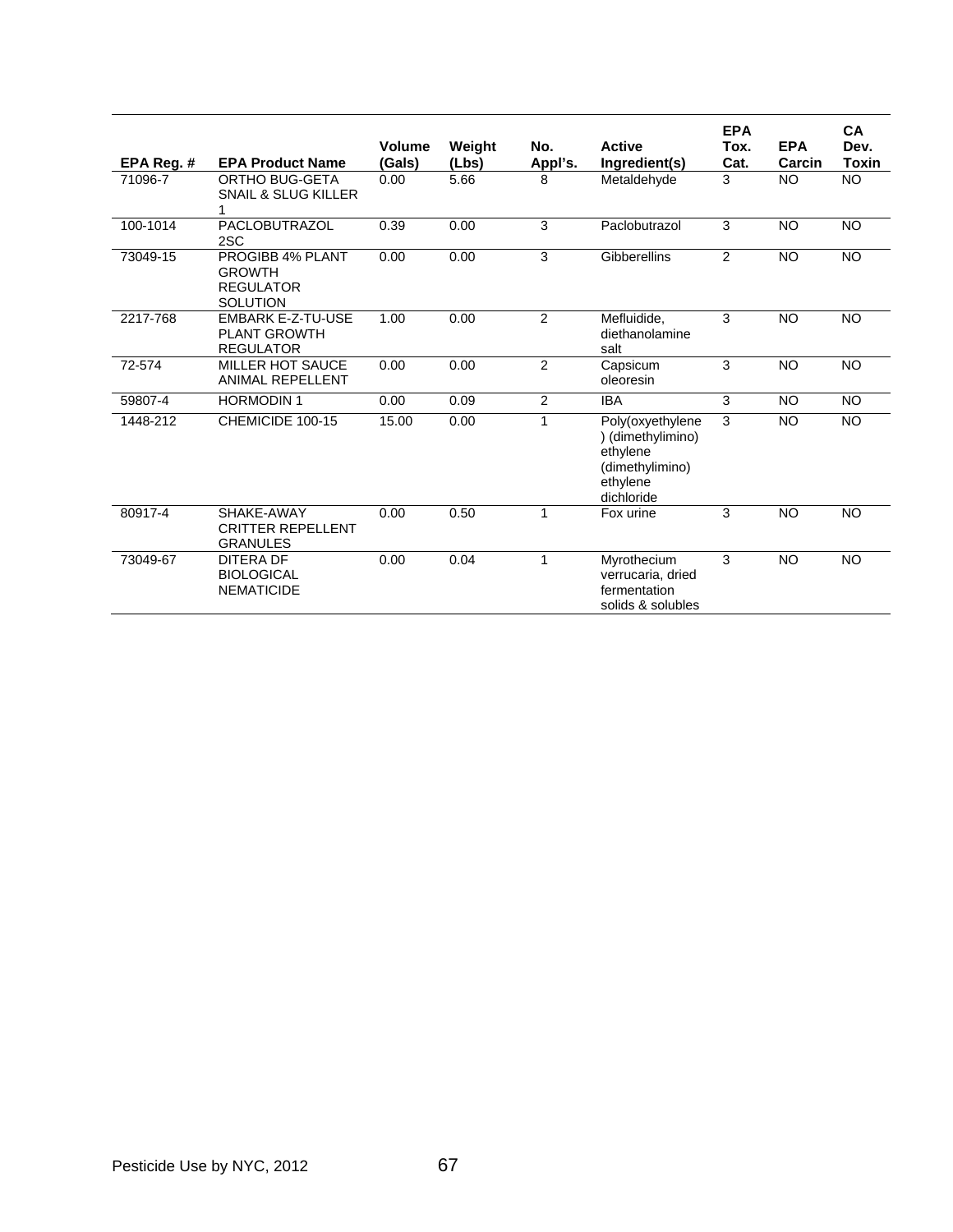# **APPENDIX 2: Complete Listing of Pesticide Products Used by the Department of Parks and Recreation in 2012**

|                      |                                                                                                        |                         |                 |                |                                       | <b>EPA</b>                                  |                        | CA                     |
|----------------------|--------------------------------------------------------------------------------------------------------|-------------------------|-----------------|----------------|---------------------------------------|---------------------------------------------|------------------------|------------------------|
| EPA Reg. #           | <b>EPA Product Name</b>                                                                                | <b>Volume</b><br>(Gals) | Weight<br>(Lbs) | No.<br>Appl's. | <b>Active</b><br>Ingredient(s)        | <b>Tox</b><br>Cat                           | <b>EPA</b><br>Carcin   | Dev.<br><b>Toxin</b>   |
| <b>Rodenticides</b>  |                                                                                                        |                         |                 |                |                                       |                                             |                        |                        |
| 12455-79             | CONTRAC ALL-                                                                                           | 0.00                    | 394.19          | 490            | Bromadiolone                          | 3                                           | $\overline{NO}$        | <b>NO</b>              |
|                      | <b>WEATHER BLOX</b>                                                                                    |                         |                 |                |                                       |                                             |                        |                        |
| 7173-218             | <b>GENERATION MINI</b>                                                                                 | 0.00                    | 115.40          | 300            | Difethialone                          | 3                                           | <b>NO</b>              | <b>NO</b>              |
|                      | <b>BLOCKS</b>                                                                                          |                         |                 |                |                                       |                                             |                        |                        |
| 7173-202<br>12455-17 | <b>MAKI MINI BLOCKS</b><br>ZP RODENT BAIT AG                                                           | 0.00                    | 129.19          | 192            | Bromadiolone                          | 3                                           | <b>NO</b><br><b>NO</b> | <b>NO</b><br><b>NO</b> |
| 12455-76             | CONTRAC                                                                                                | 0.00<br>0.00            | 9.06<br>25.88   | 88<br>59       | Zinc phosphide<br><b>Bromadiolone</b> | $\ensuremath{\mathsf{3}}$<br>$\overline{3}$ | <b>NO</b>              | $\overline{NO}$        |
|                      | RODENTICIDE READY<br>TO USE PLACE PAC                                                                  |                         |                 |                |                                       |                                             |                        |                        |
| 12455-39             | <b>QUINTOX RAT AND</b><br><b>MOUSE BAIT</b>                                                            | 0.00                    | 17.28           | 49             | Cholecalciferol                       | 3                                           | <b>NO</b>              | <b>NO</b>              |
| 12455-75             | <b>CONTRAC RAT AND</b><br>MOUSE BAIT READY<br>TO USE PLACE PAC                                         | 0.00                    | 12.53           | 42             | Bromadiolone                          | 3                                           | <b>NO</b>              | <b>NO</b>              |
| 100-1055             | <b>WEATHERBLOK BAIT</b><br><b>WITH BITREX</b>                                                          | 0.00                    | 0.14            | 26             | Brodifacoum                           | 3                                           | <b>NO</b>              | <b>NO</b>              |
| 47629-16             | <b>DIFENACOUM RAT</b><br>AND MOUSE BLOCK                                                               | 0.00                    | 37.06           | 15             | Difenacoum                            | $\overline{3}$                              | <b>NO</b>              | <b>NO</b>              |
| 12455-69             | CONTRAC<br><b>RODENTICIDE</b>                                                                          | 0.00                    | 1.05            | 13             | Bromadiolone                          | 3                                           | N <sub>O</sub>         | $\overline{NO}$        |
| 12455-56             | <b>DITRAC TRACKING</b><br><b>POWDER</b>                                                                | 0.00                    | 3.63            | 10             | Diphacinone                           | $\boldsymbol{2}$                            | <b>NO</b>              | $\overline{NO}$        |
| 12455-97             | <b>FASTRAC PLACE</b><br><b>PACS</b>                                                                    | 0.00                    | 0.93            | $\overline{8}$ | <b>Bromethalin</b>                    | $\overline{3}$                              | <b>NO</b>              | <b>NO</b>              |
| 7173-258             | <b>DIFETHIALONE</b><br>PASTE PLACE PACKS                                                               | 0.00                    | 0.44            | 5              | Difethialone                          | 3                                           | N <sub>O</sub>         | N <sub>O</sub>         |
| 67517-72             | <b>ASSAULT</b><br>MOUSE/RAT PLACE<br><b>PACK</b>                                                       | 0.00                    | 0.01            | 5              | Bromethalin                           | 3                                           | <b>NO</b>              | <b>NO</b>              |
| 100-1051             | <b>TALON-G</b><br>RODENTICIDE BAIT<br>PACK PELLETS WITH<br><b>BITREX</b>                               | 0.00                    | 3.31            | 2              | Brodifacoum                           | $\overline{3}$                              | N <sub>O</sub>         | <b>NO</b>              |
| 12455-133            | <b>CONTRAC WITH</b><br><b>LUMITRACK</b>                                                                | 0.00                    | 2.50            | $\overline{2}$ | <b>Bromadiolone</b>                   | 3                                           | <b>NO</b>              | $\overline{NO}$        |
| 7173-190             | ROZOL PARAFFIN<br><b>BLOCKS</b>                                                                        | 0.00                    | 0.75            | $\overline{2}$ | Chlorophacinone                       | 3                                           | <b>NO</b>              | <b>NO</b>              |
| 7173-189             | <b>MAKI PARAFFIN</b><br><b>BLOCKS</b>                                                                  | 0.04                    | 0.00            | $\mathbf{1}$   | Bromadiolone                          | $\overline{3}$                              | <b>NO</b>              | <b>NO</b>              |
| 12455-17             | ZP AG PELLETS                                                                                          | 0.00                    | 0.06            | 1              | Zinc phosphide                        | 3                                           | $\overline{NO}$        | $\overline{NO}$        |
| 67517-66             | <b>JTEATON</b><br><b>BROMETHALIN ALL</b><br><b>WEATHER BAIT</b><br><b>BLOCKS</b><br><b>RODENTICIDE</b> | 0.00                    | 0.01            | 1              | <b>Bromethalin</b>                    | 3                                           | N <sub>O</sub>         | $\overline{NO}$        |
| 7173-188             | <b>MAKI RAT AND</b><br><b>MOUSE BAIT PACKS</b><br>(PELLETS)                                            | 0.00                    | 0.00            | 1              | Bromadiolone                          | 3                                           | <b>NO</b>              | <b>NO</b>              |
| <b>Insecticides</b>  |                                                                                                        |                         |                 |                |                                       |                                             |                        |                        |
| 100-1484             | DUPONT ADVION<br><b>COCKROACH GEL</b><br><b>BAIT</b>                                                   | 0.00                    | 1.95            | 53             | Indoxacarb                            | 3                                           | <b>NO</b>              | <b>NO</b>              |

# **Pesticide Products Used by DPR in 2012 by Type**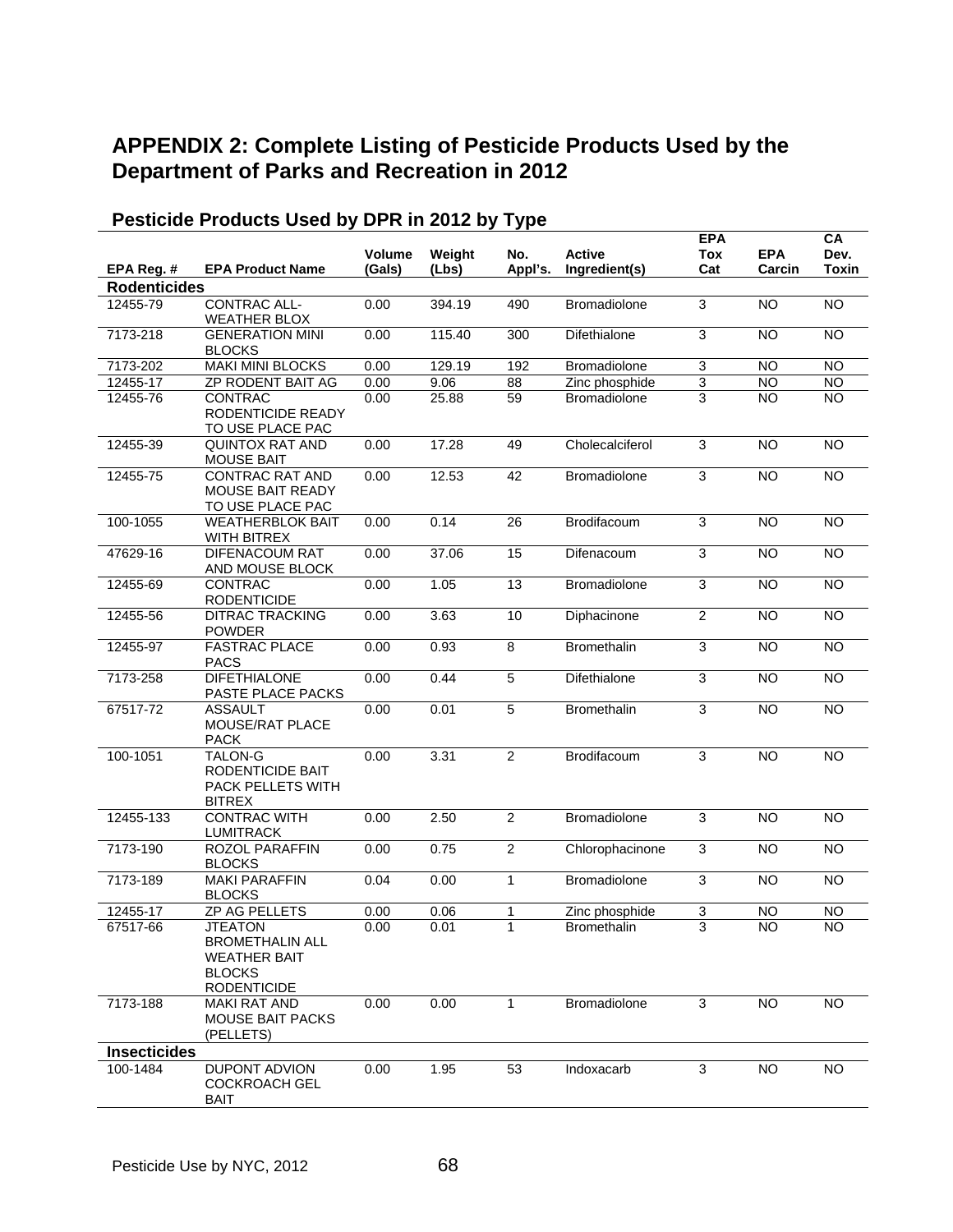|            |                                                                                         | Volume | Weight | No.             | <b>Active</b>                                                               | <b>EPA</b><br><b>Tox</b>  | <b>EPA</b>     | CA<br>Dev.      |
|------------|-----------------------------------------------------------------------------------------|--------|--------|-----------------|-----------------------------------------------------------------------------|---------------------------|----------------|-----------------|
| EPA Reg. # | <b>EPA Product Name</b>                                                                 | (Gals) | (Lbs)  | Appl's.         | Ingredient(s)                                                               | Cat                       | Carcin         | <b>Toxin</b>    |
| 432-1259   | PRODUCT: RBF5                                                                           | 0.00   | 1.92   | 33              | Fipronil                                                                    | 3                         | <b>YES</b>     | $\overline{NO}$ |
| 48813-1    | SUFFOIL-X                                                                               | 16.47  | 0.00   | 30              | Petroleum<br>distillates                                                    | 3                         | <b>NO</b>      | $\overline{10}$ |
| 499-362    | <b>WHITMIRE PT 515</b><br><b>WASP FREEZE</b>                                            | 7.66   | 0.00   | 28              | D-trans Allethrin;<br>Phenothrin                                            | 3                         | <b>YES</b>     | <b>NO</b>       |
| 432-1255   | <b>MAXFORCE</b><br><b>GRANULAR INSECT</b><br>BAIT                                       | 0.00   | 7.96   | 26              | Hydramethylnon                                                              | $\overline{3}$            | <b>YES</b>     | <b>YES</b>      |
| 100-896    | <b>AVID 0.15 EC</b><br>MITICIDE/INSECTICID<br>Е                                         | 1.30   | 0.00   | 23              | Avermectin                                                                  | $\overline{2}$            | <b>NO</b>      | $\overline{NO}$ |
| 10163-324  | M-PEDE<br>INSECTICIDE/FUNGIC<br><b>IDE</b>                                              | 0.96   | 0.00   | 17              | Potassium laurate                                                           | $\mathbf{2}$              | <b>NO</b>      | <b>NO</b>       |
| 42750-153  | BENEFIT 60 WP                                                                           | 0.00   | 4.19   | 17              | Imidacloprid                                                                | 3                         | <b>NO</b>      | <b>NO</b>       |
| 59639-96   | <b>DISTANCE INSECT</b><br><b>GROWTH</b><br><b>REGULATOR</b>                             | 1.24   | 0.00   | 16              | Pyriproxyfen                                                                | 3                         | NO             | NO.             |
| 8033-106   | TRISTAR 8.5 SL<br><b>INSECTICIDE</b>                                                    | 0.87   | 0.00   | 16              | Acetamiprid                                                                 | 3                         | <b>NO</b>      | $\overline{NO}$ |
| 100-1088   | <b>SCIMITAR GC</b><br><b>INSECTICIDE</b>                                                | 3.43   | 0.00   | 15              | Cyhalothrin,<br>lambda                                                      | $\overline{3}$            | <b>NO</b>      | <b>NO</b>       |
| 70051-2    | TRIACT 70                                                                               | 3.13   | 0.00   | 15              | Neem oil                                                                    | $\ensuremath{\mathsf{3}}$ | <b>NO</b>      | <b>NO</b>       |
| 400-508    | <b>FLORAMITE SC</b>                                                                     | 0.13   | 0.00   | 15              | <b>Bifenazate</b>                                                           | $\overline{3}$            | <b>NO</b>      | <b>NO</b>       |
| 432-1402   | <b>DECATHLON 20 WP</b><br><b>GREENHOUSE AND</b><br><b>NURSERY</b><br><b>INSECTICIDE</b> | 0.00   | 1.10   | 14              | Cyfluthrin                                                                  | 3                         | <b>NO</b>      | <b>NO</b>       |
| 432-1369   | <b>MAJESTY</b>                                                                          | 0.03   | 0.00   | 13              | Imidacloprid                                                                | 3                         | <b>NO</b>      | <b>NO</b>       |
| 100-1489   | DUPONT ACELEPRYN<br><b>INSECTICIDE</b>                                                  | 3.84   | 0.00   | 12              | DPX-E2Y45                                                                   | $\mathbf 0$               | <b>NO</b>      | <b>NO</b>       |
| 74779-9    | <b>RTSA</b><br>HORTICULTURAL OIL                                                        | 3.03   | 0.00   | 11              | Mineral oil                                                                 | 3                         | N <sub>O</sub> | $\overline{NO}$ |
| 2724-476   | <b>ENSTAR II INSECT</b><br><b>GROWTH</b><br><b>REGULATOR</b><br>(ENSTAR 5E)             | 0.37   | 0.00   | 11              | (S)-Kinoprene                                                               | $\mathbf{2}$              | <b>NO</b>      | <b>NO</b>       |
| 432-1471   | <b>KONTOS</b>                                                                           | 0.34   | 0.00   | 11              | Spirotetramat                                                               | 3                         | <b>NO</b>      | <b>NO</b>       |
| 64405-2    | <b>REDZONE BAIT</b>                                                                     | 0.00   | 7.13   | $\overline{11}$ | Boric acid                                                                  | $\overline{3}$            | NO             | $\overline{10}$ |
| 62719-291  | <b>CONSERVE SC TURF</b><br>AND ORNAMENTAL                                               | 0.19   | 0.00   | 10              | Spinosad                                                                    | 3                         | <b>NO</b>      | <b>NO</b>       |
| 86330-11   | SUNSPRAY 6F PLUS                                                                        | 3.20   | 0.00   | 9               | Mineral oil                                                                 | 3                         | <b>NO</b>      | $\overline{NO}$ |
| 432-1318   | <b>MERIT 75 WSP</b>                                                                     | 0.00   | 58.70  | 9               | Imidacloprid                                                                | 3                         | <b>NO</b>      | NO.             |
| 4-80       | <b>BONIDE</b><br><b>HORTICULTURAL</b><br>AND DORMANT<br><b>SPRAY OIL</b>                | 1.73   | 0.00   | 8               | Mineral oil                                                                 | $\overline{3}$            | <b>NO</b>      | <b>NO</b>       |
| 66222-40   | PEDESTAL                                                                                | 0.14   | 0.00   | 8               | Novaluron                                                                   | $\ensuremath{\mathsf{3}}$ | <b>NO</b>      | <b>NO</b>       |
| 73049-20   | <b>VECTOLEX CG</b><br><b>BIOLOGICAL</b><br><b>LARVICIDE</b>                             | 0.00   | 187.00 | 8               | <b>Bacillus sphaericus</b>                                                  | 3                         | <b>NO</b>      | <b>NO</b>       |
| 70051-27   | <b>AZANTIN XL</b><br><b>BIOLOGICAL</b><br><b>INSECTICIDE</b>                            | 0.08   | 0.00   | $\overline{7}$  | Azadirachtin                                                                | 3                         | <b>NO</b>      | <b>NO</b>       |
| 66222-199  | QUALI-PRO<br><b>IMIDACLOPRID 75</b><br><b>WSB</b>                                       | 0.00   | 27.15  | $\overline{7}$  | Imidacloprid                                                                | 3                         | <b>NO</b>      | <b>NO</b>       |
| 73049-10   | <b>VECTOBAC G</b><br><b>BIOLOGICAL</b><br><b>LARVICIDE</b><br><b>GRANULES</b>           | 0.00   | 21.00  | $\overline{7}$  | <b>Bacillus</b><br>thuringiensis,<br>subsp. Israelensis,<br>strain AM 65-52 | 3                         | <b>NO</b>      | <b>NO</b>       |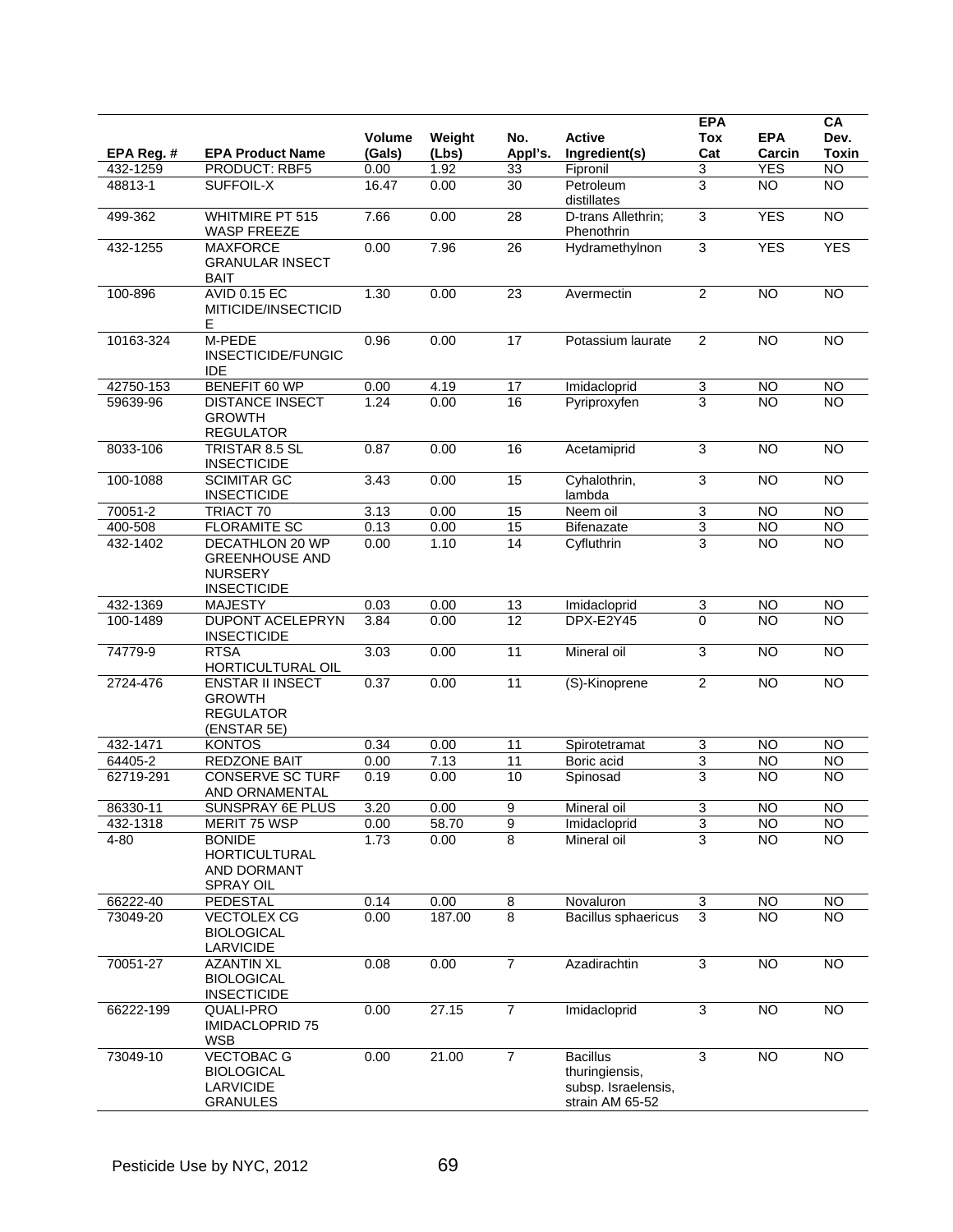| EPA Reg. # | <b>EPA Product Name</b>                                                                                           | <b>Volume</b><br>(Gals) | Weight<br>(Lbs) | No.<br>Appl's.          | <b>Active</b><br>Ingredient(s)                                                                                   | <b>EPA</b><br>Tox<br>Cat  | <b>EPA</b><br>Carcin | CA<br>Dev.<br><b>Toxin</b> |
|------------|-------------------------------------------------------------------------------------------------------------------|-------------------------|-----------------|-------------------------|------------------------------------------------------------------------------------------------------------------|---------------------------|----------------------|----------------------------|
| 73049-39   | DIPEL DF DRY<br><b>FLOWABLE</b><br><b>BIOLOGICAL</b><br><b>INSECTICIDE</b>                                        | 0.00                    | 1.25            | 7                       | <b>Bacillus</b><br>thuringiensis,<br>subsp. Kurstaki,<br>strain ABTS-351.<br>fermentation solids<br>and solubles | 3                         | <b>NO</b>            | $\overline{NO}$            |
| 279-3287   | <b>FLONICAMID 50SG</b><br><b>INSECTICIDE</b>                                                                      | 0.00                    | 0.39            | $\overline{7}$          | Flonicamid                                                                                                       | 3                         | <b>NO</b>            | <b>NO</b>                  |
| 67760-99   | PROAXIS EX                                                                                                        | 2.38                    | 15.00           | 6                       | Cyhalothrin,<br>qamma                                                                                            | 3                         | <b>NO</b>            | <b>NO</b>                  |
| 432-1464   | DYLOX 420 SL TURF<br>AND ORNAMENTAL<br><b>INSECTICIDE</b>                                                         | 40.50                   | 300.00          | 5                       | Trichlorfon                                                                                                      | 3                         | <b>YES</b>           | $\overline{NO}$            |
| 228-624    | <b>NUFARM</b><br><b>CHLORPYRIFOS SPC</b><br>4 INSECTICIDE                                                         | 10.00                   | 0.00            | $\overline{5}$          | Chlorpyrifos                                                                                                     | $\overline{2}$            | $\overline{NO}$      | <b>NO</b>                  |
| 279-3155   | <b>TALSTAR NURSERY</b><br><b>FLOWABLE</b><br><b>INSECTICIDE/MITICID</b><br>Е                                      | 1.38                    | 0.00            | $\overline{5}$          | <b>Bifenthrin</b>                                                                                                | $\overline{3}$            | <b>YES</b>           | $\overline{NO}$            |
| 1021-1771  | <b>PYGANIC CROP</b><br>PROTECTION EC 1.4<br>Ш                                                                     | 0.35                    | 0.00            | $\overline{5}$          | Pyrethrins                                                                                                       | 3                         | <b>YES</b>           | <b>NO</b>                  |
| 228-588    | MALLET 75 WP                                                                                                      | 0.00                    | 8.90            | 5                       | Imidacloprid                                                                                                     | 3                         | <b>NO</b>            | <b>NO</b>                  |
| 19713-123  | <b>DAMOIL DORMANT &amp;</b><br>SUMMER SPRAY OIL                                                                   | 17.00                   | 0.00            | 4                       | Kerosene                                                                                                         | 3                         | <b>NO</b>            | <b>NO</b>                  |
| 432-1312   | <b>MERIT 2F</b><br><b>INSECTICIDE</b>                                                                             | 3.50                    | 0.00            | $\overline{\mathbf{4}}$ | Imidacloprid                                                                                                     | $\mathsf 3$               | <b>NO</b>            | $\overline{NO}$            |
| 432-1318   | <b>LESCO SYSTEMIC</b><br><b>INSECTICIDE</b><br><b>CONTAINS MERIT IN</b><br><b>WATER SOLUBLE</b><br><b>PACKETS</b> | 0.00                    | 14.20           | $\overline{4}$          | Imidacloprid                                                                                                     | 3                         | N <sub>O</sub>       | $\overline{NO}$            |
| 100-1487   | <b>PROVAUNT</b>                                                                                                   | 0.00                    | 12.50           | $\overline{4}$          | Indoxacarb                                                                                                       | $\overline{3}$            | <b>NO</b>            | <b>NO</b>                  |
| 6218-47    | SUMMIT B.T.I.<br><b>BRIQUETS</b>                                                                                  | 0.00                    | 2.19            | 4                       | <b>Bacillus</b><br>thuringiensis<br>subspecies<br>Israelensis strain<br><b>BMP 144</b>                           | $\overline{3}$            | <b>NO</b>            | <b>NO</b>                  |
| 70506-24   | <b>UP-STAR GOLD</b><br><b>INSECTICIDE</b>                                                                         | 10.48                   | 0.00            | 3                       | <b>Bifenthrin</b>                                                                                                | 3                         | <b>YES</b>           | $\overline{NO}$            |
| 5905-368   | <b>OMNI SUPREME</b><br><b>SPRAY</b>                                                                               | 8.50                    | 0.00            | 3                       | Mineral oil                                                                                                      | 3                         | $\overline{NO}$      | $\overline{NO}$            |
| 73079-2    | <b>INTICE GRANULAR</b><br><b>BAIT</b>                                                                             | 0.00                    | 0.65            | 3                       | Boric acid                                                                                                       | 3                         | <b>NO</b>            | $\overline{NO}$            |
| 432-1264   | <b>MAXFORCE FC ANT</b><br>KILLER BAIT GEL                                                                         | 0.00                    | 0.13            | $\overline{3}$          | Fipronil                                                                                                         | 3                         | <b>YES</b>           | <b>NO</b>                  |
| 499-496    | <b>TC 234</b>                                                                                                     | 0.00                    | 0.04            | $\overline{3}$          | Avermectin                                                                                                       | $\overline{3}$            | <b>NO</b>            | <b>NO</b>                  |
| 42750-115  | XYTECT 2F<br><b>INSECTICIDE</b>                                                                                   | 1.78                    | 0.00            | $\overline{2}$          | Imidacloprid                                                                                                     | $\overline{3}$            | <b>NO</b>            | <b>NO</b>                  |
| 432-1452   | <b>TEMPO ULTRA GC</b><br><b>INSECTICIDE</b>                                                                       | 1.67                    | 0.00            | $\overline{2}$          | Cyfluthrin, beta                                                                                                 | $\ensuremath{\mathsf{3}}$ | NO                   | $\overline{NO}$            |
| 279-3393   | CB-80-1 FOR INSECT<br><b>CONTROL</b>                                                                              | 0.05                    | 0.00            | $\overline{2}$          | Pyrethrins;<br>Piperonyl butoxide                                                                                | $\overline{3}$            | <b>YES</b>           | $\overline{NO}$            |
| 432-1363   | <b>TEMPO SC</b><br><b>INSECTICIDE</b>                                                                             | 0.00                    | 0.00            | $\overline{2}$          | Cyfluthrin, beta                                                                                                 | $\overline{3}$            | <b>NO</b>            | <b>NO</b>                  |
| 538-306    | <b>GRUBEX III</b>                                                                                                 | 0.00                    | 846.70          | $\overline{c}$          | DPX-E2Y45                                                                                                        | 0                         | <b>NO</b>            | <b>NO</b>                  |
| 9198-167   | ANDERSONS GOLF<br><b>PRODUCTS</b><br><b>INSECTICIDE III</b>                                                       | 0.00                    | 300.00          | $\overline{2}$          | Chlorpyrifos                                                                                                     | 3                         | N <sub>O</sub>       | <b>NO</b>                  |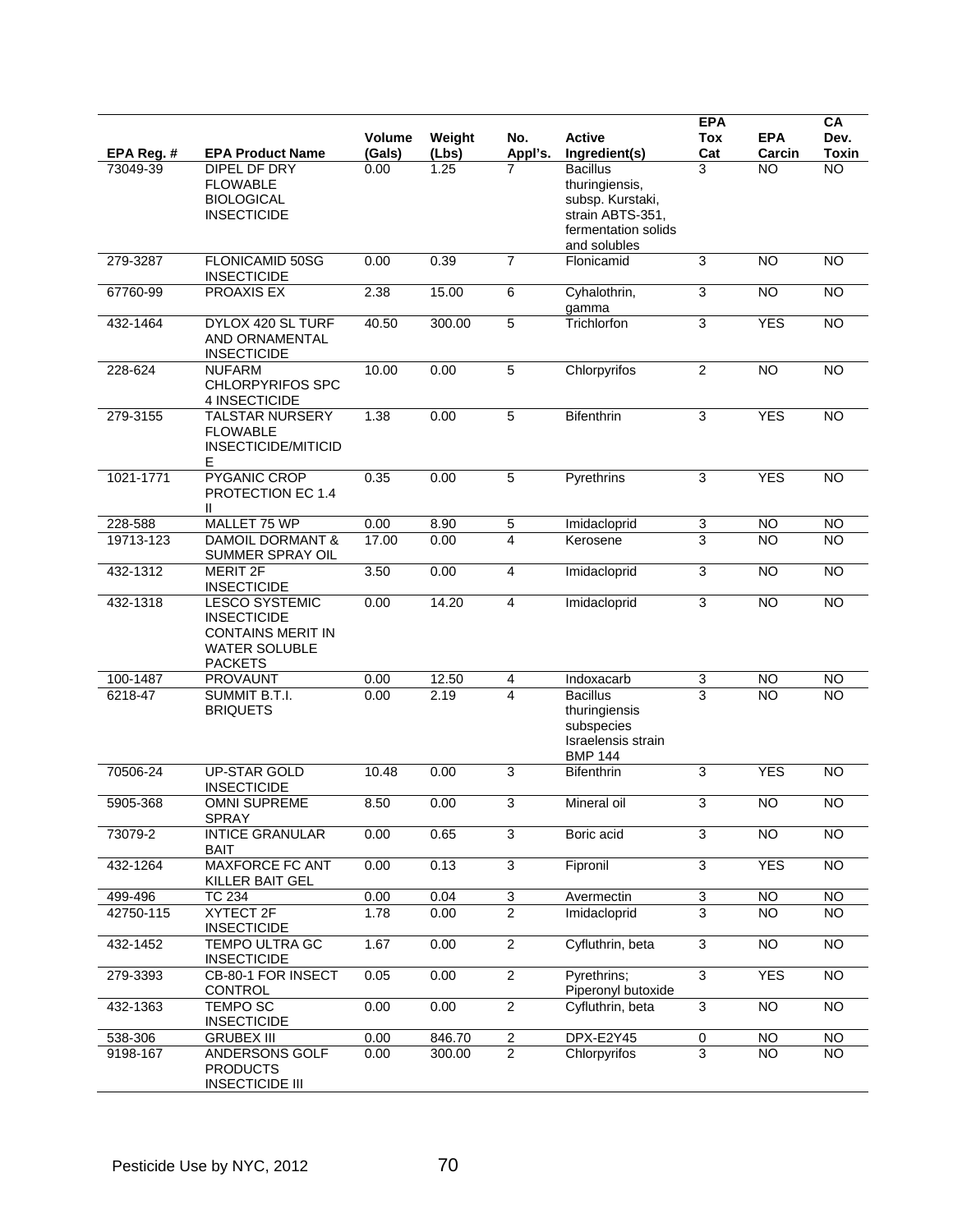| EPA Reg. # | <b>EPA Product Name</b>                                                                                           | Volume<br>(Gals) | Weight<br>(Lbs) | No.<br>Appl's. | <b>Active</b><br>Ingredient(s)                                                   | <b>EPA</b><br><b>Tox</b><br>Cat | <b>EPA</b><br>Carcin | CA<br>Dev.<br><b>Toxin</b> |
|------------|-------------------------------------------------------------------------------------------------------------------|------------------|-----------------|----------------|----------------------------------------------------------------------------------|---------------------------------|----------------------|----------------------------|
| 432-1457   | MERIT FXT TABLET<br><b>INSECTICIDE</b>                                                                            | 0.00             | 1.39            | 2              | Imidacloprid                                                                     | 3                               | <b>NO</b>            | $\overline{NO}$            |
| 81880-5    | <b>SANMITE</b><br>MITICIDE/INSECTICID<br>Е                                                                        | 0.00             | 0.44            | $\overline{2}$ | Pyridaben                                                                        | $\overline{2}$                  | <b>NO</b>            | <b>NO</b>                  |
| 4-408      | <b>BONIDE EIGHT</b><br><b>INSECT CONTROL</b><br><b>CONCENTRATE</b>                                                | 4.00             | 0.00            | $\mathbf{1}$   | Permethrin                                                                       | $\overline{3}$                  | <b>YES</b>           | $\overline{NO}$            |
| 66222-192  | QUALI-PRO<br><b>BIFENTHRIN GOLF &amp;</b><br>NURSERY 7 9F                                                         | 3.00             | 0.00            | $\mathbf{1}$   | <b>Bifenthrin</b>                                                                | 3                               | <b>YES</b>           | <b>NO</b>                  |
| 432-1227   | SEVIN SL CARBARYL<br><b>INSECTICIDE</b>                                                                           | 2.50             | 0.00            | $\mathbf{1}$   | Carbaryl                                                                         | $\ensuremath{\mathsf{3}}$       | <b>YES</b>           | $\overline{NO}$            |
| 42750-115  | <b>IMIDIPRO SYSTEMIC</b><br><b>INSECTICIDE</b>                                                                    | 1.25             | 0.00            | $\mathbf{1}$   | Imidacloprid                                                                     | $\mathsf 3$                     | N <sub>O</sub>       | $\overline{NO}$            |
| 53883-229  | QUALI-PRO<br><b>IMIDACLOPRID 2F</b><br><b>TURF &amp;</b><br>ORNAMENTAL<br><b>INSECTICIDE</b>                      | 1.25             | 0.00            | 1              | Imidacloprid                                                                     | $\overline{3}$                  | <b>NO</b>            | $\overline{NO}$            |
| 66222-19   | <b>QUALI-PRO</b><br>CHLOPYRIFOS 4E                                                                                | 1.00             | 0.00            | $\mathbf{1}$   | Chlorpyrifos                                                                     | $\overline{2}$                  | <b>NO</b>            | <b>NO</b>                  |
| 100-1066   | <b>DEMAND CS</b><br><b>INSECTICIDE</b>                                                                            | 1.00             | 0.00            | $\mathbf{1}$   | Cyhalothrin,<br>lambda                                                           | 3                               | N <sub>O</sub>       | $\overline{NO}$            |
| 73049-38   | <b>VECTOBAC 12AS</b><br><b>BIOLOGICAL</b><br><b>LARVICIDE</b>                                                     | 0.44             | 0.00            | 1              | <b>Bacillus</b><br>thuringiensis,<br>subsp. Israelensis,<br>strain AM 65-52      | 3                               | $\overline{NO}$      | <b>NO</b>                  |
| 73049-56   | <b>VECTOBAC WDG</b><br><b>BIOLOGICAL</b><br><b>LARVICIDE</b>                                                      | 0.07             | 0.00            | $\mathbf{1}$   | <b>Bacillus</b><br>thuringiensis,<br>subsp. Israelensis,<br>strain AM 65-52      | 3                               | <b>NO</b>            | $\overline{NO}$            |
| 70051-6    | <b>SAFER BRAND</b><br>JAPANESE BEETLE<br><b>REPELLENT FOR</b><br><b>ROSES &amp; FLOWERS</b><br><b>CONCENTRATE</b> | 0.07             | 0.00            | $\mathbf{1}$   | Azadirachtin<br>3                                                                |                                 | $\overline{NO}$      | <b>NO</b>                  |
| 499-452    | <b>ULD BP-100</b><br><b>INSECTICIDE</b>                                                                           | 0.06             | 0.00            | $\mathbf{1}$   | Pyrethrins;<br>Piperonyl butoxide;<br>N-octyl<br>bicycloheptene<br>dicarboximide | 3                               | <b>YES</b>           | <b>NO</b>                  |
| 66222-210  | QUALI-PRO<br>ABAMECTIN 0.15 EC                                                                                    | 0.02             | 0.00            | 1              | Avermectin                                                                       | 2                               | <b>NO</b>            | <b>NO</b>                  |
| 655-489    | PRENTOX PYRONYL<br><b>CROP SPRAY</b>                                                                              | 0.01             | 0.00            | 1              | Pyrethrins;<br>Piperonyl butoxide                                                | 3                               | <b>YES</b>           | <b>NO</b>                  |
| 432-763    | SUSPEND SC                                                                                                        | 0.00             | 0.00            | 1              | Deltamethrin                                                                     | 3                               | NO                   | <b>NO</b>                  |
| 432-1399   | MERIT 2.5 PR                                                                                                      | 0.00             | 300.00          | 1              | Imidacloprid                                                                     | 3                               | <b>NO</b>            | NO.                        |
| 432-1308   | DYLOX 6.2<br><b>GRANULAR</b><br><b>INSECTICIDE</b>                                                                | 0.00             | 150.00          | 1              | Trichlorfon                                                                      | 3                               | <b>YES</b>           | <b>NO</b>                  |
| 432-1289   | DYLOX 80 TURF AND<br>ORNAMENTAL<br><b>INSECTICIDE</b>                                                             | 0.00             | 10.00           | 1              | Trichlorfon                                                                      | $\overline{2}$                  | <b>YES</b>           | <b>NO</b>                  |
| 432-1338   | TEMPO 20 WP GOLF<br><b>COURSE</b><br><b>INSECTICIDE</b>                                                           | 0.00             | 1.94            | $\mathbf{1}$   | Cyfluthrin                                                                       | 3                               | $\overline{NO}$      | <b>NO</b>                  |
| 499-406    | <b>AVERT</b><br><b>PRESCRIPTION</b><br>TREATMENT TC 93A<br><b>BAIT</b>                                            | 0.00             | 0.01            | $\mathbf{1}$   | Avermectin                                                                       | 3                               | <b>NO</b>            | <b>NO</b>                  |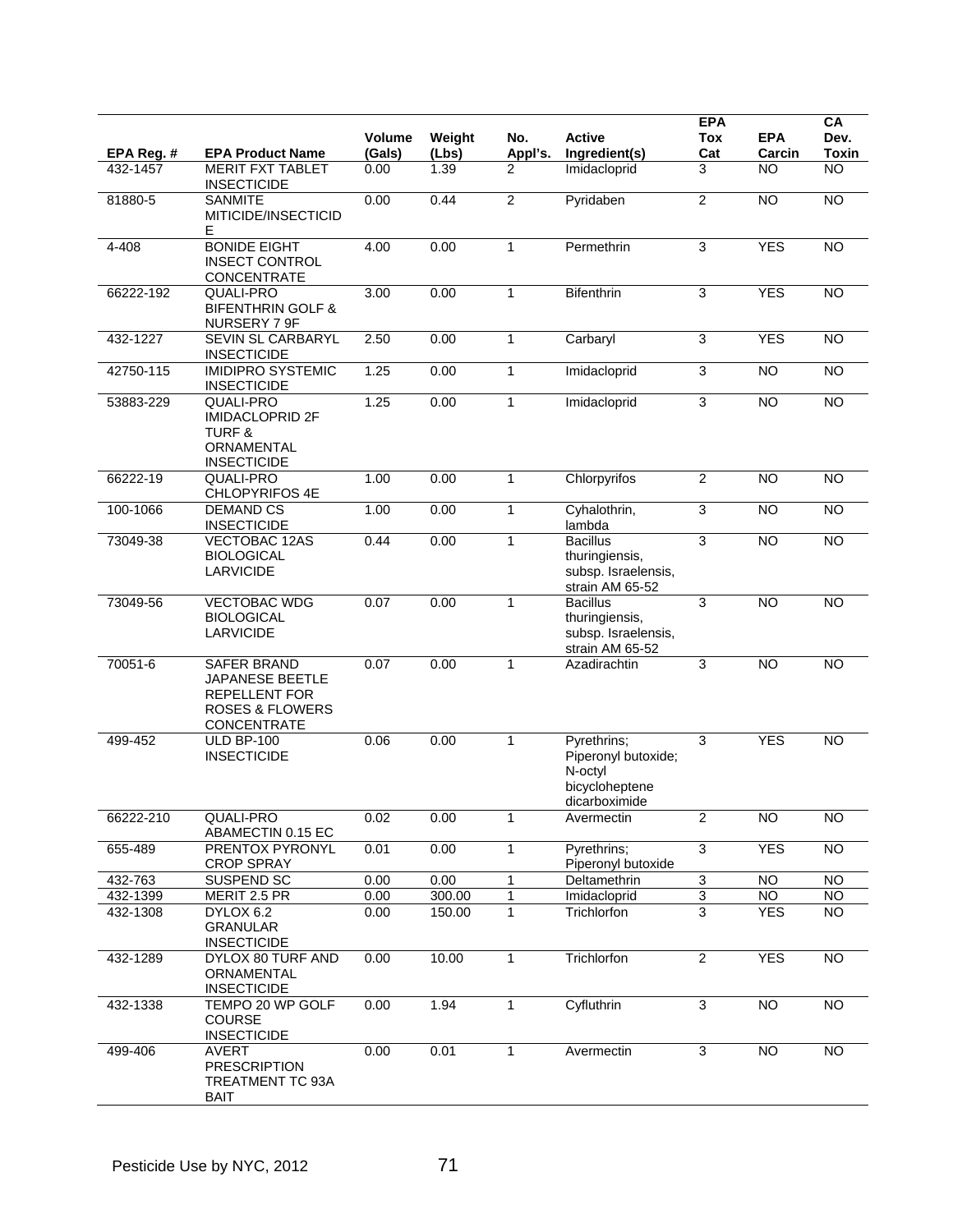|                   |                                                                                 | <b>Volume</b> | Weight | No.             | <b>Active</b>                           | <b>EPA</b><br><b>Tox</b> | <b>EPA</b>      | CA<br>Dev.      |
|-------------------|---------------------------------------------------------------------------------|---------------|--------|-----------------|-----------------------------------------|--------------------------|-----------------|-----------------|
| EPA Reg. #        | <b>EPA Product Name</b>                                                         | (Gals)        | (Lbs)  | Appl's.         | Ingredient(s)                           | Cat                      | Carcin          | Toxin           |
| 73079-1           | <b>INTICE SWEET ANT</b><br>GEL                                                  | 0.00          | 0.00   | 1               | Boric acid                              | 3                        | <b>NO</b>       | N <sub>O</sub>  |
| 73079-9           | <b>INTICE SMART ANT</b><br><b>GEL</b>                                           | 0.00          | 0.00   | $\mathbf{1}$    | <b>Borax</b>                            | 3                        | $\overline{NO}$ | $\overline{10}$ |
| <b>Herbicides</b> |                                                                                 |               |        |                 |                                         |                          |                 |                 |
| 524-579           | ROUNDUP PROMAX                                                                  | 114.23        | 5.88   | 715             | Glyphosate,<br>potassium salt           | 3                        | $\overline{NO}$ | $\overline{NO}$ |
| 524-475           | ROUNDUP ULTRA<br><b>HERBICIDE</b>                                               | 320.33        | 37.31  | 605             | Glyphosate,<br>isopropylamine salt      | 3                        | <b>NO</b>       | <b>NO</b>       |
| 62719-527         | <b>GARLON 4 ULTRA</b>                                                           | 469.71        | 0.00   | 337             | Triclopyr                               | $\overline{c}$           | <b>NO</b>       | <b>NO</b>       |
| 62719-556         | <b>ACCORD XRT II</b>                                                            | 796.07        | 0.00   | 311             | Glyphosate,<br>dimethylammonium<br>salt | 3                        | <b>NO</b>       | <b>NO</b>       |
| 241-341           | PENDULUM 3.3 EC<br><b>HERBICIDE</b>                                             | 835.38        | 0.00   | 157             | Pendimethalin                           | 3                        | <b>YES</b>      | $\overline{NO}$ |
| 62719-324         | <b>GLYPRO</b>                                                                   | 61.29         | 0.00   | 105             | Glyphosate,<br>isopropylamine salt      | $\overline{3}$           | <b>NO</b>       | <b>NO</b>       |
| 100-937           | <b>PRIMO MAXX</b>                                                               | 78.00         | 0.00   | 68              | Trinexapac-ethyl                        | $\overline{3}$           | <b>NO</b>       | NO              |
| 62719-40          | <b>GARLON 4</b>                                                                 | 17.79         | 0.00   | 64              | Triclopyr,<br>butoxyethyl ester         | 3                        | <b>NO</b>       | <b>NO</b>       |
| 241-391           | PENDULUM 3.3<br><b>HERBICIDE</b>                                                | 5.25          | 0.00   | 64              | Pendimethalin                           | 3                        | <b>YES</b>      | $\overline{NO}$ |
| 72112-4           | <b>GLYPHOSATE PRO</b><br>4TM                                                    | 4.76          | 0.00   | 41              | Glyphosate,<br>isopropylamine salt      | $\overline{3}$           | $\overline{NO}$ | $\overline{NO}$ |
| 432-950           | <b>ACCLAIM EXTRA</b><br><b>HERBICIDE</b>                                        | 2.62          | 1.25   | 29              | Fenoxaprop-P (+)                        | 3                        | <b>NO</b>       | <b>NO</b>       |
| 71995-25          | <b>ROUNDUP WEED &amp;</b><br><b>GRASS KILLER</b><br><b>SUPER</b><br>CONCENTRATE | 16.18         | 0.00   | 26              | Glyphosate,<br>isopropylamine salt      | $\overline{3}$           | <b>NO</b>       | $\overline{NO}$ |
| 62719-542         | <b>DIMENSION 2EW</b>                                                            | 48.04         | 0.00   | 23              | Dithiopyr                               | $\overline{2}$           | $\overline{NO}$ | NO              |
| 62719-176         | PATHFINDER II                                                                   | 18.13         | 0.00   | 15              | Triclopyr,<br>butoxyethyl ester         | 3                        | <b>NO</b>       | <b>NO</b>       |
| 241-341           | LESCO PRE-M 3.3EC                                                               | 5.44          | 0.00   | 15              | Pendimethalin                           | 3                        | <b>YES</b>      | <b>NO</b>       |
| 524-517           | <b>ACCORD XL</b><br><b>HERBICIDE</b>                                            | 7.08          | 0.00   | 14              | Glyphosate,<br>isopropylamine salt      | 3                        | <b>NO</b>       | <b>NO</b>       |
| 62719-258         | <b>TURFLON ESTER</b>                                                            | 3.57          | 0.00   | $\overline{14}$ | Triclopyr,<br>butoxyethyl ester         | 3                        | $\overline{NO}$ | <b>NO</b>       |
| 62719-305         | <b>LONTREL TURF AND</b><br>ORNAMENTAL                                           | 2.39          | 0.00   | 14              | Clopyralid                              | 3                        | <b>NO</b>       | $\overline{NO}$ |
| 51036-289         | <b>STERLING</b>                                                                 | 11.08         | 0.00   | 11              | Dicamba,<br>dimethylamine salt          | $\overline{c}$           | <b>NO</b>       | <b>NO</b>       |
| 66222-212         | QUALI-PRO T-NEX 1<br>AQ                                                         | 23.63         | 0.00   | 9               | Trinexapac-ethyl                        | 3                        | <b>NO</b>       | <b>NO</b>       |
| 10404-82          | LESCO PRE-M 1.31%<br>PLUS FERTILIZER                                            | 2.50          | 0.00   | $\overline{7}$  | Pendimethalin                           | $\sqrt{3}$               | <b>YES</b>      | <b>NO</b>       |
| 100-1267          | <b>TENACITY</b>                                                                 | 0.40          | 0.00   | 7               | Mesotrione                              | 3                        | <b>NO</b>       | <b>NO</b>       |
| 66222-213         | QUALI-PRO<br>DITHIOPYR 40 WSB                                                   | 0.00          | 51.25  | 7               | Dithiopyr                               | 3                        | NO.             | NO.             |
| 432-1230          | PROXY GROWTH<br><b>REGULATOR</b>                                                | 28.10         | 0.00   | $\overline{6}$  | Ethephon                                | $\mathbf{1}$             | $\overline{10}$ | $\overline{3}$  |
| 66330-276         | DICAMBA DMA 4# AG                                                               | 3.45          | 0.00   | $6\overline{6}$ | Dicamba,<br>dimethylamine salt          | $\overline{2}$           | $\overline{NO}$ | N <sub>O</sub>  |
| 54705-8           | <b>FLOREL BRAND</b><br><b>GROWTH</b><br><b>REGULATOR</b>                        | 0.02          | 0.00   | $\overline{6}$  | Ethephon                                | $\overline{3}$           | $\overline{NO}$ | $\overline{3}$  |
| 241-360           | PRE-M 3.3 EC TURF<br><b>HERBICIDE</b>                                           | 7.34          | 0.00   | 5               | Pendimethalin                           | 3                        | <b>YES</b>      | <b>NO</b>       |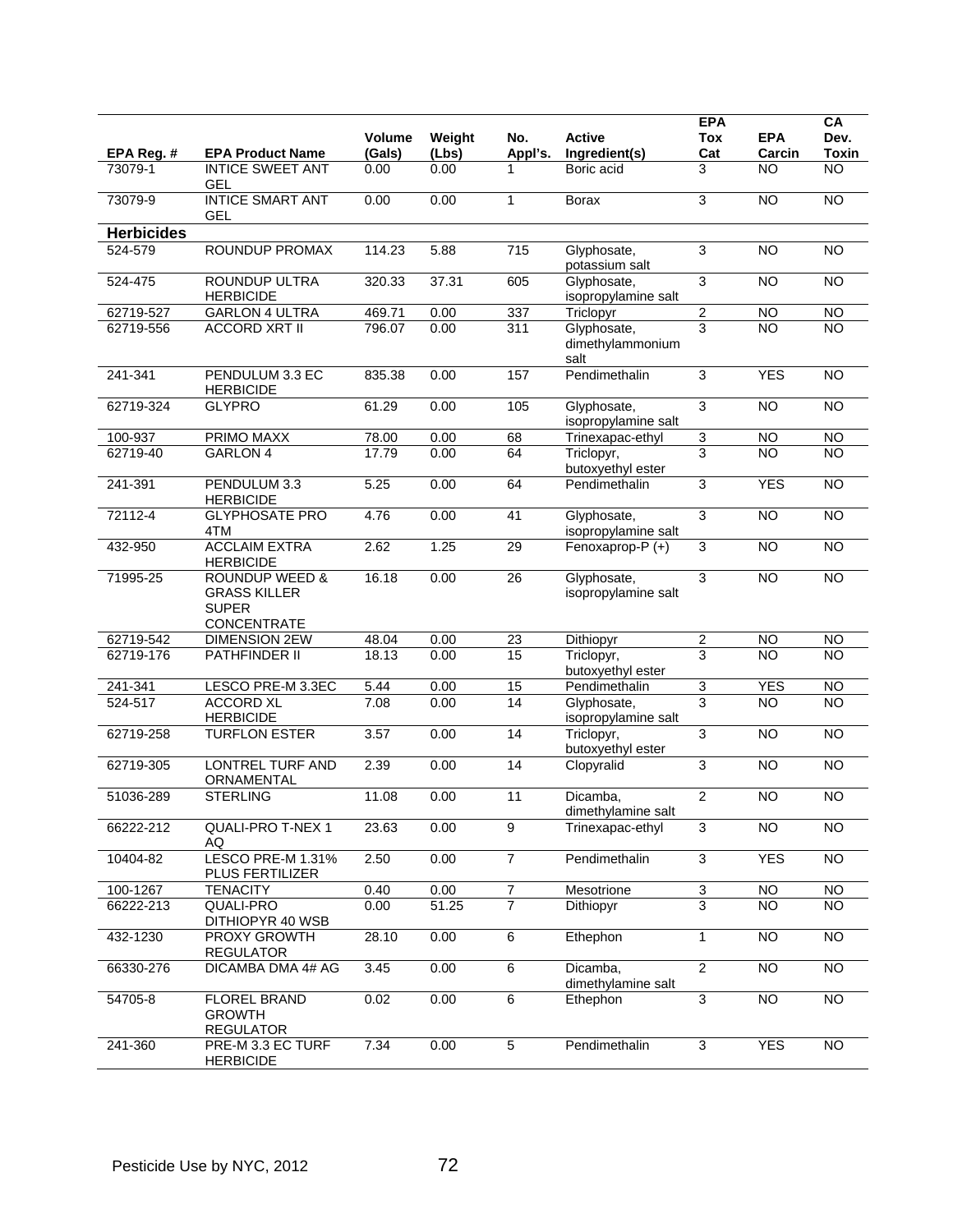|           |                                                                                             | <b>Volume</b> |                 |                         | <b>Active</b>                                                                                       | <b>EPA</b>     | <b>EPA</b>      | CA              |
|-----------|---------------------------------------------------------------------------------------------|---------------|-----------------|-------------------------|-----------------------------------------------------------------------------------------------------|----------------|-----------------|-----------------|
| EPA Reg.# | <b>EPA Product Name</b>                                                                     | (Gals)        | Weight<br>(Lbs) | No.<br>Appl's.          | Ingredient(s)                                                                                       | Tox<br>Cat     | Carcin          | Dev.<br>Toxin   |
| 10404-44  | <b>LESCO THREE-WAY</b><br><b>BENTGRASS</b><br><b>SELECTIVE</b><br><b>HERBICIDE</b>          | 5.81          | 0.00            | 4                       | $2,4-D,$<br>dimethylamine salt;<br>Dicamba,<br>dimethylamine salt;<br>MCPP-P,<br>dimethylamine salt | 3              | <b>NO</b>       | <b>NO</b>       |
| 10404-43  | <b>LESCO THREE-WAY</b><br><b>SELECTIVE</b><br><b>HERBICIDE</b>                              | 3.25          | 0.00            | 4                       | $2,4-D,$<br>dimethylamine salt;<br>Dicamba,<br>dimethylamine salt;<br>MCPP-P,<br>dimethylamine salt | $\mathbf{1}$   | <b>NO</b>       | <b>NO</b>       |
| 538-60    | <b>STARTER FERTILIZER</b><br><b>WITH CRABGRASS</b><br><b>PREVENTER</b>                      | 0.00          | 331.40          | 4                       | Siduron                                                                                             | 3              | <b>NO</b>       | <b>NO</b>       |
| 228-702   | <b>NUFARM PROSEDGE</b><br><b>SELECTIVE</b><br><b>HERBCIDE</b>                               | 0.00          | 0.64            | $\overline{\mathbf{4}}$ | Halosulfuron-<br>methyl                                                                             | 3              | $\overline{NO}$ | N <sub>O</sub>  |
| 66330-293 | <b>LESCO T-STORM</b><br><b>FLOWABLE TURF &amp;</b><br><b>ORNAMENTAL</b><br><b>FUNGICIDE</b> | 12.50         | 0.00            | $\overline{3}$          | Thiophanate-<br>methyl                                                                              | 3              | <b>YES</b>      | <b>YES</b>      |
| 2217-759  | <b>EMBARK 2-S PLANT</b><br><b>GROWTH</b><br><b>REGULATOR</b>                                | 5.35          | 0.00            | 3                       | Mefluidide,<br>diethanolamine salt                                                                  | 3              | <b>NO</b>       | <b>NO</b>       |
| 66222-176 | <b>GLYPHOGAN PLUS</b><br><b>HERBICIDE</b>                                                   | 1.50          | 0.00            | 3                       | Glyphosate,<br>isopropylamine salt                                                                  | 3              | <b>NO</b>       | <b>NO</b>       |
| 62719-322 | <b>PROKOZ</b><br><b>GLYPHOSATE PRO</b>                                                      | 0.36          | 0.00            | $\overline{3}$          | Glyphosate,<br>isopropylamine salt                                                                  | 3              | $\overline{NO}$ | N <sub>O</sub>  |
| 62719-445 | <b>DIMENSION* ULTRA</b><br>40WP                                                             | 0.31          | 57.31           | 3                       | Dithiopyr                                                                                           | 3              | <b>NO</b>       | N <sub>O</sub>  |
| 9198-176  | <b>ANDERSON'S</b><br>GOOSE/CRABGRASS<br><b>CONTROL</b>                                      | 0.00          | 591.50          | 3                       | Bensulide;<br>Oxadiazon                                                                             | 2              | <b>YES</b>      | <b>YES</b>      |
| 81880-1   | GWN-3069<br>SEDGEHAMMER                                                                     | 0.00          | 0.00            | 3                       | Halosulfuron-<br>methyl                                                                             | 3              | <b>NO</b>       | <b>NO</b>       |
| 264-267   | <b>PROXY</b>                                                                                | 27.00         | 0.00            | $\overline{\mathbf{c}}$ | Ethephon                                                                                            | 1              | <b>NO</b>       | <b>NO</b>       |
| 62719-92  | <b>CONFRONT</b>                                                                             | 9.38          | 0.00            | $\overline{2}$          | Clopyralid,<br>triethanolamine;<br>Triclopyr,<br>triethylamine salt                                 | 1              | NΟ              | <b>NO</b>       |
| 241-360   | LESCO PRE-M 3.3EC<br><b>TURF HERBICIDE</b>                                                  | 7.50          | 0.00            | $\overline{2}$          | Pendimethalin                                                                                       | 3              | <b>YES</b>      | <b>NO</b>       |
| 228-264   | RIVERDALE TRIPLET<br><b>SELECTIVE</b><br><b>HERBICIDE</b>                                   | 5.61          | 0.00            | $\overline{c}$          | $2,4-D,$<br>1<br>dimethylamine salt;<br>Dicamba,<br>dimethylamine salt;<br>Mecoprop-P               |                | <b>YES</b>      | <b>NO</b>       |
| 2217-833  | SPEED ZONE<br><b>BROADLEAF</b><br><b>HERBICIDE</b>                                          | 2.48          | 0.00            | $\overline{2}$          | 2,4-D, 2-ethylhexyl<br>ester:<br>Carfentrazone-<br>ethyl; Dicamba;<br>Mecoprop-P                    | $\overline{3}$ | <b>YES</b>      | $\overline{NO}$ |
| 7969-137  | STERLING BLUE<br><b>HERBICIDE</b>                                                           | 1.16          | 0.00            | $\overline{2}$          | Dicamba,<br>diglycolamine salt                                                                      | 3              | $\overline{NO}$ | <b>NO</b>       |
| 62719-151 | <b>TURF FERTILIZER -</b><br><b>CONTAINS TEAM</b><br>0.92%                                   | 0.23          | 0.00            | $\overline{c}$          | Benfluralin;<br>Trifluralin                                                                         | $\overline{2}$ | <b>YES</b>      | <b>NO</b>       |
| 228-317   | <b>COOL POWER</b><br><b>SELECTIVE</b><br><b>HERBICIDE</b>                                   | 0.21          | 0.00            | $\overline{2}$          | Dicamba; MCPA,<br>2-ethyl hexyl ester;<br>Triclopyr,<br>butoxyethyl ester                           | 3              | NO              | <b>NO</b>       |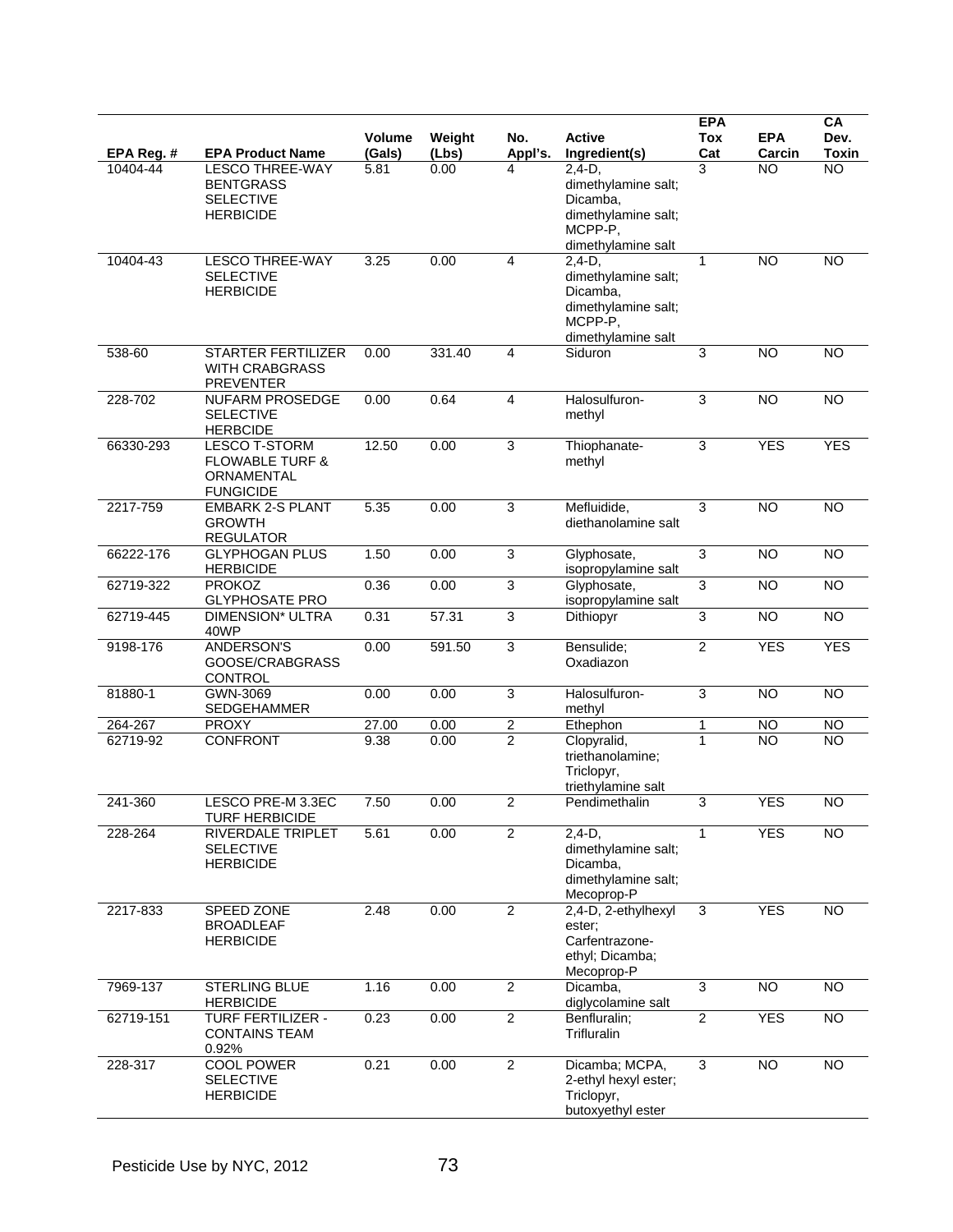|                        |                                                                                         | Volume         | Weight           | No.                       | <b>Active</b>                                   | <b>EPA</b><br><b>Tox</b> | <b>EPA</b>          | CA<br>Dev.<br><b>Toxin</b> |
|------------------------|-----------------------------------------------------------------------------------------|----------------|------------------|---------------------------|-------------------------------------------------|--------------------------|---------------------|----------------------------|
| EPA Reg. #<br>10404-85 | <b>EPA Product Name</b><br>0.10% DIMENSION<br>PLUS FERTILIZER                           | (Gals)<br>0.00 | (Lbs)<br>1200.00 | Appl's.<br>$\overline{2}$ | Ingredient(s)<br>Dithiopyr                      | Cat<br>3                 | Carcin<br><b>NO</b> | <b>NO</b>                  |
| 9198-213               | THE ANDERSONS<br>0.25% GRANULAR<br><b>DITHIOPYR</b><br><b>HERBICIDE</b>                 | 0.00           | 1140.00          | $\overline{2}$            | Dithiopyr                                       | $\mathsf 3$              | <b>NO</b>           | <b>NO</b>                  |
| 2217-696               | <b>BETAMEC 4 PRE-</b><br><b>EMERGENCE GRASS</b><br><b>KILLER</b>                        | 18.00          | 0.00             | $\mathbf{1}$              | <b>Bensulide</b>                                | $\mathsf 3$              | N <sub>O</sub>      | $\overline{NO}$            |
| 70506-259              | <b>GOLDWING</b>                                                                         | 0.08           | 0.00             | 1                         | Trinexapac-ethyl                                | 3                        | NO                  | <b>NO</b>                  |
| 2217-794               | ANDERSONS GOLF<br>PRODUCTS TURF<br>FERTILIZER 28-0-4<br><b>WIT</b>                      | 0.00           | 1250.00          | $\mathbf{1}$              | 2,4-D; Dicamba;<br>Mecoprop-P                   | $\overline{3}$           | <b>YES</b>          | <b>NO</b>                  |
| 62719-483              | <b>GREEN YARD</b><br><b>CRABGRASS</b><br>PREVENTER WITH<br>0.125% DIMENSION             | 0.00           | 500.00           | 1                         | Dithiopyr                                       | $\mathsf 3$              | <b>NO</b>           | <b>NO</b>                  |
| 10163-213              | <b>GORDON'S</b><br><b>PROFESSIONAL</b><br><b>TURF &amp;</b><br>ORNAMENTAL<br>PRODUCTS T | 0.00           | 48.00            | $\mathbf{1}$              | Siduron                                         | 3                        | N <sub>O</sub>      | $\overline{NO}$            |
| 81880-1                | SEDGEHAMMER                                                                             | 0.00           | 0.01             | $\mathbf{1}$              | Halosulfuron-<br>methyl                         | 3                        | <b>NO</b>           | <b>NO</b>                  |
| <b>Fungicides</b>      |                                                                                         |                |                  |                           |                                                 |                          |                     |                            |
| 100-1364               | <b>DACONIL ACTION</b>                                                                   | 340.91         | 5.00             | 70                        | Acibenzolar-S-<br>methyl;<br>Chlorothalonil     | 2                        | <b>YES</b>          | <b>NO</b>                  |
| 71065-3                | <b>COMPANION LIQUID</b><br><b>BIOLOGICAL</b><br><b>FUNGICIDE</b>                        | 304.75         | 0.00             | 51                        | <b>Bacillus subtilis</b><br>GBO <sub>3</sub>    | 3                        | <b>NO</b>           | <b>NO</b>                  |
| 100-1093               | <b>HERITAGE</b><br><b>FUNGICIDE</b>                                                     | 0.00           | 149.69           | 42                        | Azoxystrobin                                    | $\mathsf 3$              | <b>NO</b>           | <b>NO</b>                  |
| 70299-1                | <b>ZEROTOL</b><br>ALGAECIDE/FUNGICI<br>DE                                               | 129.58         | 0.00             | 41                        | Hydrogen peroxide                               | $\mathbf{1}$             | N <sub>O</sub>      | $\overline{NO}$            |
| 264-1155               | RHAPSODY AS0                                                                            | 209.10         | 0.00             | 34                        | QST 713 strain of<br>dried Bacillus<br>subtilis | 3                        | <b>NO</b>           | <b>NO</b>                  |
| 432-942                | <b>BANOL TURF AND</b><br>ORNAMENTAL<br><b>FUNGICIDE</b>                                 | 60.50          | 0.00             | 30                        | Propamocarb<br>hydrochloride                    | 3                        | <b>NO</b>           | <b>NO</b>                  |
| 228-630                | <b>NUFARM TM+IP SPC</b><br><b>FUNGICIDE</b>                                             | 70.57          | 1.00             | 29                        | Iprodione;<br>Thiophanate-<br>methyl            | 3                        | <b>YES</b>          | <b>YES</b>                 |
| 55260-9                | PROPLANT TURF<br>AND ORNAMENTAL<br><b>FUNGICIDE</b>                                     | 59.47          | 265.00           | $\overline{29}$           | Propamocarb<br>hydrochloride                    | $\overline{3}$           | $\overline{NO}$     | $\overline{NO}$            |
| 432-890                | ALIETTE WDG BRAND<br><b>FUNGICIDE</b>                                                   | 0.00           | 1034.00          | $\overline{27}$           | Fosetyl-Al                                      | $\overline{3}$           | $\overline{10}$     | NO                         |
| 68173-3                | <b>AFFIRM WDG</b>                                                                       | 0.00           | 16.94            | 25                        | Polyoxin D zinc salt                            | $\overline{3}$           | <b>NO</b>           | <b>NO</b>                  |
| 66222-149              | ARMOR TECH CLT<br>825                                                                   | 2.64           | 506.90           | 24                        | Chlorothalonil                                  | $\overline{2}$           | <b>YES</b>          | N <sub>O</sub>             |
| 70127-2                | <b>NOVOZYMES</b><br><b>BIOFUNGICIDE</b><br><b>GREEN RELEAF 710-</b><br>140              | 101.00         | 0.00             | 22                        | <b>Bacillus</b><br>licheniformis<br>SB3086; IBA | $\overline{3}$           | $\overline{NO}$     | $\overline{NO}$            |
| 432-1445               | <b>BAYLETON FLO TURF</b><br>AND ORNAMENTAL<br><b>FUNGICIDE</b>                          | 14.88          | 274.00           | 19                        | Triadimefon                                     | $\overline{3}$           | <b>YES</b>          | <b>YES</b>                 |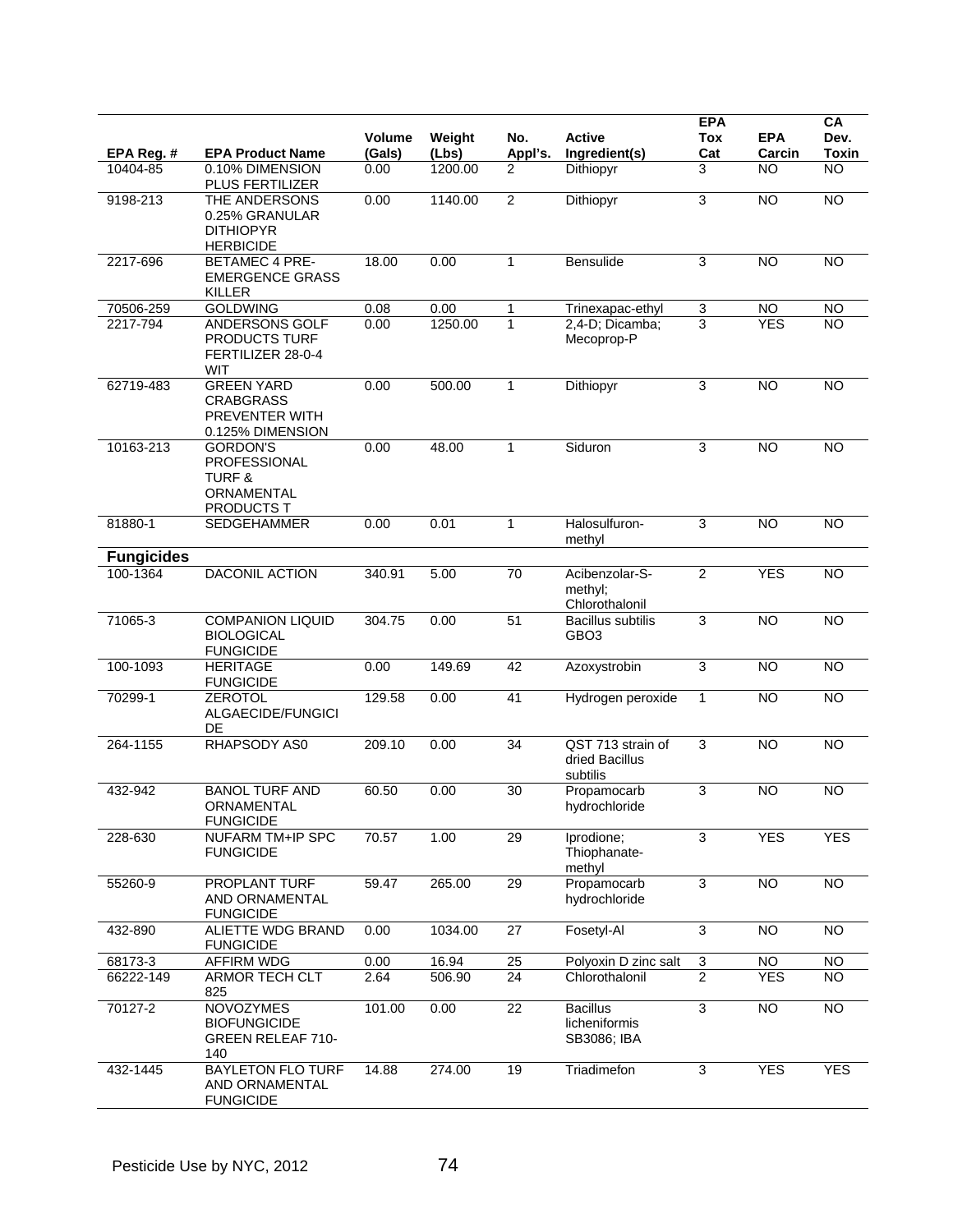|            |                                                                               |                  |                 |                 |                                                  | <b>EPA</b>                |                      | CA              |
|------------|-------------------------------------------------------------------------------|------------------|-----------------|-----------------|--------------------------------------------------|---------------------------|----------------------|-----------------|
| EPA Reg. # | <b>EPA Product Name</b>                                                       | Volume<br>(Gals) | Weight<br>(Lbs) | No.<br>Appl's.  | <b>Active</b><br>Ingredient(s)                   | <b>Tox</b><br>Cat         | <b>EPA</b><br>Carcin | Dev.<br>Toxin   |
| 50534-202  | <b>MANICURE ULTREX</b>                                                        | 0.00             | 782.00          | 17              | Chlorothalonil                                   | 1                         | <b>YES</b>           | $\overline{NO}$ |
|            | <b>TURF &amp;</b><br>ORNAMENTAL                                               |                  |                 |                 |                                                  |                           |                      |                 |
| 60063-3    | <b>LESCO MANICURE</b><br><b>ULTRA</b>                                         | 0.00             | 545.00          | 17              | Chlorothalonil                                   | $\overline{2}$            | <b>YES</b>           | <b>NO</b>       |
| 432-1371   | <b>COMPASS</b>                                                                | 0.00             | 36.07           | 16              | Trifloxystrobin                                  | $\ensuremath{\mathsf{3}}$ | <b>NO</b>            | <b>NO</b>       |
| 100-1326   | <b>BANNER MAXX II</b>                                                         | 26.27            | 0.00            | 13              | Propiconazole                                    | 3                         | <b>YES</b>           | NO              |
| 50534-209  | <b>MANICURE 6</b><br><b>FLOWABLE</b>                                          | 151.95           | 0.00            | $\overline{12}$ | Chlorothalonil                                   | $\overline{3}$            | <b>YES</b>           | $\overline{NO}$ |
| 66222-41   | BUMPER 14.3 EC<br>(PROPICONAZOLE)<br><b>FUNGICIDE</b>                         | 14.25            | 0.00            | 12              | Propiconazole                                    | $\overline{2}$            | <b>YES</b>           | <b>NO</b>       |
| 70644-1    | <b>EKSPUNGE</b>                                                               | 0.00             | 558.00          | 12              | Phosphoric acid,<br>monopotassium<br>salt        | 3                         | <b>NO</b>            | <b>NO</b>       |
| 50534-202  | <b>MANICURE ULTREX</b>                                                        | 0.00             | 1247.00         | 11              | Chlorothalonil                                   | $\mathbf{1}$              | <b>YES</b>           | NO              |
| 86064-2    | <b>ARMOR TECH CLT</b><br>720 FL                                               | 105.00           | 0.00            | 10              | Chlorothalonil                                   | $\overline{2}$            | <b>YES</b>           | <b>NO</b>       |
| 7969-184   | Insignia Fungicide                                                            | 0.00             | 103.03          | 10              | Pyraclostrobin                                   | 3                         | <b>NO</b>            | <b>NO</b>       |
| 66222-41   | <b>PRIMEERAONE</b><br>PROPICONAZOLA<br>14.3                                   | 54.69            | 0.00            | $\overline{9}$  | Propiconazole                                    | $\overline{2}$            | <b>YES</b>           | $\overline{NO}$ |
| 400-521    | <b>TERRAGUARD SC</b>                                                          | 0.08             | 0.00            | 9               | Triflumizole                                     | 3                         | <b>NO</b>            | <b>NO</b>       |
| 58185-30   | FUNGO 50 WSB<br><b>WETTABLE POWDER</b><br><b>TURF &amp;</b><br>ORNAMENTAL SYS | 0.00             | 9.50            | $\overline{9}$  | Thiophanate-<br>methyl                           | $\overline{3}$            | <b>YES</b>           | <b>YES</b>      |
| 228-684    | NUFARM IPRODIONE<br><b>SPC FUNGICIDE</b>                                      | 55.50            | 0.00            | 8               | Iprodione                                        | $\mathsf 3$               | <b>YES</b>           | <b>NO</b>       |
| 100-796    | <b>SUBDUE MAXX</b>                                                            | 26.71            | 0.00            | $\overline{8}$  | Mefenoxam                                        | $\overline{3}$            | <b>NO</b>            | <b>NO</b>       |
| 67702-2    | CAMELOT O<br><b>FUNGICIDE/BACTERI</b><br><b>CIDE</b>                          | 14.52            | 0.00            | 8               | Copper octanoate                                 | 3                         | <b>NO</b>            | <b>NO</b>       |
| 432-890    | <b>LESCO PRODIGY</b><br><b>SIGNATURE</b>                                      | 0.00             | 341.00          | $\overline{8}$  | Fosetyl-Al                                       | $\mathsf 3$               | <b>NO</b>            | <b>NO</b>       |
| 432-1360   | <b>BAYLETON 50 TURF</b><br>AND ORNAMENTAL<br><b>FUNGICIDE IN WATER</b>        | 0.00             | 215.56          | 8               | Triadimefon                                      | $\overline{3}$            | <b>YES</b>           | <b>YES</b>      |
| 73314-2    | <b>ACTINO-IRON</b><br><b>BIOLOGICAL</b><br><b>FUNGICIDE</b>                   | 0.00             | 134.50          | $\overline{8}$  | Streptomyces<br>lydicus WYEC 108                 | 3                         | <b>NO</b>            | <b>NO</b>       |
| 70870-1    | MILSTOP BROAD<br>SPECTRUM FOLIAR<br><b>FUNGICIDE</b>                          | 0.02             | 0.97            | $\overline{7}$  | Potassium<br>bicarbonate                         | 3                         | <b>NO</b>            | $\overline{NO}$ |
| 9198-115   | THE ANDERSONS<br><b>TURF FUNGICIDE</b><br>WITH 5.0% DACONIL                   | 0.00             | 2021.00         | $\overline{7}$  | Chlorothalonil                                   | $\mathbf{1}$              | <b>YES</b>           | $\overline{NO}$ |
| 7969-224   | <b>CURALAN EG</b>                                                             | 0.00             | 362.75          | 7               | Vinclozolin                                      | 3                         | <b>YES</b>           | <b>YES</b>      |
| 432-888    | CHIPCO 26019 FLO<br><b>BRAND FUNGICIDE</b>                                    | 56.16            | 0.00            | 6               | Iprodione                                        | 3                         | <b>YES</b>           | <b>NO</b>       |
| 100-1347   | <b>CONCERT II</b>                                                             | 50.00            | 0.00            | 6               | Propiconazole                                    | $\mathbf 1$               | <b>YES</b>           | <b>NO</b>       |
| 100-741    | <b>ALAMO FUNGICIDE</b>                                                        | 31.80            | 0.00            | $\,$ 5 $\,$     | Propiconazole                                    | $\boldsymbol{2}$          | <b>YES</b>           | <b>NO</b>       |
| 100-641    | <b>BANNER FUNGICIDE</b>                                                       | 20.00            | 0.00            | $\overline{5}$  | Propiconazole                                    | $\overline{2}$            | <b>YES</b>           | <b>NO</b>       |
| 432-1446   | <b>TARTAN FLO</b><br><b>FUNGICIDE</b>                                         | 9.75             | 0.00            | 5               | Triadimefon:<br>Trifloxystrobin                  | 3                         | <b>YES</b>           | <b>YES</b>      |
| 70506-185  | PENNCOZEB 75 DF                                                               | 5.00             | 376.45          | $\overline{5}$  | Mancozeb                                         | $\overline{3}$            | <b>YES</b>           | <b>NO</b>       |
| 68539-3    | <b>T-22G BIOLOGICAL</b><br>PLANT PROTECTANT<br><b>GRANULES</b>                | 0.00             | 22.50           | $\overline{5}$  | Trichoderma<br>harzianum rifai<br>strain KRL-AG2 | $\overline{3}$            | <b>NO</b>            | $\overline{NO}$ |
| 432-1486   | <b>RESERVE FUNGICIDE</b>                                                      | 56.40            | 0.00            | $\overline{4}$  | Chlorothalonil:<br>Triticonazole                 | $\overline{2}$            | <b>YES</b>           | <b>NO</b>       |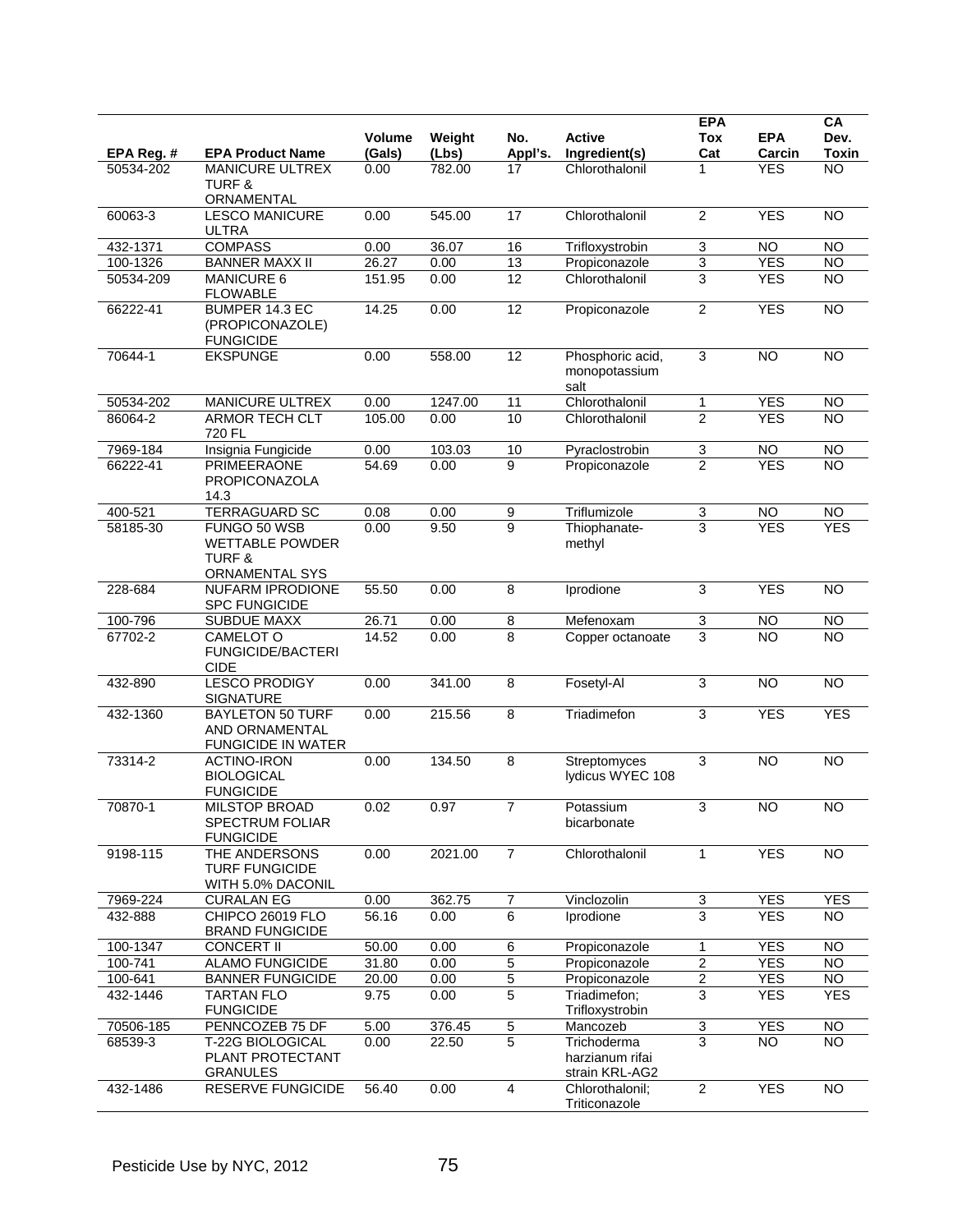|            |                                                                           |                  |                 |                           |                                              | <b>EPA</b>                |                      | CA              |
|------------|---------------------------------------------------------------------------|------------------|-----------------|---------------------------|----------------------------------------------|---------------------------|----------------------|-----------------|
| EPA Reg. # | <b>EPA Product Name</b>                                                   | Volume<br>(Gals) | Weight<br>(Lbs) | No.<br>Appl's.            | <b>Active</b><br>Ingredient(s)               | <b>Tox</b><br>Cat         | <b>EPA</b><br>Carcin | Dev.<br>Toxin   |
| 228-626    | <b>NUFARM T-METHYL</b><br>PRO 4.5 F FUNGICIDE                             | 20.00            | 0.00            | 4                         | Thiophanate-<br>methyl                       | 3                         | <b>YES</b>           | <b>YES</b>      |
| 7969-255   | <b>HONOR FUNGICIDE</b>                                                    | 0.00             | 196.50          | $\overline{4}$            | Nicobifen;<br>Pyraclostrobin                 | $\overline{3}$            | <b>YES</b>           | N <sub>O</sub>  |
| 432-1367   | <b>BAYLETON 50 WDG</b><br>NURSERY AND<br><b>GREENHOUSE</b><br>SYSTEMIC FU | 0.00             | 34.03           | $\overline{4}$            | Triadimefon                                  | 3                         | <b>YES</b>           | <b>YES</b>      |
| 62388-1    | <b>NOGALL</b>                                                             | 0.00             | 3.09            | $\overline{4}$            | Agrobacterium<br>radiobacter strain<br>K1026 | 3                         | $\overline{10}$      | <b>NO</b>       |
| 66222-161  | <b>QUALI-PRO FOSETYL</b><br>-AL 80 WDG                                    | 0.00             | 2.83            | $\overline{4}$            | Fosetyl-Al                                   | 3                         | <b>NO</b>            | $\overline{NO}$ |
| 66330-305  | <b>IPRODIONE 2SE</b><br><b>TURF</b>                                       | 35.00            | 0.00            | 3                         | Iprodione                                    | 3                         | <b>YES</b>           | $\overline{NO}$ |
| 67690-38   | PENTATHLON LF                                                             | 30.00            | 0.00            | $\ensuremath{\mathsf{3}}$ | Mancozeb                                     | $\ensuremath{\mathsf{3}}$ | <b>YES</b>           | <b>NO</b>       |
| 1001-87    | <b>TORQUE FUNGICIDE</b>                                                   | 12.83            | 0.00            | $\overline{3}$            | Tebuconazole                                 | $\overline{3}$            | <b>YES</b>           | $\overline{N}$  |
| 69361-27   | <b>TEBUCONAZOLE 3.6F</b><br><b>FUNGICIDE</b>                              | 5.50             | 0.00            | 3                         | Tebuconazole                                 | 3                         | <b>YES</b>           | $\overline{NO}$ |
| 7969-290   | <b>INSIGNIA SC</b><br><b>INTRINSIC BRAND</b><br><b>FUNGICIDE</b>          | 1.88             | 3.81            | 3                         | Pyraclostrobin                               | $\overline{2}$            | <b>NO</b>            | <b>NO</b>       |
| 71512-13   | <b>SEGWAY FUNGICIDE</b>                                                   | 1.23             | 0.00            | $\overline{3}$            | Cyazofamid                                   | $\overline{3}$            | <b>NO</b>            | <b>NO</b>       |
| 9198-111   | THE ANDERSONS<br>1.0% BAYLETON(R)<br><b>FUNGICIDE</b>                     | 0.00             | 540.00          | 3                         | Triadimefon                                  | 3                         | <b>YES</b>           | <b>YES</b>      |
| 66330-41   | <b>ENDORSE WETTABLE</b><br>POWDER TURF<br><b>FUNGICIDE</b>                | 0.00             | 99.00           | 3                         | Polyoxin D zinc salt                         | 3                         | N <sub>O</sub>       | $\overline{NO}$ |
| 66330-56   | <b>ENDORSE WATER</b><br><b>DISPERSIBLE</b><br><b>GRANULES</b>             | 0.00             | 41.20           | $\overline{3}$            | Polyoxin D zinc salt                         | 3                         | <b>NO</b>            | <b>NO</b>       |
| 432-1223   | PROSTAR 70 WP                                                             | 0.00             | 2.44            | $\ensuremath{\mathsf{3}}$ | Flutolanil                                   | 3                         | <b>NO</b>            | <b>NO</b>       |
| 60063-7    | <b>LESCO MANICRUE</b><br>6FL                                              | 14.00            | 0.00            | $\overline{2}$            | Chlorothalonil                               | 2                         | <b>YES</b>           | <b>NO</b>       |
| 66222-134  | <b>THIOPHANATE</b><br>METHYL 4.5 F                                        | 12.00            | 0.00            | $\overline{2}$            | Thiophanate-<br>methyl                       | 3                         | <b>YES</b>           | <b>YES</b>      |
| 66222-214  | QUALI-PRO IPRO 2SE                                                        | 10.00            | 0.00            | $\overline{2}$            | Iprodione                                    | $\ensuremath{\mathsf{3}}$ | <b>YES</b>           | <b>NO</b>       |
| 66222-154  | EQUUS 720 SST                                                             | 10.00            | 0.00            | $\overline{2}$            | Chlorothalonil                               | $\overline{2}$            | <b>YES</b>           | N <sub>O</sub>  |
| 50534-211  | <b>DACONIL ZN</b><br><b>FLOWABLE</b><br><b>FUNGICIDE</b>                  | 7.85             | 0.00            | $\overline{2}$            | Chlorothalonil                               | $\overline{2}$            | <b>YES</b>           | <b>NO</b>       |
| 66222-154  | QUALI-PRO<br>CHLOROTHALONIL<br>720 SFT                                    | 6.75             | 0.00            | 2                         | Chlorothalonil                               | 2                         | <b>YES</b>           | NO              |
| 100-1216   | <b>BANNER HERITAGE</b><br><b>MAXX</b>                                     | 5.27             | 0.00            | $\overline{2}$            | Azoxystrobin;<br>Propiconazole               | $\mathsf 3$               | <b>YES</b>           | <b>NO</b>       |
| 100-1191   | <b>HERITAGE MAXX</b>                                                      | 3.25             | 0.00            | $\overline{2}$            | Azoxystrobin                                 | 3                         | NO                   | NO              |
| 100-892    | ARBOTECT 20-S<br><b>FUNGICIDE</b>                                         | 1.05             | 0.00            | $\overline{2}$            | Thiabendazole                                | 3                         | <b>NO</b>            | <b>NO</b>       |
| 62719-463  | EAGLE 20EW                                                                | 0.02             | 0.00            | $\overline{2}$            | Myclobutanil                                 | 3                         | NO                   | <b>YES</b>      |
| 10163-274  | RUBIGAN A.S. TURF<br>AND ORNAMENTAL                                       | 0.02             | 0.00            | $\overline{2}$            | Fenarimol                                    | $\overline{3}$            | <b>NO</b>            | <b>NO</b>       |
| 70506-234  | <b>MANZATE PRO-STICK</b><br><b>FUNGICIDE</b>                              | 0.00             | 81.00           | $\overline{c}$            | Mancozeb                                     | $\mathsf 3$               | <b>YES</b>           | $\overline{NO}$ |
| 100-769    | <b>MEDALLION</b><br><b>FUNGICIDE</b>                                      | 0.00             | 3.00            | $\overline{2}$            | Fludioxonil                                  | $\mathsf 3$               | <b>NO</b>            | <b>NO</b>       |
| 5481-8992  | <b>TURFCIDE 4F</b>                                                        | 43.00            | 0.00            | 1                         | <b>PCNB</b>                                  | $\ensuremath{\mathsf{3}}$ | <b>YES</b>           | <b>NO</b>       |
| 464-693    | CHEMICAR 15                                                               | 15.00            | 0.00            | 1                         | Glutaraldehyde                               | 1                         | <b>NO</b>            | $\overline{10}$ |
| 66330-305  | LESCO 18 PLUS                                                             | 10.00            | 0.00            | 1                         | Iprodione                                    | $\overline{3}$            | <b>YES</b>           | $\overline{NO}$ |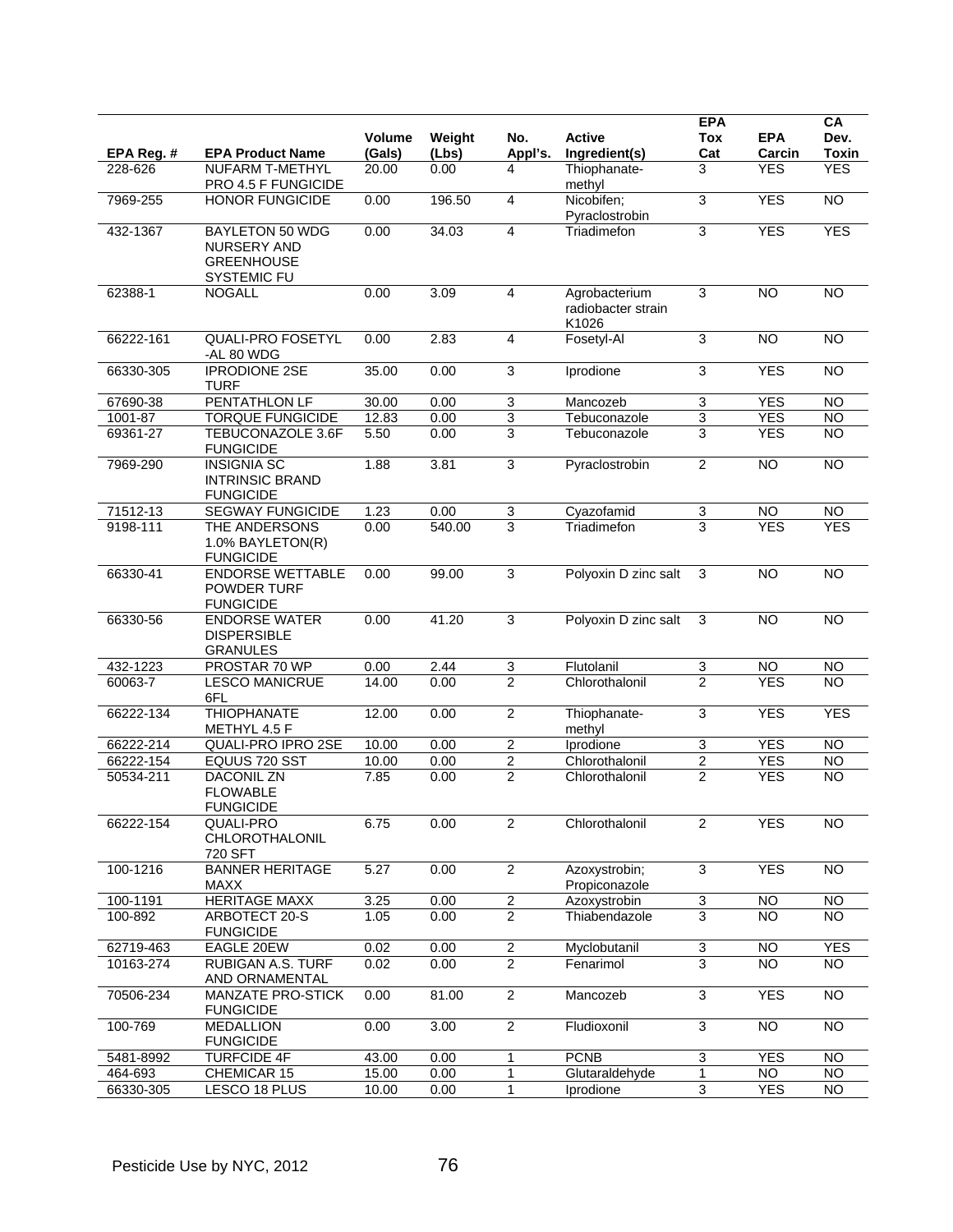|            |                                                                                  |                         |                 |                |                                                                                            | <b>EPA</b>          |                      | CA                   |
|------------|----------------------------------------------------------------------------------|-------------------------|-----------------|----------------|--------------------------------------------------------------------------------------------|---------------------|----------------------|----------------------|
| EPA Reg. # | <b>EPA Product Name</b>                                                          | <b>Volume</b><br>(Gals) | Weight<br>(Lbs) | No.<br>Appl's. | <b>Active</b><br>Ingredient(s)                                                             | Tox<br>Cat          | <b>EPA</b><br>Carcin | Dev.<br><b>Toxin</b> |
| 73545-13   | <b>TOPSIN 4.5FL</b>                                                              | 9.00                    | 0.00            | 1              | Thiophanate-<br>methyl                                                                     | 3                   | <b>YES</b>           | <b>YES</b>           |
| 66222-41   | QUALI-PRO<br>PROPICONAZOLE<br>14.3                                               | 8.25                    | 0.00            | 1              | Propiconazole                                                                              | $\overline{2}$      | <b>YES</b>           | <b>NO</b>            |
| 228-630    | <b>NUFARM TM+IP SPC</b><br><b>FUNGICIDE</b>                                      | 8.00                    | 0.00            | $\mathbf{1}$   | Thiophanate-<br>methyl                                                                     | 3                   | <b>YES</b>           | <b>YES</b>           |
| 432-889    | <b>CHIPCO 26019</b><br><b>FUNGICIDE</b>                                          | 5.10                    | 0.00            | 1              | Iprodione                                                                                  | $\overline{3}$      | <b>YES</b>           | <b>NO</b>            |
| 1001-78    | 3336 PLUS SYSTEMIC<br><b>FUNGICIDE</b>                                           | 5.00                    | 0.00            | $\mathbf{1}$   | Thiophanate-<br>methyl                                                                     | $\overline{2}$      | <b>YES</b>           | <b>YES</b>           |
| 100-1231   | <b>INSTRATA</b>                                                                  | 5.00                    | 0.00            | 1              | Chlorothalonil;<br>Fludioxonil;<br>Propiconazole                                           | $\overline{3}$      | <b>YES</b>           | <b>NO</b>            |
| 66222-216  | QUALI-PRO<br>MEFENOXAM 2AQ                                                       | 0.69                    | 0.00            | $\mathbf{1}$   | Mefenoxam                                                                                  | $\overline{2}$      | N <sub>O</sub>       | N <sub>O</sub>       |
| 1001-70    | 3336 G                                                                           | 0.00                    | 300.00          | $\mathbf{1}$   | Thiophanate-<br>methyl                                                                     | 3                   | <b>YES</b>           | <b>YES</b>           |
| 100-794    | <b>ANDERSONS GOLF</b><br>PRODUCTS PYTHIUM<br><b>CONTROL WITH</b><br><b>MEFEN</b> | 0.00                    | 160.00          | $\mathbf{1}$   | Mefenoxam                                                                                  | 3                   | N <sub>O</sub>       | NO                   |
| 9198-210   | ANDERSONS GOLF<br><b>PRODUCTS</b><br><b>FUNGICIDE X</b>                          | 0.00                    | 40.00           | 1              | Iprodione                                                                                  | $\mathsf 3$         | <b>YES</b>           | <b>NO</b>            |
| 62719-388  | FORE 80WP<br><b>RAINSHIELD</b>                                                   | 0.00                    | 22.00           | $\mathbf{1}$   | Mancozeb                                                                                   | 3                   | <b>YES</b>           | N <sub>O</sub>       |
| 400-416    | <b>TERRAZOLE 35%</b><br><b>WETTABLE POWDER</b>                                   | 0.00                    | 16.00           | $\mathbf{1}$   | Terrazole                                                                                  | 3                   | <b>YES</b>           | <b>NO</b>            |
| 67690-37   | <b>CUPRO 2005 T/N/O</b>                                                          | 0.00                    | 0.10            | $\mathbf{1}$   | Copper hydroxide                                                                           | $\mathbf{1}$        | N <sub>O</sub>       | N <sub>O</sub>       |
|            | <b>Other (Repellents, Biochemical Pesticides,</b>                                |                         | Etc.)           |                |                                                                                            |                     |                      |                      |
| 60061-71   | <b>PETTIT MARINE</b><br>PAINT PREMIUM<br>SINGLE SEASON<br>ABLATIVE               | 29.00                   | 0.00            | 23             | Copper oxide (ous)                                                                         | 2                   | <b>NO</b>            | <b>NO</b>            |
| 71096-7    | ORTHO BUG-GETA<br><b>SNAIL &amp; SLUG KILLER</b><br>1                            | 0.00                    | 5.66            | $\overline{8}$ | Metaldehyde                                                                                | 3                   | <b>NO</b>            | $\overline{NO}$      |
| 100-1014   | <b>PACLOBUTRAZOL</b><br>2SC                                                      | 0.39                    | 0.00            | $\overline{3}$ | Paclobutrazol                                                                              | $\overline{3}$      | <b>NO</b>            | <b>NO</b>            |
| 73049-15   | PROGIBB 4% PLANT<br>GROWTH<br><b>REGULATOR</b><br><b>SOLUTION</b>                | 0.00                    | 0.00            | 3              | Gibberellins                                                                               | $\overline{2}$      | <b>NO</b>            | <b>NO</b>            |
| 2217-768   | <b>EMBARK E-Z-TU-USE</b><br><b>PLANT GROWTH</b><br><b>REGULATOR</b>              | 1.00                    | 0.00            | $\overline{2}$ | Mefluidide,<br>diethanolamine salt                                                         | 3                   | <b>NO</b>            | <b>NO</b>            |
| 72-574     | <b>MILLER HOT SAUCE</b><br>ANIMAL REPELLENT                                      | 0.00                    | 0.00            | $\overline{2}$ | Capsicum<br>oleoresin                                                                      | 3                   | <b>NO</b>            | $\overline{NO}$      |
| 59807-4    | <b>HORMODIN1</b>                                                                 | 0.00                    | 0.09            | $\overline{2}$ | <b>IBA</b>                                                                                 | $\overline{\omega}$ | <b>NO</b>            | NO                   |
| 1448-212   | CHEMICIDE 100-15                                                                 | 15.00                   | 0.00            | $\mathbf{1}$   | Poly(oxyethylene)<br>(dimethylimino)<br>ethylene<br>(dimethylimino)<br>ethylene dichloride | $\overline{3}$      | <b>NO</b>            | <b>NO</b>            |
| 80917-4    | SHAKE-AWAY<br><b>CRITTER REPELLENT</b><br><b>GRANULES</b>                        | 0.00                    | 0.50            | 1              | Fox urine                                                                                  | 3                   | <b>NO</b>            | <b>NO</b>            |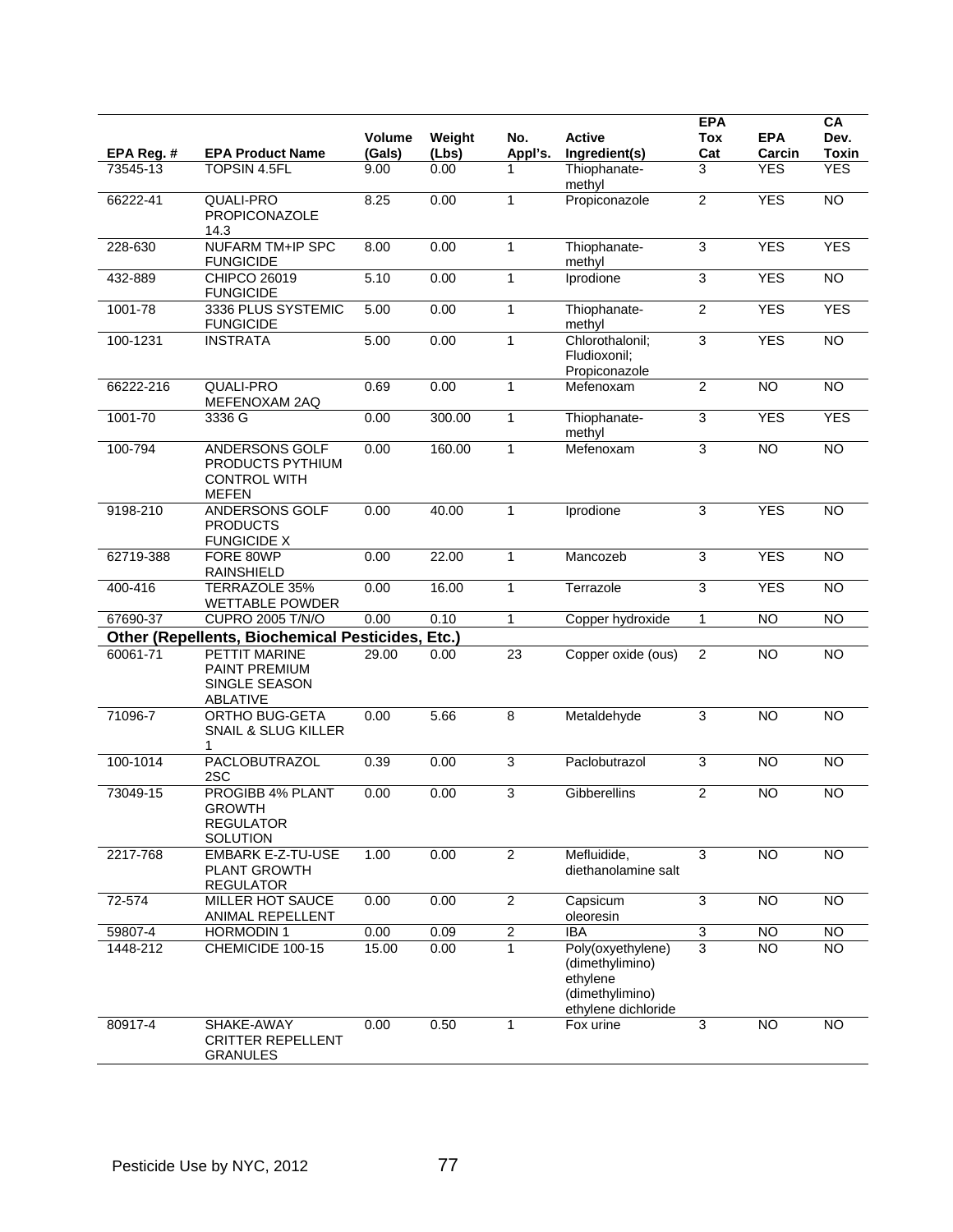| EPA Reg. $#$ | <b>EPA Product Name</b>                             | <b>Volume</b><br>(Gals) | Weiaht<br>(Lbs) | No.<br>Appl's. | <b>Active</b><br>Ingredient(s)                                        | <b>EPA</b><br>Tox<br>Cat | <b>EPA</b><br>Carcin | CА<br>Dev.<br>Toxin |
|--------------|-----------------------------------------------------|-------------------------|-----------------|----------------|-----------------------------------------------------------------------|--------------------------|----------------------|---------------------|
| 73049-67     | DITERA DF<br><b>BIOLOGICAL</b><br><b>NEMATICIDE</b> | 0.00                    | 0.04            |                | Myrothecium<br>verrucaria, dried<br>fermentation solids<br>& solubles | s.                       | NO                   | NΟ                  |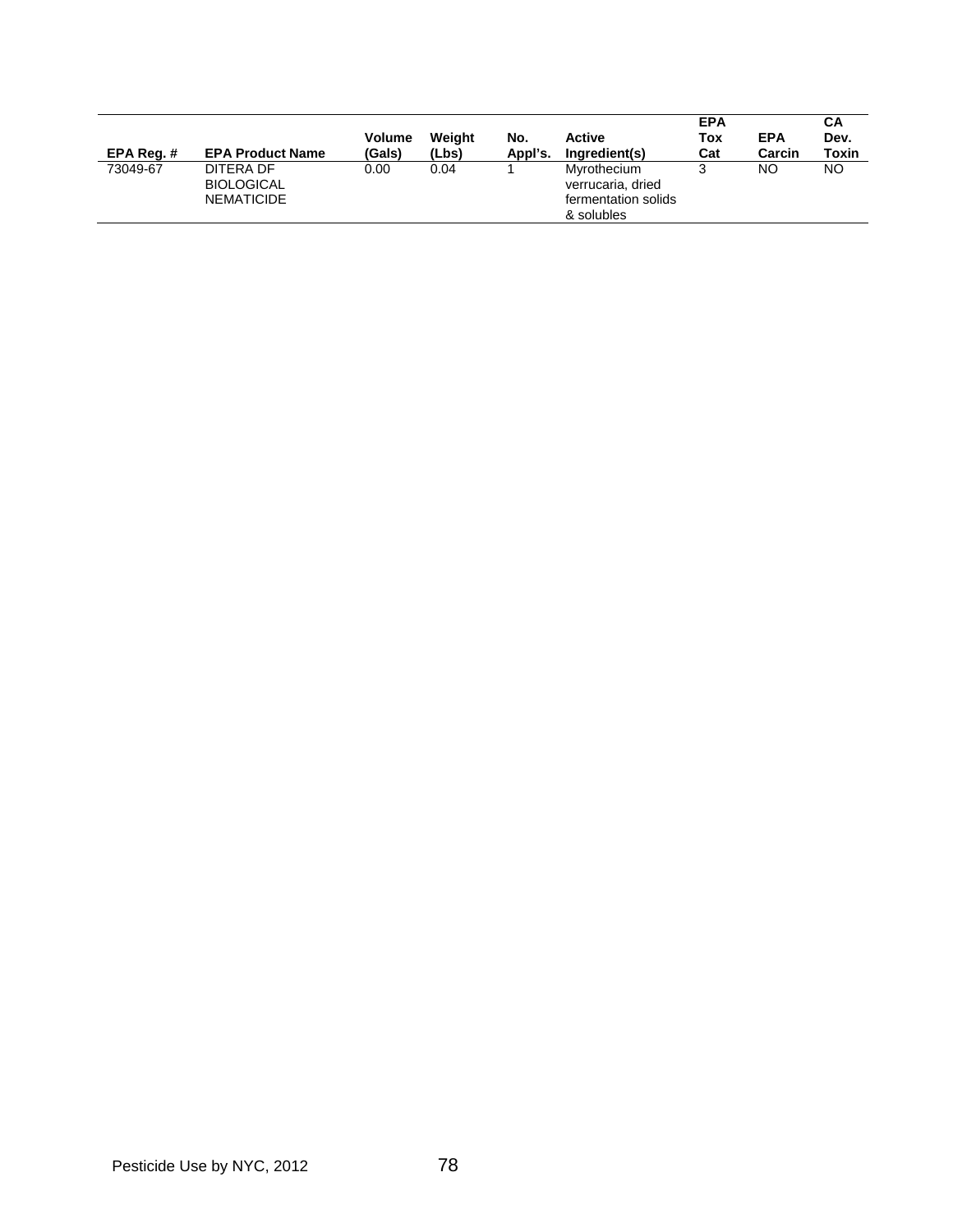## **APPENDIX 3: Complete Listing of "Best Management Practices" Insecticide Used Citywide in 2012**

| EPA Reg. # | <b>EPA Prod Name</b>                                       | Volume in<br><b>Gallons</b> | <b>Weight in Pounds</b> | <b>Total</b><br><b>Applications</b> | <b>Active Ingredient Data</b>                                                      |
|------------|------------------------------------------------------------|-----------------------------|-------------------------|-------------------------------------|------------------------------------------------------------------------------------|
| 100-1484   | DUPONT ADVION COCKROACH GEL<br><b>BAIT</b>                 | 6.19                        | 232.63                  | 4,497                               | Indoxacarb                                                                         |
| 64405-2    | <b>REDZONE BAIT</b>                                        | 0.44                        | 845.77                  | 4,189                               | Boric acid                                                                         |
| 432-1460   | <b>MAXFORCE FC ROACH KILLER BAIT</b><br><b>GEL F.05</b>    | 0.00                        | 108.61                  | 2,613                               | Fipronil                                                                           |
| 73049-429  | <b>VECTOMAX FG</b>                                         | 0.00                        | 960.67                  | 2,282                               | Bacillus sphaericus; Bacillus<br>thuringiensis, subsp. Israeler<br>strain AM 65-52 |
| 432-1259   | PRODUCT: RBF5                                              | 0.00                        | 65.05                   | 1,670                               | Fipronil                                                                           |
| 432-1257   | MAXFORCE ROACH BAIT F.05                                   | 0.58                        | 63.70                   | 1,459                               | Fipronil                                                                           |
| 67425-14   | <b>ECOPCO ACU</b>                                          | 26.60                       | 7.81                    | 718                                 | Phenylethyl propionate                                                             |
| 73766-1    | <b>GOURMET ANT BAIT GEL</b>                                | 0.38                        | 12.89                   | 635                                 | Disodium octaborate tetrahy                                                        |
| 279-3384   | ROACH KIL COMMERCIAL                                       | 0.00                        | 199.68                  | 615                                 | Boric acid                                                                         |
| 73049-20   | <b>VECTOLEX CG BIOLOGICAL</b><br>LARVICIDE                 | 0.12                        | 29353.24                | 517                                 | <b>Bacillus sphaericus</b>                                                         |
| 499-406    | <b>AVERT PRESCRIPTION TREATMENT</b><br>TC 93A BAIT         | 0.00                        | 18.71                   | 440                                 | Avermectin                                                                         |
| 499-410    | <b>AVERT PRESCRIPTION TREATMENT</b><br>TC 93B BAIT         | 0.02                        | 15.04                   | 248                                 | Avermectin                                                                         |
| 73049-19   | <b>VECTOBAC CG BIOLOGICAL</b><br><b>LARVICIDE GRANULES</b> | 0.00                        | 14102.56                | 232                                 | Bacillus thuringiensis, subsp<br>Israelensis, strain AM 65-52                      |
| 10807-455  | <b>BORID BARRIER WITH BORIC ACID</b>                       | 0.00                        | 56.12                   | 186                                 | Boric acid                                                                         |
| 432-1264   | <b>MAXFORCE FC ANT KILLER BAIT</b><br><b>GEL</b>           | 0.00                        | 3.65                    | 128                                 | Fipronil                                                                           |
| 1021-1828  | MGK ROACH BAIT 2822                                        | 0.00                        | 1.76                    | 121                                 | Avermectin                                                                         |
| 100-1498   | <b>DUPONT ADVION ANT GEL</b>                               | 0.00                        | 7.20                    | 118                                 | Indoxacarb                                                                         |
| 64405-2    | ECOLOGICAL ANT & INSECT BAIT                               | 0.00                        | 191.44                  | 104                                 | Boric acid                                                                         |
| 2724-446   | ZOECON RF-437 MOSQUITO<br><b>GROWTH REGULATOR SR-20</b>    | 0.00                        | 140.00                  | $\overline{70}$                     | S-Methoprene                                                                       |
| 432-1255   | MAXFORCE GRANULAR INSECT BAIT                              | 0.66                        | 8.68                    | 67                                  | Hydramethylnon                                                                     |
| 499-384    | WHITMIRE PT 240 PERMA-DUST<br><b>INSECTICIDE</b>           | 2.36                        | 0.00                    | 63                                  | Boric acid                                                                         |
| 73079-2    | <b>INTICE GRANULAR BAIT</b>                                | 0.06                        | 5.12                    | 48                                  | Boric acid                                                                         |
| 1677-191   | ECO2000-GR                                                 | 0.00                        | 18.98                   | 42                                  | Boric acid                                                                         |
| 432-1254   | MAXFORCE PROFESSIONAL INSECT<br>CONTROL ROACH KILLER       | 0.75                        | 1.57                    | $\overline{37}$                     | Hydramethylnon                                                                     |
| 1021-1603  | NYLAR 10EC                                                 | 27.38                       | 0.00                    | 33                                  | Pyriproxyfen                                                                       |
| 48813-1    | <b>SUFFOIL-X</b>                                           | 16.47                       | 0.00                    | 30                                  | Petroleum distillates                                                              |
| 432-1262   | <b>MAXFORCE IBH10</b>                                      | 0.00                        | 62.48                   | $\overline{27}$                     | Hydramethylnon                                                                     |
| 100-1486   | DUPONT ADVION COCKROACH BAIT<br><b>ARENA</b>               | 0.00                        | 1.23                    | 25                                  | Indoxacarb                                                                         |
| 432-1256   | MAXFORCE FC ANT BAIT STATIONS                              | 0.45                        | 0.42                    | 18                                  | Fipronil                                                                           |
| 10163-324  | M-PEDE INSECTICIDE/FUNGICIDE                               | 0.96                        | 0.00                    | 17                                  | Potassium laurate                                                                  |
| 6218-47    | SUMMIT B.T.I. BRIQUETS                                     | 0.03                        | 27.89                   | $\overline{17}$                     | Bacillus thuringiensis subspe<br>Israelensis strain BMP 144                        |
| 59639-96   | DISTANCE INSECT GROWTH<br><b>REGULATOR</b>                 | 1.24                        | 0.00                    | 16                                  | Pyriproxyfen                                                                       |
| 100-1501   | DUPONT ARILON INSECTICIDE                                  | 17.50                       | 0.00                    | 15                                  | Indoxacarb                                                                         |
| 70051-2    | TRIACT 70                                                  | 3.13                        | 0.00                    | 15                                  | Neem oil                                                                           |
| 279-3385   | DRAX ANT KILL GEL                                          | 0.47                        | 0.69                    | 13                                  | Boric acid                                                                         |
| 241-313    | SIEGE PBS GEL INSECTICIDE                                  | 0.00                        | 3.44                    | $\overline{11}$                     | Hydramethylnon                                                                     |
| 62719-291  | CONSERVE SC TURF AND<br>ORNAMENTAL                         | 0.19                        | 0.00                    | 10                                  | Spinosad                                                                           |
| 73049-10   | <b>VECTOBAC G BIOLOGICAL</b>                               | 0.00                        | 21.00                   | $\overline{7}$                      | Bacillus thuringiensis, subsp                                                      |